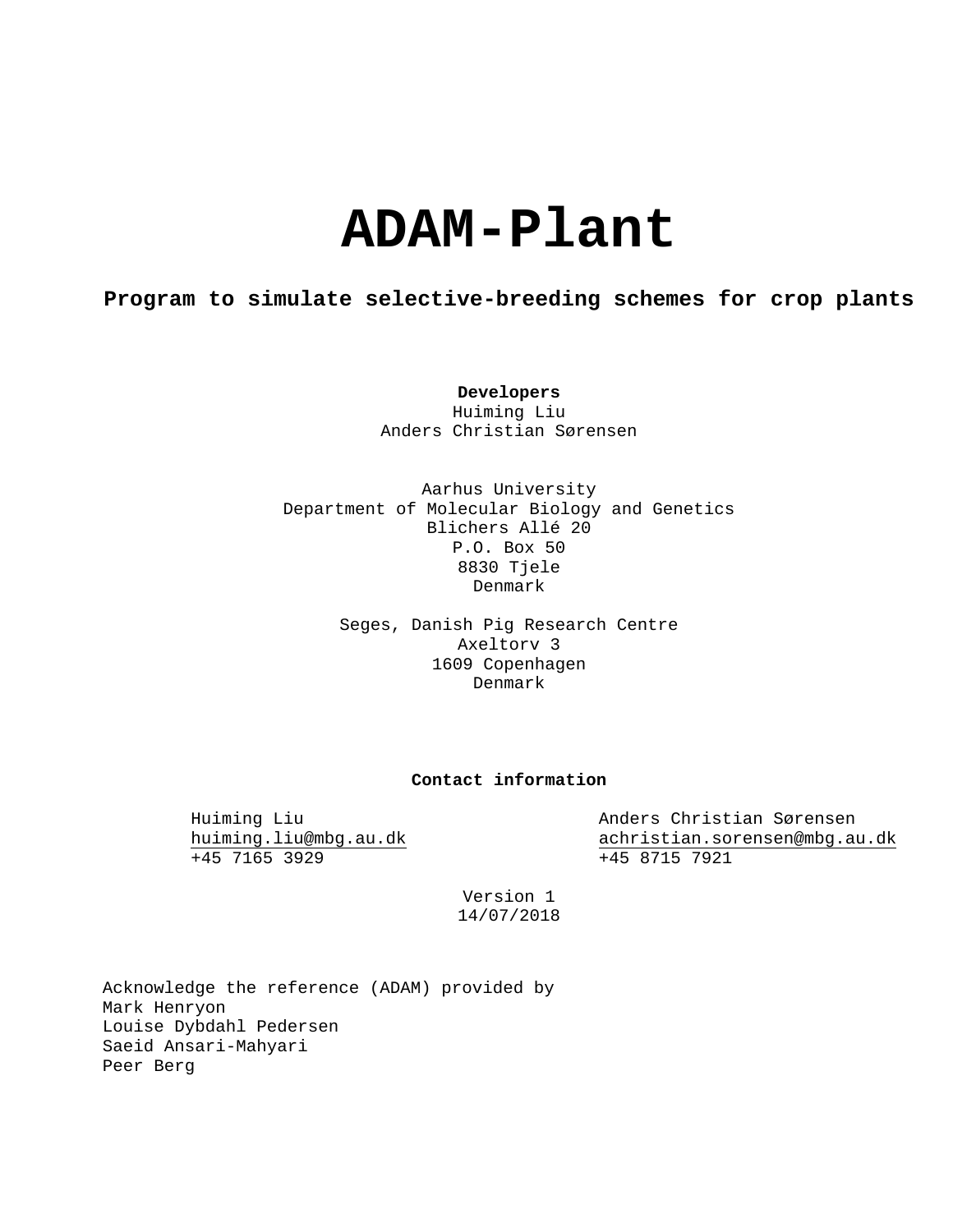# Index

| 1.  |                                                         |  |
|-----|---------------------------------------------------------|--|
| 2.  |                                                         |  |
| 3.  |                                                         |  |
| 4.  |                                                         |  |
| 5.  |                                                         |  |
| 6.  |                                                         |  |
| 7.  |                                                         |  |
| 8.  |                                                         |  |
| 9.  |                                                         |  |
| 10. |                                                         |  |
| 11. | Founder population and base with genomic information 19 |  |
| 12. |                                                         |  |
| 13. |                                                         |  |
| 14. |                                                         |  |
|     |                                                         |  |
|     |                                                         |  |
|     |                                                         |  |
|     |                                                         |  |
|     |                                                         |  |
|     |                                                         |  |
|     |                                                         |  |
|     |                                                         |  |
|     |                                                         |  |
|     |                                                         |  |
|     |                                                         |  |
|     |                                                         |  |
|     |                                                         |  |
|     |                                                         |  |
|     |                                                         |  |
|     |                                                         |  |
|     |                                                         |  |
|     |                                                         |  |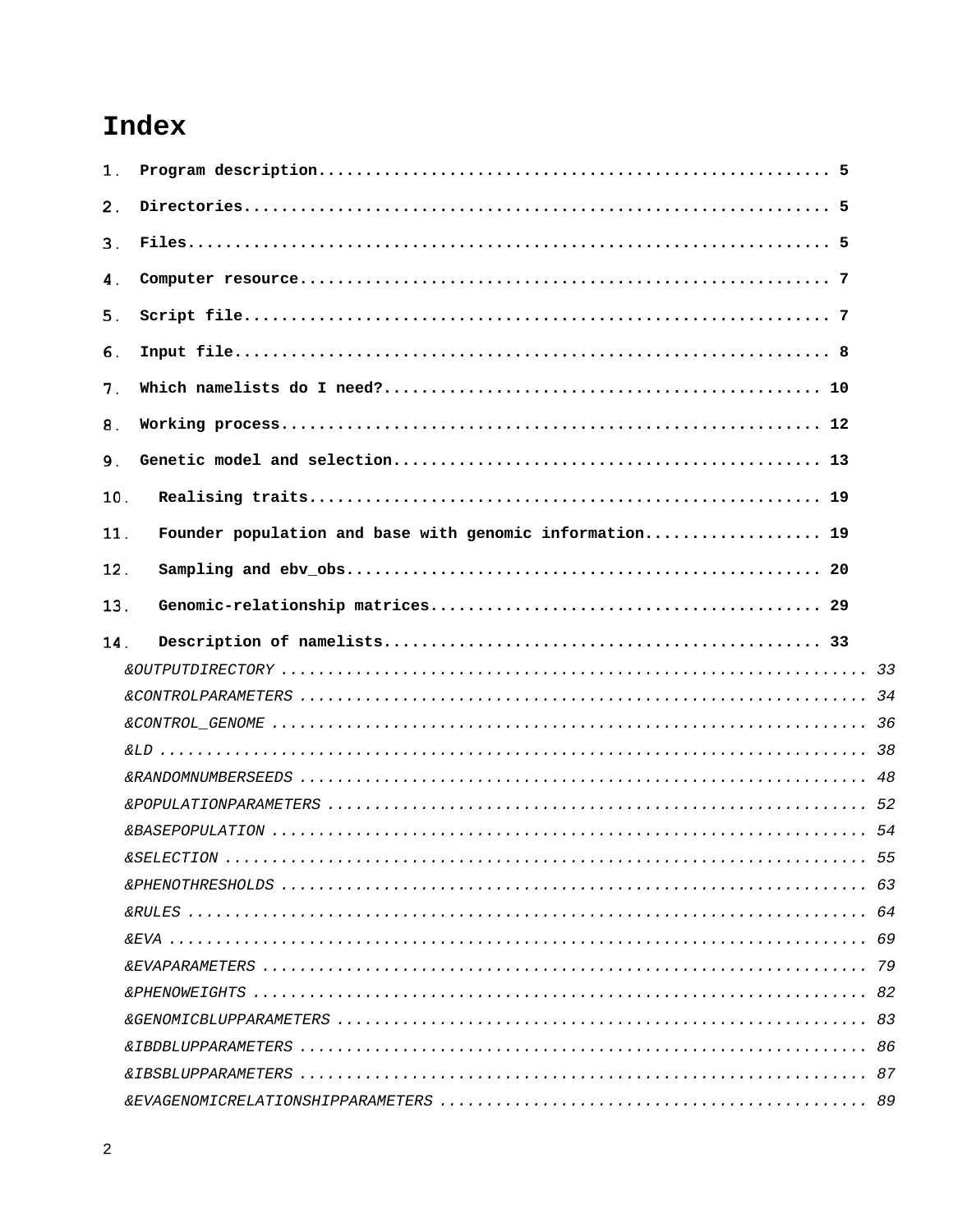| 15. |  |
|-----|--|
|     |  |
|     |  |
|     |  |
|     |  |
|     |  |
|     |  |
|     |  |
|     |  |
|     |  |
|     |  |
|     |  |
|     |  |
|     |  |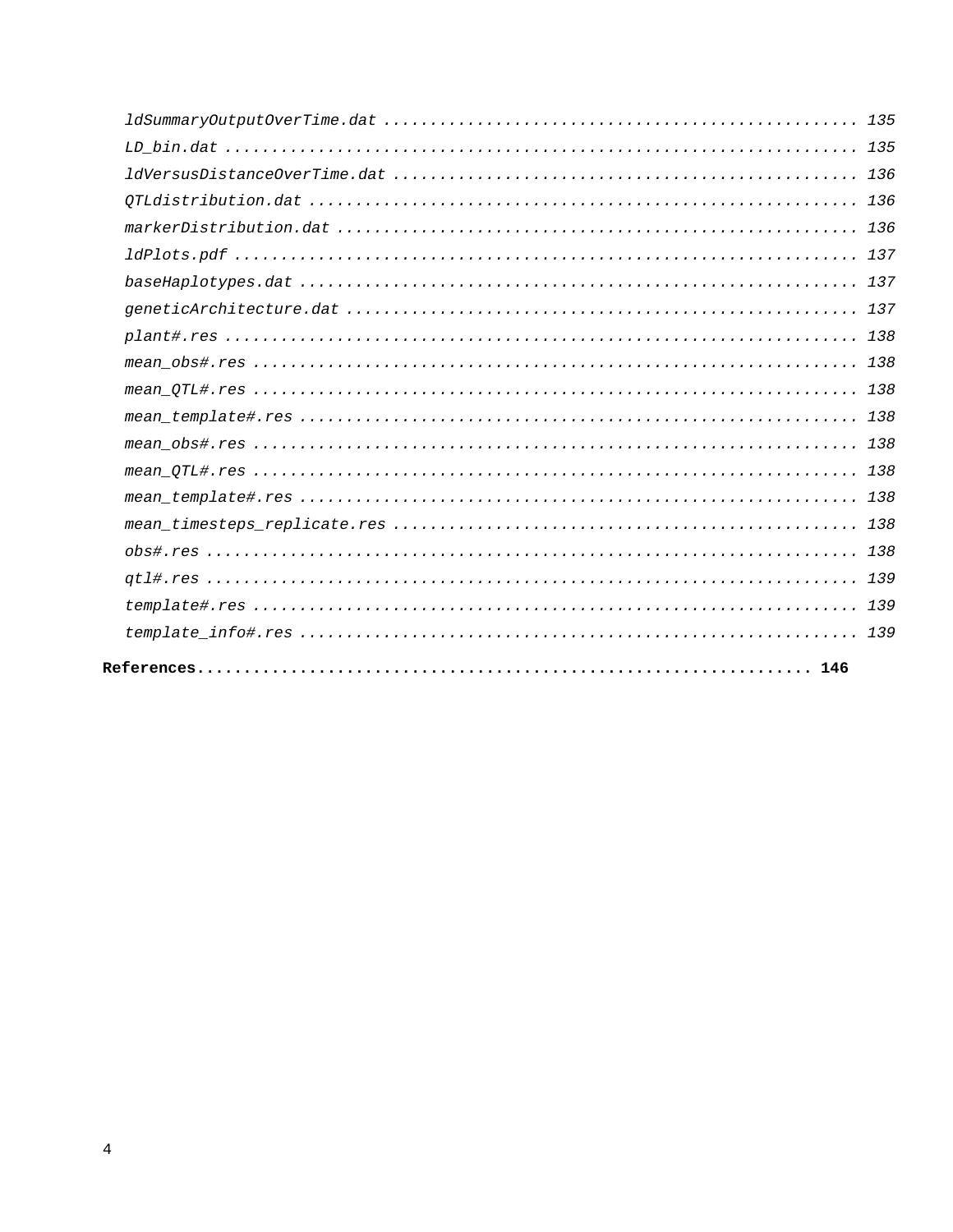# <span id="page-4-0"></span>**Program description**

ADAM-Plant is a computer program that models selective breeding schemes for selfpollinated and cross-pollinated crop plants using stochastic simulation. The program simulates a population of plants and traces the genetic changes in the population under different selective-breeding scenarios. It caters to different population structures, genetic models, selection strategies, and mating designs. ADAM-plant can be used to evaluate breeding schemes and generate genetic data to test statistical tools. It is an important tool for comparing strategies for plant breeding and for estimating the effects of allocation of different resources to the breeding program. The program is written in FORTRAN.

# <span id="page-4-1"></span>**Directories**

There are three main directories associated with an ADAM-Plant simulation: submission, working, and output directories.

#### *Submission directory*

Directory from which a simulation is submitted.

#### *Working directory*

Temporary directory where a simulation is run. This directory is created by the Portable Batch System (PBS) on Foulum's Linux system.

#### *Output directory*

Directory to which output files from a simulation are written.

<span id="page-4-2"></span>The submission and output directories can be the same directory.

# **Files**

#### **Script file**

*adam.script*, script file that submits a simulation. The directory in which *adam.script* is saved and from which a simulation is submitted becomes the submission directory.

The following files are located in the submission directory. All files, with the exception of input file, *input.prm*, are optional.

#### **Input file**

*input.prm*, provides input parameters.

#### **Seed files**

Files with random seeds when seeds are provided manually. File names are provided in namelist &RANDOMNUMBERSEEDS.

*seedsFile*, input file with seeds when *randomSeeds* 'file' in namelist &RANDOMNUMBERSEEDS. *founderSeedsFile*, input file with seeds when *randomSeeds* 'manual' and *founderSeeds* 'file'. *baseSeedsFile*, input file with seeds when *randomSeeds* 'manual' and *baseSeeds* 'file'. *selectionSeedsFile*, input file with seeds when *randomSeeds* 'manual' and *selectionSeeds* 'file'.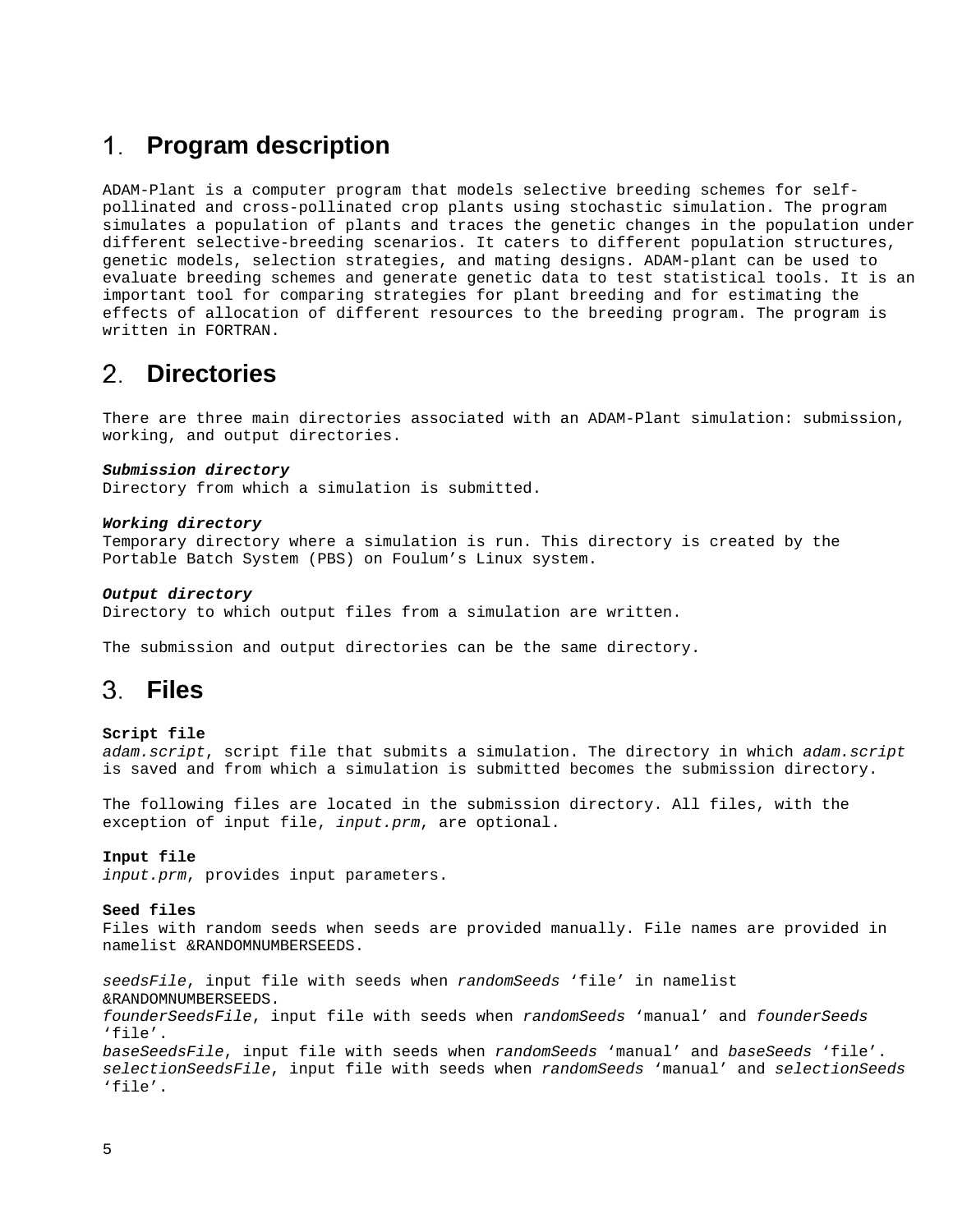These files contains two integer seeds per row (*seed1* and *seed2*), and one row per replicate. Each replicate is initiated with the seeds provided in the files.

#### **DMU files**

Files required when DMU is used to estimate breeding values. The files required are determined by the breeding values that are to be estimated. For details of the files themselves, refer to the User's Manual for DMU.

(1) Polgenic breeding values (selection criterion 'polyblup' specified in namelists &SELECTION and &EVA of *input.prm*)

*dmu.polyblup.dir*, DMU-input parameters *dmu.polyblup.parm* (optional), (co)variance components

The files *dmudat* and *dmuped* (files with DMU-input data and polygenic-pedigree) must be specified in *dmu.polyblup.dir*. These files are created by ADAM.

The file *dmu.polyblup.parm* is optional. It can be used to provide (co)variance components, in which case, it must be specified in *dmu.polyblup.dir*. The alternative is to specify the (co)variance components in *dmu.polyblup.dir*.

(2) Genomic breeding values (selection criterion 'genomicblup')

*dmu.genomicblup.dir*, DMU-input parameters *dmu.genomicblup.parm* (optional), (co)variance components

The files *dmudat*, *dmuped*, *genotyped.dat*, and *gMatrix.prediction* (files with DMU-input data, polygenic-pedigree, genotyped plants, and genomic-relationships) must be specified in *dmu.genomicblup.dir*. These files are created by ADAM.

The file *dmu.genomicblup.parm* is optional. It can be used to provide (co)variance components, in which case, it must be specified in *dmu.genomicblup.dir*. The alternative is to specify the (co)variance components in *dmu.genomicblup.dir*.

\$COMMENT ADAM-DMU interface \$ANALYSE 12 2 0 0 \$DATA ASCII (6,2,-9998.0) dmudat \$VARIABLE id dam sex mn hys time trait wt \$MODEL 1  $\Omega$ 1 0 2 5 1 1 1 0 0 \$VAR\_STR 1 PGMIX 1 ASCII dmuped genotyped.dat gmatrix.prediction 0.25 G-ADJUST \$PRIOR 1 1 1 1.0000001 2 1 1 4.0000000

Files used to estimate polygenic breeding values [*dmu.polyblup.dir* and *dmu.polyblup.parm* (optional)] are also required when polygenic breeding values are estimated instead of genomic breeding values.

(3) IBD breeding values (selection criterion 'ibdblup')

*dmu.ibdblup.dir*, DMU-input parameters *dmu.ibdblup.parm* (optional), (co)variance components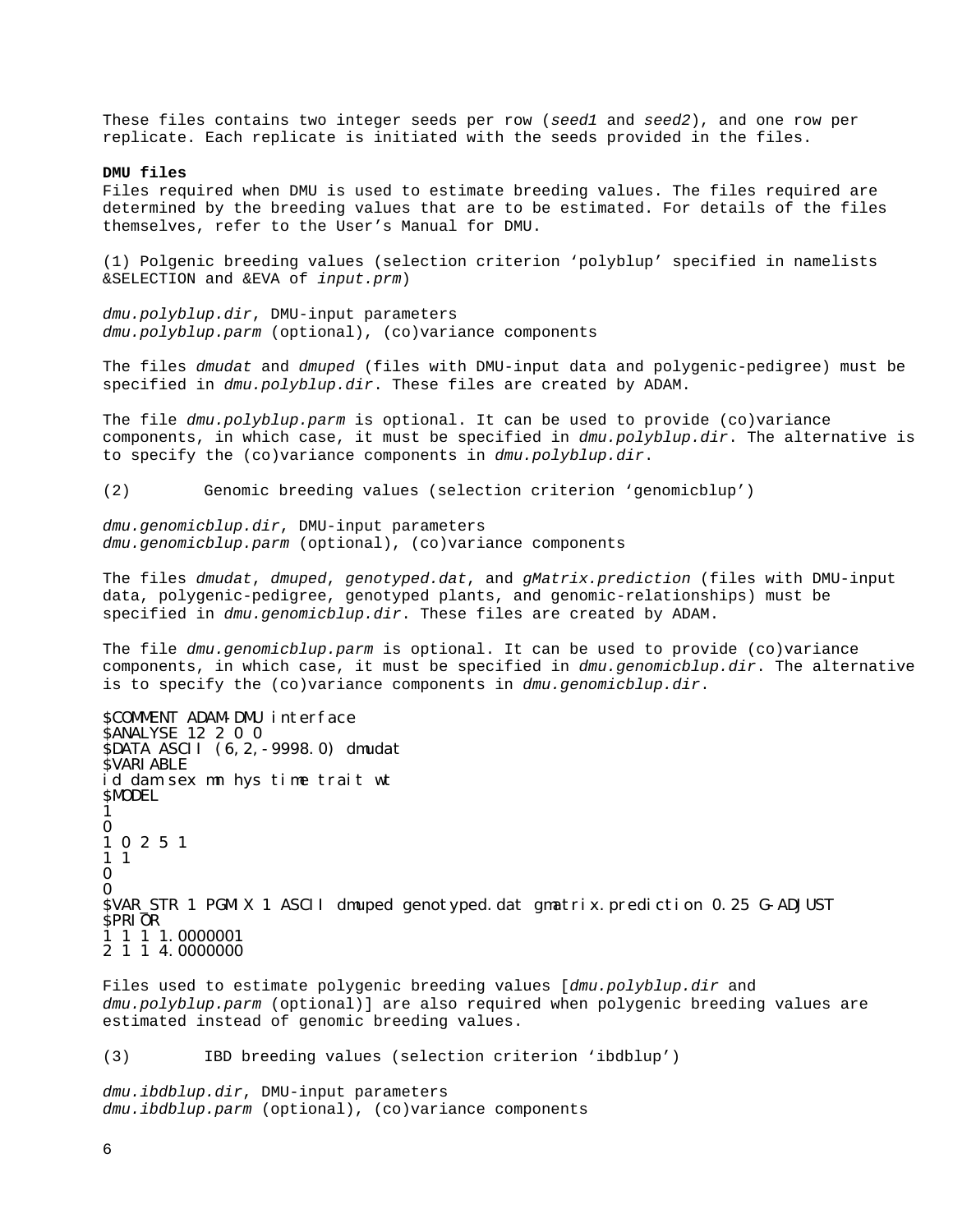The files *dmudat*, *dmuped*, *genotyped.dat*, and *gMatrix.prediction* (files with DMU-input data, polygenic-pedigree, genotyped plants, and genomic-relationships) must be specified in *dmu.ibdblup.dir*. These files are created by ADAM.

The file *dmu.ibdblup.parm* is optional. It can be used to provide (co)variance components, in which case, it must be specified in *dmu. ibdblup.dir*. The alternative is to specify the (co)variance components in *dmu. ibdblup.dir*.

(4) GAS breeding values (selection criterion 'gas')

*dmu.gas.dir*, DMU-input parameters *dmu.gas.parm* (optional), (co)variance components

The files *dmudat* and *dmuped* must be specified in *dmu.gas.dir*. These files are created by ADAM.

The file *dmu.gas.parm* is optional. It can be used to provide (co)variance components, in which case, it must be specified in *dmu.gas.dir*. The alternative is to specify the (co)variance components in *dmu.gas.dir*.

Files used to estimate polygenic breeding values [*dmu.polyblup.dir* and *dmu.polyblup.parm* (optional)] are also required when polygenic breeding values are estimated instead of GAS breeding values.

NB. DMU and EVA files generated by ADAM, DMU, and EVA are copied to the output directory when debugOutput 'yes' in namelist &CONTROLPARAMETERS. These files are dmuscript file(s), G-matrix script and parameter files, dmudat, dmuped, map.dat, marker.dat, gMatrix.dat, genotyped.dat, eva.dat, eva.log, eva-solution file, and dmu.lst. These files are copied after they have been created; newly-created files overwrite older files.

# <span id="page-6-0"></span>**Computer resource**

ADAM must be run on 64-bit machine when genomic-breeding values are used as selection criterion in breeding schemes.

# <span id="page-6-1"></span>**Script file**

The following is an example of a script file, adam.script

```
#!/bin/bash
#PBS -N adam
#PBS -q gbi
#PBS -l walltime=1:00:00
#PBS -l nodes=1:ppn=2
#PBS -j eo
TMPDIR=/scratch/$USER/$PBS_JOBID # Create temporary directory
export TMPDIR \qquad \qquad Make TMPDIR accessible to subscripts
```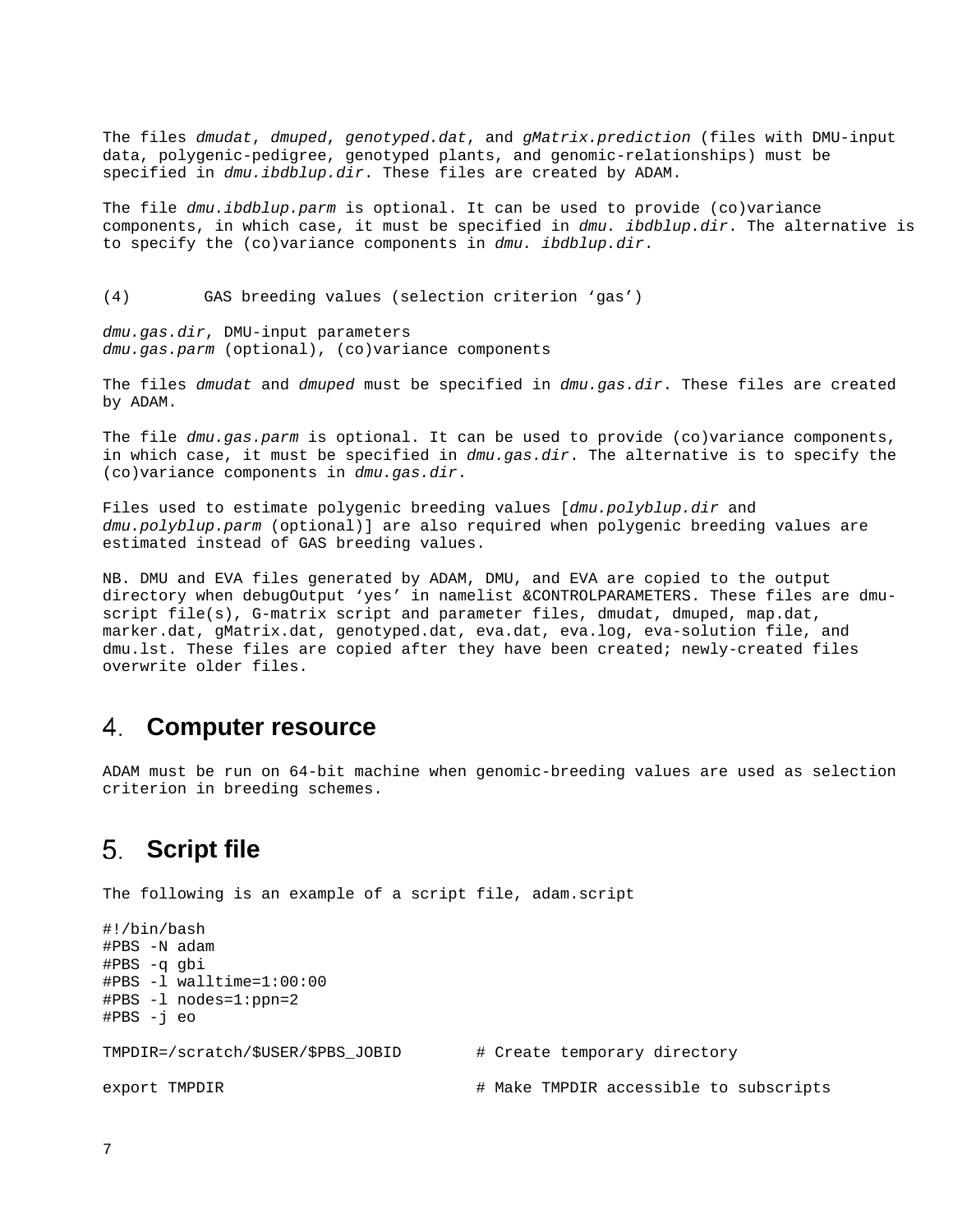export MKL\_NUM\_THREADS=\$(wc -l \$PBS\_NODEFILE | awk '{print \$1}') export OMP\_NUM\_THREADS=\$MKL\_NUM\_THREADS # Limits number of cores ADAM and associated # programs, including DMU and G-Matrix, can use # Sets MKL\_NUM\_THREADS=OMP\_NUM\_THREADS=ppn. cd \$TMPDIR  $\qquad$   $\qquad$   $\qquad$   $\qquad$   $\qquad$   $\qquad$   $\qquad$   $\qquad$   $\qquad$   $\qquad$   $\qquad$   $\qquad$   $\qquad$   $\qquad$   $\qquad$   $\qquad$   $\qquad$   $\qquad$   $\qquad$   $\qquad$   $\qquad$   $\qquad$   $\qquad$   $\qquad$   $\qquad$   $\qquad$   $\qquad$   $\qquad$   $\qquad$   $\qquad$   $\qquad$   $\qquad$   $\qquad$   $\qquad$   $\qquad$  ulimit -s unlimited  $\qquad$  # Unlimited file space echo echo Working directory: \$TMPDIR echo echo Copying adam to working directory echo cp /hag/popgen/adam/trunk/adam adam # Copy ADAM to working directory echo Running Adam echo ./adam > \$PBS\_O\_WORKDIR/adamlog.log # Run ADAM # Write information to log file echo Adam simulation completed

#### <span id="page-7-0"></span>**Input file** 6.

Complete list of input parameters (namelists) in input file, input.prm:

&OUTPUTDIRECTORY &CONTROLPARAMETERS &CONTROL\_GENOME &LD &RANDOMNUMBERSEEDS &POPULATIONPARAMETERS &BASEPOPULATION &SELECTION &PHENOTHRESHOLDS &RULES &EVA &EVAPARAMETERS &PHENOWEIGHTS &GENOMICBLUPPARAMETERS &IBDBLUPPARAMETERS &IBSBLUPPARAMETERS &EVAGENOMICRELATIONSHIPPARAMETERS &EVAIBDRELATIONSHIPPPARAMETERS &EVAIBSRELATIONSHIPPPARAMETERS &DMUPARAMETERS &BAYESPPARAMETERS &MATINGPARAMETERS &COMBINEDOBSERVATIONS &OBSERVATIONCONSTRAINTS &ECONOMICVALUES &OBSERVATIONS &CATEGORICALS &MATRICES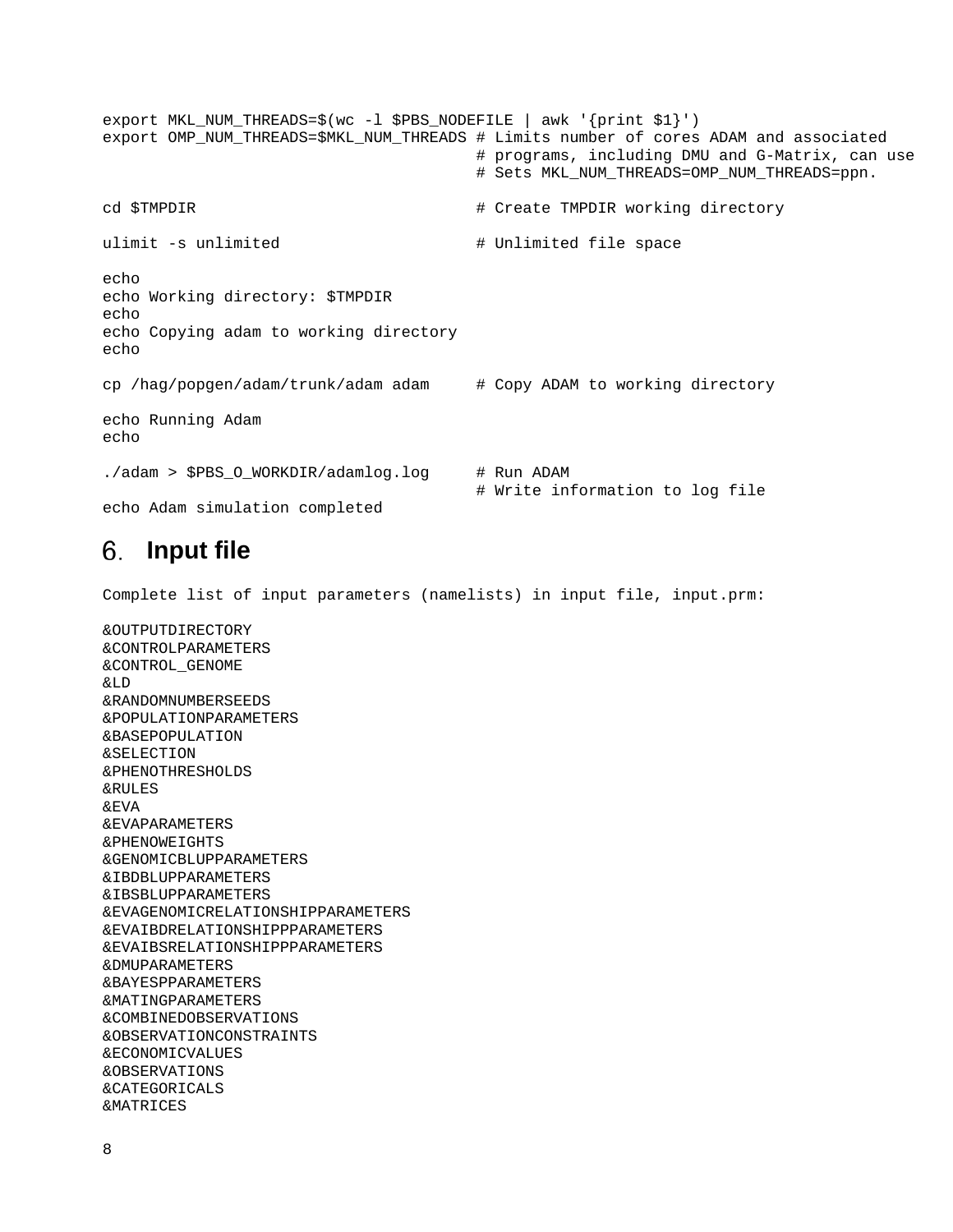&DESIGN\_MATRICES &MARKER\_NUMBERS &MARKER\_PARAMETERS &MARKER\_ALLELE\_FREQUENCIES &SAMPLE\_MARKER\_PARAMETERS &QTL\_PARAMETERS &QTL\_EFFECTS\_FREQUENCIES &SAMPLE\_QTL\_PARAMETERS &SAMPLE\_QTL\_NUMBERS &GAS\_PARAMETERS &TEMPLATE\_PARAMETERS &FOUNDER\_PARAMETERS &REPORT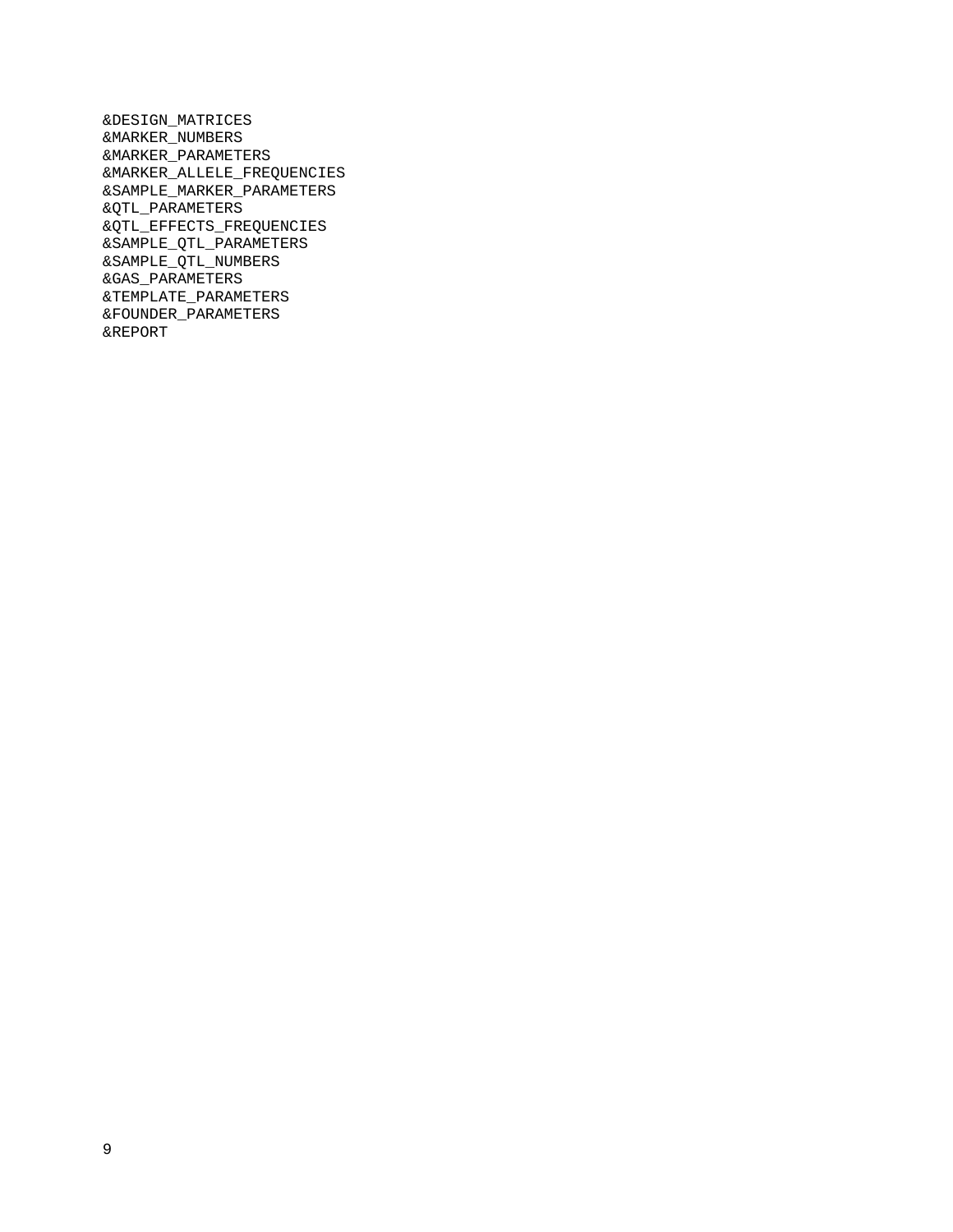# <span id="page-9-0"></span>**Which namelists do I need?**

All simulations require five namelists:

&OUTPUTDIRECTORY

&CONTROLPARAMETERS

&RANDOMNUMBERSEEDS

&ECONOMICVALUES

&REPORT

The remaining required namelists are determined by the variable *GeneticModel* in namelist &CONTROLPARAMETERS. GeneticModel can be 'polygenic', 'genomic', 'qtl', or 'ldonly'.

**polygenic, genomic, qtl**

&POPULATIONPARAMETERS

&BASEPOPULATION

&SELECTION



&MATINGPARAMETERS

&OBSERVATIONS

*if categorical traits*

&CATEGORICALS

&MATRICES

&DESIGNMATRICES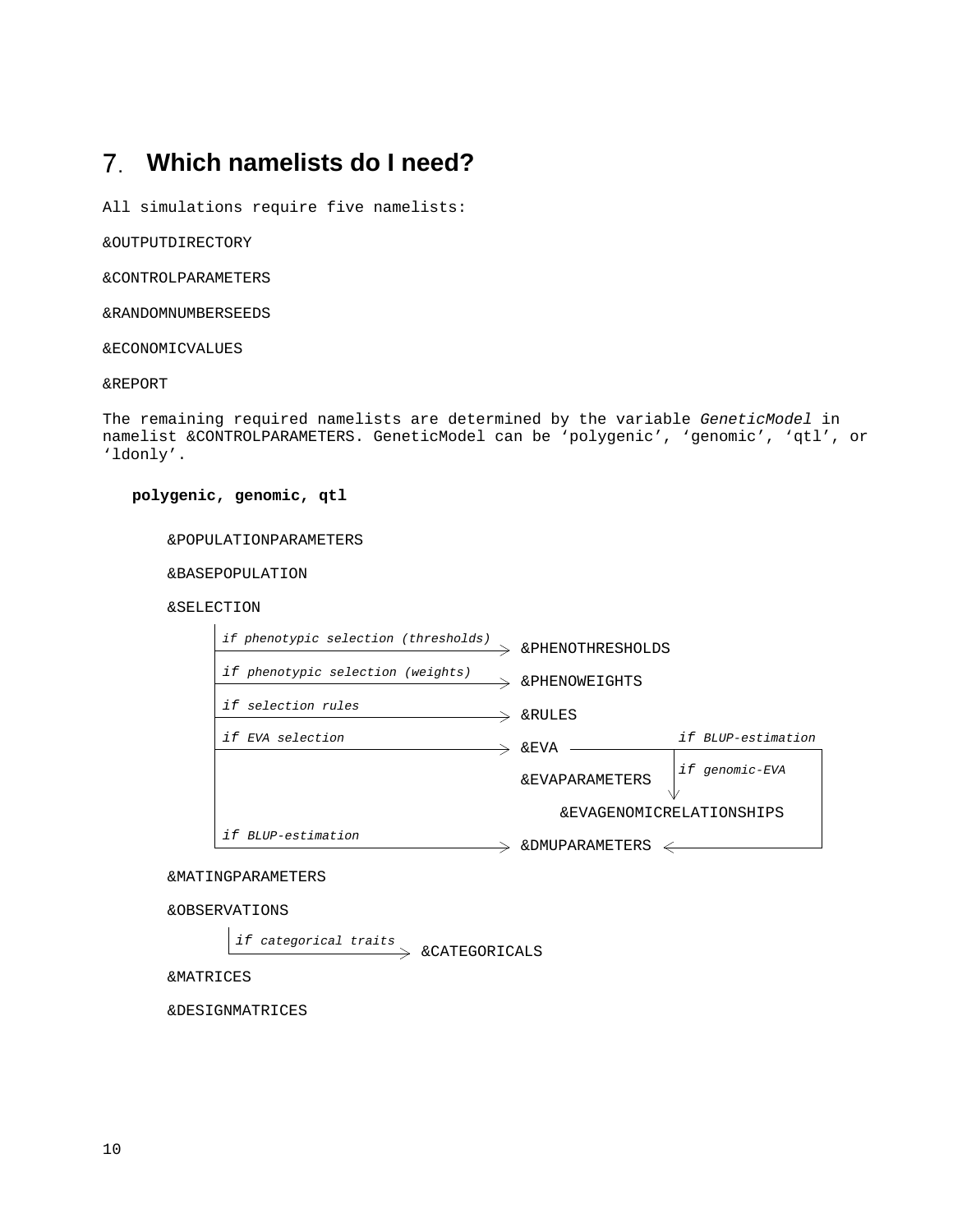&CONTROL\_GENOME



&MARKER\_NUMBERS

*if GAS-selection* (specified in &SELECTION)

&GAS\_PARAMETERS

**genomic, ldonly**

&CONTROL\_GENOME

 $\rightarrow$  &LD ld\_method=*genomicLD*

**genomic, qtl**

*if user\_marker\_template=yes* (specified in &CONTROL\_GENOME)

&TEMPLATE\_PARAMETERS

&FOUNDER\_PARAMETERS *founder\_representation*=2

**qtl**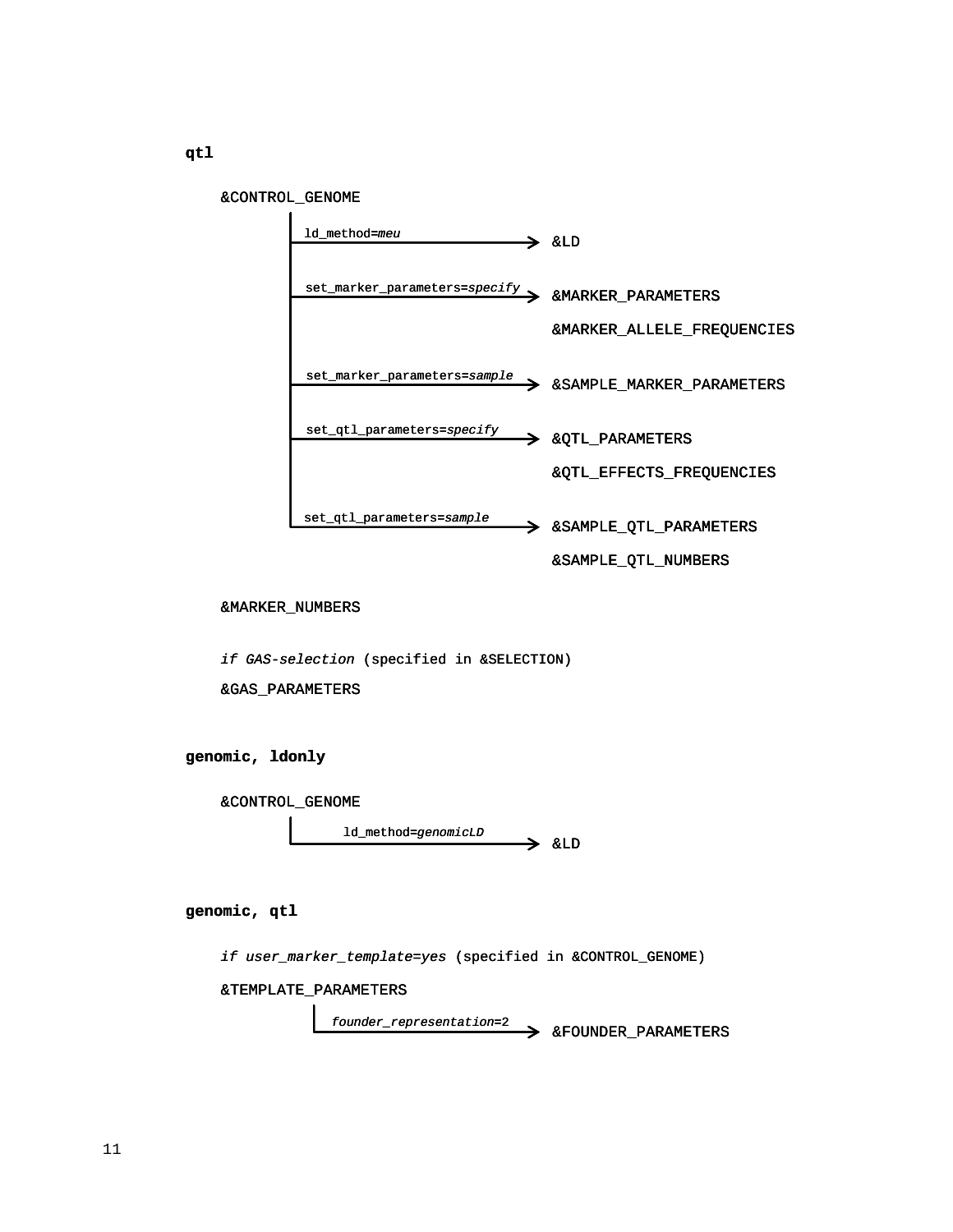# <span id="page-11-0"></span>**Working process**

Read input from input file, input.prm  $\sqrt{2}$ Write input to input log file, input.log Start replicate i (i=start\_rep, start\_rep+nrep) Generate random seeds Generate random seeds for founder population Generate founder population Generate random seeds for base population Generate base population  $\sqrt{ }$ Generate random seeds for selection $\sqrt{2}$ Start timestep *j* (*j*=1-*gestation\_length*, *ntime*)  $\sqrt{}$ Culling V∴ if phenotyping Realise observations  $\leftarrow$ Update reproductive cycles EBV estimation **Manual** Selection  $\longrightarrow$  $\sqrt{2}$  $\sqrt{}$ Clone, crossing, selfing or double haploids timestep<*ntime* Sample offspring timestep=*ntime* Report replicate replicate<start\_rep+nrep replicate=start\_rep+nrep Final report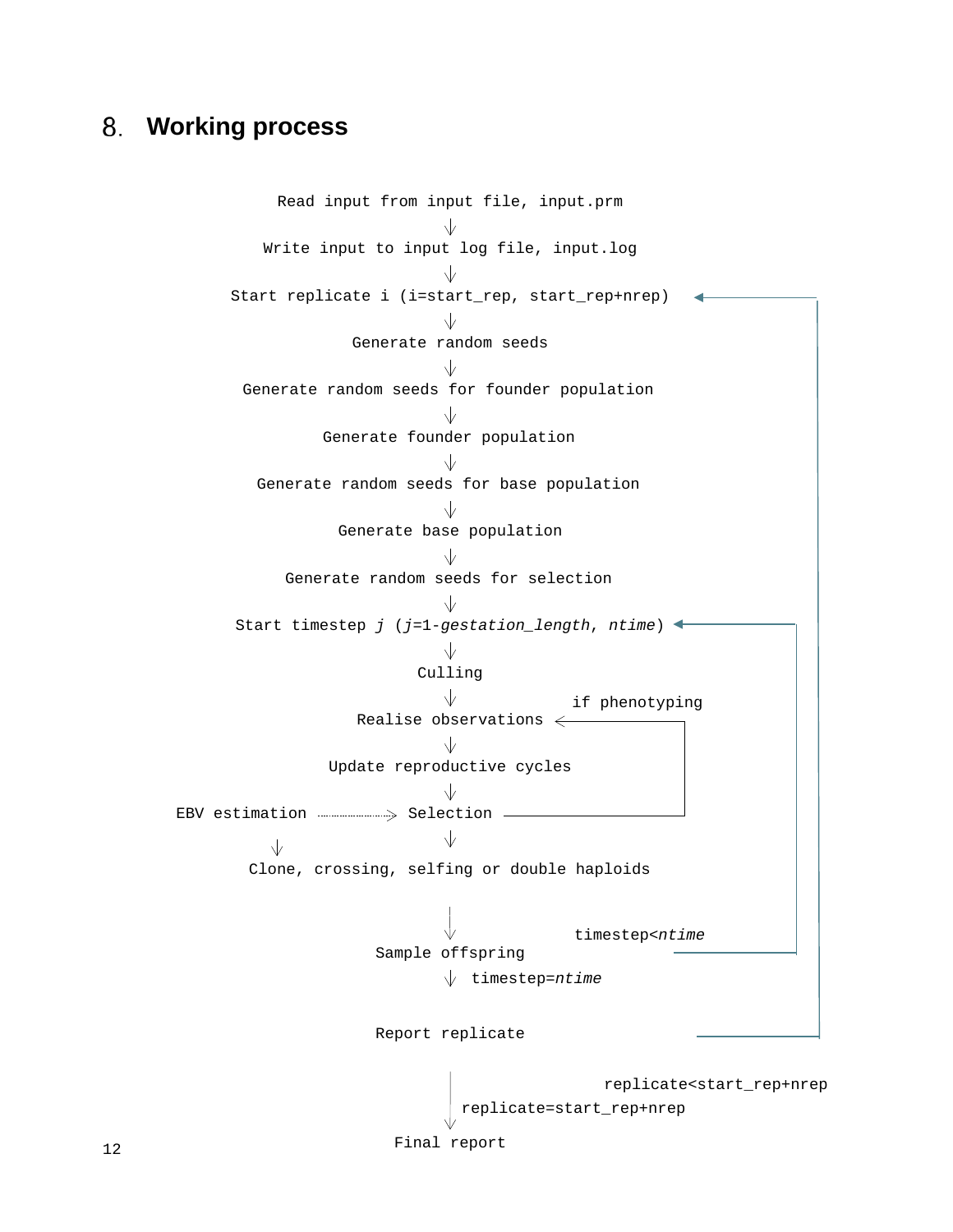# <span id="page-12-0"></span>**Genetic model and selection**

Genetic model is the method used to generate breeding values. Selection involves the method used to select plants and the criterion by which plants are ranked. The selection criterion is often an estimated breeding value derived from a statistical analysis.

*Genetic models*. There are three genetic models available:

- (a) Polygenic model
- (b) Genomic model with linkage disequilibrium between QTL and markers
- (c) QTL model with or without linkage disequilibrium

 An additional option, 'linkage disequilibrium only' (ldonly), is available to generate linkage disequilibrium with the genomic model. It is used to study linkage disquilibrium; a breeding scheme is not simulated.

*Selection methods*. There are three selection methods:

- (a) Threshold selection
- (b) Truncation selection
- (c) Optimum-contribution selection (EVA selection)

*Selection criteria*. There are eight selection criteria:

- (a) True breeding value
- (b) Random variable
- (c) Null variable
- (d) Phenotypic observation(s) with associated threshold(s)
- (e) Phenotypic observation(s) with associated weight(s)
- (f) Polygenic-BLUP breeding value
- (g) Genomic-BLUP breeding value
- (h) IBD-breeding value
- (i) GAS breeding value
- (j) BayesP

 Genomic-BLUP and GAS breeding values cannot be used in the same breeding simulation

*Genetic model and selection method*. All three selection methods are available with each genetic model.

*Genetic model and selection criterion*. The genetic model determines the selection criteria that are available.

|  |  |  | (a) Polygenic: (i) |  |  | True breeding value |  |  |  |  |
|--|--|--|--------------------|--|--|---------------------|--|--|--|--|
|--|--|--|--------------------|--|--|---------------------|--|--|--|--|

- (ii) Random variable
- (iii) Null variable
- (iv) Phenotypic observation(s) with associated threshold(s)
- (v) Phenotypic observation(s) with associated weight(s)
- (vi) Polygenic-BLUP breeding value

(b) Genomic: (i) True breeding value<br>(ii) Random variable

- Random variable
- (iii) Null variable<br>(iv) Phenotypic ob
- Phenotypic observation(s) with associated threshold(s)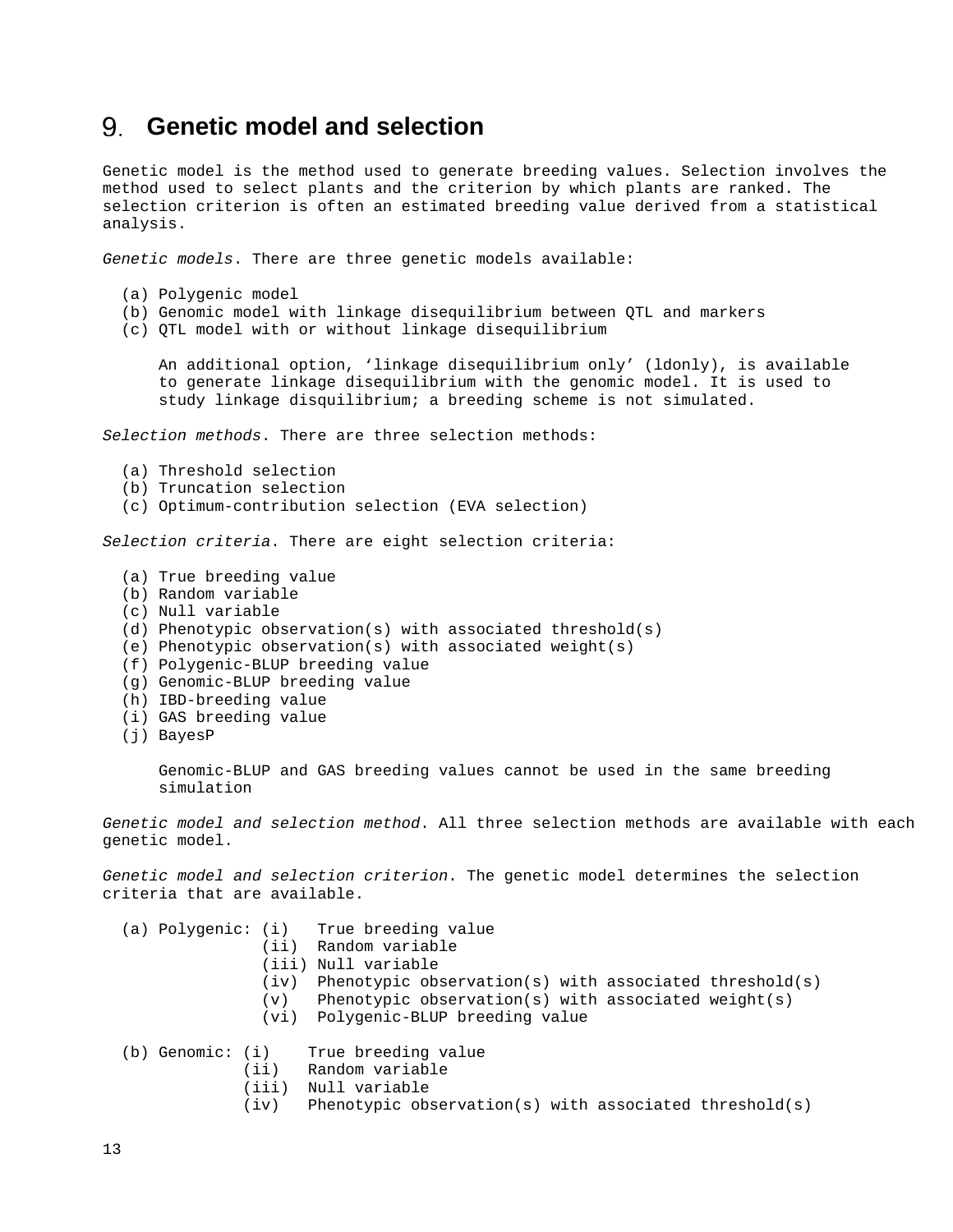- (v) Phenotypic observation(s) with associated weight(s)  $(vi)$  Polygenic-BLUP breeding value
- Polygenic-BLUP breeding value
- (vii) Genomic-BLUP breeding value
- (viii) IBD-BLUP breeding value
- (ix) GAS breeding value<br>(x) BayesP
- BayesP
- (c) QTL: (i) True breeding value
	- (ii) Random variable
	- (iii) Null variable
	- (iv) Phenotypic observation(s) with associated threshold(s)
	- (v) Phenotypic observation(s) with associated weight(s)
	- (vi) Polygenic-BLUP breeding value
	- (vii) GAS breeding value

*Selection method and selection criterion*. The selection method determines the selection criteria that are available.

- (a) Threshold selection: Phenotypic observation(s) with associated threshold(s)
- (b) Truncation selection: (i) True breeding value<br>(ii) Random variable
	- Random variable
	- (iii) Phenotypic observation(s) with associated weight(s)<br>(iv) Polygenic-BLUP breeding value
	-
	- (iv) Polygenic-BLUP breeding value
	- (v) Genomic-BLUP breeding value<br>(vi) IBD-breeding value IBD-breeding value
	- (vii) GAS breeding value
	- (viii) BayesP

(c) EVA selection: (i) True breeding value

- (ii) Null variable
- (iii) Polygenic-BLUP breeding value
- (iv) Genomic-BLUP breeding value
- (v) IBD-breeding value
- (vi) GAS breeding value
- (vii) BayesP

*Selection criteria and phenotypic and genotypic observations.* Selection and the selection criterion used to rank plants can be influenced by the phenotypic and genotypic observations that are available.

(a) True breeding value, random variable, and null variable

Selection candidates are always selected

(b) Phenotypic observation(s) with associated threshold(s) or weight(s)

 Selection candidates must have all specified phenotypes observed to be selected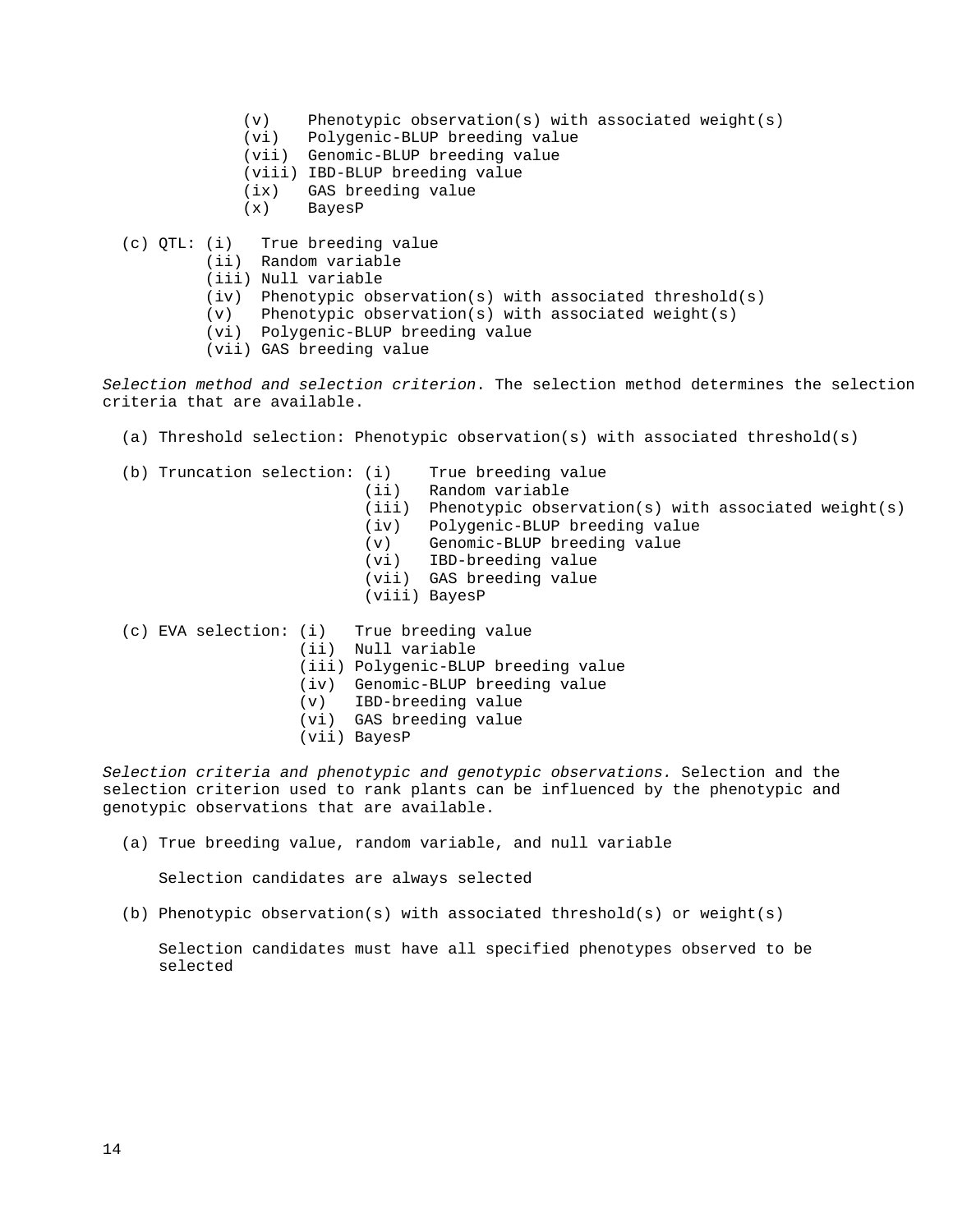# (c) Polygenic breeding value

 Polygenic breeding values requires that plants have phenotype(s) observed. When they are not, a random variable is used.

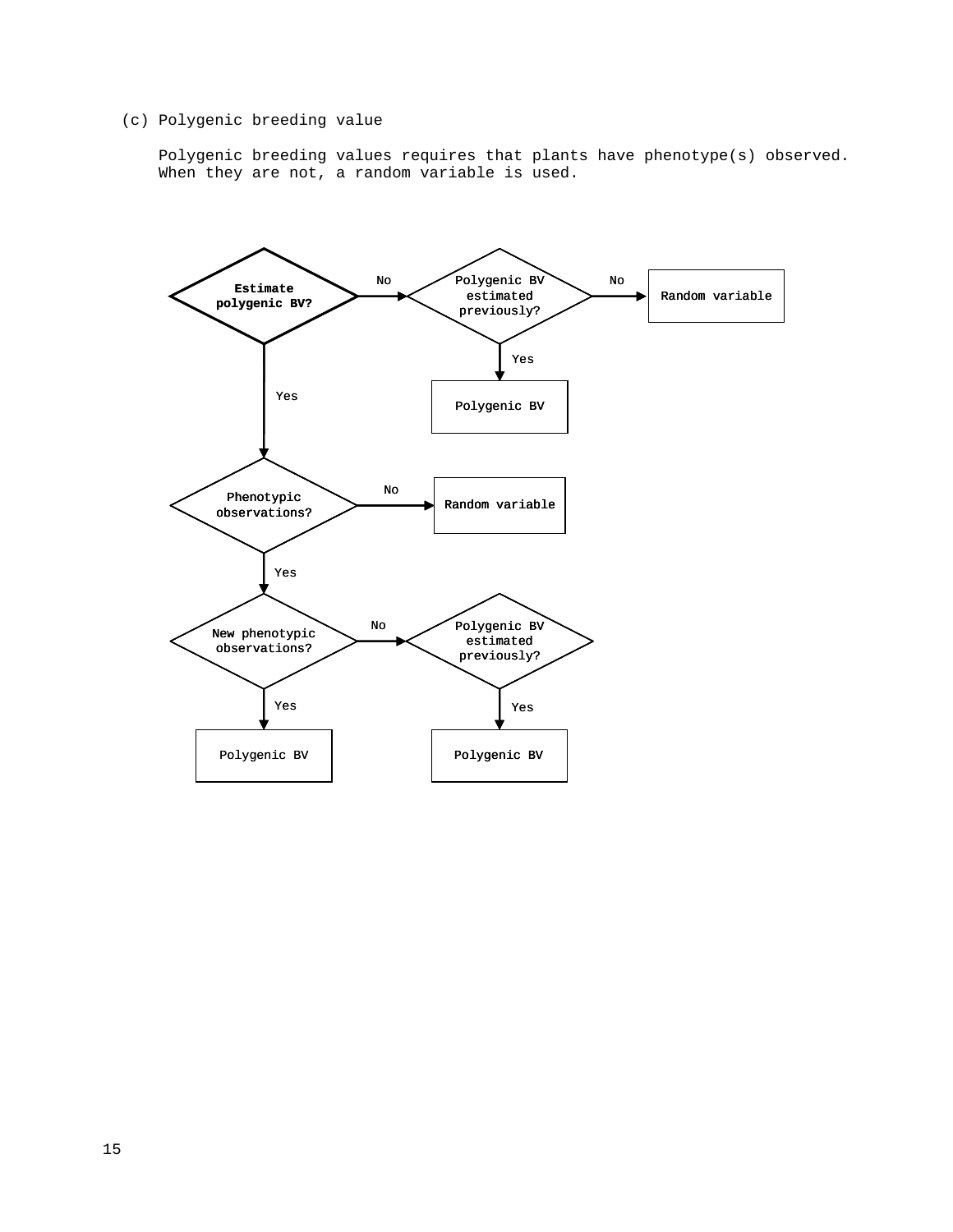# (d) IBD breeding value

 IBD breeding values requires that plants have phenotype(s) observed. When they are not, a random variable is used.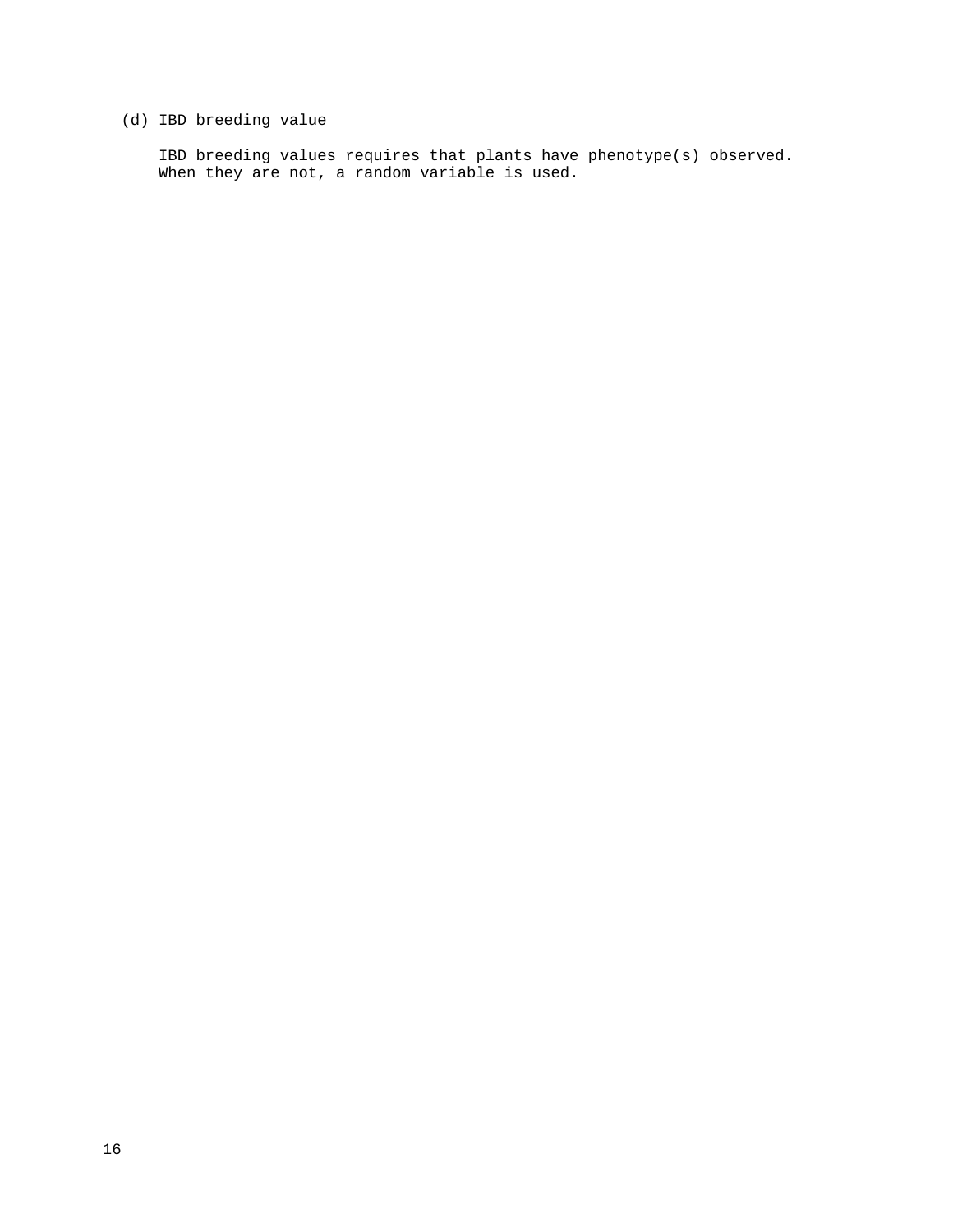### (d) Genomic breeding value

 Genomic breeding values requires that plants have phenotypes and genotypes observed. When they are not observed, polygenic breeding value or random variable is used.

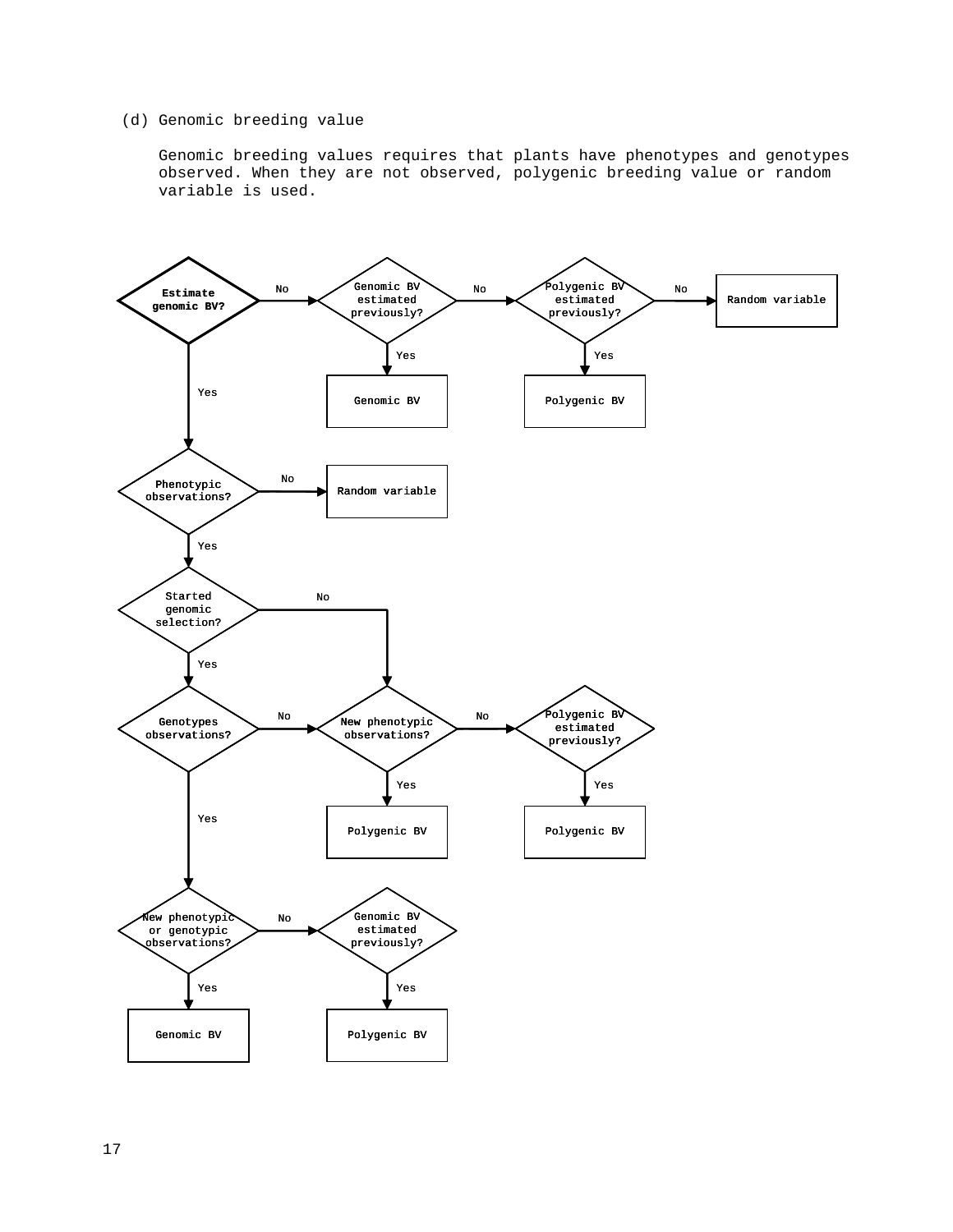### (e) GAS breeding value

 GAS breeding value requires that plants have phenotypes observed (all plants are presumed genotyped). When they are not observed, random variable is used.

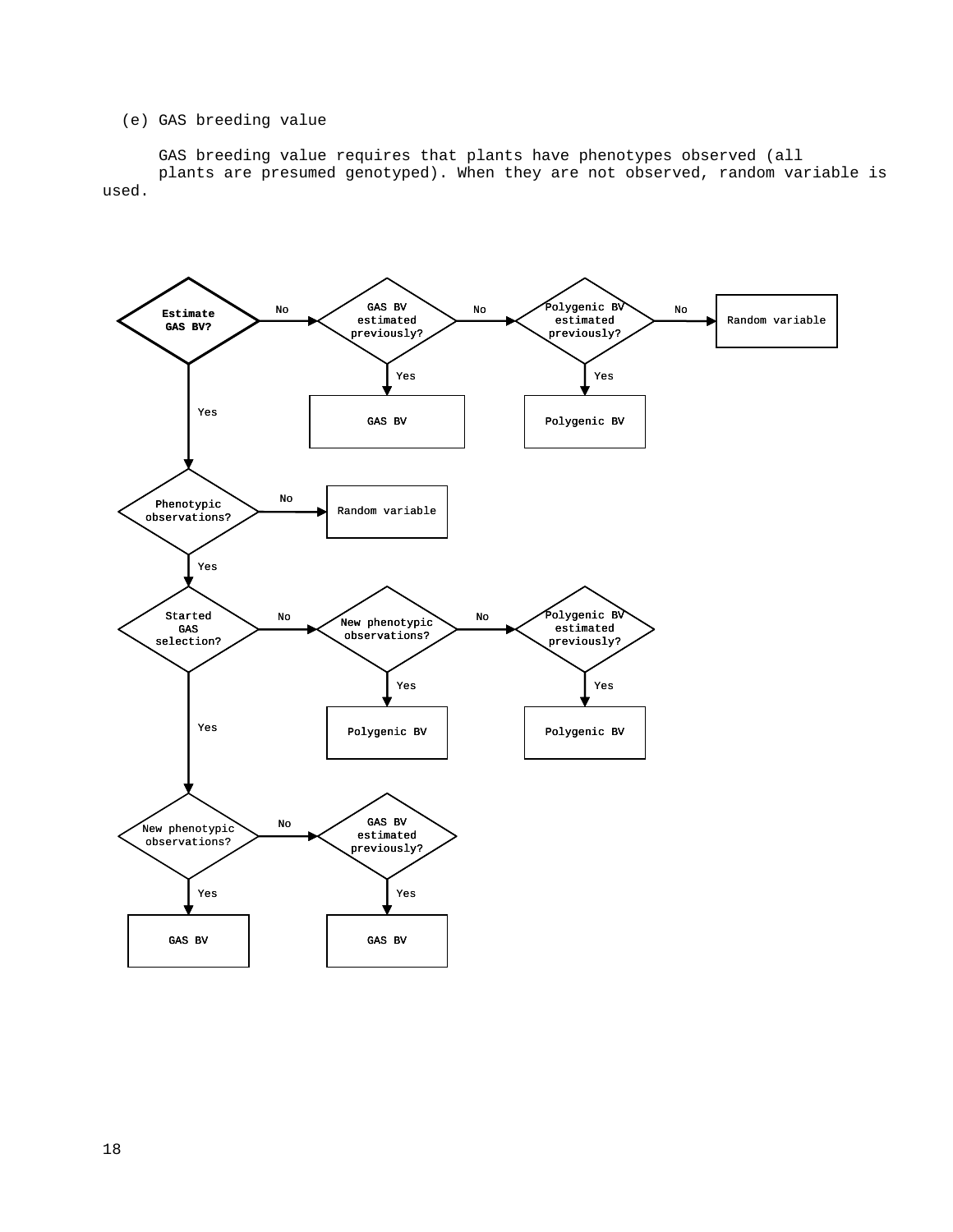If relationship used to constrain rate of in breeding in EVA specified as 'genomic', but not plants are genotyped, 'pedigree' is used.

(e) BayesP

 BayesP breeding value requires that plants have phenotypes observed (all plants are presumed genotyped). When they are not observed, random variable is used. *GeneticModel* must be 'genomic', *nebv*==1, and *genotyped\_at\_birth*=='yes'

SUBROUTINE blupSelectionCriteria to see which *selection\_criteria* are compatable in the same breeding scheme

# <span id="page-18-0"></span>10. **Realising traits**

Phenotypic observations can be realised in three ways:

- 1) At the start of each time step; specified in namelist &OBSERVATIONS
- 2) At selection; specified in namelists &SELECTION, &EVA, and &OBSERVATIONS
- 3) As maternal traits; specified in namelist &OBSERVATIONS

There is a variable *RealiseBaseObservations* in namelist &BASEPOPULATIONS that enables phenotyping of base plants that fulfil the criteria specified in namelist &OBSERVATIONS.

# <span id="page-18-1"></span>**Founder population and base with genomic information**

With genomic information, *GeneticModel* 'genomic'

*Founder population*.

*Genomic-base population*. Genomic-base plants/population are/is generated by sampling from *nchrom* x 2 pools of chromosome haplotypes generated in the *LD\_npat* and *LD\_nmat* founder population. When we generate a founder population with *LD\_npat* and *LD\_nmat* founder males and females. This generates *LD\_npat* x 2 (paternal and maternal) and *LD\_nmat* x 2 haplotypes for male and female founder plants for the *nchrom* chromosomes.

We sample QTL effects so that the QTL/genomic (co)variances equal those specified by the user.

For each genomic-base plant, we sample paternal and maternal haplotypes/chromosome arms for each chromosome pair by sampling haplotypes/chromosome arms from the *nchrom* x 2 pools, size *LD\_npat* x 2 and *LD\_nmat* x 2. So, for genomic-base plant *i*, the paternal haplotype for chromosome *j* is sampled from the *LD\_npat* x 2 pool of male founder haplotypes from chromosome *j*; the maternal haplotype for chromosome *j* is sampled from the *LD\_nmat* x 2 pool of female founder haplotypes from chromosome *j*.

For base plant id …

iloc=0

! Sample founder chromosomes ignoring sex of founder plants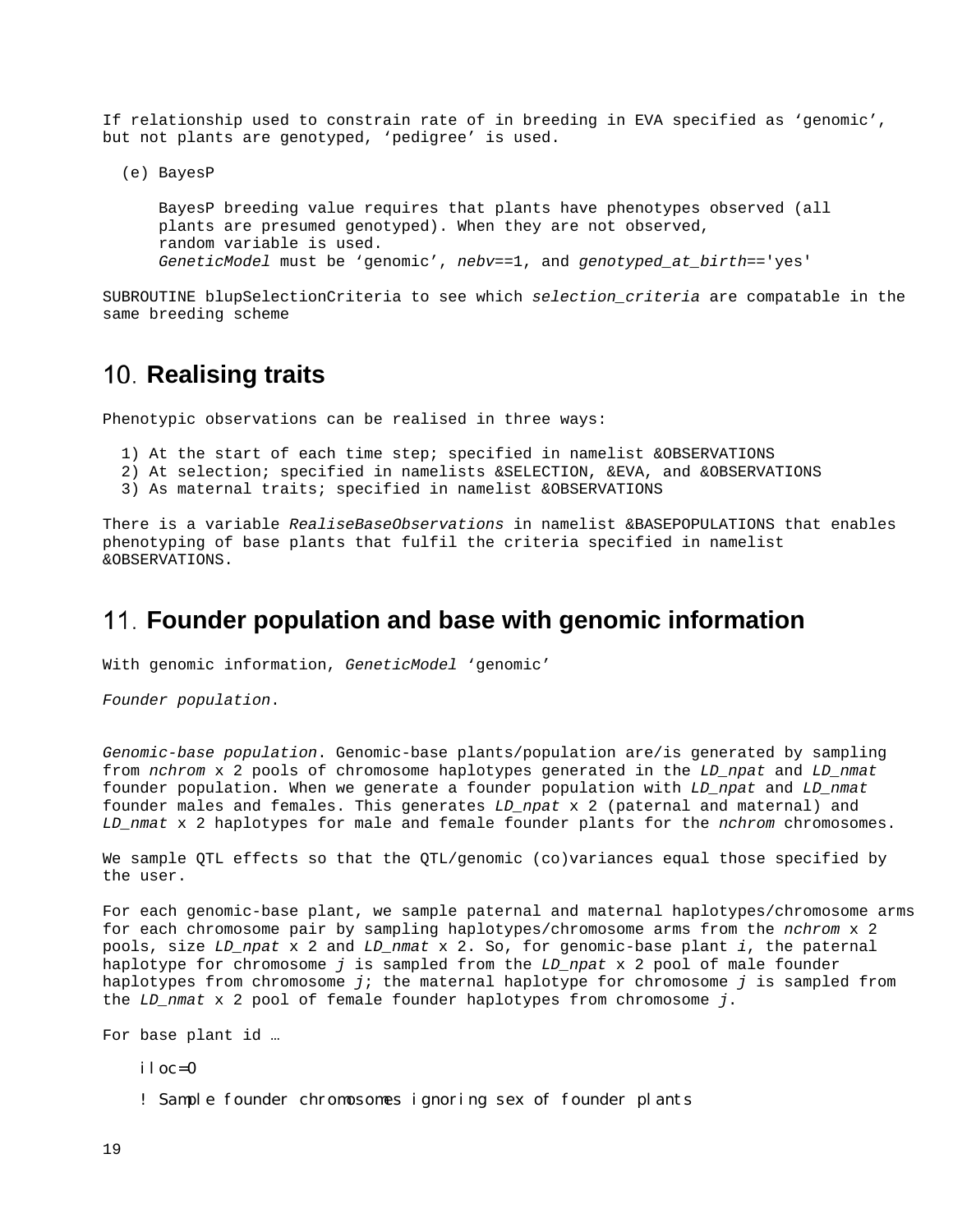```
 do ichr=1,nchrom ! Comment this 
do-loop out and replace with do-loop at 1460 to test non-positive G ! Also for 
offspring
      ihp=ceiling((random_standard_uniform())*real(LD_npat+LD_nmat))
      kp=1<br>if (random_standard_uniform()>.5d0) kp=2
       ihm=ceiling((random_standard_uniform())*real(LD_npat+LD_nmat))
      km=1 if (random_standard_uniform()>.5d0) km=2 
       if (ihm==ihp) km=3-kp
       do i=1,(chrom(ichr)%nmarker+chrom(ichr)%nqtl)
         iloc=iloc+1
         if (ihp<=LD_npat) then temp_pat(iloc)=hap_pat(ichr,ihp,kp,i) else
           temp_pat(iloc)=hap_mat(ichr,ihp-LD_npat,kp,i)
         end if
         if (ihm<=LD_npat) then temp_mat(iloc)=hap_pat(ichr,ihm,km,i) else
           temp_mat(iloc)=hap_mat(ichr,ihm-LD_npat,km,i)
         end if
```
end do

end do

# <span id="page-19-0"></span>**Sampling and ebv\_obs**

(i) Observations

```
Vector of nobs observations, \mathbf{y}_{nobs,i,j}, realised for plant i with sex j (j = 1 for
males, 2 females), sire(i), and dam(i):
```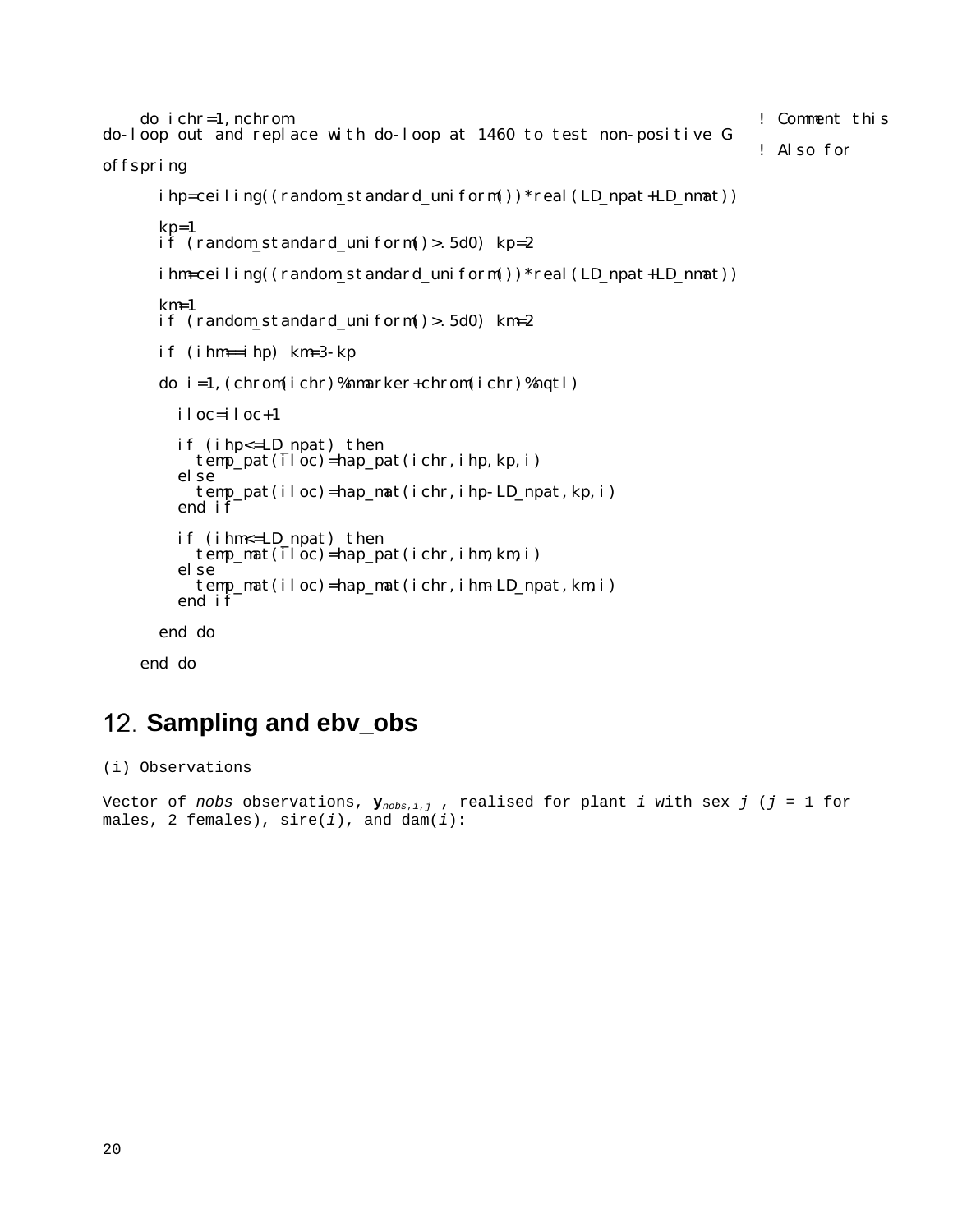**XFemales**<sub>nobs x ntbv</sub> · femaleDeviations<sub>ntbv</sub> · ( $j-1$ ) + ZDirect<sub>nobs x</sub> nthv  $\cdot$  ( $a_{p \text{ ntbv}, i} + a_{G \text{ ntbv}, i}$ ) + **ZPaternal**<sub>nobs x ntbv</sub>  $\cdot$  (  $a_{p \ntbb{b}v,sire(i)} + a_{G \ntbb{b}v,sire(i)}$  ) +  $\texttt{ZMaterial}_{\textit{nobs x ntbv}}$  (  $a_{p \textit{ntbv}, \text{dam(i)}} + a_{G \textit{ntbv}, \text{dam(i)}}$  ) +  $\texttt{RDirect}_{\textit{nobs x nres}} \;\cdot\; \texttt{e}_{\textit{nres},i} \;\; +$  $RPaternal_{nobs x nres}$   $\cdot$   $e_{nres, size(i)}$  +  $\texttt{RMateral}_{\textit{nobs x nres}} \ \cdot \ \texttt{e}_{\textit{nres}, \textit{dam}(i)}$ 

where

#### *(ii) ebv\_observation*

The *nobs*+*nCombinedObs* x *nebv* matrix *ebv\_observation*, specified in namelist DMUPARAMETERS, variable *ebv\_observation,* is used to create DMU-input data (*dmudat*) and retrieve BLUP-breeding values estimated by DMU. [Translation/Transition matrix between ADAM and DMU] Elements of *ebv\_observation* associate observations with BLUP-breeding values. Elements can be '0' or '1'.

ebv observation

|                |                | $0 \t 0 \t 1$      |                |                       |
|----------------|----------------|--------------------|----------------|-----------------------|
|                |                | $0 \t1 \t1 \t0$    | $\overline{c}$ | Observation           |
| $\overline{0}$ | $\overline{O}$ | $0\quad1$          |                | 3 1:nobs+nCombinedObs |
|                |                | $0 \t 0 \t 0 \t 1$ | $\overline{4}$ |                       |
|                |                |                    |                |                       |

BLUP-breeding value

 $1:nebv$ 

*DMU-input data*. Element *ebv\_observation*(*i,j*) (*i* = 1 … *nobs*+*nCombinedObs*, *j* = 1 … *nebv*) set to '1' results in the *i*th observation for the *k*th plant being written to DMU-input data under ebv *j*, where a trait is a characteristic for which a BLUP-breeding value is estimated. The structure of the input data for the *k*th plant with *ebv\_observation* (above) is:

| $e$ <sub>b<math>v_1</math></sub> | $e$ b $v_2$      | $e$ <sub>b<math>v_3</math></sub> | $e$ <sub>b<math>v_4</math></sub> |
|----------------------------------|------------------|----------------------------------|----------------------------------|
| obs <sub>1</sub>                 | obs <sub>2</sub> | obs <sub>2</sub>                 | obs <sub>3</sub>                 |
| $-$                              | $\sim$           | $\sim$                           | obs <sub>4</sub>                 |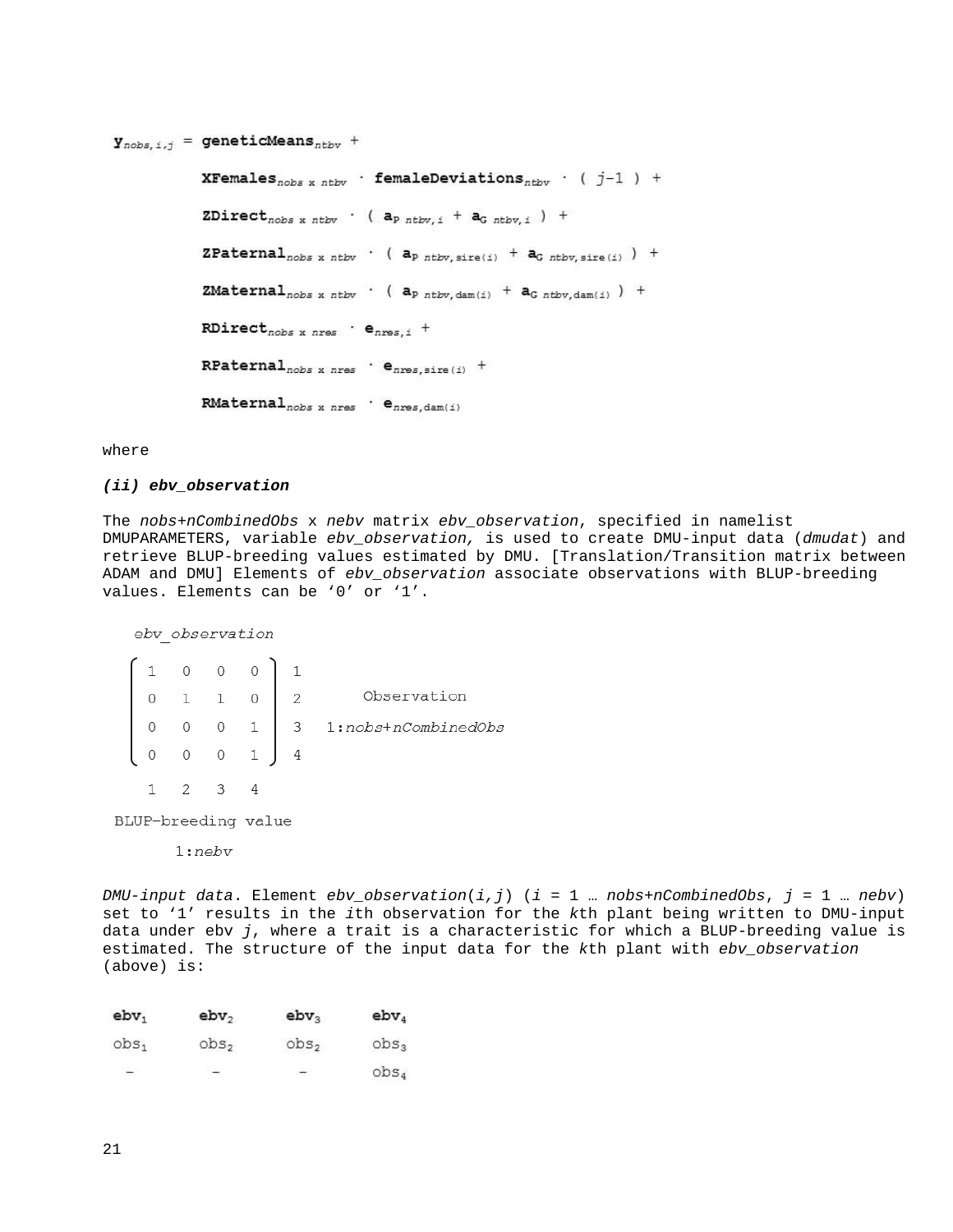The general structure for DMU-input data is:

| ebv <sub>1</sub>                                     | ebv <sub>2</sub>                                     | $\cdots$ | $\mathsf{ebv}_{\mathsf{nebv}}$                       |
|------------------------------------------------------|------------------------------------------------------|----------|------------------------------------------------------|
| obs <sub>1</sub>                                     | obs <sub>1</sub>                                     |          | obs <sub>1</sub>                                     |
| obs <sub>2</sub>                                     | obs <sub>2</sub>                                     |          | obs <sub>2</sub>                                     |
| ÷                                                    | $\sim$                                               |          | 韶                                                    |
| ٠                                                    | $\bullet$                                            |          | $\mathcal{C}$                                        |
| ٠                                                    |                                                      |          | ۰                                                    |
| $\mathrm{obs}_{\textit{nobs}+\textit{nCombinedObs}}$ | $\mathrm{obs}_{\textit{nobs}+\textit{nCombinedObs}}$ |          | $\mathrm{obs}_{\textit{nobs}+\textit{nCombinedObs}}$ |

where the columns of the input data correspond to the columns of *ebv\_observation* and the observations written to each column correspond to rows within each column of *ebv\_observation* set to '1'.

Columns of *ebv\_observation* with 'all-zeros' (i.e., no elements set to '1') result in the associated estimated breeding value not being written to the input data. Rows of *ebv\_observation* with 'all-zeros' result in the associated observations not being written.

If the *i*th row has multiple elements set to '1', the *i*th observation for the *k*th plant is written to DMU-input data under multiple traits; traits with columns in row *i* of *ebv\_observation*(*i,j*) set to '1'. If the *j*th column has multiple elements set to '1', observations *n* for the *k*th plant are written under the *j*th trait, where the *n* observations are a subset of rows in column *j* with *ebv\_observation*(*i,j*) set to '1'.

*BLUP-breeding values*. Columns containing a '1' requires the *j*th BLUP-breeding values to be estimated by DMU.

*ebv\_observation* and the model fitted to the DMU-input data by DMU must be aligned. The model fitted by DMU must be aligned with the DMU-input data and the *nebv* BLUP-breeding values expected to be estimated.

#### **Example 1: Typical DMU-input data and DMU model. Includes genetic-maternal effect.**

*ebv\_observation*

 $\begin{array}{ccccccc} 1 & 0 & 0 & 0 & 0 \\ 0 & 1 & 1 & 0 & 0 \\ 0 & 0 & 0 & 1 & 0 \\ \end{array}$ 

Phenotypic observations generated and realised for an plant during a simulation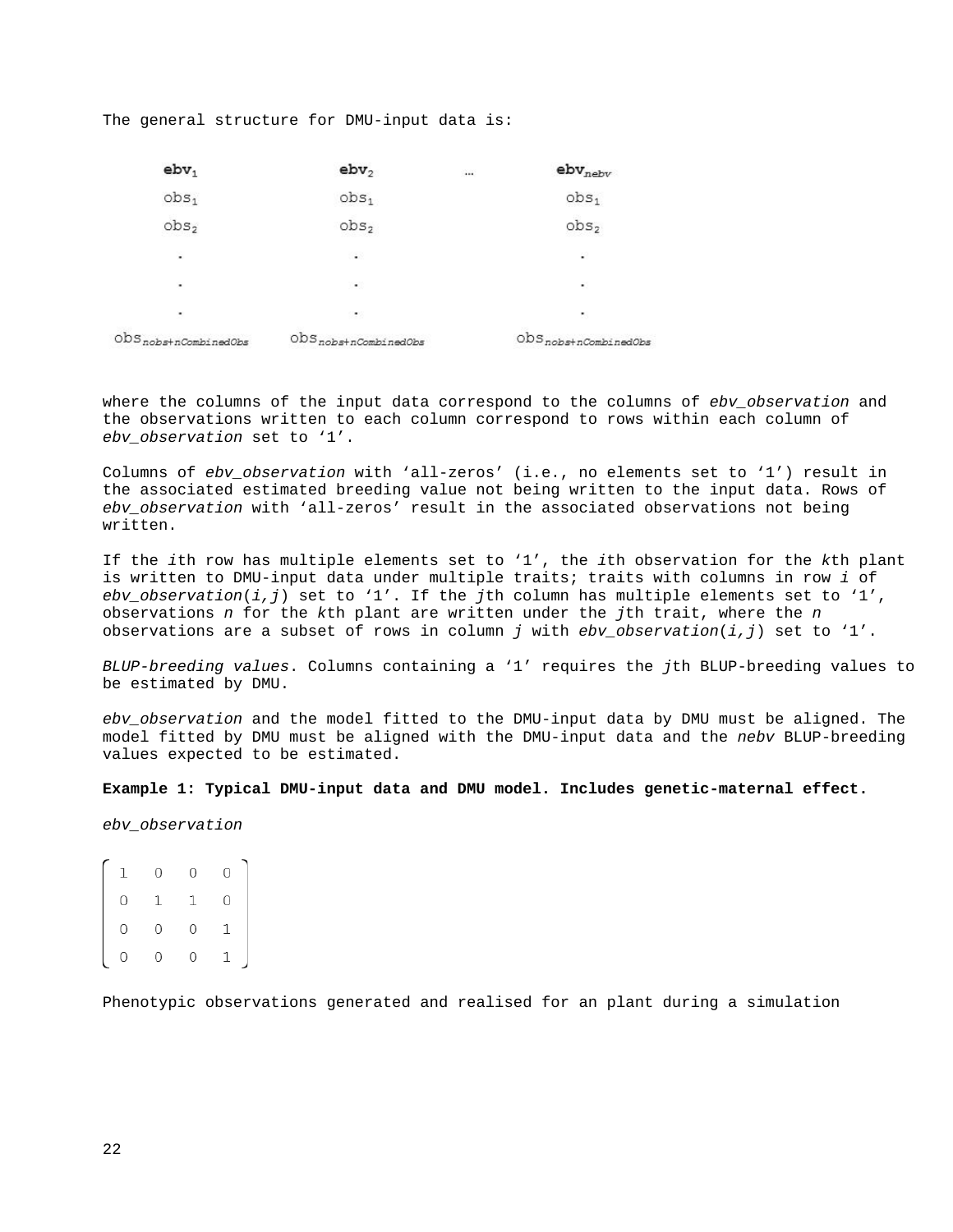| id  | observation phenotype time hys |       |                          |         |         | weight realised |
|-----|--------------------------------|-------|--------------------------|---------|---------|-----------------|
| 123 | $\overline{1}$                 | 23.7  | $\overline{2}$           | 3000002 | 1.0     | true            |
| 123 | 2                              | 4.3   | $\overline{2}$           | 3000002 | 1.0     | true            |
| 123 | -3.                            | 941.0 | $\star$                  | $\star$ | $\star$ | false           |
| 123 | 4                              | 835.6 | $\overline{\phantom{a}}$ | 3000003 | 1.0     | true            |

DMU-input data



where trait*<sup>i</sup>* is the *i*th characteristic for which a BLUP-breeding value is estimated, hys*<sup>i</sup>* and t*<sup>i</sup>* are herd-year-season and time associated with the *i*th trait, and \* is the largest representable integer for  $hys_i$  and  $t_i$  and -9999.0 for  $obs_i$  and  $w_i$ .

Note that observation 2, associated with BLUP-breeding values 2 and 3, is written twice.

Observation must be realised and, if specified, realised within *PreviousObsTimeSteps*, otherwise observation set to -9999.0. Fixed variables set to huge(1).

DMU model



The prior variances and covariances must be specified in random factor number sequence i.e. priors for random factor 1 must be specified before priors for random factor 2 and so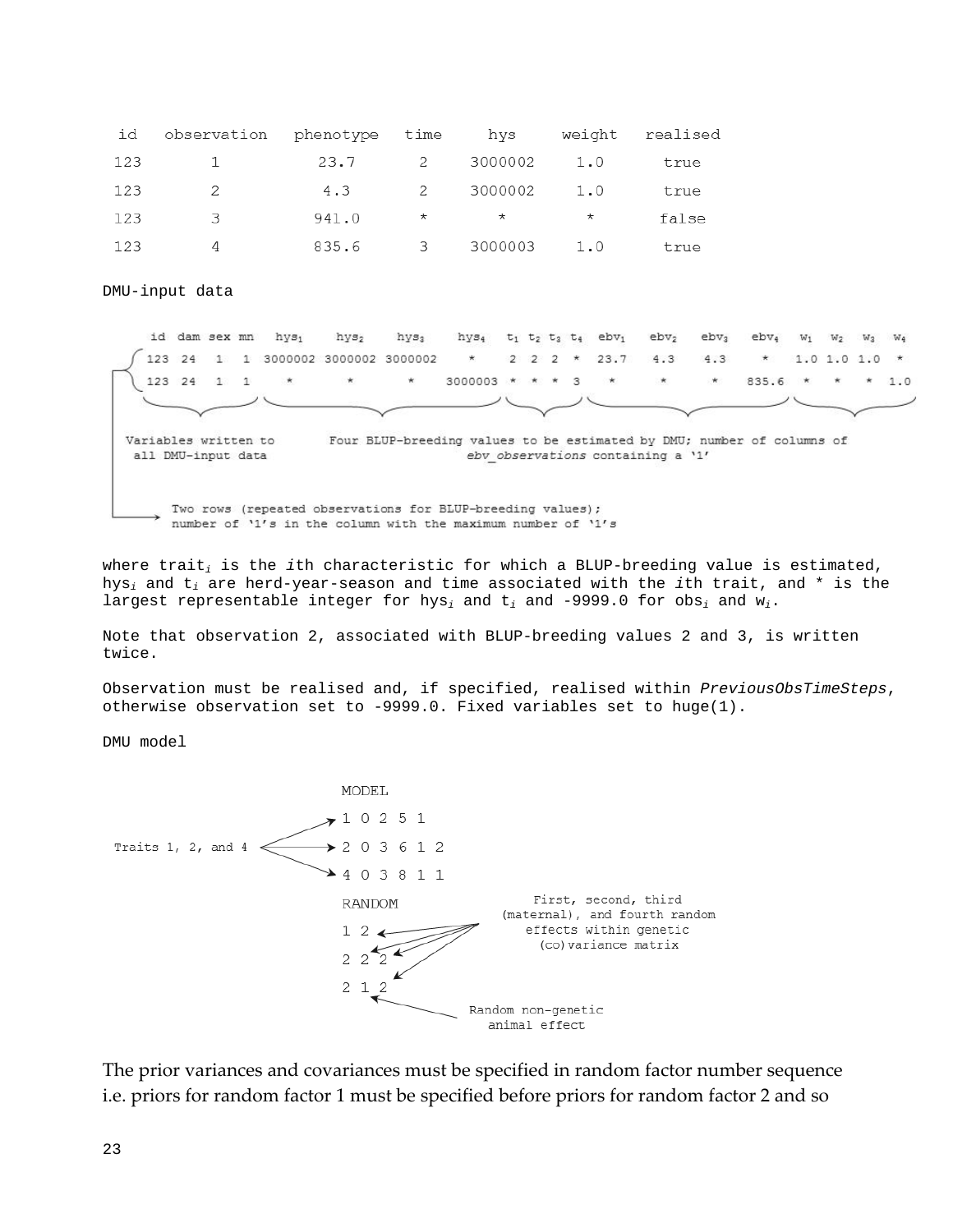on. Each line consists of 3 integers a real number (free format). The first integer is the 20

(random effect within genetic (co)variance matrix) 1:*nebv*.

random factor number followed by row-column (trait) combination and finally the prior (co)variance.

Model must be specified with the order of the BLUP-breeding values to be estimated

Solution (SOL) file generated by DMU Effect Trait Random-effect Effect Class Consecutive Prediction SE(Prediction) number code class number type number number  $\sqrt{4}$  $\mathbbm{1}$  $1\,$  $1\,$ 123 6  $-2.3$  $0.10$ 2 2  $\mathbf 1$ 123 0.93 4 6  $0.14$  $\sqrt{4}$ 3 3  $\mathbf 1$ 123 6  $0.11$  $0.09 \leftarrow$  $\overline{4}$ 4  $\mathbf{1}$ 123 6  $27.1$ 3.43 4 4: Random genetic Random-effects within Animal id BLUP-breeding value genetic (co) variance matrix

Maternal effect -

BLUP-breeding values transferred from solution file

| id  | BLUP-BV number<br>(ebv observation) | Random-effect number<br>(DMU) | BLUP-breeding<br>value |                                     |
|-----|-------------------------------------|-------------------------------|------------------------|-------------------------------------|
| 123 |                                     |                               | $-2.3$                 |                                     |
| 123 |                                     |                               | 0.93                   |                                     |
| 123 |                                     | 3                             |                        | $0.11$ $\leftarrow$ Maternal effect |
| 123 |                                     | 4                             | 27.2                   |                                     |

#### **Example 2: Phenotypic observation not written to DMU-input data**

*ebv\_observation*

 $\overline{0}$  $\mathbf{1}$  $\overline{0}$  $\circ$  $\overline{O}$  $\mathbf 1$  $\Omega$  $\mathbf{1}$ 

Phenotypic observations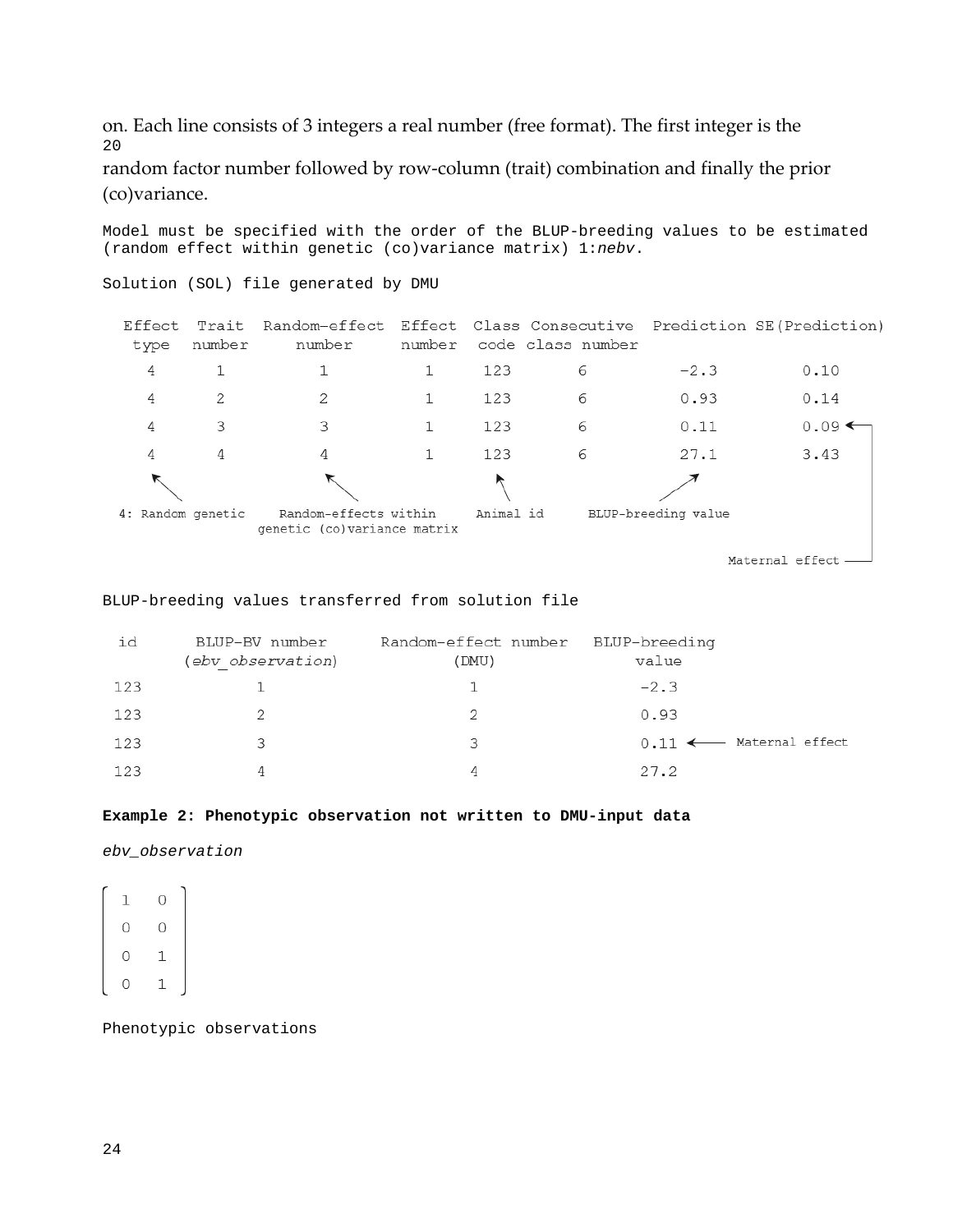| id  | observation phenotype time hys weight realised |       |                          |               |      |
|-----|------------------------------------------------|-------|--------------------------|---------------|------|
| 123 | 1                                              | 23.7  |                          | 2 3000002 1.0 | true |
| 123 | $\overline{2}$                                 | 4.3   |                          | 2 3000002 1.0 | true |
| 123 | $-3$                                           | 941.0 | $\overline{2}$           | 3000002 1.0   | true |
| 123 | 4                                              | 835.6 | $\overline{\phantom{a}}$ | 3000003 1.0   | true |

DMU-input data

|  |  | id dam sex mn $hys_1$ $hys_2$ $t_1$ $t_2$ $ebv_1$ $ebv_2$ $w_1$ $w_2$                                                 |  |  |  |  |
|--|--|-----------------------------------------------------------------------------------------------------------------------|--|--|--|--|
|  |  | $123 \quad 24 \quad 1 \quad 1 \quad 3000002 \quad 3000002 \quad 2 \quad 2 \quad 23.7 \quad 941.0 \quad 1.0 \quad 1.0$ |  |  |  |  |
|  |  | 123 24 1 1 * 3000003 * 3 * 835.6 * 1.0                                                                                |  |  |  |  |

DMU model

Solution (SOL) file generated by DMU

|  | Effect Trait Random-effect Effect Class Consecutive Prediction SE(Prediction) |  |  |  |
|--|-------------------------------------------------------------------------------|--|--|--|
|  | type number – number – number code-class-number                               |  |  |  |
|  | 4 1 1 1 123 6 -2.3 0.10                                                       |  |  |  |
|  | 4 2 2 1 123 6 27.1 3.43                                                       |  |  |  |

BLUP-breeding values transferred from solution file

| 1 O | BLUP-BV number    | Random-effect number BLUP-breeding |        |
|-----|-------------------|------------------------------------|--------|
|     | (ebv observation) | (DMU)                              | value  |
| 123 |                   |                                    | $-2.3$ |
| 123 |                   |                                    |        |

# **Example 3: BLUP-breeding value not estimated by DMU**

*ebv\_observation*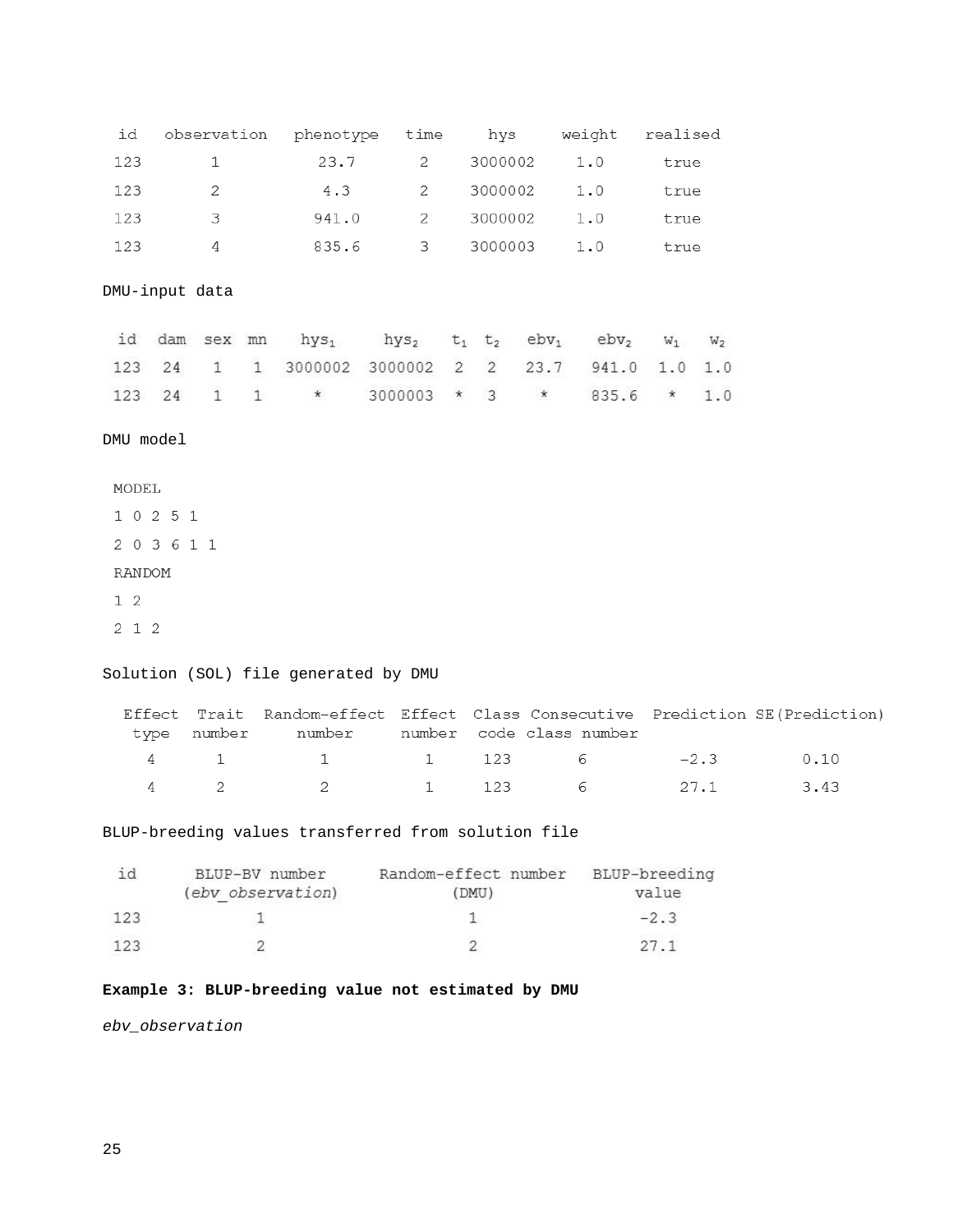$$
\left[\begin{array}{cccc}1&0&0\\0&0&1\end{array}\right]
$$

Phenotypic observations

| id        |   |                | observation phenotype time                                                                                                     |                    |         | hys weight               | realised |        |      |  |
|-----------|---|----------------|--------------------------------------------------------------------------------------------------------------------------------|--------------------|---------|--------------------------|----------|--------|------|--|
| 123       |   | $\mathbf{1}$   |                                                                                                                                | 23.7<br>$2^{\sim}$ | 3000002 | 1.0                      | true     |        |      |  |
| 123       |   | 2              | 4.3                                                                                                                            | $2^{\sim}$         | 3000002 | 1.0                      | true     |        |      |  |
|           |   |                |                                                                                                                                |                    |         |                          |          |        |      |  |
|           |   | DMU-input data |                                                                                                                                |                    |         |                          |          |        |      |  |
|           |   |                | id dam sex mn hys <sub>1</sub> hys <sub>3</sub> t <sub>1</sub> t <sub>3</sub> ebv <sub>1</sub> ebv <sub>3</sub> w <sub>1</sub> |                    |         |                          |          | $W_3$  |      |  |
|           |   |                | 123  24  1  1  3000002  3000002  2  2  23.7  4.3                                                                               |                    |         |                          | 1.0 1.0  |        |      |  |
|           |   |                |                                                                                                                                |                    |         |                          |          |        |      |  |
| DMU model |   |                |                                                                                                                                |                    |         |                          |          |        |      |  |
| MODEL     |   |                |                                                                                                                                |                    |         |                          |          |        |      |  |
| 1 0 2 5 1 |   |                |                                                                                                                                |                    |         |                          |          |        |      |  |
| 2 0 2 6 1 |   |                |                                                                                                                                |                    |         |                          |          |        |      |  |
| RANDOM    |   |                |                                                                                                                                |                    |         |                          |          |        |      |  |
| 11        |   |                |                                                                                                                                |                    |         |                          |          |        |      |  |
| $1\,1$    |   |                |                                                                                                                                |                    |         |                          |          |        |      |  |
|           |   |                |                                                                                                                                |                    |         |                          |          |        |      |  |
|           |   |                | Solution (SOL) file generated by DMU                                                                                           |                    |         |                          |          |        |      |  |
|           |   | type number    | Effect Trait Random-effect Effect Class Consecutive Prediction SE(Prediction)<br>number                                        |                    |         | number code class number |          |        |      |  |
|           | 4 | 1              | 1                                                                                                                              | 1                  | 123     | 6                        |          | $-2.3$ | 0.10 |  |
| 4         |   | 2              | 2                                                                                                                              | $\mathbf 1$        | 123     | 6                        |          | 0.93   | 0.14 |  |
|           |   |                |                                                                                                                                |                    |         |                          |          |        |      |  |

BLUP-breeding values transferred from solution file

| id  | BLUP-BV number<br>(ebv observation) | Random-effect number BLUP-breeding<br>(DMU) | value  |
|-----|-------------------------------------|---------------------------------------------|--------|
| 123 |                                     |                                             | $-2.3$ |
| 123 |                                     |                                             | 0.0    |
| 123 |                                     |                                             | 0.93   |

NB. BLUP-breeding value 2 was not estimated by DMU. It was set to 0.0.

**Example 4: Unusual order of** *ebv\_observation*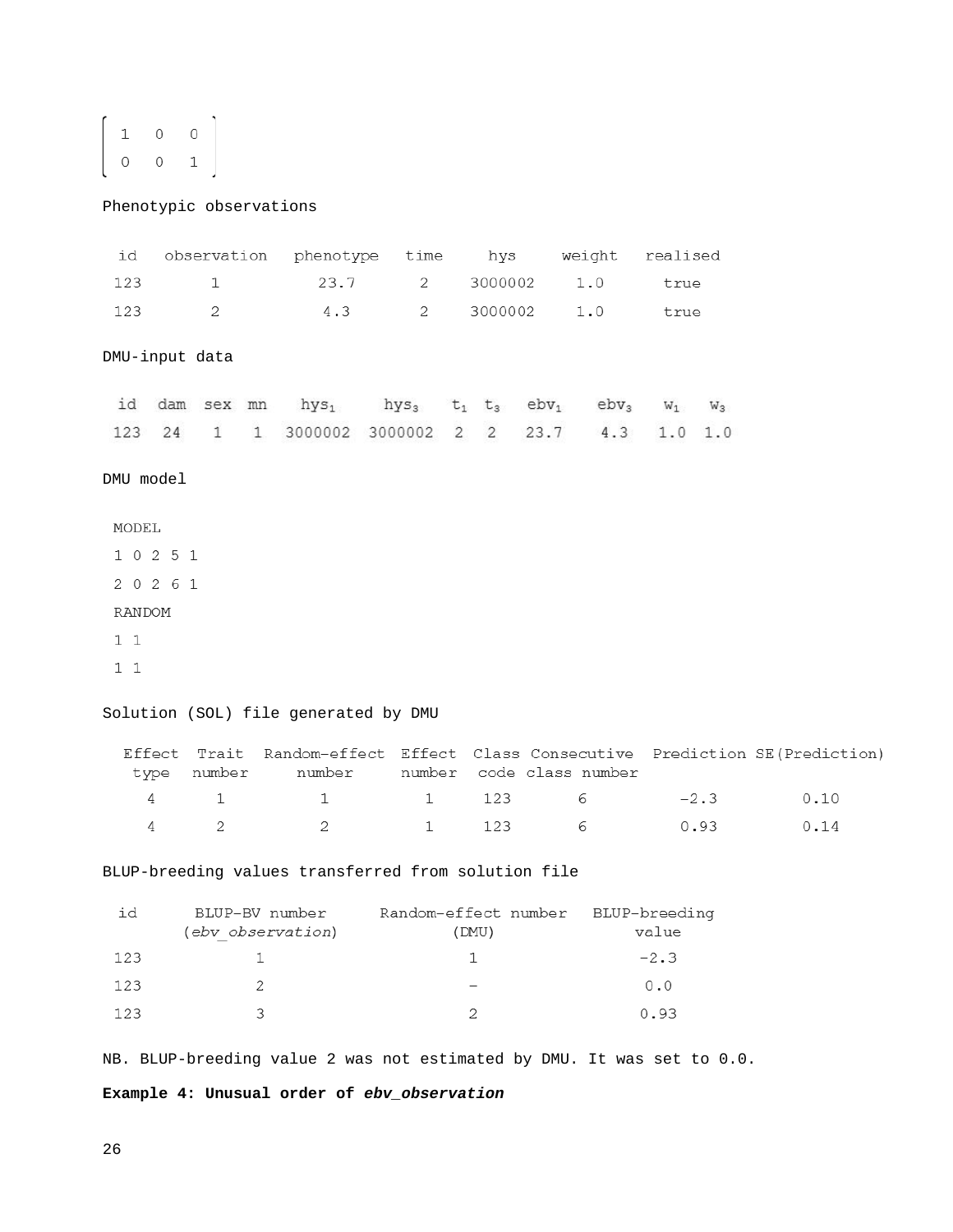### *ebv\_observation*

| 0 | Ō | 1 |
|---|---|---|
| 1 | 0 | 0 |
| O | 1 | Ω |

### Phenotypic observations

| id  | observation phenotype time hys weight realised |                   |                          |      |
|-----|------------------------------------------------|-------------------|--------------------------|------|
|     | 123 1 23.7 2 3000002 1.0 true                  |                   |                          |      |
| 123 | $\overline{2}$                                 | 4.3 2 3000002 1.0 |                          | true |
| 123 | $\mathcal{B}$                                  |                   | 941.0 2 3000002 1.0 true |      |

DMU-input data

|  |  | id dam sex mn hys <sub>1</sub> hys <sub>2</sub> hys <sub>3</sub> t <sub>1</sub> t <sub>2</sub> t <sub>3</sub> ebv <sub>1</sub> ebv <sub>2</sub> ebv <sub>3</sub> W <sub>1</sub> W <sub>2</sub> W <sub>3</sub> |  |  |  |  |  |
|--|--|---------------------------------------------------------------------------------------------------------------------------------------------------------------------------------------------------------------|--|--|--|--|--|
|  |  | 123 24 1 1 3000002 3000002 3000002 2 2 2 4.3 941.0 23.7 1.0 1.0 1.0                                                                                                                                           |  |  |  |  |  |

DMU model

MODEL

 $1\,1$ 

 $11$ 

# Solution (SOL) file generated by DMU

|  | Effect Trait Random-effect Effect Class Consecutive Prediction SE(Prediction)<br>type number – number – number code-class-number |  |  |  |
|--|----------------------------------------------------------------------------------------------------------------------------------|--|--|--|
|  | 4 1 1 1 123 6 -2.3 0.10                                                                                                          |  |  |  |
|  | 4 2 2 1 123 6 0.93 0.14                                                                                                          |  |  |  |
|  | 4 3 3 1 123 6 27.1 3.43                                                                                                          |  |  |  |

BLUP-breeding values transferred from solution file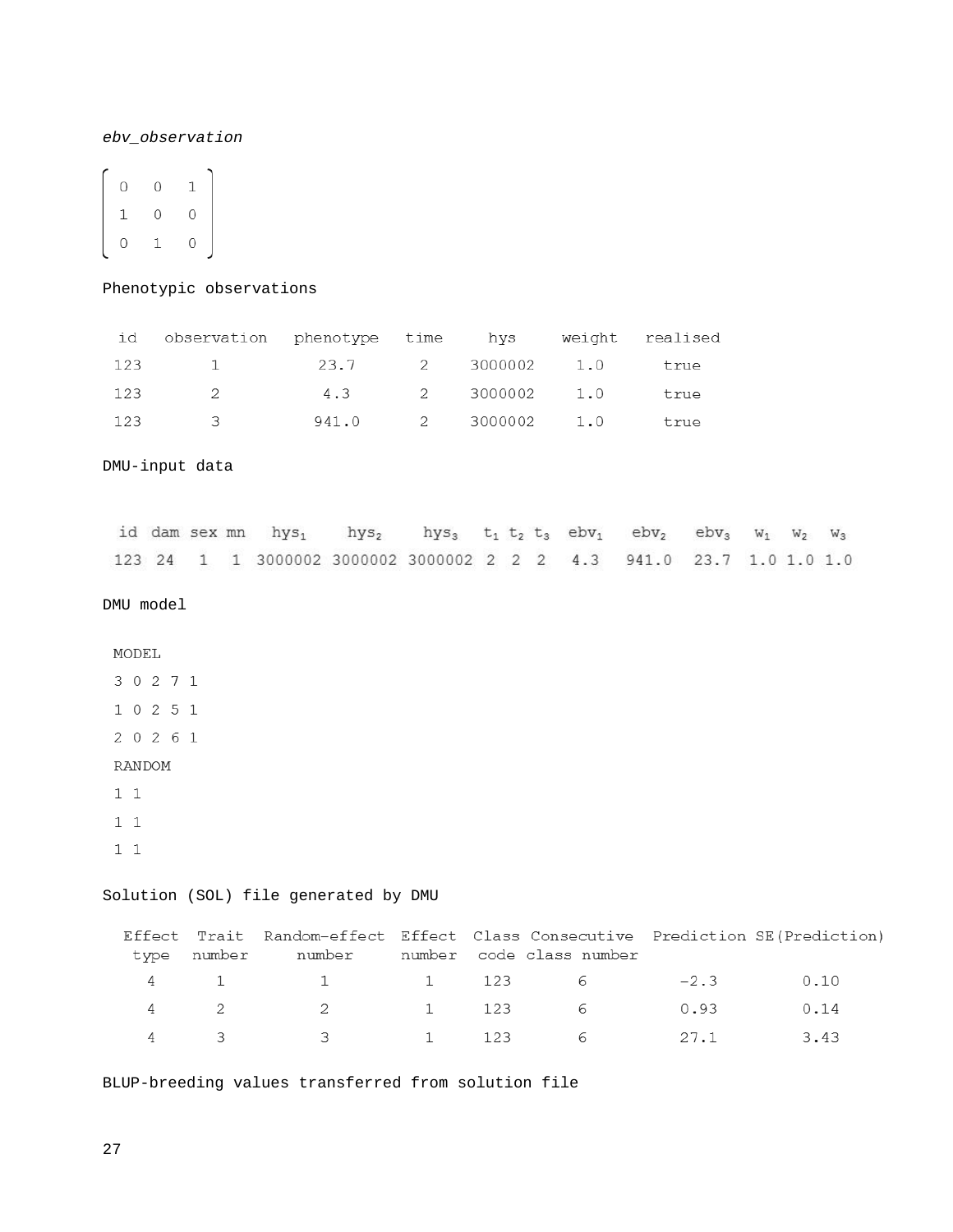| id  | BLUP-BV number<br>(ebv observation) | Random-effect number BLUP-breeding<br>(DMU) | value  |
|-----|-------------------------------------|---------------------------------------------|--------|
| 123 |                                     |                                             | $-2.3$ |
| 123 |                                     |                                             | 0.93   |
| 123 |                                     |                                             | 27.2   |

# **Example 5: Excessive paramaterisation; impractical example**

*ebv\_observation*

 $\overline{1}$  $1$  $\mathbf{1}$  $\mathbf{1}$ 

# Phenotypic observations

| id observation phenotype time hys weight realised |  |  |  |
|---------------------------------------------------|--|--|--|
| 123 1 23.7 2 3000002 1.0 true                     |  |  |  |
| 123 2 4.3 2 3000002 1.0 true                      |  |  |  |

DMU-input data

|  |  | id dam sex mn hys <sub>1</sub> hys <sub>2</sub> t <sub>1</sub> t <sub>2</sub> ebv <sub>1</sub> ebv <sub>2</sub> w <sub>1</sub> w <sub>2</sub> |  |  |  |  |
|--|--|-----------------------------------------------------------------------------------------------------------------------------------------------|--|--|--|--|
|  |  | 123  24  1  1  3000002  3000002  2  2  23.7  23.7  1.0  1.0                                                                                   |  |  |  |  |
|  |  | 123 24 1 1 3000002 3000002 2 2 4.3 4.3 1.0 1.0                                                                                                |  |  |  |  |

# DMU model

 $2 \quad 1 \quad 2$ 

# Solution (SOL) file generated by DMU

|  | Effect Trait Random-effect Effect Class Consecutive Prediction SE(Prediction) |  |  |  |
|--|-------------------------------------------------------------------------------|--|--|--|
|  | type number – number – number code-class-number                               |  |  |  |
|  | 4 1 1 1 123 6 -2.3 0.10                                                       |  |  |  |
|  | 4 2 2 1 123 6 0.93 0.14                                                       |  |  |  |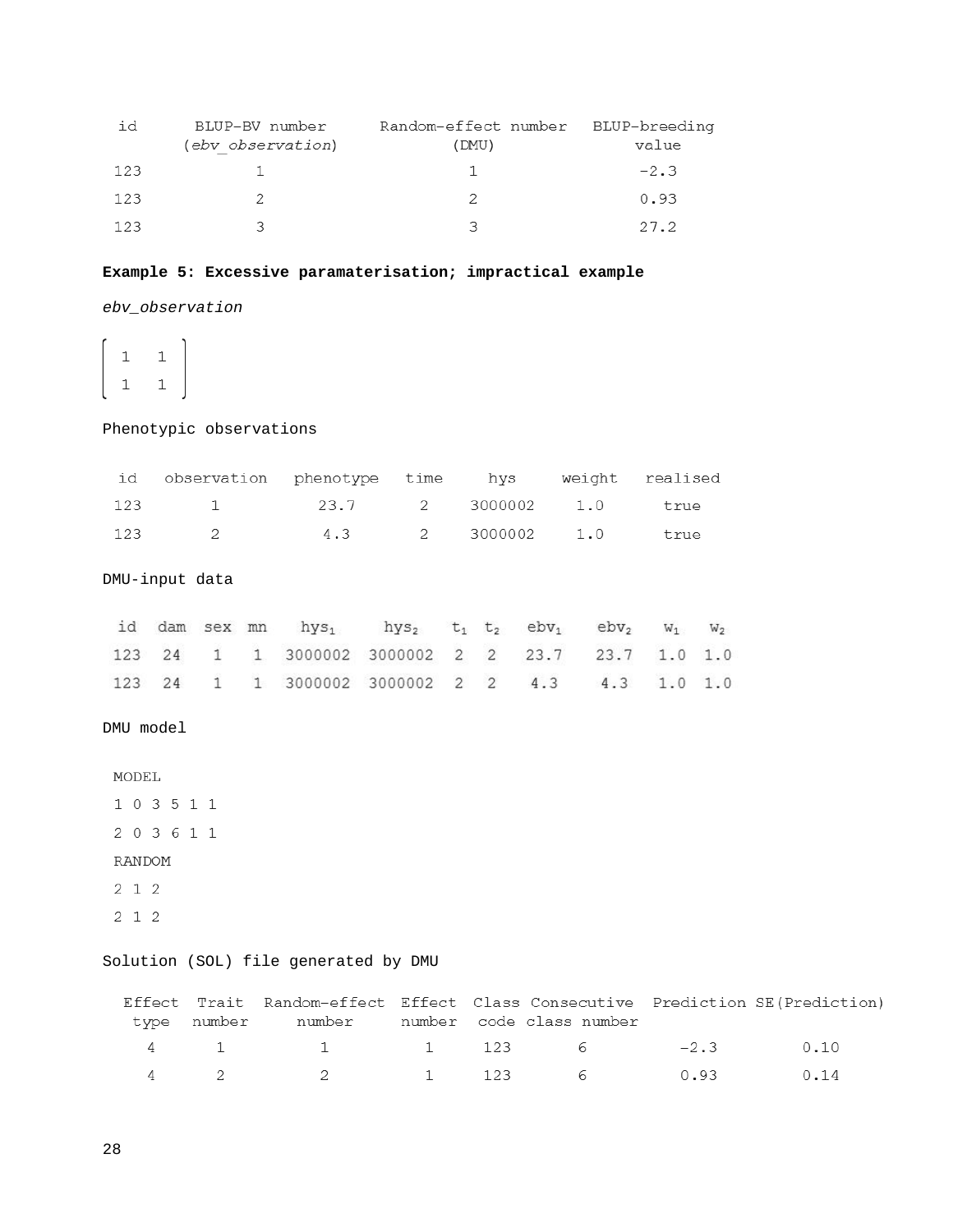BLUP-breeding values transferred from solution file

| 1 d | BLUP-BV number    | Random-effect number BLUP-breeding |        |
|-----|-------------------|------------------------------------|--------|
|     | (ebv observation) | (DMU)                              | value  |
| 123 |                   |                                    | $-2.3$ |
|     |                   |                                    | 0.93   |

Phenotypic observations can be realised in three ways:

Hvis du har en fænotype, som både har direkte og maternelle effekter, og de maternelle effekter både er genetiske og miljømæssige, så skal du bruge to tbv'er og to res'er pr. obs. [10:31:44] Anders Christian Sørensen: Det samme hvis du har en fællse kuldeffekt, så vil det modelleres som en ekstra residual hos moderen. [10:32:05] Anders Christian Sørensen: nres kan altså sagtens tænkes at være forskellig fra nobs

 $obs(:) = \text{MATMUL}(REAL(Zbv, sp), pop(id)$ %tbv\_poly) + MATMUL(REAL(Wres, sp), pop(id)%res) ! Add bv+residual

if  $(pop(id)$ %sex==2)  $obs(:) = obs(:) + MATMUL(REAL(xmean, sp), sexdi f)$ 

 dam=pop(id)%dam if (dam/=0) then  $obs(:) = obs(:) + \text{MATML}(\text{REAL}(\text{Zmatbv}, \text{sp}), \text{pop}(\text{dam})\text{%tbv\_poly}) + \text{MATML}(\text{REAL}(\text{Wmres}, \text{sp}), \text{pop}(\text{dam})\text{%res})$ ! add maternal genetic and environmental effects end if

# <span id="page-28-0"></span>**Genomic-relationship matrices**

The following flow diagram outlines the sequence used to generate genomic-relationship matrices used to predict genomic-breeding values, control rates of inbreeding using genomic information and EVA, and monitor rates of inbreeding: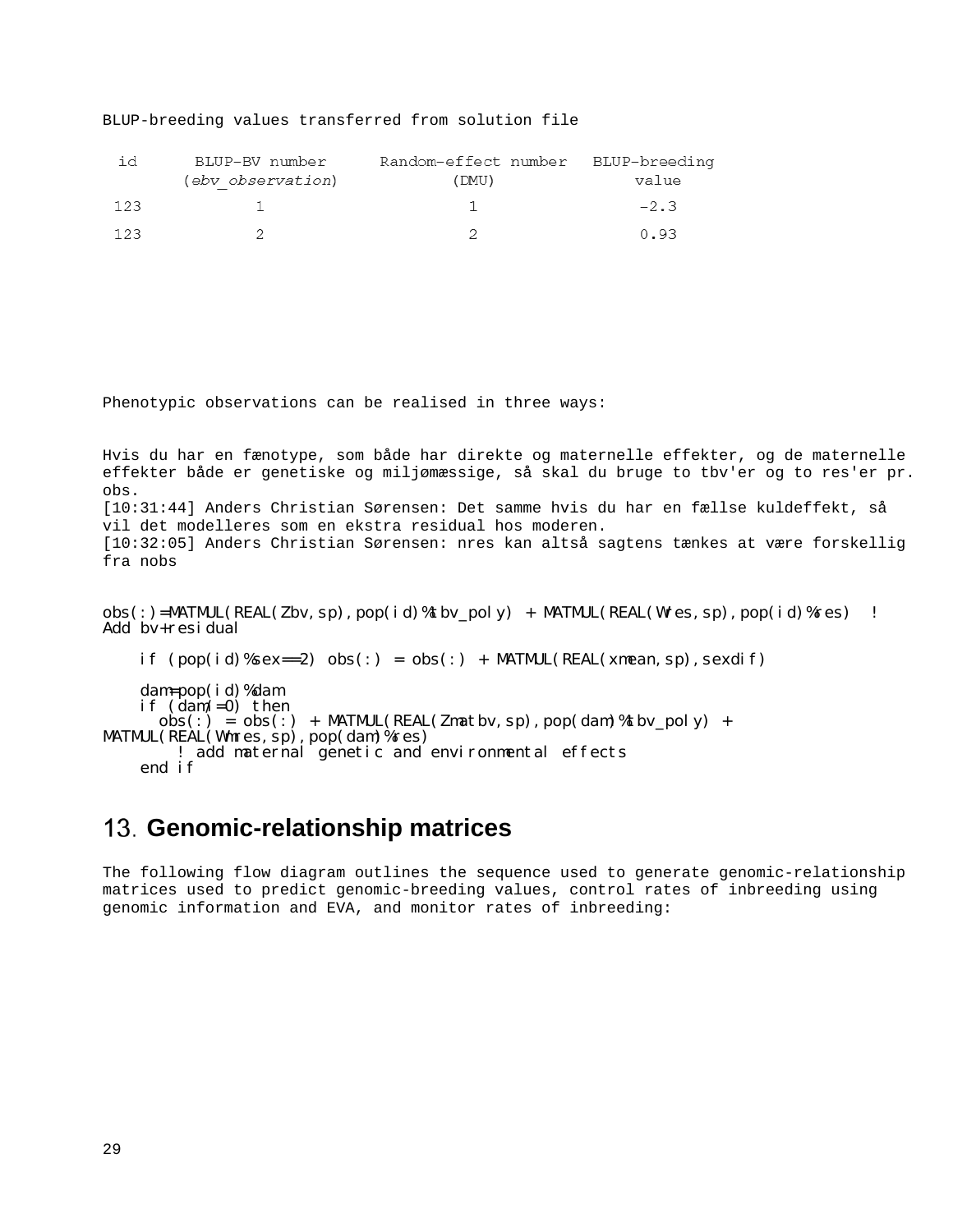

Let **X***<sup>m</sup>*,*<sup>n</sup>* be a *m* x *n* matrix of marker genotypes for *n* individuals at *m* loci. The marker genotype for individual *j* at locus *i* is denoted x*<sup>i</sup>*,*<sup>j</sup>* = 0, 1, or 2 when the genotype is 11, 12, or 22 and marker alleles are denoted 1 and 2.

**Alternative: X***<sup>n</sup>*,*m USE ALTERNATIVE, more conventional*

, where …

genomic base define the plants included in the genomic-base population that are used to calculate marker-allele frequencies, p*<sup>i</sup>* and 1-p*i*, used to 'centre' and 'scale' genotypes at locus *i*,

| all           | All genotyped plants in the population,                   |
|---------------|-----------------------------------------------------------|
|               | <included dmudat="" in=""></included>                     |
| base          | All plants in the base population                         |
|               | ignoring genotyping                                       |
| qenotypedbase | All genotyped plants in the base                          |
|               | population                                                |
| tracedbase    | All plants in the base population                         |
|               | <included dmudat="" in=""> ignoring genotyping</included> |
|               |                                                           |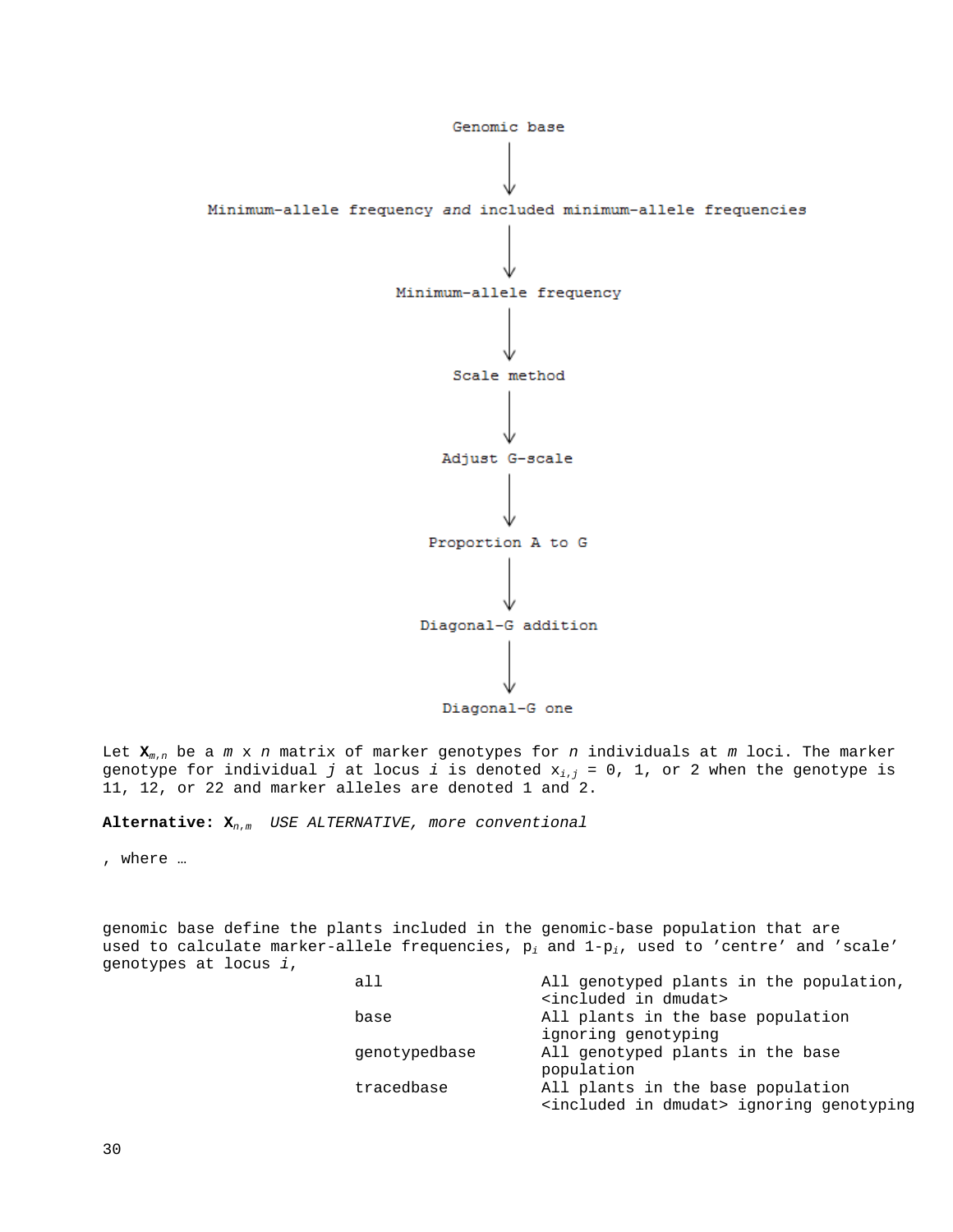tracedgenotypedbase All genotyped plants in the base population <included in dmudat>

*loci*, *maf*, and *mafInclude* defines the loci used to construct genomic matrices. *loci* defines the loci used as genetic markers (QTL and markers, QTL, or markers), *maf* Threshold for minimum-allele frequency *mafInclude* Minimum-alle frequency of loci included.

| loci       | all QTL and markers<br>gtl QTL<br>markers Markers                                                                                                                                                                        |
|------------|--------------------------------------------------------------------------------------------------------------------------------------------------------------------------------------------------------------------------|
| maf        | Definition: Threshold for minimum-allele frequency                                                                                                                                                                       |
| mafInclude | Definition: Minimum-alle frequency of loci included<br>above Include loci with minimum-allele frequency<br>greater than or equal to maf<br>below Include loci with minimum-allele frequency<br>less than or equal to maf |

*Centring*

Marker genotypes are centred by substracting the mean of the marker genotypes:  $x_{ij}$  =  $x_{ij}$  - 2 $p_i$ , where  $p_i$  is frequency of allele 2 at locus *i* (and 2 $p_i$  is the mean of the marker genotype at locus *i*, which is the same as averaging marker genotypes at locus *i* across *n* individuals). In matrix notation, this is **X***<sup>m</sup>*,*<sup>n</sup>* = **X***<sup>m</sup>*,*<sup>n</sup>* – (2**p)1***<sup>n</sup>* T, where **p** is a column vector  $\mathbf{p} = (p_1, p_2 ... p_m)$  and  $\mathbf{1}_n^T$  is a 1 x *n* sum vector transposed column sum vector having all of its elements equal to one. [IS p FREQUENCY AT ALLELE 2 OR MAF? WHAT DOES SU'S PROGRAM DO?]

Alternative:  $\mathbf{X}_{n,m}$  -  $\mathbf{1}_n(2\mathbf{p})^T$ 

Equivalent is **X***<sup>n</sup>*,*<sup>m</sup>* be a *n* x *m* matrix of marker genotypes for *n* individuals at *m* loci. The marker genotype for individual *j* at locus *i* is denoted  $x_{i,j} = -1$ , 0, or 1 when the genotype is 11, 12, or 22 and marker alleles at locus *i* are denoted 1 and 2. Marker genotypes are centred by substracting the mean of the marker genotypes:  $x_{ij} = x_{ij} - (2p_i - 1)$ . In matrix notation, this is  $x_{n,m} = x_{n,m} - 1$  (2p - 1)<sup>T</sup>.

Either way, end up with deviations from the respective means that that are the same. Centering sets mean values of the allele effects [genotypes?] to 0.

|             | <i>locusWeight</i> is the weight applied to each locus. How? [Order!] |
|-------------|-----------------------------------------------------------------------|
|             | one Weight 1.0 applied to each locus; each locus has                  |
|             | equal weight                                                          |
|             | goddard Weight applied to each locus as a function of allele          |
|             | frequency, $1.0/(p_i(1-p_i))$ , where $p_i$ is the minimum-           |
|             | allele frequency at locus <i>i</i> (after Goddard 2009)               |
|             | jannink Weight applied to each locus as a function of allele          |
|             | frequency, $(\arcsin(1) - \arcsin(\sqrt{opt}(p_i))))(p_i (1-p_i))$    |
|             | (after Jannink 2010)                                                  |
|             | Default: <i>locusWeight</i> must be specified                         |
| scaleMethod | Definition: Method to scale G-matrix                                  |
|             | Type: Integer                                                         |
|             | Options:                                                              |
|             | 1 Divide G by sum of $2p(1-p)$                                        |
|             | 2 Divide each locus genotype by sqrt( $2p_i(1-p_i)$ ), where $p_i$    |
|             | is frequency of an allele at locus i                                  |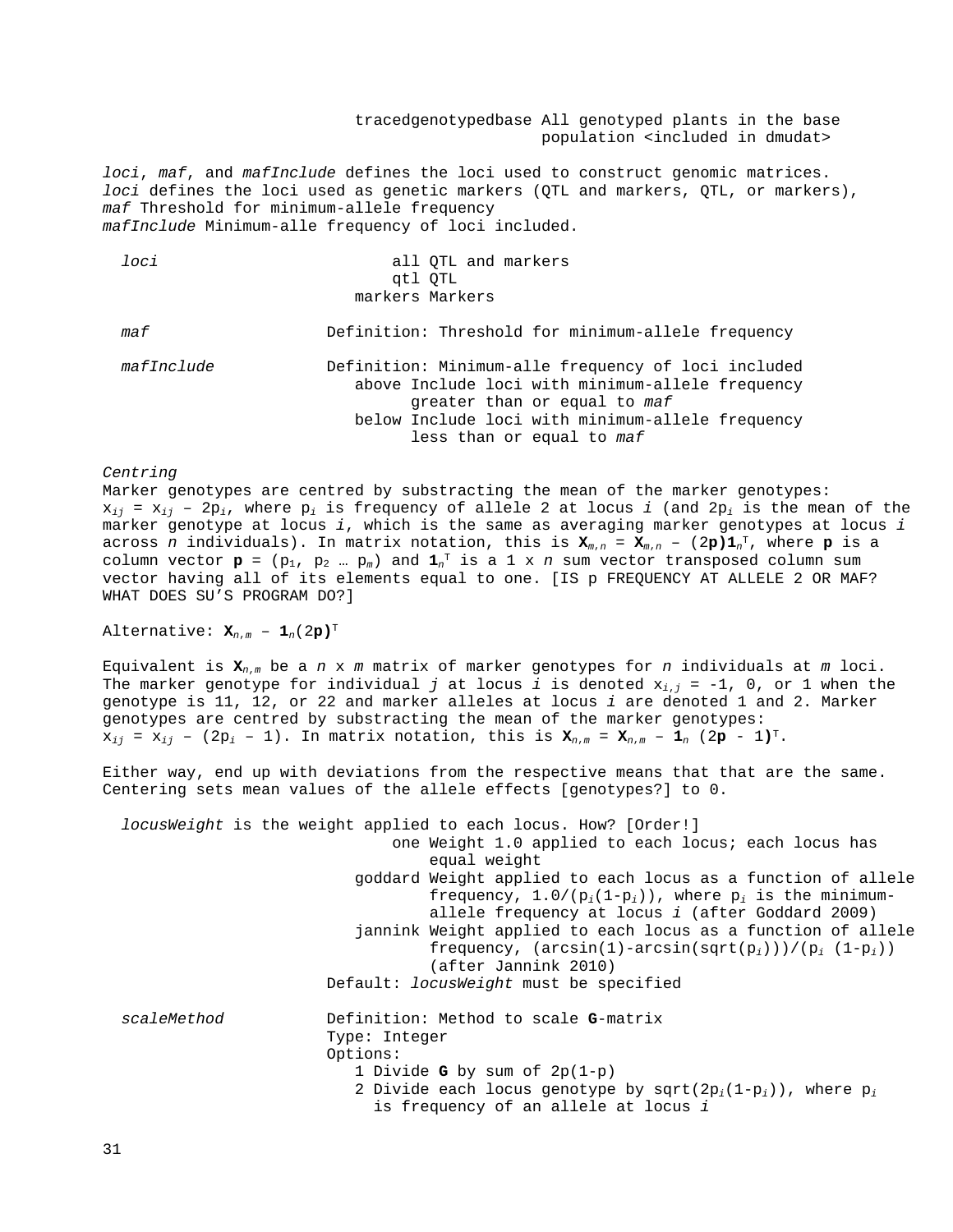#### Default: *scaleMethod* must be specified

*Scaling (locusWeight* and *scaleMethod)* Marker genotypes are standardised to a unit variance

scaleMethod 1: **X***<sup>n</sup>*,*<sup>m</sup>*∙**X***<sup>n</sup>*,*<sup>m</sup>* <sup>T</sup> s

 $\mathbf{x}_{ij}$  =  $\mathbf{x}_{ij}/s$  (*scaleMethod* 1), where s =  $\mathbf{v}_i / \sum_{i=1}^{n} 2\mathbf{p}_i (1$ *m i*  $i^{1}$   $P_i$  $\sum_{i=1}^{1} 2p_i(1-p_i)$ , or  $x_{ij} = x_{ij}/\sqrt{2p_i(1-p_i)}$ 

(*scaleMethod* 2. In matrix notation, this is  $\mathbf{x}_{m,n} = \mathbf{x}_{m,n}/s$  and  $\mathbf{x}_{m,n} = \mathbf{x}_{m,n}/\left(\sqrt{2\mathbf{p}(\mathbf{1}_n-\mathbf{p})}\mathbf{1}_n^{\mathrm{T}}\right)$ . Note: s is a constant, there is no rescaling of markers relative to each other. Or is it:  $\mathbf{x}_{m,n} = \mathbf{x}_{m,n} / \frac{1}{2} \cdot \frac{2 \cdot \text{diag}(\mathbf{p}(\mathbf{1}_n - \mathbf{p})) \cdot \mathbf{1}_n^{\text{T}}}{}$ J  $\left(\sqrt{2dia(\mathbf{p}(\mathbf{1}_n-\mathbf{p})^T)}\mathbf{1}_n^T\right)$  $\setminus$  $\left(\sqrt{2dia(\mathbf{p}\left(\mathbf{1}_{n}-\mathbf{p}\right)^{T})}\mathbf{1}_{n}^{\mathrm{T}}\right)$ , where  $\mathsf{v}_{i}$  is the weight applied to locus  $i$ .

Alternative:  $\mathbf{x}_{n,m} = \mathbf{x}_{n,m}/s$  and  $\mathbf{x}_{n,m} = \mathbf{x}_{n,m}/\left(\mathbf{1}_n\sqrt{2\mathbf{p}(\mathbf{1}_n-\mathbf{p})}\right)$ 

 $G = \mathbf{X}_{m,n}^T \mathbf{X}_{m,n}$ 

Alternative: G = **X***<sup>n</sup>*,*<sup>m</sup>* **X***<sup>n</sup>*,*<sup>m</sup>* T

#### **If weighting** then

 $({0,1,2}-2p)$ \*SQRT(weight/(2p(1-p))

Then XXT

But

```
 adjustGScale Definition: Adjust G to same scale as A
                       Type: Integer
                      Options:
                          0 G-matrix not adjusted
                          1 G-matrix is adjusted, where α and β are estimated from 
                            all genotyped plants
                          2 G-matrix is adjusted, where α and β are estimated from 
                            all genotyped plants in the genomic-base population
                       Default: adjustGScale must be specified
```
*Adjusting marker-based relationship matrix*

Parameters α and β are estimated by fitting **G** to **A** and solving two equations:  $G\beta + \alpha = A$  and  $dG\beta + \alpha = dA$ ,  $\overline{G}$  and  $\overline{A}$  are means of all elements in the two matrices, and *d***G** and *d***A** are means of diagonal elements in the two matrices.

| propAToG | Definition: Proportion of A-matrix to modify G-matrix<br>Type: Real<br>Options: $0.05$ propAToG $\leq 1.0$<br>Default: percentAToG must be specified                                                                         |
|----------|------------------------------------------------------------------------------------------------------------------------------------------------------------------------------------------------------------------------------|
| addDiaqG | Definition: Value added to diagonal elements of G-matrix <to<br>make the matrix positive-definite&gt;<br/>Type: Real<br/>Options: addDiagG20.0 [Set to 0.0 if A-matrix used]<br/>Default: addDiagG must be specified</to<br> |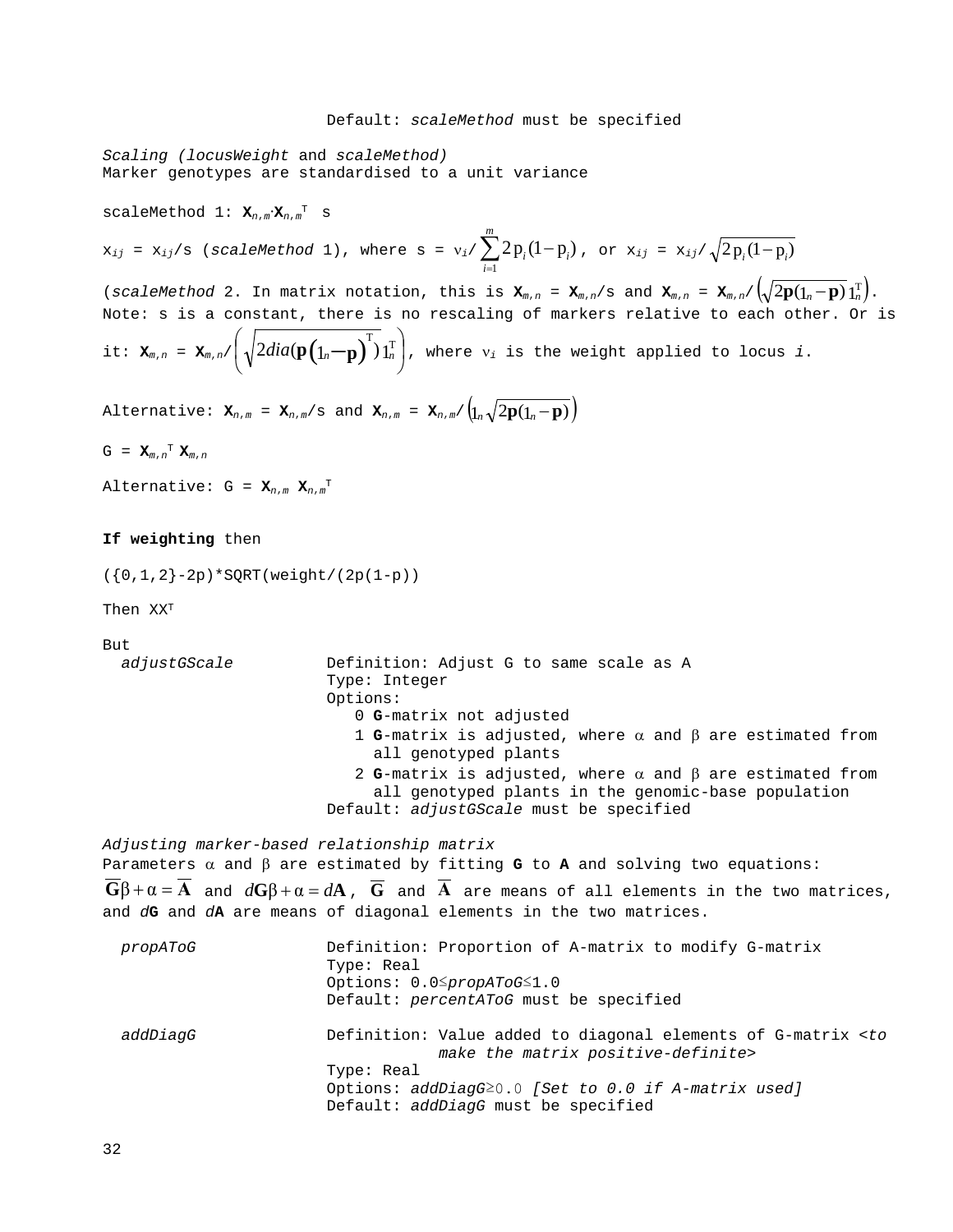*diagGOne* Definition: Scale mean of diagonal elements of G-matrix so the mean of the diagonal equals *diagGOne* Type: Real Options: *diagGOne*≥0.0, where 0.0 does not bring about scaling Default: *diagGOne* must be specified

Genomic-matrix **G**: The genomic-inbreeding coefficient for individual *i* is **G***ii* – 1. Genomic relationships between individuals *i* and *j*, which are analogous to the relationship coefficients of Wright (1922), are obtained by dividing elements **G***ij*/

 $\sqrt{G_{ii}G_{jj}}$  … Wright's formulae is A<sub>ij</sub> = 2 $f_{ij}/\sqrt{(1+F_{i})(1+F_{j})}$  , which means that off-diagonal elements are equal to 2ƒ*ij*?

*Questions*

*Do we account for inbreeding coefficient of parents when using off-diagonal elements of G (parents) to calculate inbreeding coefficients of offspring or is the inbreeding coefficient of offspring simply equal to*  ƒ*ij (i.e., pop(iid)%genomicFParent(i)=0.5\*r)?*

*Is it better to work with <i>G* accounting for inbreeding, that is,  $A_{ij} = 2f_{ij}/\sqrt{(1 + F_i)(1 + F_j)}$ ?

*What if several markers that have correlation 1?*

**IBD and IBS**

$$
\frac{1}{2}\sum_{i=1}^{n}\sum_{j=1}^{2}\sum_{j=1}^{2}\delta_{kij}
$$

IBD and IBS between two individuals: *n*  $k=1$  *i*=1 *j*  $\sum_{k=1}^{n}\sum_{i=1}^{n}\sum_{j=2}^{n} \delta_i$ , where  $\delta_{k i j}$  is the allele sharing status at locus *k*, which is equal to 1 if allele *i* form the first individual is identical to the allele *j* from the second individual, and 0 otherwise.

Use  $\frac{1}{2}$  to realise relationship ( $\frac{1}{4}$  realises coancestry)

# <span id="page-32-0"></span>**Description of namelists**

#### <span id="page-32-1"></span>*&OUTPUTDIRECTORY*

```
 OutDirectory=OutDirectory /
```
 \*\*Task\*\* Destination for output files

 \*\*Properties of name\*\* Definition: Directory for output Type: Character Options: Any existing and accessible directory Default: An existing and accessible directory must be provided

 \*\*Additional information\*\* *OutDirectory* must be enclosed in quotation marks ("" or '') and end with a forward slash (/). For example, OutDirectory='/bob/adam/test/'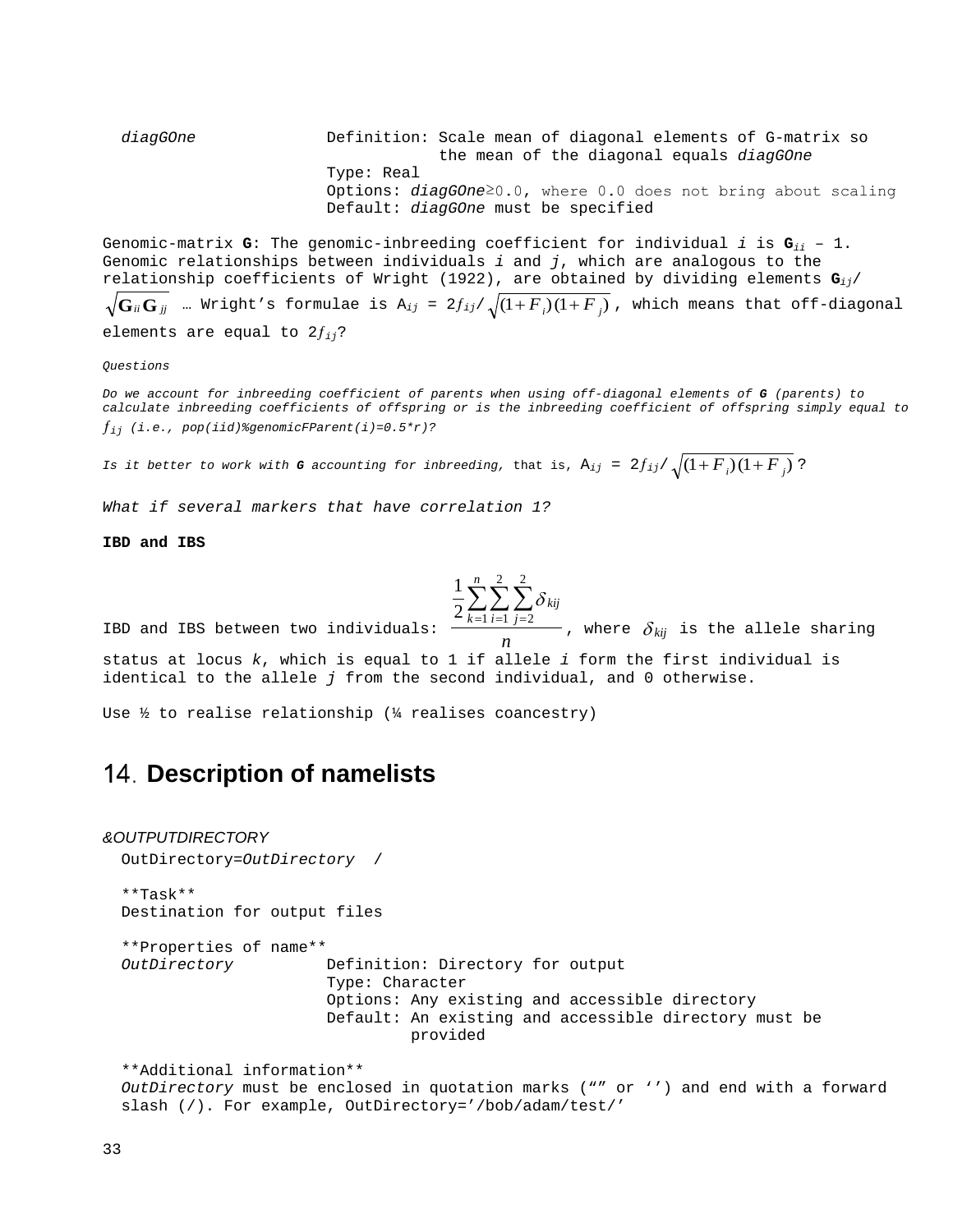### <span id="page-33-0"></span>*&CONTROLPARAMETERS*

```
 GeneticModel=GeneticModel
 nrep=nrep
 ntime=ntime
 start_rep=start_rep
 time_steps_season=time_steps_season
 PreviousObsTimeSteps=PreviousObsTimeSteps
 constant_mendelian_variance=constant_mendelian_variance /
 **Task**
 Input that controls the physical aspects of the simulation
 **Properties of names**
                      Definition: Genetic model used to generate breeding values
                       Type: Integer
                      Options:
                          polygenic Polygenic model
                          genomic Genomic model with linkage disequilibrium 
                                      between QTL and markers
                          qtl QTL model with or without linkage 
                         disequilibrium<br>donly Genomic LD used t
                                   Genomic LD used to generate linkage
                                    disquilibrium; breeding scheme is not simulated
                       Default: polygenic
 nrep Definition: Number of replicates simulated. Also applies to 
                                   the number of replicates in the LD-generating 
                                  routine when GeneticModel 'ldonly.
                       Type: Integer
                      Options: ≥1
                       Default: 1
 ntime Definition: Number of time steps
                       Type: Integer
                      Options: ≥1
                      Default: 1
 start_rep Definition: Starting replicate number
                       Type: Integer
                      Options: ≥1
                      Default: 1
 time_steps_season Definition: Number of time steps per season; used to
                                   simulate HYS effects
                       Type: Real
                      Options: ≥0.0
                       Default: 1.0
 PreviousObsTimeSteps Definition: Number of prior time steps within which realised 
                                   observations are inclued when estimating 
                                  polygenic, genomic, and GAS breeding values. 
                                  Observations realised within the specified 
                                  number of time steps are included in the
```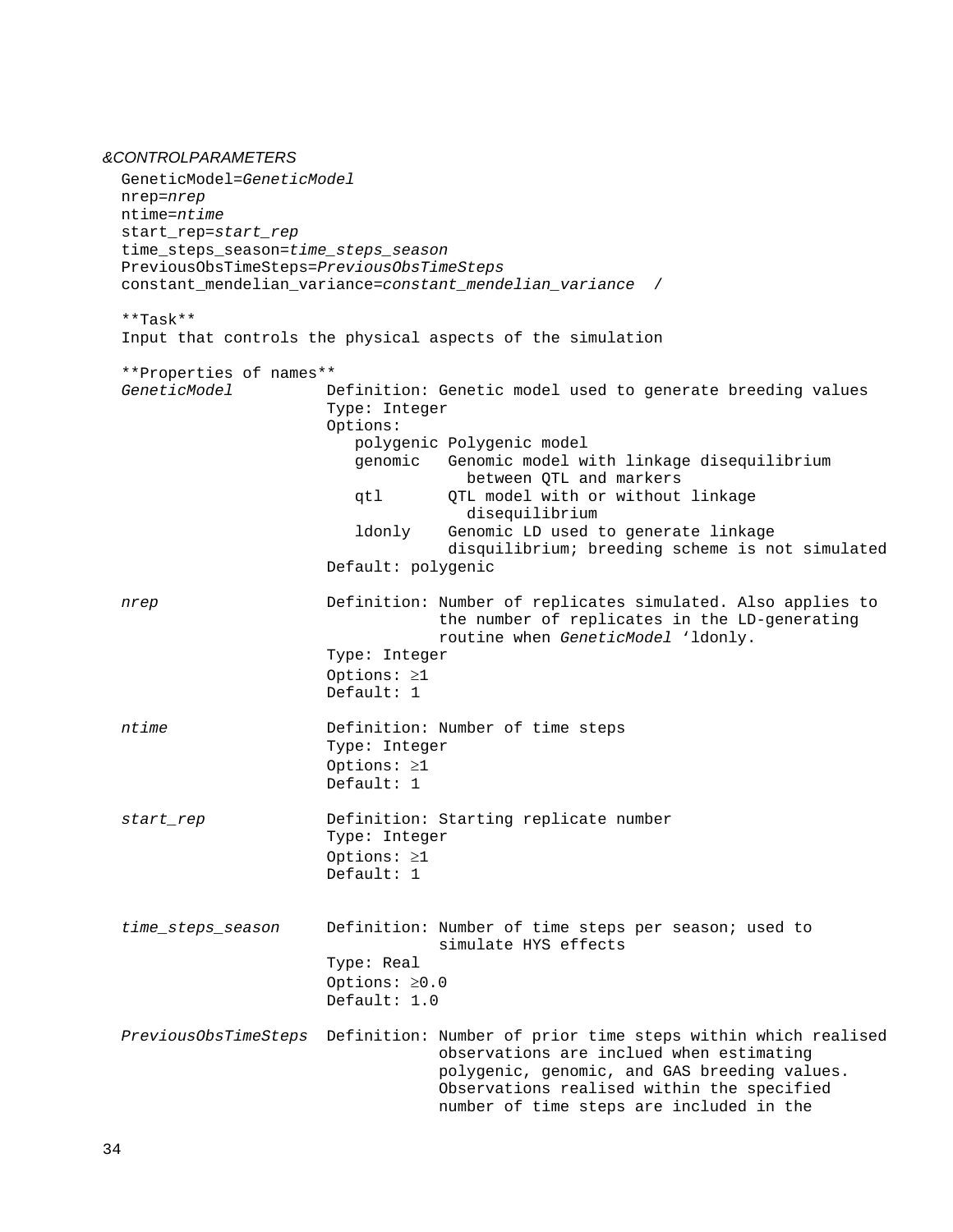estimation. Observations realised beyond the specified number of time steps are excluded. Type: Integer Options: ≥1 Default: HUGE(1), largest possible integer *constant\_mendelian\_variance* Definition: Determines whether inbreeding of parents reduces the variance of the Mendelian sampling term of the offspring Type: Character Options: no Uses inbreeding of parents to determine the variance of the Mendelian sampling term of the offspring yes Uses 0.5 for variance [half of the additive genetic (co)variance(s)] of the Mendelian sampling term of the offspring independent of the inbreeding of the parents [Mendelian-sampling terms for offspring are independent of the inbreeding of the parents; Mendelian-sampling variance is half genetic variances, specified for **G**] Default: no \*\*Relation to subsequent namelists\*\* *GeneticModel* is a control parameter; it largely determines the subsequent namelists required polygenic Required &POPULATIONPARAMETERS, &BASEPOPULATION, &SELECTION, &MATINGPARAMETERS, &OBSERVATIONS, &MATRICES, and &DESIGN\_MATRICES Optional &RULES, &EVA, &DMUPARAMETERS, &PHENOTHRESHOLDS, &PHENOWEIGHTS, and &CATEGORICALS qtl Required &POPULATIONPARAMETERS, &BASEPOPULATION, &SELECTION, &MATINGPARAMETERS, &OBSERVATIONS, &MATRICES, &DESIGN\_MATRICES, [&CONTROL\\_GENOME,](http://adam.agrsci.dk/manual_website.htm#CONTROL_GENOME) [&MARKER\\_PARAMETERS](http://adam.agrsci.dk/manual_website.htm#MARKER_PARAMETERS)[/&MARKER\\_ALLELE\\_FREQUENCIES](http://adam.agrsci.dk/manual_website.htm#MARKER_ALLELE_FREQUENCIES) or [&SAMPLE\\_MARKER\\_PARAMETERS,](http://adam.agrsci.dk/manual_website.htm#SAMPLE_MARKER_PARAMETERS) [&QTL\\_PARAMETERS](http://adam.agrsci.dk/manual_website.htm#QTL_PARAMETERS)[/&QTL\\_EFFECTS\\_FREQUENCIES](http://adam.agrsci.dk/manual_website.htm#QTL_EFFECTS_FREQUENCIES) or [&SAMPLE\\_QTL\\_PARAMETERS](http://adam.agrsci.dk/manual_website.htm#SAMPLE_QTL_PARAMETERS)[/&SAMPLE\\_QTL\\_NUMBERS,](http://adam.agrsci.dk/manual_website.htm#SAMPLE_QTL_NUMBERS) and [&MARKER\\_NUMBERS](http://adam.agrsci.dk/manual_website.htm#MARKER_NUMBERS) Optional &RULES, &EVA, &DMUPARAMETERS, &PHENOTHRESHOLDS, &PHENOWEIGHTS, &CATEGORICALS, &LD, [&GAS\\_PARAMETERS,](http://adam.agrsci.dk/manual_website.htm#GAS_PARAMETERS) and &REPORT genomic Required &POPULATIONPARAMETERS, &BASEPOPULATION, &SELECTION, &MATINGPARAMETERS, &OBSERVATIONS, &MATRICES, and &DESIGN\_MATRICES, [&CONTROL\\_GENOME,](http://adam.agrsci.dk/manual_website.htm#CONTROL_GENOME) and &LD Optional &RULES, &EVA, &DMUPARAMETERS, &PHENOTHRESHOLDS, &PHENOWEIGHTS, and &CATEGORICALS ldonly Required [&CONTROL\\_GENOME](http://adam.agrsci.dk/manual_website.htm#CONTROL_GENOME) and &LD \*\*Additional information\*\*

 When *GeneticModel* 'ldonly', *GeneticModel* and *nrep* are the only parameters required in namelist &CONTROL\_GENOME.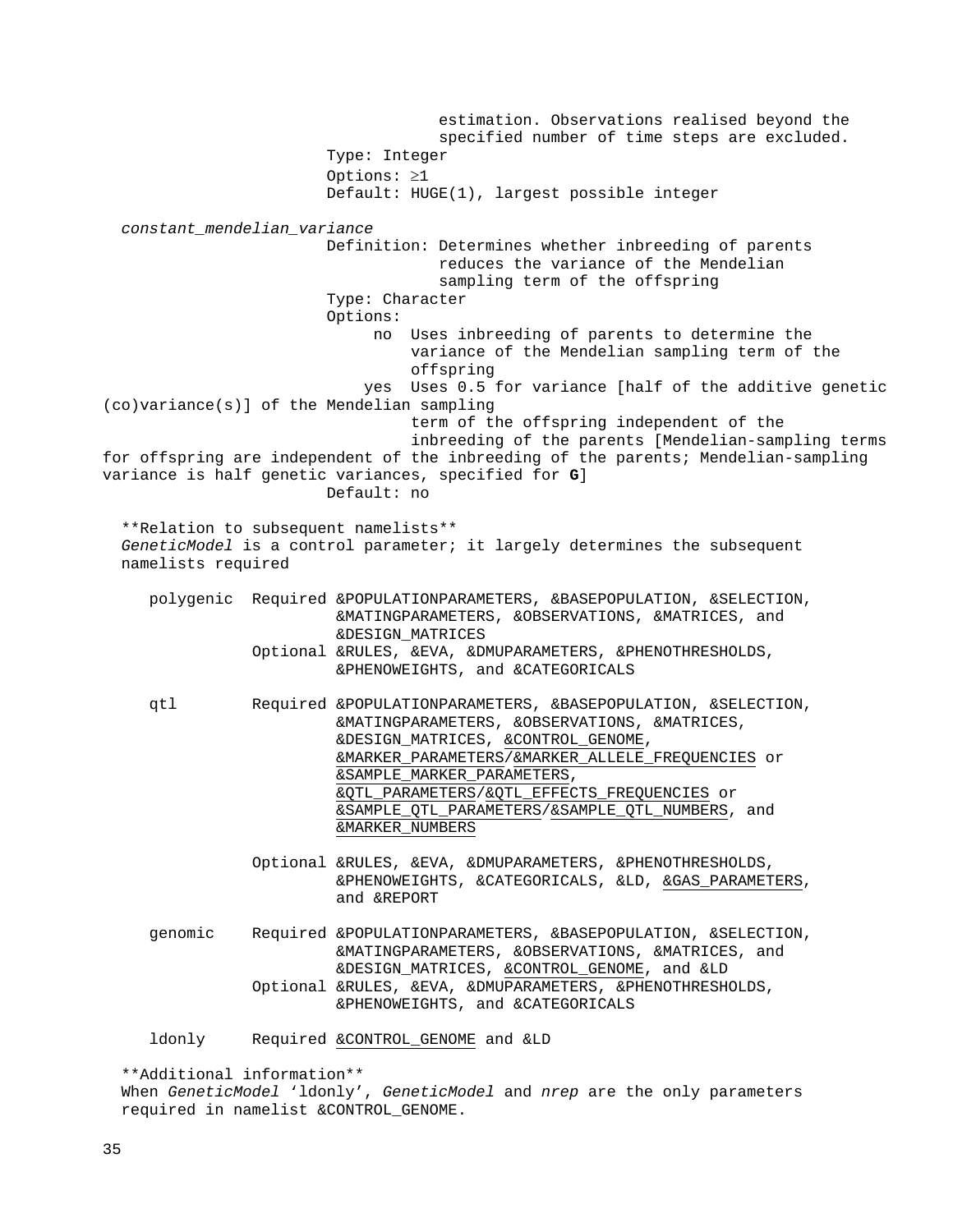### <span id="page-35-0"></span>*&CONTROL\_GENOME*

 nchrom=*nchrom* ChromLengths=*ChromLengths* genotyped\_at\_birth=*genotyped\_at\_birth* LD\_method=*LD\_method* set\_marker\_parameters=*set\_marker\_parameters* set\_qtl\_parameters=*set\_qtl\_parameters* templateDensity=*templateDensity* \*\*Task\*\* Chromosome information and methods used to simulate QTL and genetic markers. Specify first time step at which non-polygenic breeding values are used as selection criterion. \*\*Properties of names\*\* *nchrom* Definition: Number of chromosomes in the genome. A chromosome is defined as a single segment of DNA, whose inheritance is completely independent of any other chromosomes. Type: Integer Options: ≥1 Default: 0 *ChromLengths* Definition: Length (cM) of each chromosome Type: Integer Dimension: *nchrom*\*1; a length required for each chromosome Options: ≥0 Default: -1 *genotyped\_at\_birth* Definition: Plants genotyped at birth Type: character Options: yes Plants are genotyped at birth no Plants are not genotyped at birth Default: no *LD\_method* Definition: Method to establish linkage disequilibrium (LD) between QTL and marker alleles Options: LD is not established; QTL and marker alleles are in linkage equilibrium meu LD established using the method of Meuwissen (2000, 2001) genomicld LD established using the method of genomic LD Type: Character Default: genomicld *set\_marker\_parameters* Definition: Specify if marker parameters are provided or sampled Type: Integer Options specify Marker parameters are provided sample Marker parameters are sampled Default: *set\_marker\_parameters* must be specified when *GeneticModel* 'qtl'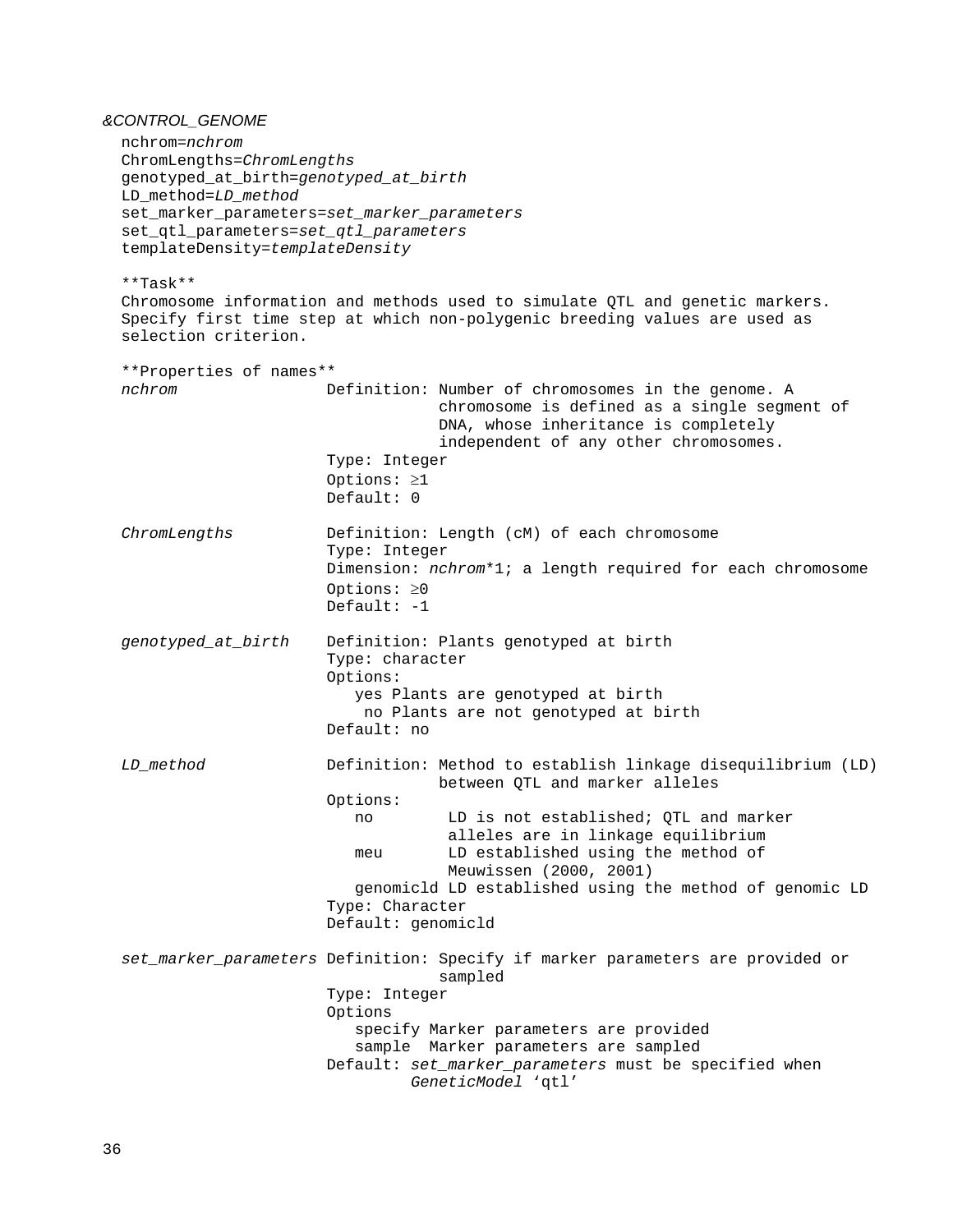*set\_qtl\_parameters* Definition: Specify if QTL parameters are provided or sampled Type: Integer Options: specify QTL parameters are provided sample QTL parameters are sampled Default: *set\_qtl\_parameter* must be specified when *GeneticModel* 'qtl' *templateDensity* Definition: Density of markers on marker template; number of markers per cM. *templateDensity*>0.0 generates marker and QTL templates. Marker template is a dense marker map that provides unique genotypes for all base individuals. It is sampled for all offspring according to Mendelian sampling terms allowing for recombination. The markers are not available for selection purposes but only serve to monitor inbreeding. Type: Real Options: 0.0 Marker template is not created >0.0 Marker template is created with marker density *templateDensity* Default: 0.0 \*\*Relation to subsequent namelists\*\* Subsequent namelists required is largely determined by *GeneticModel* in namelist &CONTROLPARAMETERS. The relevant options for *GeneticModel* are 'genomic', 'qtl', and 'ldOnly'. qtl (a) Namelist &LD is required when *LD\_method* 'meu' (b) (i) Namelists &MARKER\_PARAMETERS and &MARKER\_ALLELE\_FREQUENCIES are required when *set\_marker\_parameters* 'specify' (ii) Namelist &SAMPLE\_MARKER\_PARAMETERS is required when *set\_marker\_parameters* 'sample' (c) (i) Namelists &QTL\_PARAMETERS and &QTL\_EFFECTS\_FREQUENCIES are required when *set\_qtl\_parameters* 'specify' (ii) Namelists &SAMPLE\_QTL\_PARAMETERS and &SAMPLE\_QTL\_NUMBERS are required when *set\_qtl\_parameters* 'sample' (d) Namelist &MARKER\_NUMBERS is required (e) Namelist &GAS\_PARAMETERS is required when *selection\_criterion* 'gas' in any selection stage of namelist &SELECTION, variable selection\_scheme, or *MaleSelCrit* and/or *FemaleSelCrit* 'gas' in any EVA-selection stage of namelist &EVA, variable EvaSelection (f) Namelist &TEMPLATE\_PARAMETERS is required when *use\_marker\_template* 'yes' genomic (a) Namelist &LD is required when *LD\_method* 'genomicld' (b) Namelist &TEMPLATE\_PARAMETERS is required when *use\_marker\_template* 'yes' ldonly Namelist &LD is required when *LD\_method* 'genomicld' \*\*Additional information\*\* 1) *templateDensity* can only be greater than 0.0 when *GeneticModel* 'qtl' or 'genomic'.

2) *templateDensity*>0.0 generates marker and QTL templates.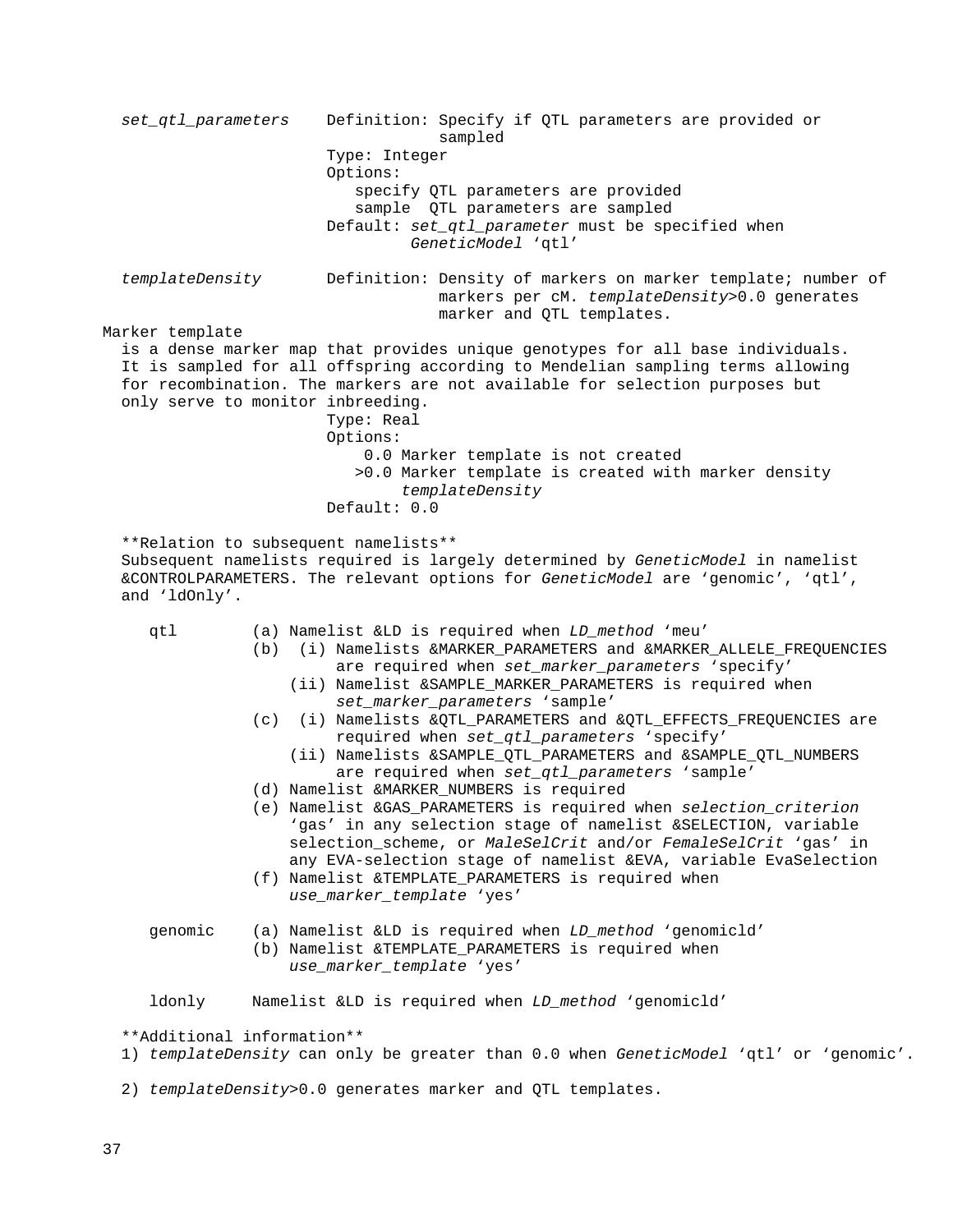*templateDensity*>0.0 is the trigger to generate marker and QTL templates. IBD-inbreeding coefficients are reported in output file(s). Selection method 'ibdBlup' can be used for prediction and 'ibd' relationship matrix can be used to restrict average relationship with EVA. If *templateDensity* 0.0, the templates are not generated and selection method 'ibdBlup' and 'ibd' relationship matrix are not valid. \*\*Example\*\* The following illustrates how the input for this namelist is provided. In the example, there are two chromosomes. The lengths of the chromosomes are 110 and 97 cM. Only variables *nchrom* and *ChromLength* are illustrated. &CONTROL\_GENOME nchrom=2 ChromLength= 110 97 genotyped\_at\_birth=no LD\_method=genomicLD / \*\*Additional information\*\* 1) *genotyped\_at\_birth* is only used when *GeneticModel* 'qtl' or 'genomic'. When *GeneticModel* 'ldOnly', *genotyped\_at\_birth* is set to 'no'. 2) *genotyped\_at\_birth* must be 'yes' when *GeneticModel* 'qtl' and selection criterion 'gas' 3) (a) *LD\_method* must be 'no' or 'meu' when *GeneticModel* 'qtl' (b) *LD\_method* must be 'genomicld' when *GeneticModel* 'genomic' or 'ldOnly' 4) *set\_marker\_parameters* and *set\_qtl\_parameters* must be specified when *GeneticModel* 'qtl'. Otherwise, *set\_marker\_parameters* and *set\_qtl\_parameters* are not used. 5) *startGenomicSelectionTime* is only used when *GeneticModel* 'genomic' and genomic breeding values are used as selection criterion. When *startGenomicSelectionTime*>1, polygenic breeding values or random variables are used as the selection criterion up to time step *startGenomicSelectionTime* (see section Genetic model and selection; ADAM's motor). 6) *startGasTime* is only used when *GeneticModel* 'qtl' and GAS-breeding values are used as selection criterion. When *startGasTime*>1, polygenic breeding values or random variables are used as the selection criterion up to time step

# *&LD*

```
 LD_ngen=LD_ngen
 LD_npat=LD_npat
 LD_nmat=LD_nmat
 cri_val_qtl=cri_val_qtl
 nPotentialLoci=nPotentialLoci
 nmarker_per_qtl=nmarker_per_qtl
 mutation_rate=mutation_rate
 CullingProportion=CullingProportion
 ProportionPositiveMutations=ProportionPositiveMutations
```
startGasTime (see section Genetic model and selection; ADAM's motor).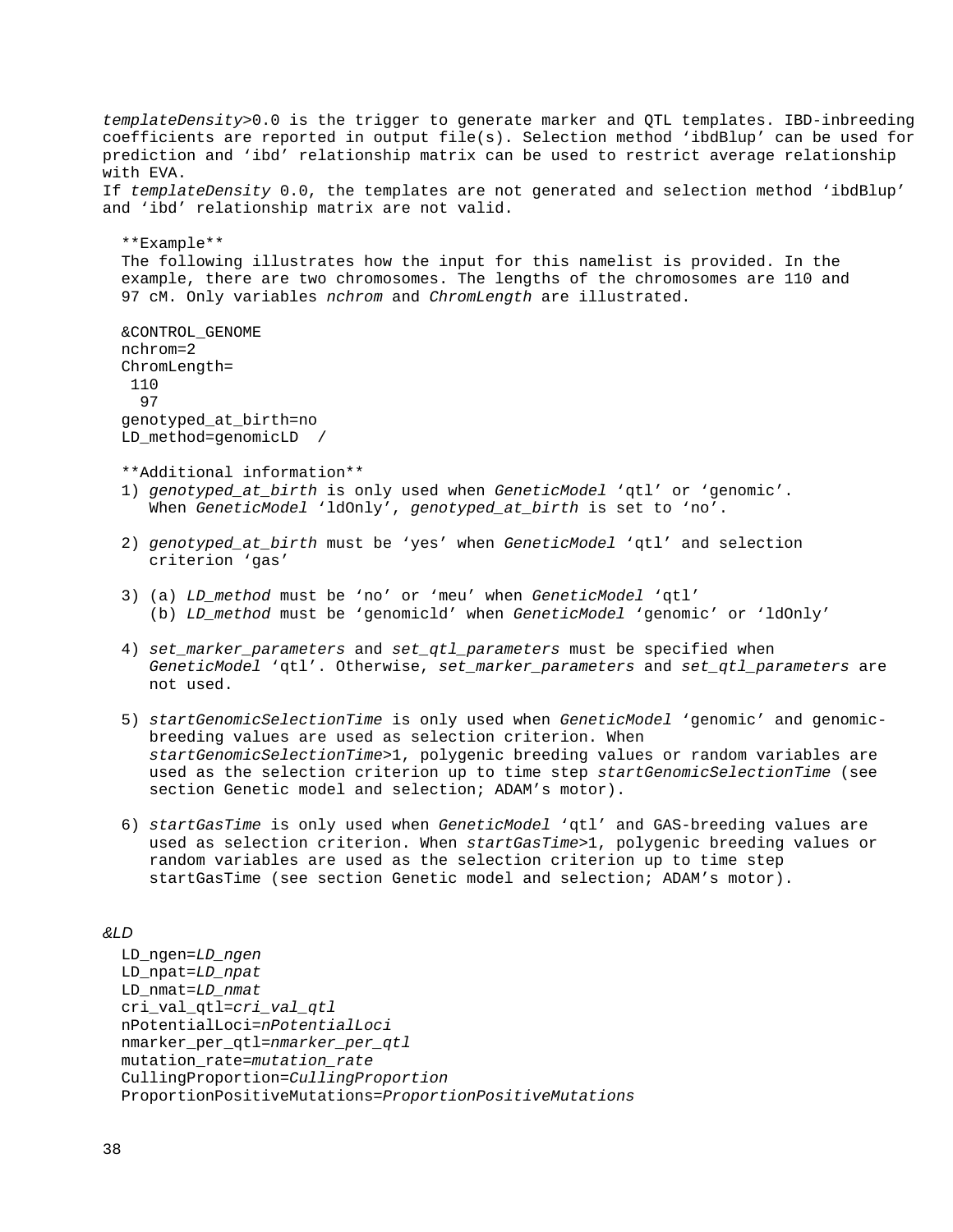population\_history=*population\_history* nmale\_start=*nmale\_start* nfemale\_start=*nfemale\_start* nmale\_end=*nmale\_end* nfemale\_end=*nfemale\_end* nmale\_bottleneck=*nmale\_bottleneck* nfemale\_bottleneck=*nfemale\_bottleneck* gen\_bottle=*gen\_bottle* nmale\_mean=*nmale\_mean* nmale\_std=*nmale\_std* nfemale\_mean=*nfemale\_mean* nfemale\_std=*nfemale\_std* ldStructure=*ldStructure* qtlDistribution=*qtlDistribution* StoreHaplotypes=*StoreHaplotypes* StoreHaplotypesDirectory=*StoreHaplotypesDirectory* UseStoredHaplotypes=*UseStoredHaplotypes* UseStoredHaplotypesDirectory=*UseStoredHaplotypesDirectory* ldInterval=*ldInterval* maxNQtls=*maxNQtls*, markersMaf=*markersMaf*, maxNMarkers=*maxNMarkers*, nMarkersMaxMaf=*nMarkersMaxMaf* resampleQtlMarkers=*resampleQtlMarkers* / \*\*Task\*\* Parameters to generate linkage disequilibrium between QTL and marker alleles \*\*Properties of names\*\* *LD\_ngen* Definition: Number of generations simulated to generate LD Type: Integer Options: ≥1 Default: 1000 *LD\_npat* Definition: Number of paternal founders in each generation Type: Integer Options: ≥1<br>Default: 100 GeneticModel 'qtl', LD\_method 'meu' only *LD\_nmat* Definition: Number of maternal founders in each generation Type: Integer Options: ≥1<br>Default: 100 GeneticModel 'qtl', LD\_method 'meu' only *cri\_val\_qtl* Definition: Proportional sensitivity when determining QTL frequency. A c*ri\_val\_qtl* of, for example, 0.2 means a 20% difference is accepted between the sampled and the specified QTL frequency. Type: Real Options: 0.0<*cri\_val\_qtl*≤1.0 GeneticModel 'qtl', LD\_method 'meu' only *nPotentialLoci* Definition: Number of (homozygotic) loci on the genome; QTL and markers Type: Integer Options: ≥1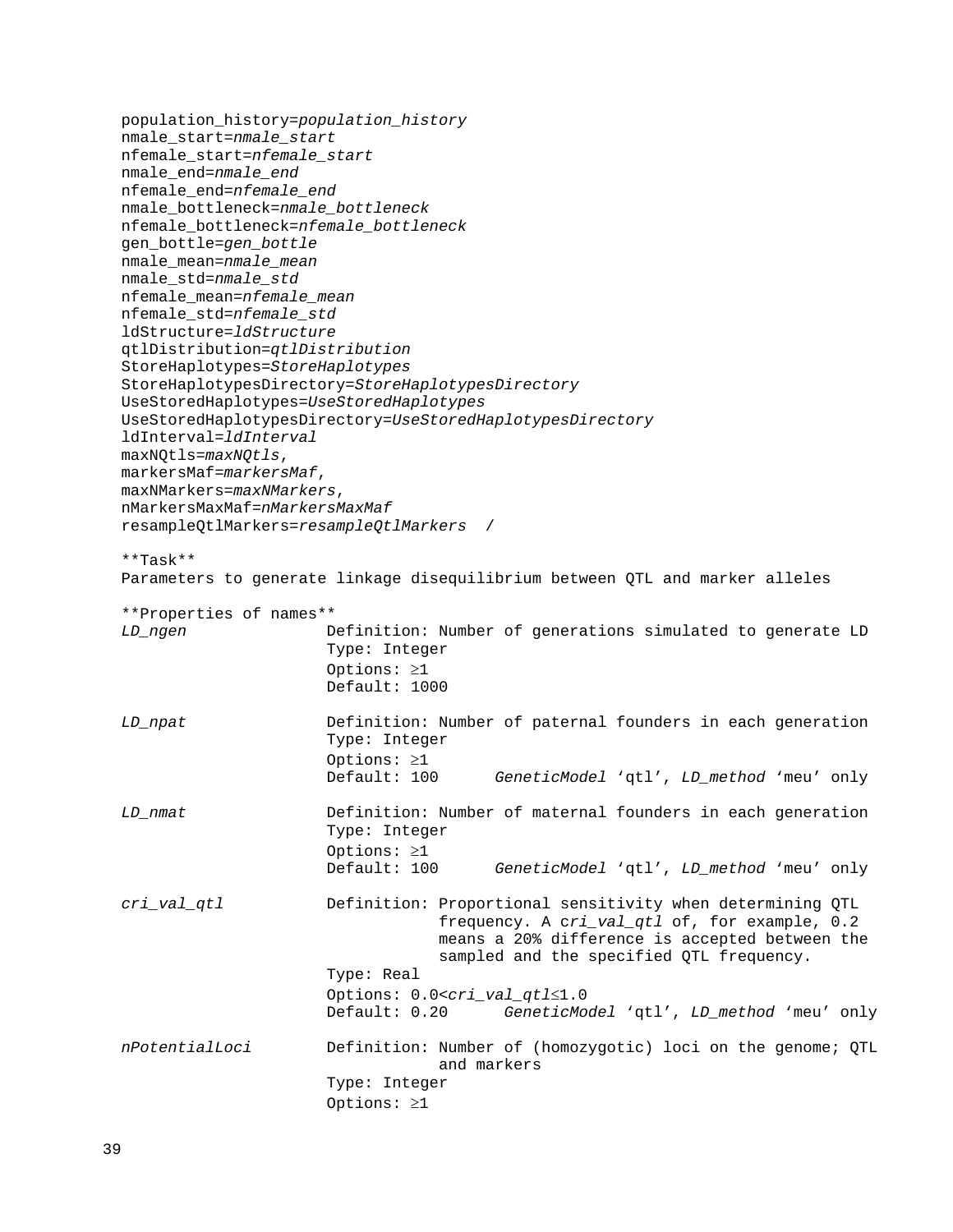Default: 1 *nmarker\_per\_qtl* Definition: Ratio of marker to QTL loci Type: Integer Options: 7, 15, 31 Default: 7 *mutation\_rate* Definition: Mutation rate; probability of mutation occurring at each locus of diploid genotype. Mutation occurs on recombinant haploid genotypes. Probability of a mutation occurring at each locus of a recombinant haploid genotype is 0.5·*mutation\_rate*. Type: Real Options: 0.0≤*mutation\_rate*≤1.0 Default: 0.0 *CullingProportion* Definition: Desired proportion of sampled plants culled before becoming founders Type: Real Options: 0.0≤*CullingProportion*≤0.5 Default: 0.0 ProportionPositiveMutations Definition: Proportion of mutations that generate a positive effect at QTL loci Type: Real Options: 0.0<*ProportionPositiveMutations*<1.0 Default: 0.0 *population\_history* Definition: Defines change in population size over generations Type: Character Options: constant constant population size<br>expanding Population size increases expanding Population size increases<br>decreasing Population size decreases decreasing Population size decreases<br>bottlenecked Population size goes throw bottlenecked Population size goes through a bottleneck Random population size at each generation Default: constant *nmale\_start* Definition: Number of male parents; number in first generation Type: Integer Options: ≥1 Default: 100 *nfemale\_start* Definition: Number of female parents; number in first generation Type: Integer Options: ≥1 Default: 100 *nmale\_end* Definition: Number of male parents at in the final generation Type: Integer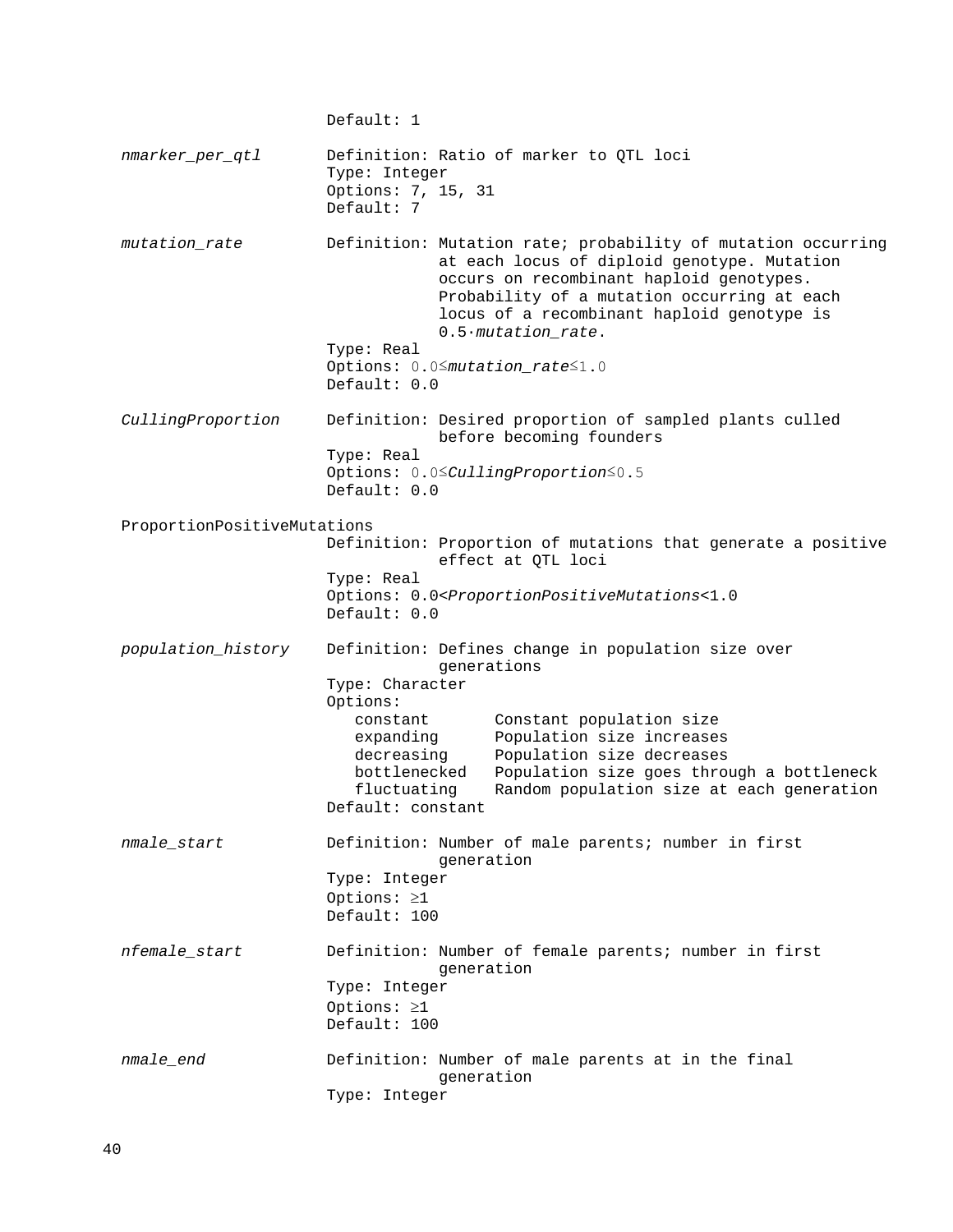|                    | Options: $\geq 1$<br>Default: 100                                                                                                                                                                  |
|--------------------|----------------------------------------------------------------------------------------------------------------------------------------------------------------------------------------------------|
| nfemale_end        | Definition: Number of female parents in the final generation<br>Type: Integer<br>Options: ≥1                                                                                                       |
|                    | Default: 100                                                                                                                                                                                       |
| nmale_bottleneck   | Definition: Number of male parents at peak of population<br>bottleneck; when population size is lowest<br>Type: Integer<br>Options: $\geq 1$<br>Default: 100                                       |
| nfemale bottleneck | Definition: Number of female parents at peak of population<br>bottleneck<br>Type: Integer<br>Options: $\geq 1$<br>Default: 100                                                                     |
| gen_bottle         | Definition: Generation in which population bottleneck peaks<br>Type: Integer<br>Options: 1Sgen_bottleSLD_ngen<br>Default: 500                                                                      |
| nmale mean         | Definition: Mean number of male parents in each generation<br>Type: Integer<br>Options: $\geq 1$<br>Default: 100                                                                                   |
| nmale_std          | Definition: Standard deviation of number of male parents in<br>each generation<br>Type: Integer<br>Options: $\geq 1$<br>Default: 10                                                                |
| nfemale_mean       | Definition: Mean number of female parents in each generation<br>Type: Integer<br>Options: ≥1<br>Default: 100                                                                                       |
| nfemale_std        | Definition: Standard deviation of number of female parents<br>in each generation<br>Type: Integer<br>Options: $\geq 1$<br>Default: 10                                                              |
| <i>ldStructure</i> | Definition: Generation of linkage disequilibrium (founder<br>populations) across replicate breeding schemes.<br>Applies when GeneticModel 'genomic' and 'qtl'; not<br>'ldonly'.<br>Type: Character |
|                    | Options:<br>Same generation of linkage disequilibrium across<br>same                                                                                                                               |
|                    | replicates                                                                                                                                                                                         |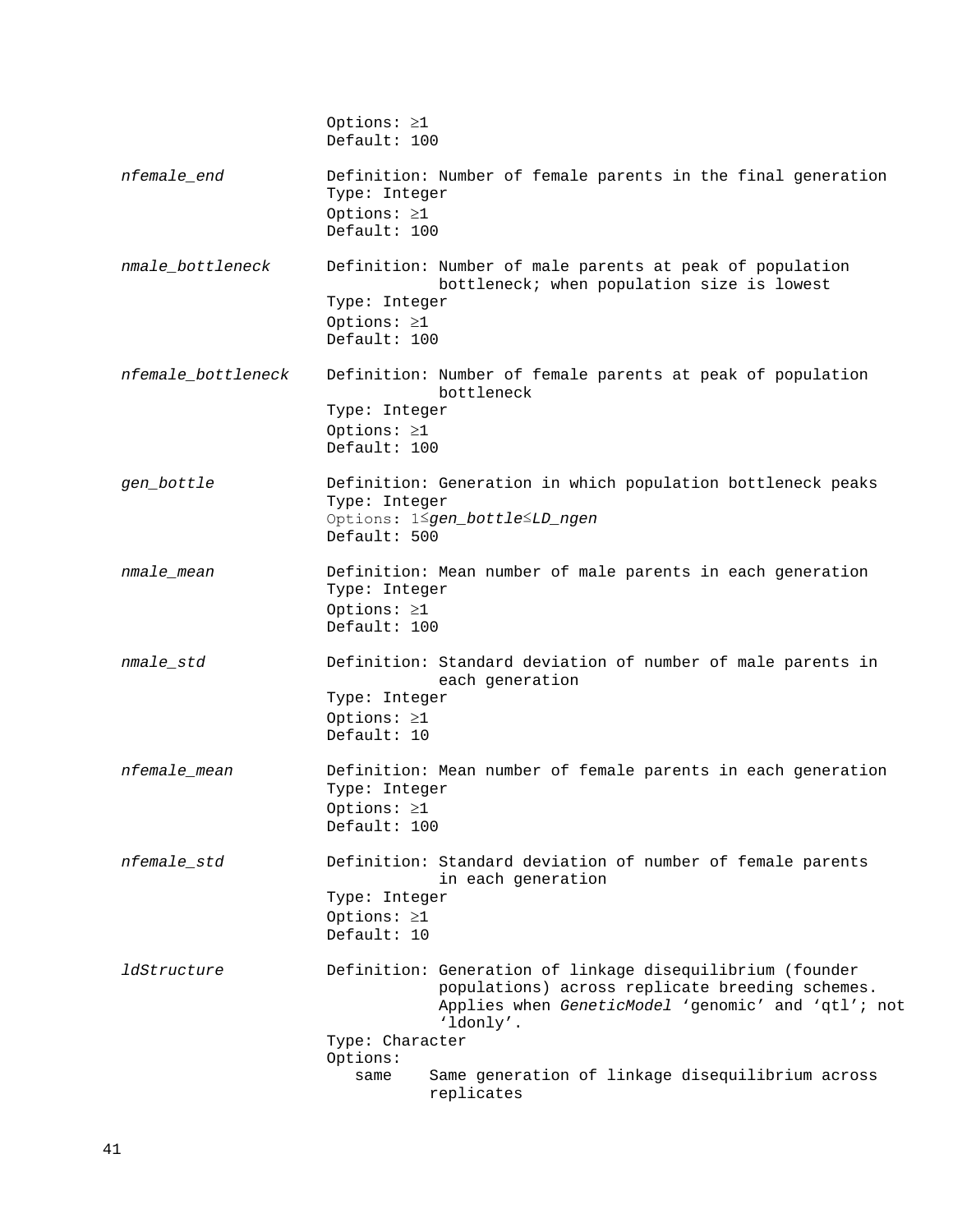unique Unique generation of linkage disequilibrium across replicates Default: same *qtlDistribution* Definition: Distribution of QTL-effects Type: Character Options: exponential Exponential distribution (only for *ntbv*=1) with scale parameter (1/rate) of the exponential set to 0.01 normal Normal distribution with mean 0 Default: exponential Only applies with GeneticModel 'genomic' and LD\_method 'genomicld' as sampling after LD *StoreHaplotypes* Definition: Controls whether sampled genetic architecture and haplotypes are stored in files: geneticarchitecture.dat and basehaplotypes.dat Type: Character Options: yes Files are generated no No files are generated Default: no *GeneticModel* 'genomic' in namelist &CONTROLPARAMETERS, *LD\_method* 'genomicld' in namelist &LD, and *StoreHaplotypes* 'yes' in namelist &LD *StoreHaplotypesDirectory* Definition: Directory to store haplotype files, geneticarchitecture.dat and basehaplotypes.dat Type: Character Options: Existing directory or directory that can be created Default: *OutDirectory* Only applies with GeneticModel 'genomic' and LD\_method 'genomicld' as sampling after LD; Only used if *StoreHaplotypes 'yes'; end with '/'* ! Initialise StoreHaplotypesDirectory and UseStoredHaplotypesDirectory StoreHaplotypesDirectory=trim(adjustl(OutDirectory)) UseStoredHaplotypesDirectory=trim(adjustl(OutDirectory)) *UseStoredHaplotypes* Definition: Controls whether sampled genetic architecture and haplotypes are read from files, *geneticarchitecture.dat* and *basehaplotypes.dat* Type: Character Options: No founder population is sampled and genetic architecture and haplotypes are read from files<br>no sempled founder population is sampled Founder population is sampled Default: no Only applies with GeneticModel 'genomic' and LD\_method 'genomicld' as sampling after LD *UseStoredHaplotypesDirectory* Definition: Directory from which haplotype files, geneticarchitecture.dat and basehaplotypes.dat, are read Type: Character Options: Existing directory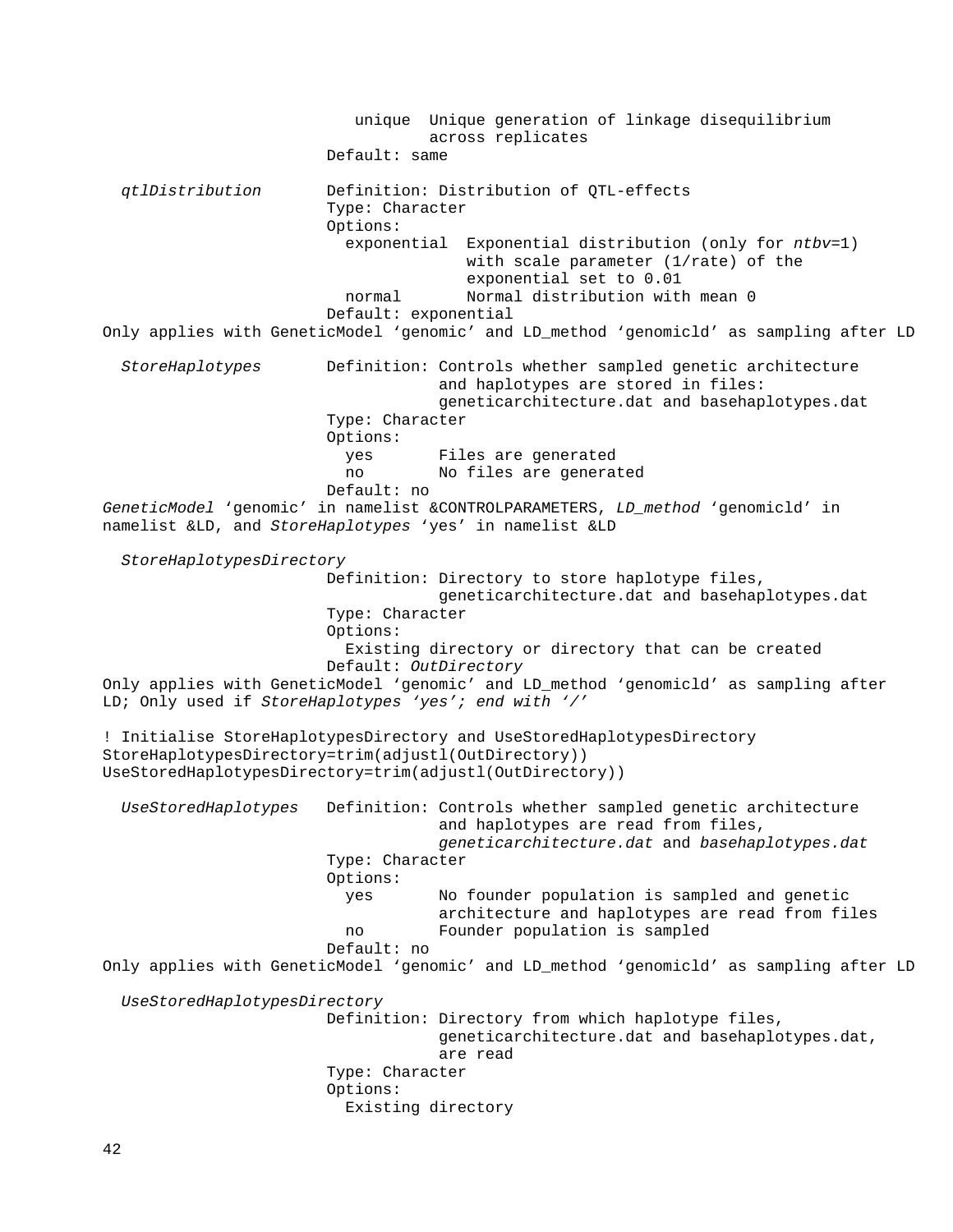Default: *OutDirectory* Only applies with GeneticModel 'genomic' and LD\_method 'genomicld' as sampling after LD; only used if *UseStoredHaplotypes 'yes'; end with '/' ldInterval* **Definition:** length of genomic-distance intervals (cM) used when generating files (data and pdf) of LD versus genomic distance Type: Real Options: 0.0125≤*ldInterval*≤sum(*ChromLengths*)/40 Default: 0.25 (0-10cM) Only applies with GeneticModel 'genomic' or 'ldonly' and LD\_method 'genomicld' as sampling after LD *maxNQtls* Definition: Maximum number of QTL sampled for each chromosome. QTL are randomly sampled from segregating QTL-loci generated by linkage disequilibrium. Sampled QTL are used in subsequent simulations. Type: Integer Dimension: *nchrom,* where *nchrom* is the number of chromosomes in the genome provided in namelist &CONTROL\_GENOME Options: ≥0; sum of *maxNQtls* ≥1; or nothing provided Default: huge(1)

If provided, sum of *maxNQtls* must be ≥1

*maxNQtls* for a chromosome is not realised when the *maxNQtls* is greater than the number of segregating QTL-loci generated by linkage disequilibrium. In these cases, all segregating QTL are used. When the maximum number is less than the number of segregating QTL-loci, all segregating QTL are sampled/used.

If *maxNQtls* is provided for one chromosome, it must be provided for all *nchrom*  chromosomes. If *maxNQtls* is not provided, all segregating QTL are sampled/used in subsequent simulations.

| markersMaf       | Definition: Threshold for marker minimum-allele frequency on                                                    |
|------------------|-----------------------------------------------------------------------------------------------------------------|
| each chromosome; |                                                                                                                 |
|                  | segregating markers generated by linkage                                                                        |
|                  | disequilibrium with minimum-allele frequency larger                                                             |
|                  | than markersMaf sampled and used in simulations,                                                                |
|                  | where minimum-allele frequency is calculated using                                                              |
|                  | founder plants                                                                                                  |
|                  | Type: Real                                                                                                      |
|                  | Dimension: nchrom, where nchrom is the number of chromosomes in                                                 |
|                  | the genome provided in namelist & CONTROL GENOME                                                                |
|                  | Options: $0.05$ markersMaf <sup><math>\leq</math></sup> 0.5; or nothing provided                                |
|                  | Default: 0.0                                                                                                    |
|                  |                                                                                                                 |
|                  | the contract of the contract of the contract of the contract of the contract of the contract of the contract of |

If *markersMaf* is provided for one chromosome, it must be provided for all *nchrom*  chromosomes. If *markersMaf* is not provided, all segregating markers are sampled/used in subsequent simulations.

 *maxNMarkers* Definition: Maximum number of markers sampled for each chromosome. Markers are randomly sampled from segregating marker-loci generated by linkage disequilibrium. Sampled markers are used in subsequent simulations.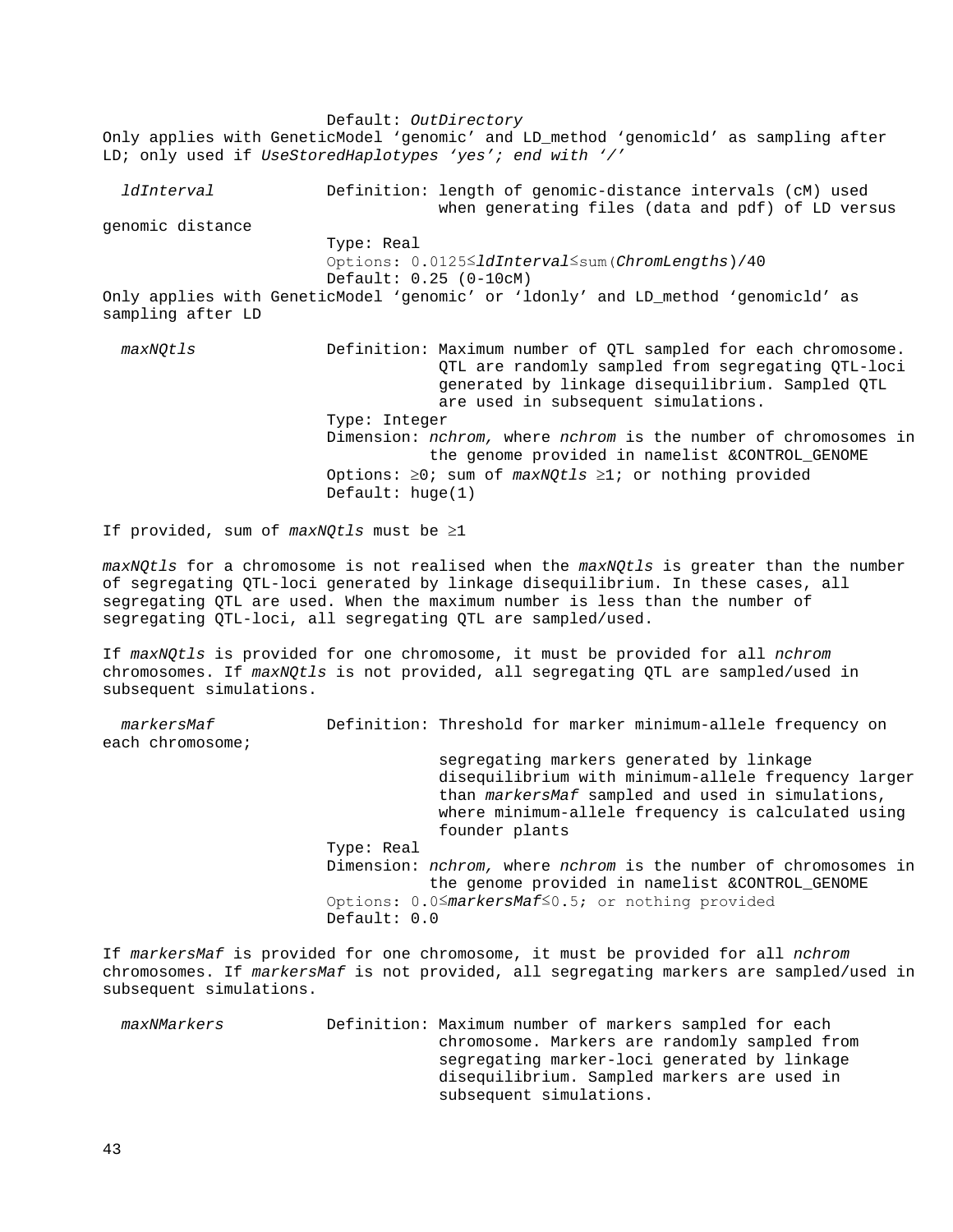Type: Integer Dimension: *nchrom,* where *nchrom* is the number of chromosomes in the genome provided in namelist &CONTROL\_GENOME Options: ≥0; sum of *maxNMarkers* ≥1; or nothing provided Default: huge(1)

If provided, sum of *maxNMarkers* must be ≥1

*maxNMarkers* for a chromosome is not realised when the *maxNMarkers* is greater than the number of segregating marker-loci generated by linkage disequilibrium. In these cases, all segregating markers are used. When the maximum number is less than the number of segregating marker-loci, all segregating markers are sampled/used.

If *maxNMarkers* is provided for one chromosome, it must be provided for all *nchrom*  chromosomes. If *maxNMarkers* is not provided, all segregating markers are sampled/used in subsequent simulations.

 *nMarkersMaxMaf* Definition: Maximum number of markers sampled on each chromosome, where the *nMarkersMaxMaf* segregating markers generated by linkage disequilibrium with the highest minimum-allele frequencies are used and minimum-allele frequency is calculated using founder plants. Maximum number of markers sampled for each chromosome. Markers are randomly sampled from segregating marker-loci generated by linkage disequilibrium. Sampled markers are used in subsequent simulations. Type: Integer Dimension: *nchrom,* where *nchrom* is the number of chromosomes in the genome provided in namelist &CONTROL\_GENOME Options: ≥0; sum of *nMarkersMaxMaf* ≥1; or nothing provided Default: huge(1)

If provided, sum of *nMarkersMaxMaf* must be ≥1

*nMarkersMaxMaf* for a chromosome is not realised when the *nMarkersMaxMaf* is greater than the number of segregating marker-loci generated by linkage disequilibrium. In these cases, all segregating markers are used. When the maximum number is less than the number of segregating marker-loci, all segregating markers are sampled/used.

If *nMarkersMaxMaf* is provided for one chromosome, it must be provided for all *nchrom*  chromosomes. If *nMarkersMaxMaf* is not provided, all segregating markers are sampled/used in subsequent simulations.

Markers are sampled for *markerMaf* before *maxNMarkers* [higher precedence]. *markerMaf* and *maxNMarkers* can be used togther; they cannot be used with *nMarkersMaxMaf*.

 *resampleQtlMarkers* Definition: QTL and markers are resampled for each replicate from the segregating QTL and marker loci generated by linkage disequilibrium Type: Character Options: OTL and markers are resampled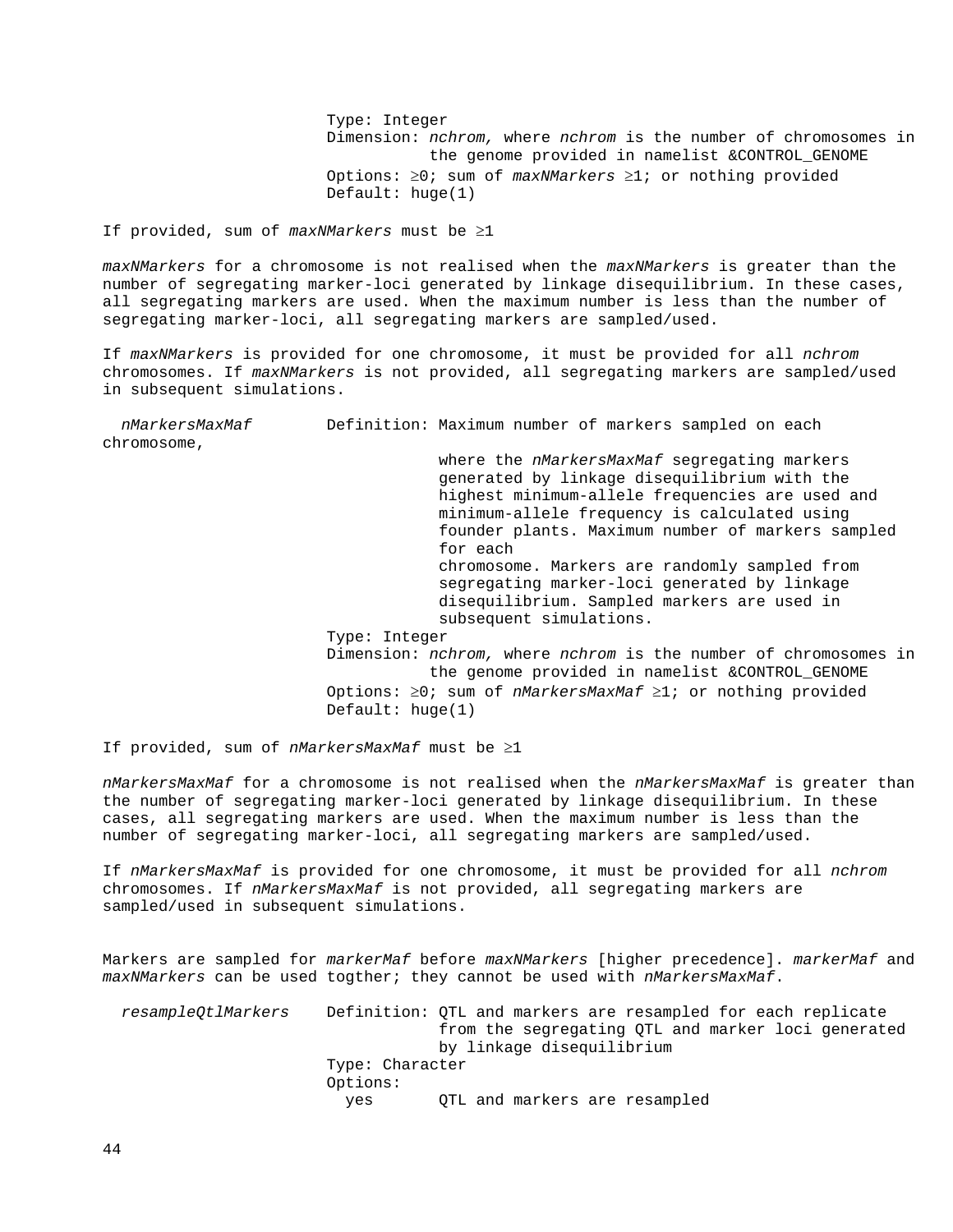```
 no QTL and markers are not resampled
                         Default: no
  **Additional information**
  1) The parameters required is determined by GeneticModel, LD_method, and 
     population_history
     (a) GeneticModel 'genomic', LD_method 'genomicLD'
             (i) LD_ngen
            (ii) nPotentialLoci
                     (iii) nmarker_per_qtl
            (iv) mutation_rate
            (v) CullingProportion
           (vi) ProportionPositiveMutations<br>(vii) population_history
                    (vii) population_history
            population_history 'constant', 'expanding', 'decreasing', 'bottlenecked'
            (viii) nmale_start
                     (ix) nfemale_start
            population_history 'expanding', 'decreasing', 'bottlenecked'
             (x) nmale_end
             (xi) nfemale_end
            population_history 'bottlenecked'
                   (xii) nmale_bottleneck
            (xiii) nfemale_bottleneck
                    (xiv) gen_bottle
            population_history 'fluctuating'
            (xv) nmale_mean
                    (xvi) nmale_std
            (xvii) nfemale_mean
            (xviii) nfemale_std
            (xix) ldStructure
 (xixi) qtlDistribution
 (xixii) StoreHaplotypes
            (xixiii) StoreHaplotypesDirectory
            (xixiv) UseStoredHaplotypes
            (xixv) UseStoredHaplotypesDirectory
            (xixvi) ldInterval
     (b) GeneticModel 'ldOnly', LD_method 'genomicLD'
            (i) LD_ngen
            (ii) nPotentialLoci
            (iii) nmarker_per_qtl
                     (iv) mutation_rate
             (v) CullingProportion
             (vi) ProportionPositiveMutations
            (vii) population_history
            population_history 'constant', 'expanding', 'decreasing', 'bottlenecked'
            (viii) nmale_start
                     (ix) nfemale_start
            population_history 'expanding', 'decreasing', 'bottlenecked'
```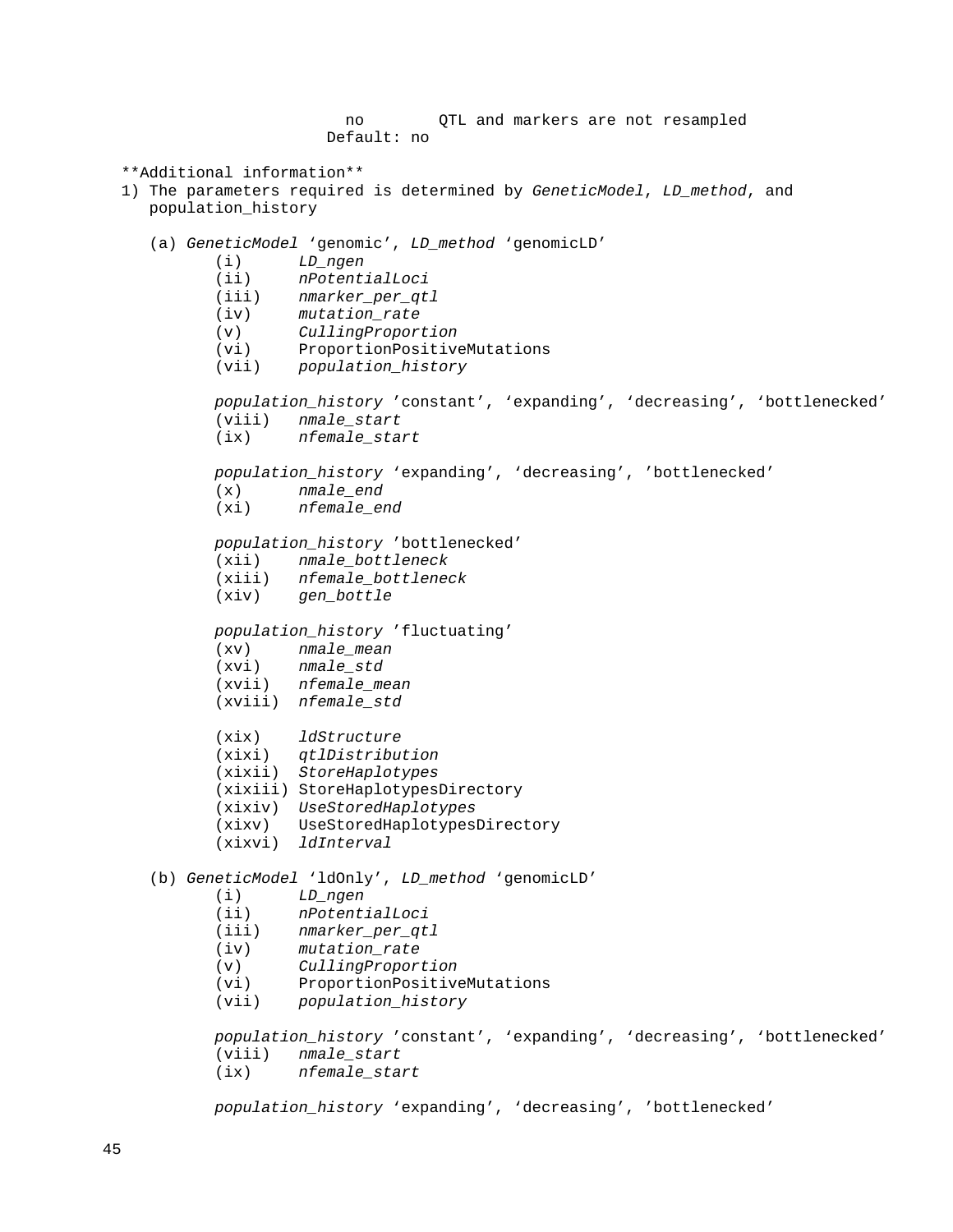- (xi) *nmale\_end*
- (xii) *nfemale\_end*

*population\_history* 'bottlenecked'

- (xiii) *nmale\_bottleneck*
- (xiv) *nfemale\_bottleneck*
- (xv) *gen\_bottle*

 *population\_history* 'fluctuating' (xvi) *nmale\_mean* (xvii) *nmale\_std* (xviii) *nfemale\_mean* (xix) *nfemale\_std*

(xixi) *ldInterval*

(c) *GeneticModel* 'qtl', *LD\_method* 'meu'

 (i) *LD\_ngen* (ii) *LD\_npat* (iii) *LD\_nmat* (vi) *cri\_val\_qtl* (vii) *ldStructure*

ld\_hayes only run when LD\_method 'genomicld'

- 2) (a) When *GeneticModel* 'genomic' and *LD\_method* 'genomicLD' or *GeneticModel* 'qtl' and *LD* method 'meu', a population of plants with QTL and markers in linkage disequilibrium is generated. The pool of genotypes for these plants is sampled with replacement to generate the base population used in a subsequent breeding scheme.
	- (b) When *GeneticModel* 'ldOnly' and *LD\_method* 'genomicLD', LD is generated to study linkage disequilibrium. A subsequent breeding scheme is not simulated and, therefore, the pool of genotypes is not used to generate the base population.

How are the genotypes actually sampled?

- 3) Low *cri\_val\_qtl* values will cause the program to run slowly
- 4) (a) The number of replicates of the LD-generating routine when *GeneticModel* 'ldOnly' and *LD\_method* 'genomicLD' is *nrep* provided in namelist &CONTROLPARAMETERS.
	- (b) When *GeneticModel* 'genomic' and *LD\_method* 'genomicLD', *nrep* applies to the number of replicate breeding schemes. The LD-generating routine is only run once.
- 5) nmarker\_per\_qtl<nBits
- 6) ExponentialScale …

 ) *CullingProportion* … (Expected) number of offspring that are culled by 'natural' selection.

- 7) When population\_history 'constant', only *nmale\_start* and *nfemale\_start* are used
- 8) When *population\_history* 'expanding' or 'decreasing', *nmale\_start,*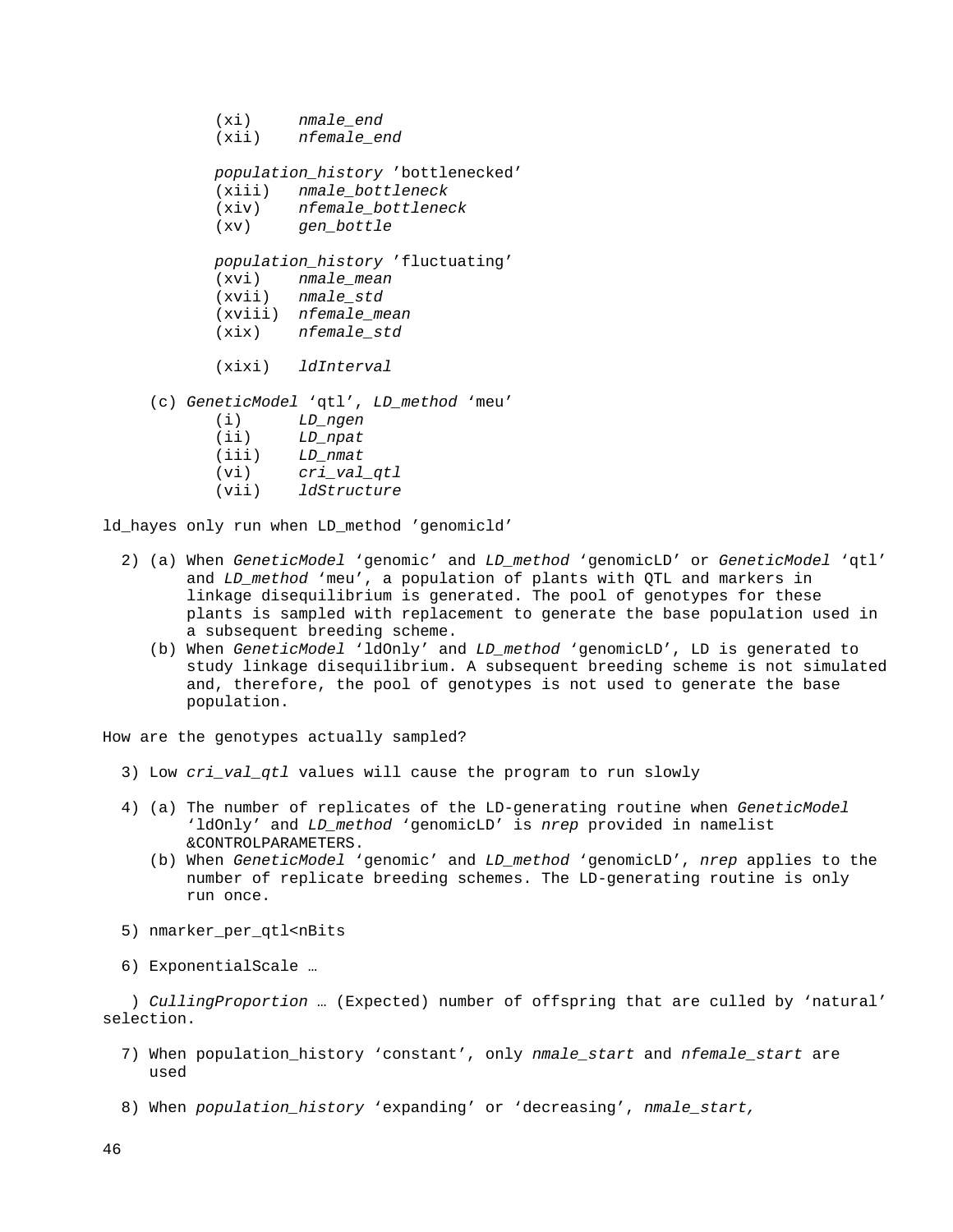*nfemale\_start*, *nmale\_end*, and *nfemale\_end* are used

- 9) When population\_history 'bottlenecked', *nmale\_start*, *nfemale\_start*, *nmale\_end*, *nfemale\_end*, *nmale\_bottleneck*, *nfemale\_bottleneck*, and *gen\_bottle* are used
- 10) When population\_history 'fluctuating', *nmale\_mean*, *nmale\_std*, *nfemale\_mean*, and *nfemale\_std* are used

11) When *randomSeeds* 'manual', *founderSeeds* 'file', and GeneticModel 'genomic' or 'qtl', *ldStructure* in namelist &LD cannot be 'same'. It must be 'unique'. When genetic Model 'qtl', nrep>1, and ldStructure 'same', then cannot have *randomSeeds* 'manual', *founderSeeds* 'file'. When genetic Model 'genomic', nrep>1, ldStructure 'same', and UseStoredHaplotypes 'no', cannot have *randomSeeds* 'manual', *founderSeeds* 'file'.

12) When *GeneticModel* 'genomic' or 'qtl' and *ldStructure* 'same', seeds provided in the first replicate are used to generate the founder population used across all replicates.

13) qtlDistribution. Exponential (single trait) or normal (single or multiple traits). QTL (co)variance scaled so that equal to pre-defined (co)variance.

What QTL effects presented when LD-only? QTL effects sampled from exponential distribution when generating LD. QTL-effects for breeding scheme can be these exponential effects (single trait only) or normal (resampled).

14) *StoreHaplotypes* and *UseStoredHaplotypes* cannot both take a value of 'yes'.

*StoreHaplotypesDirectory*, existing directory or ADAM creates new directory. Must be valid directory.

*UseStoredHaplotypesDirectory*, existing directory containing haplotype files

When use *UseStoreHaplotypesDirectory*, &CONTROL\_GENOME *nchrom* and *ChromLengths* are used. They must be provided. *nchrom* and and the number of lengths in *ChromLengths* defined in input.prm must conform with the number in stored haplotypes. Beware! The lengths of the chromosomes in *ChromLengths* need not be the same as the lengths saved in stored haplotypes [MH: Do we change this?].

15) *ldInterval* only used when printLdHayesFiles 'yes'. Otherwise, file with LD versus genomic distance are not generated and ldInterval not required.

ACS: I've eplaced the variable SelectionCoefficient used in sampling genomic LD by the variables CullingProportion, which gives the desired proportion of plants culled in each generation of the founder population, and ExponentialScale, which gives the scale parameter for the exponential distribution for sampling QTL effects. Notice the parametrisation of the exponential distribution here. It is the scale parameter (1/lambda), which is the inverse of the rate parameter, lambda. ExponentialScale is only used to sample QTL effects when generating LD.  $\pm f$  the exponential distribution is chosen for sampling QTL effects in breeding scheme, these effects are maintained. If normal distribution is used instead, normal deviates are sampled for segregating alleles.

How sample genotypes of base plants from pool of founder genomes?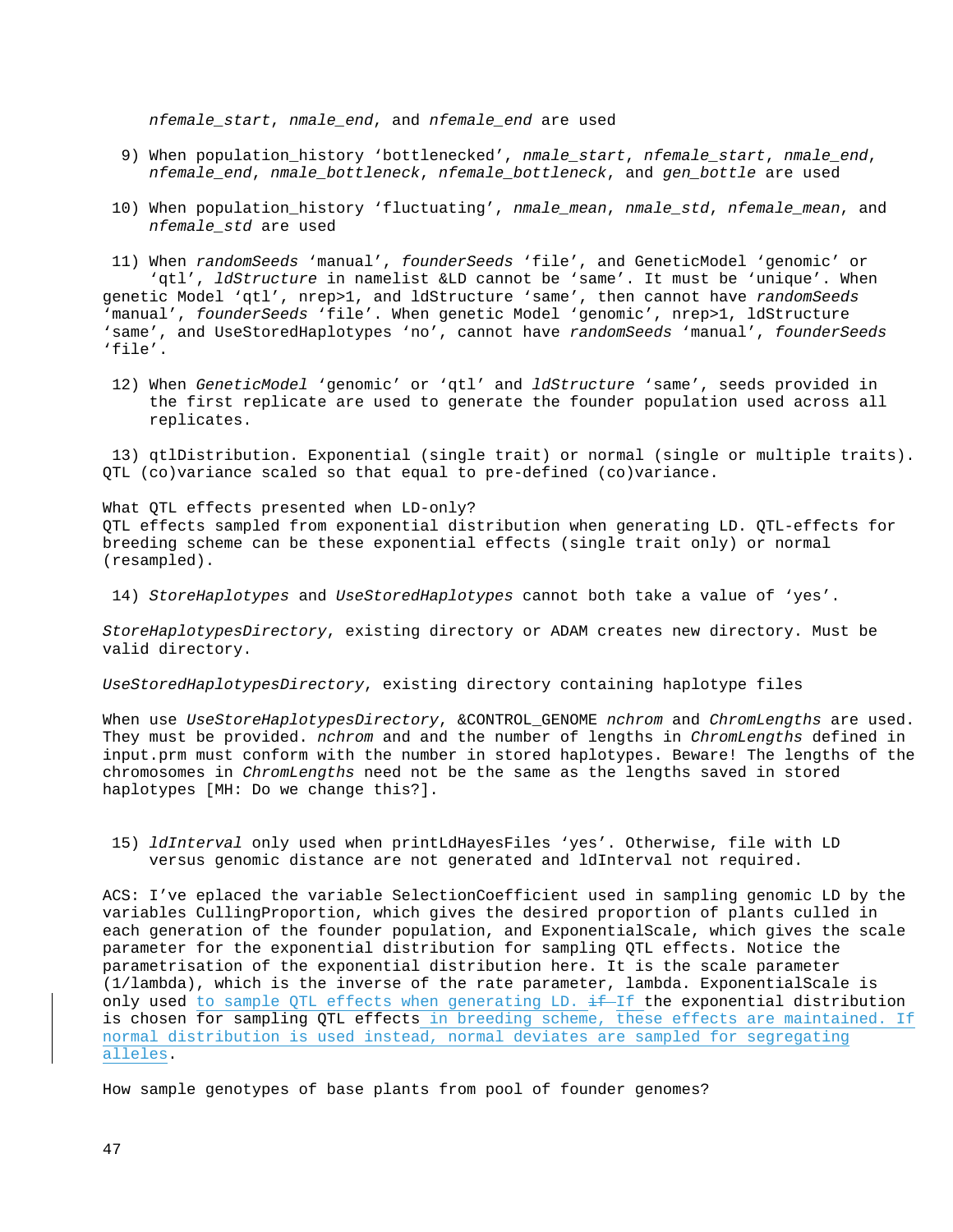Store/Use haplotypes: Det er kun haplotyper og qtl indikator, men ikke effekter. Det eneste der skal matche med input er antal Chromosomer. Så vidt jeg kan se/huske, gemmer du alle haplotyper og qtl indikatorer ved slutningen af DoGenomicLD. Hvis man vælger at bruge "stored haplotypes", springer man over DoGenomicLD. Derefter "vælger/fjerner" du qtl'er og markører samt tilføjer qtleffekter. Jeg regner med, at du gemmer "seg\_locus(i)%effect" i ... DO i=1,SUM(nSegLoci(:,:)) WRITE (UNIT=io qenarch,FMT=\*,IOSTAT=ier) seg locus(i)%al freq, seg\_locus(i)%link\_group, & seg\_locus(i)%position, seg\_locus(i)%qtl, seg\_locus(i)%effect IF (ier/=0) THEN WRITE (string,'(angel)') & 'Error in MODULE ld\_hayes, SUBROUTINE WriteGeneticArchitecture(puke) & Data was not written to output file geneticArchitecture.dat correctly.' CALL handle\_error(string,ier) END IF END DO ... for at kunne bruge effekterne, når qtlDistribution=='exponential' og ntbv==1? Ja, men de kan sagtens bruges med en anden fordeling af effekter og en anden ntbv ) If *nMarkersMaxMaf* < huge(1)/is provided, neither *markerMaf* nor *maxNMarkers* can be provided. That is, *markerMaf* cannot be >0.0 and *maxNMarkers* cannot be  $shape(1)$ .

 ) When *maxNQtl*, *markerMaf*, *maxNMarkers*, and *nMarkersMaxMaf* not provided, all segregating QTL are sampled/used in subsequent simulations.

 ) *resampleQtlMarkers* can only be 'yes' when (i) *ldStructure* 'same', and (ii) *maxNQtl*, *maxNMarkers*, or *nMarkersMaxMaf* are less than huge(1) or *markerMaf* >0.0.

#### *&RANDOMNUMBERSEEDS*

```
 randomSeeds=randomSeeds
 seed1=seed1
 seed2=seed2
 seedsFile=seedsFile
 founderSeeds=founderSeeds
 founderSeed1=founderSeed1
 founderSeed2=founderSeed2
 founderSeedsFile=founderSeedsFile
 baseSeeds=baseSeeds
 baseSeed1=baseSeed1
 baseSeed2=baseSeed2
 baseSeedsFile=baseSeedsFile
 selectionSeeds=selectionSeeds
 selectionSeedsFile=selectionSeedsFile /
 **Task**
 Input seed for random-number generators in Randlib
 **Properties of names**
```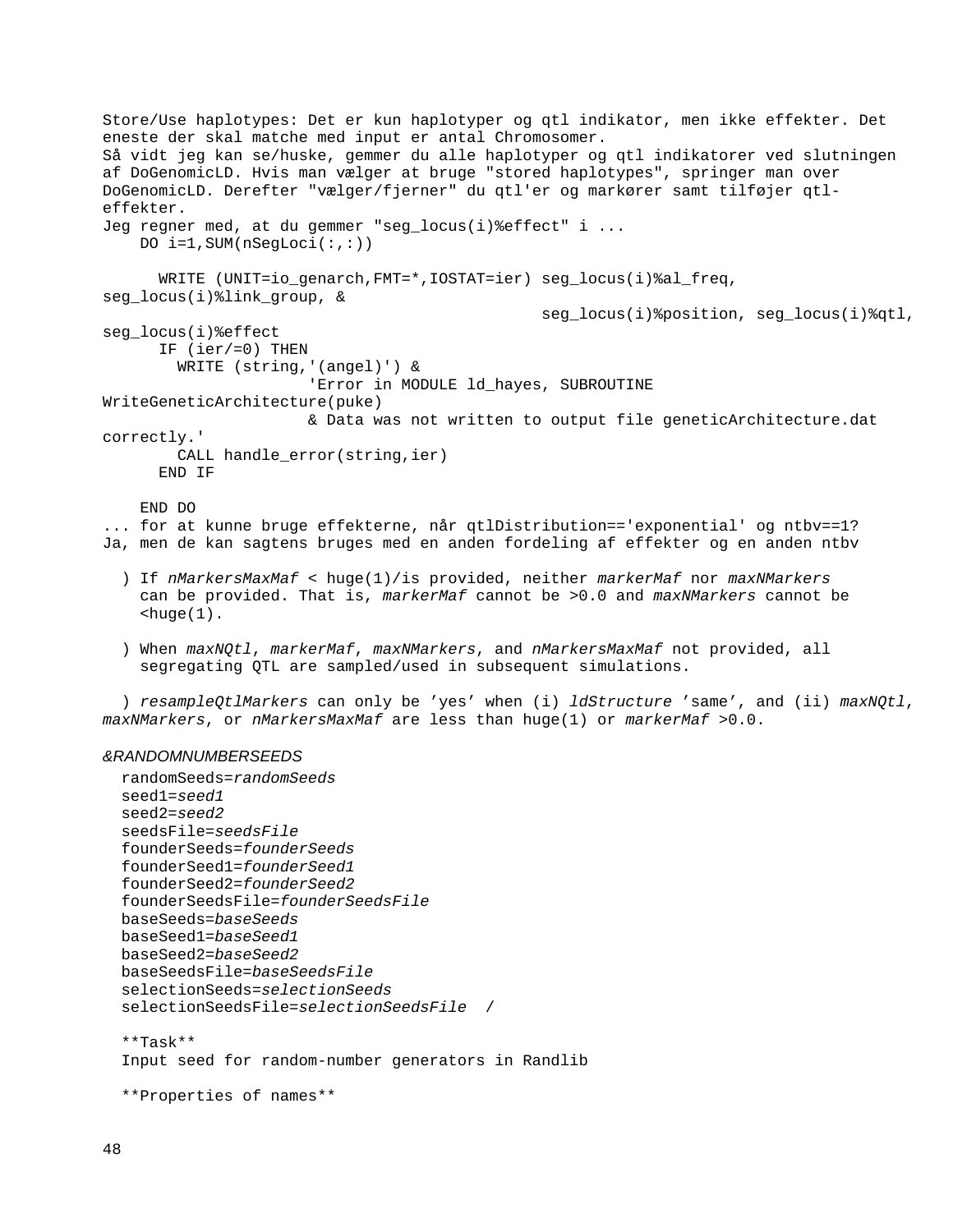| randomSeeds  | Definition: Method used to generate seeds that<br>initialise Randlib's random-number generator<br>Type: Character                                                                                                         |
|--------------|---------------------------------------------------------------------------------------------------------------------------------------------------------------------------------------------------------------------------|
|              | Options:<br>computer Seeds randomly generated from /dev/urandom<br>Seeds provided by user, seed1 and seed2<br>user<br>file<br>Seeds provided by user; seed1 and seed2 for<br>each replicate specified in file, seedsFile  |
|              | User specifies methods that generate seeds<br>manual<br>used to generate founder population, base<br>population, and carry out selection                                                                                  |
|              | Default: randomSeeds must be specified                                                                                                                                                                                    |
| seed1        | Definition: First integer seed of current random-number<br>qenerator                                                                                                                                                      |
|              | Type: Integer*4                                                                                                                                                                                                           |
|              | Options: $0 \leq$ seed1 $\leq$ huge(1)<br>Default: 123456789                                                                                                                                                              |
| seed2        | Definition: Second integer seed of current random-number<br>generator                                                                                                                                                     |
|              | Type: Integer*4                                                                                                                                                                                                           |
|              | Options: 0 <sup>S</sup> seed2 <sup>Shuge(1)</sup>                                                                                                                                                                         |
|              | Default: 987654321                                                                                                                                                                                                        |
| seedsFile    | Definition: Input file with seeds when randomSeeds file;<br>two integer seeds per row (seed1 and seed2),<br>one row per replicate. Each replicate is<br>initiated with specified seeds.                                   |
|              | When randomSeeds 'computer' or 'user', seed1<br>and seed2 used by RandLib in each replicate<br>are written to seedsFile. This file can be<br>used as input in subsequent simulations when<br>the same seeds are required. |
|              | Type: Character                                                                                                                                                                                                           |
|              | Options: Valid filename with $0 \le$ seed1 huge(1), $0 \le$ seed2 huge(1)<br>Default: seeds.in                                                                                                                            |
| founderSeeds | Definition: Method used to provide seeds to generate<br>founder population(s) when randomSeeds manual                                                                                                                     |
|              | Type: Character<br>Options:                                                                                                                                                                                               |
|              | computer Seeds randomly generated from /dev/urandom                                                                                                                                                                       |
|              | Seeds provided by user; founderSeed1 and<br>user<br>founderSeed2                                                                                                                                                          |
|              | file<br>Seeds provided by user; seed1 and seed2 for<br>each replicate specified in file,<br>founderSeedsFile                                                                                                              |
|              | Default: user                                                                                                                                                                                                             |
| founderSeed1 | Definition: First seed provided when founderSeeds user;<br>seed1 is set to founderSeed1                                                                                                                                   |
|              | Type: Integer*4                                                                                                                                                                                                           |
|              | Options: 0 <sup>≤founderSeed1≤huge(1)</sup><br>Default: 123456789                                                                                                                                                         |
| founderSeed2 | Definition: Second seed provided when founderSeeds user;                                                                                                                                                                  |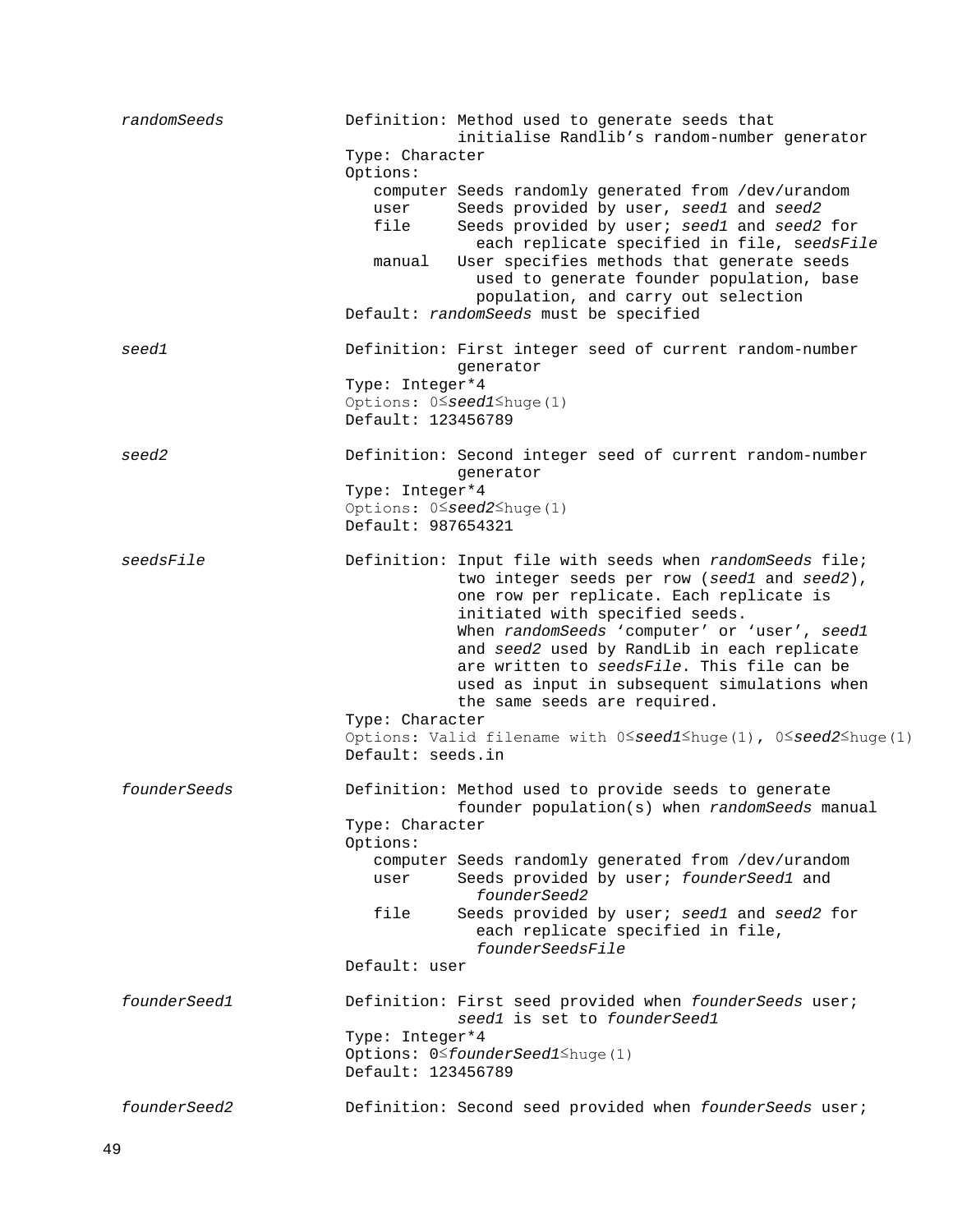|                  | seed2 is set to founderSeed2<br>Type: Integer*4<br>Options: 0 <sup>≤founderSeed2≤huge(1)</sup><br>Default: 987654321                                                                                                                                                                                                                                                                                                                                                                                                                               |
|------------------|----------------------------------------------------------------------------------------------------------------------------------------------------------------------------------------------------------------------------------------------------------------------------------------------------------------------------------------------------------------------------------------------------------------------------------------------------------------------------------------------------------------------------------------------------|
| founderSeedsFile | Definition: Input file with seeds when randomSeeds manual<br>and founderSeeds file; two integer seeds per<br>row (seed1 and seed2), one row per replicate.<br>Founder populations in each replicate are<br>generated with specified seeds.<br>When randomSeeds 'manual' and founderSeeds<br>'computer' or 'user', seed1 and seed2 used<br>by RandLib to generate the founder population<br>in each replicate are written to<br>founderSeedsFile. This file can be used as<br>input in subsequent simulations when the same<br>seeds are required.  |
|                  | Type: Character<br>Options: Valid filename with $0 \le$ seed1 $\le$ huge(1), $0 \le$ seed2 $\le$ huge(1)<br>Default: founderSeeds.in                                                                                                                                                                                                                                                                                                                                                                                                               |
| baseSeeds        | Definition: Method used to provide seeds to generate<br>base population(s) when randomSeeds manual<br>Type: Character<br>Options:<br>computer Seeds randomly generated from /dev/urandom<br>Seeds provided by user; baseSeed1 and<br>user<br>baseSeed2<br>file<br>Seeds provided by user; seed1 and seed2 for<br>each replicate specified in file,<br>baseSeedsFile                                                                                                                                                                                |
|                  | Default: user                                                                                                                                                                                                                                                                                                                                                                                                                                                                                                                                      |
| baseSeed1        | Definition: First seed provided when baseSeeds user;<br>seed1 is set to baseSeed1<br>Type: Integer*4<br>Options: 0 <sup>S</sup> baseSeed1 <sup>Shuge(1)</sup><br>Default: 123456789                                                                                                                                                                                                                                                                                                                                                                |
| baseSeed2        | Definition: Second seed provided when baseSeeds user;<br>seed2 is set to baseSeed2<br>Type: Integer*4<br>Options: 0 <sup>S</sup> baseSeed2 <sup>Shuge(1)</sup><br>Default: 987654321                                                                                                                                                                                                                                                                                                                                                               |
| baseSeedsFile    | Definition: Input file with seeds when randomSeeds manual<br>and baseSeeds file; two integer seeds per<br>row (seed1 and seed2), one row per replicate.<br>Base populations in each replicate are<br>generated with specified seeds.<br>When randomSeeds 'manual' and baseSeeds<br>'computer' or 'user', seed1 and seed2 used<br>by RandLib to generate the base population in<br>each replicate are written to baseSeedsFile.<br>This file can be used as input in subsequent<br>simulations when the same seeds are required.<br>Type: Character |
|                  |                                                                                                                                                                                                                                                                                                                                                                                                                                                                                                                                                    |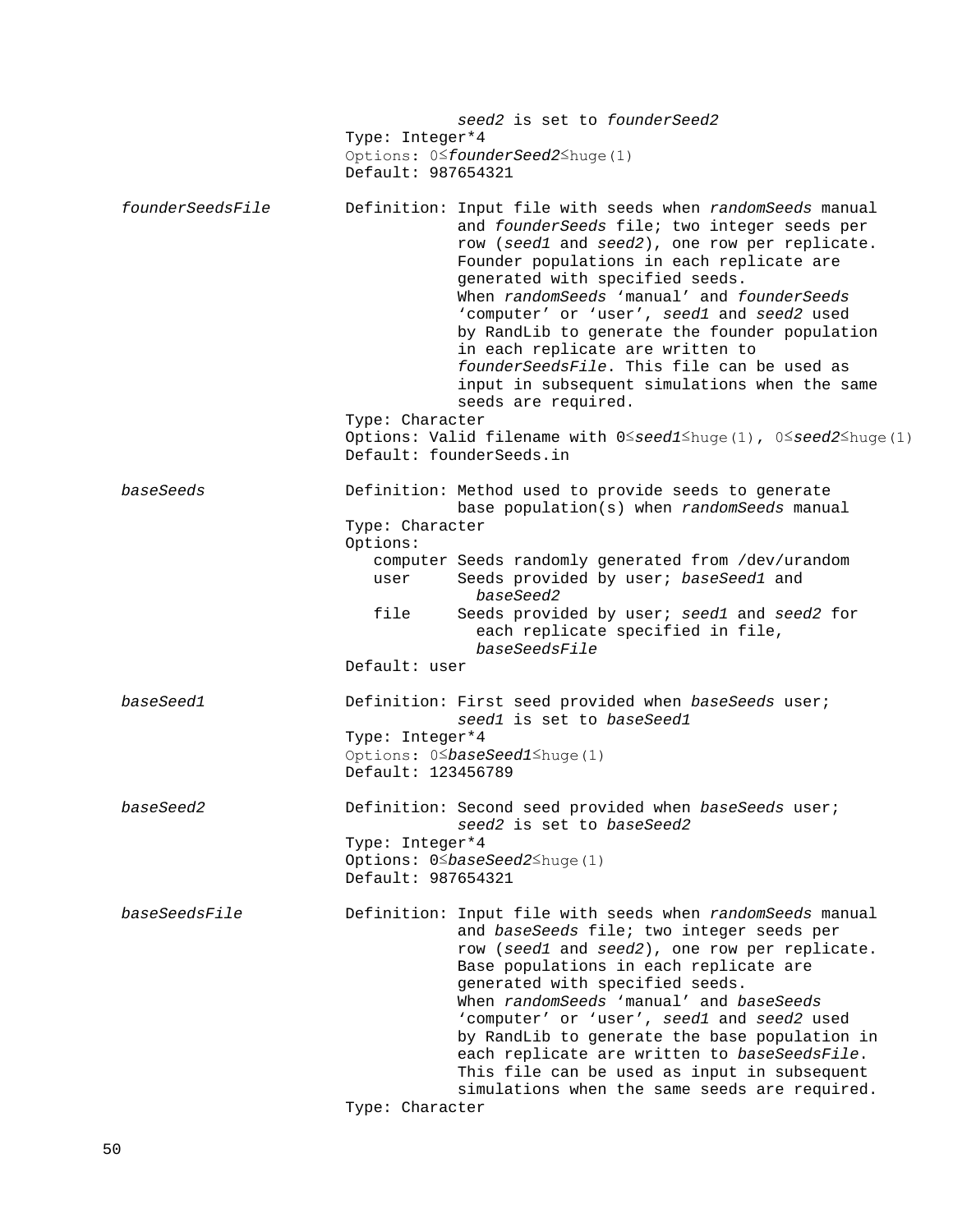Options: Valid filename with 0≤*seed1*≤huge(1), 0≤*seed2*≤huge(1) Default: baseSeeds.in *selectionSeeds* Definition: Method used to provide seeds to carry out selection when *randomSeeds* manual Type: Character Options: computer Seeds randomly generated from /dev/urandom<br>file Seeds provided by user; seed1 and seed2 for Seeds provided by user; *seed1* and *seed2* for each replicate specified in file, *selectionSeedsFile* Default: computer *selectionSeedsFile* Definition: Input file with seeds when *randomSeeds* manual and *selectionSeeds* file; two integer seeds per row (*seed1* and *seed2*), one row per replicate. Selection process in each replicate is initiated with specified seeds. When *randomSeeds* 'manual' and *selectionSeeds* 'computer', *seed1* and *seed2* used by RandLib to carry out selection in each replicate are written to *selectionSeedsFile*. This file can be used as input in subsequent simulations when the same seeds are required. Type: Character Options: Valid filename with 0≤*seed1*≤huge(1), 0≤*seed2*≤huge(1) Default: selectionSeeds.in \*\*Additional information\*\* 1) (a) *seed1 and seed2* are only used when *randomSeeds* 'user' (b) *seedsFile* is only used as input when when *randomSeeds* 'file' (c) founderSeeds, baseSeeds, and selectionSeeds are only used when randomSeeds 'manual' 2) (a) *founderSeed1 and founderSeed2* are only used when *randomSeeds* 'manual' and *founderSeeds* 'user'

- (b) *founderSeedsFile* is only used as input when *randomSeeds* 'manual' and *founderSeeds* 'file'
- 3) (a) *baseSeed1 and baseSeed2* are only used when *randomSeeds* 'manual' and *baseSeeds* 'user'
	- (b) *baseSeedsFile* is only used as input when *randomSeeds* 'manual' and *baseSeeds* 'file'
- 4) *selectionSeedsFile* is only used as input when *randomSeeds* 'manual' and selectionSeeds 'file'.
- 5) When *GeneticModel* 'ldonly', *randomSeeds* must be 'computer', 'user', or 'file'. It cannot be 'manual'.
- 6) *seed1* and *seed2* remain the seeds of Randlib's random-number generator throughout simulations. They are updated using the information provided the namelist.
- 7) When *randomSeeds* 'manual', *founderSeeds* 'file', and GeneticModel 'genomic' or 'qtl', *ldStructure* in namelist &LD cannot be 'same'. It must be 'unique'.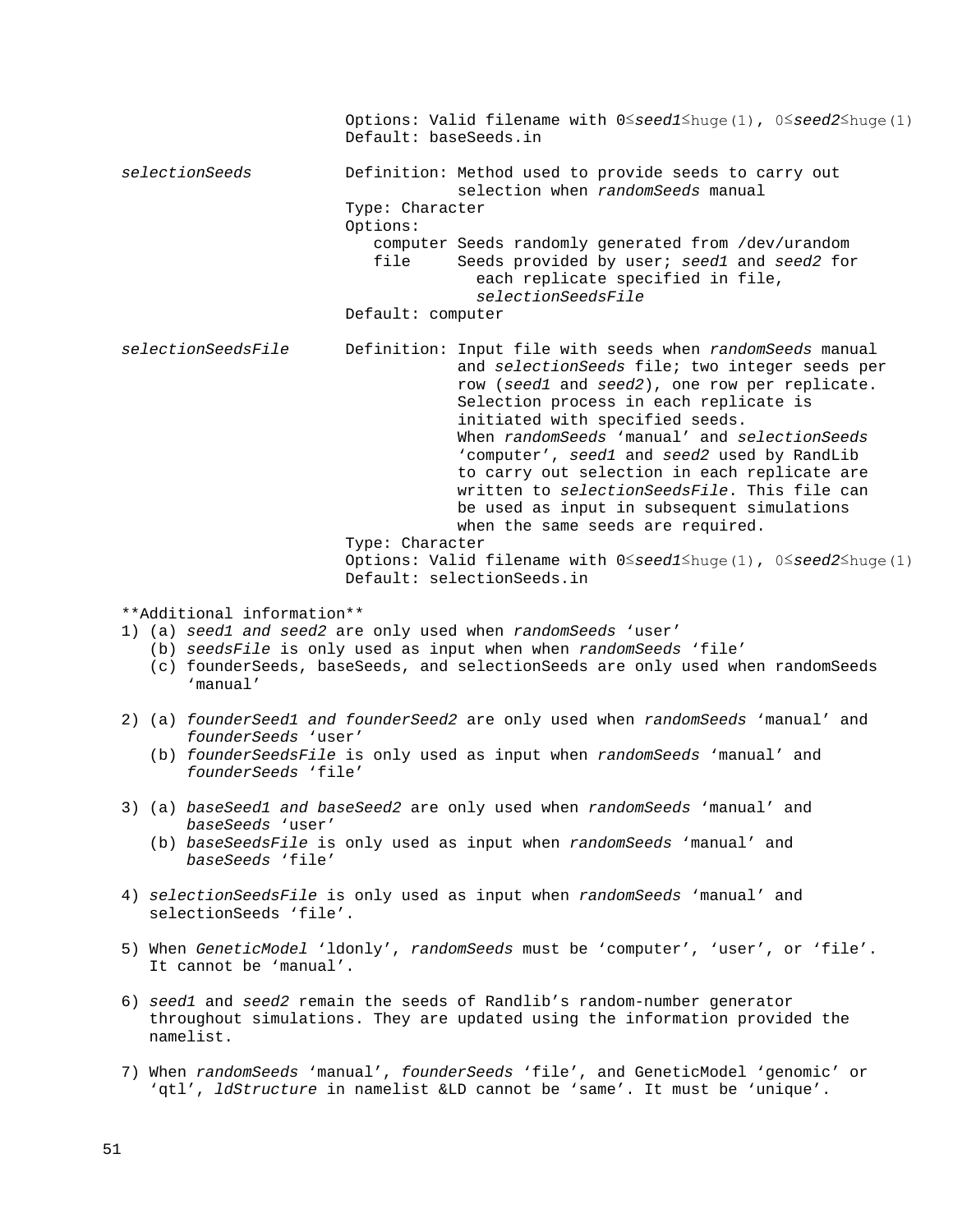8) The format of input files seedsFile, founderSeedsFile, baseSeedsFile, selectionSeedsFile is:

 <*seed1* for replicate 1> <*seed2* for replicate 1> <*seed1* for replicate 2> <*seed2* for replicate 2> . . . <*seed1* for replicate *n*> <*seed2* for replicate *n*>

where 0≤*seed1*≤huge(1) and 0≤*seed2*≤huge(1).

 This is also the format when *seed1* and *seed2* used by RandLib are written to these files

 9) When *GeneticModel* 'genomic' or 'qtl' and *ldStructure* 'same', seeds provided in the first replicate are used to generate the founder population used across all replicates.

#### *&POPULATIONPARAMETERS*

```
 npop=npop
 nherd=nherd
 ntbv=ntbv
 nobs=nobs
 nres=nres
 nCombinedObs=nCombinedObs
 nObsConstraints=nObsConstraints
 nebv=nebv
 nF=nF
 SpeedBreeding=SpeedBreeding
 NewCycleInterval=NewCycleInterval
OldAgePlants=OldAgePlants
 **Task**
 Basic input to generate population(s)
 **Properties of names**
 npop Definition: Number of populations
                      Type: Integer
                     Options: 1
                     Default: 1
nherd Definition: Number of herds in each population
                      Type: Integer
                     Options: ≥1
                     Default: 1
 ntbv Definition: Number of traits, where a trait is a characteristic 
                                  for which a true breeding value is sampled and an 
                                  estimated breeding value can be predicted
                      Type: Integer
                     Options: ≥1
```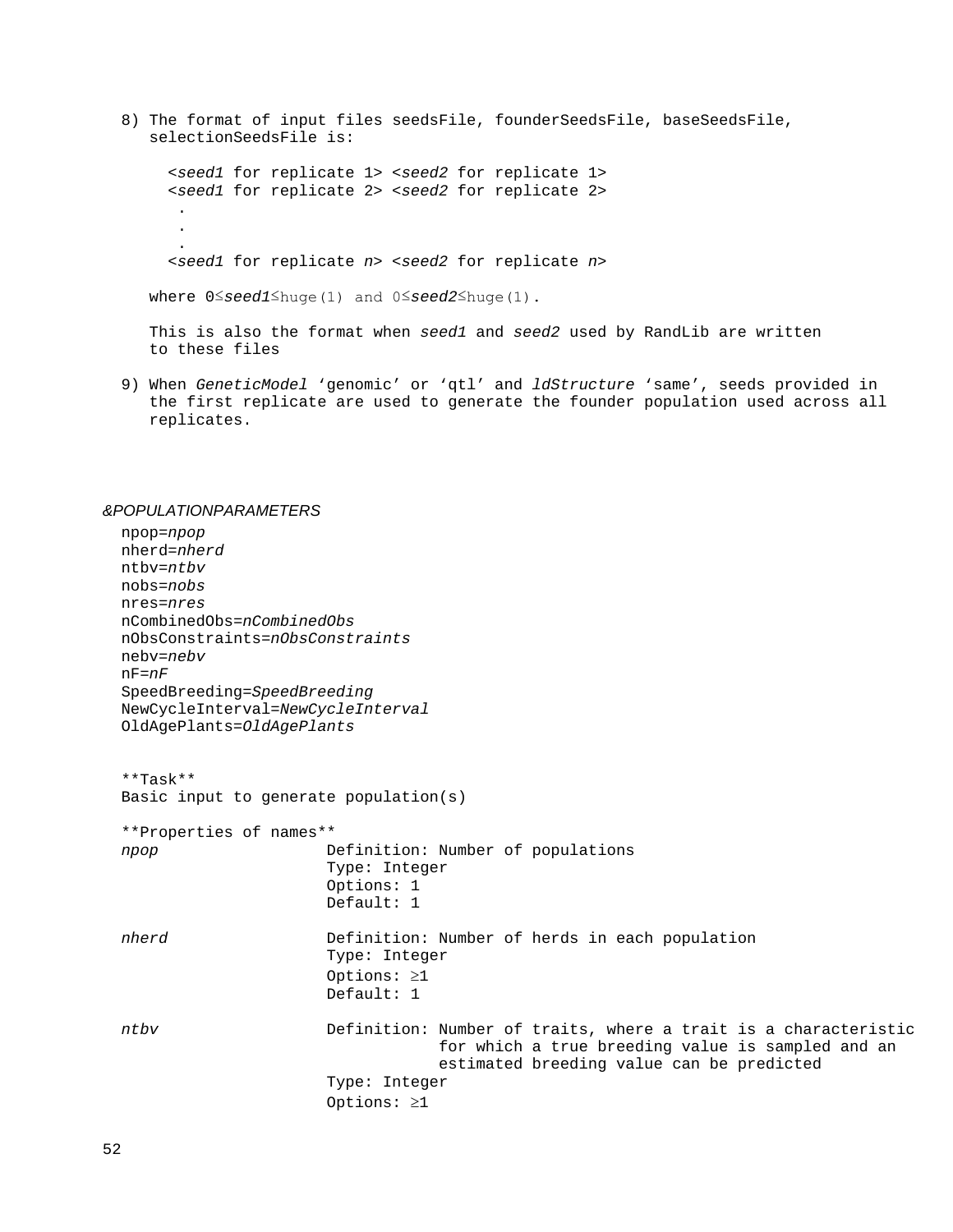Default: 1

| nobs             | Definition: Number of observations, where an observation is<br>the phenotype of a ntbv trait. Not all<br>observations are necessarily realised for each<br>plant.<br>Type: Integer<br>Options: ≥1<br>Default: 1                                                  |
|------------------|------------------------------------------------------------------------------------------------------------------------------------------------------------------------------------------------------------------------------------------------------------------|
| nres             | Definition: Number of residuals, where a residual is an<br>environmental deviation sampled for a nobs<br>observation. Environmental deviation includes all<br>non-additive genetic effects.<br>Type: Integer<br>Options: $\geq 1$<br>Default: 1                  |
| nCombinedObs     | Definition: Number of combined observations, where a combined<br>observation is a phenotype generated by combining<br>nobs observations. Not all combined observations<br>are necessarily realised for each plant.<br>Type: Integer<br>Options: ≥0<br>Default: 0 |
| nObsConstraints  | Definition: Number of constraints applied to nobs and<br>nCombinedObs observations, where a constraint is a<br>restriction by which observations must comply<br>Type: Integer<br>Options: $\geq 0$<br>Default: 0                                                 |
| nebv             | Definition: Number of selection criteria used to calculate<br>estimated aggregate-breeding value<br>Type: Integer<br>Options: ≥0<br>Default: 0                                                                                                                   |
| nF               | Definition: The last generation of a breeding cycle<br>Type: Integer<br>Options: ≥1<br>Default: $1$                                                                                                                                                              |
| SpeedBreeding    | Definition: Determines whether speed breeding is applied.<br>Type: Character<br>Options:<br>Speed breeding is not used<br>no<br>Uses Speed breeding<br>yes<br>Default: no                                                                                        |
| NewCycleInterval | Definition: The number of time steps after which a new cycle<br>starts<br>Type: Integer                                                                                                                                                                          |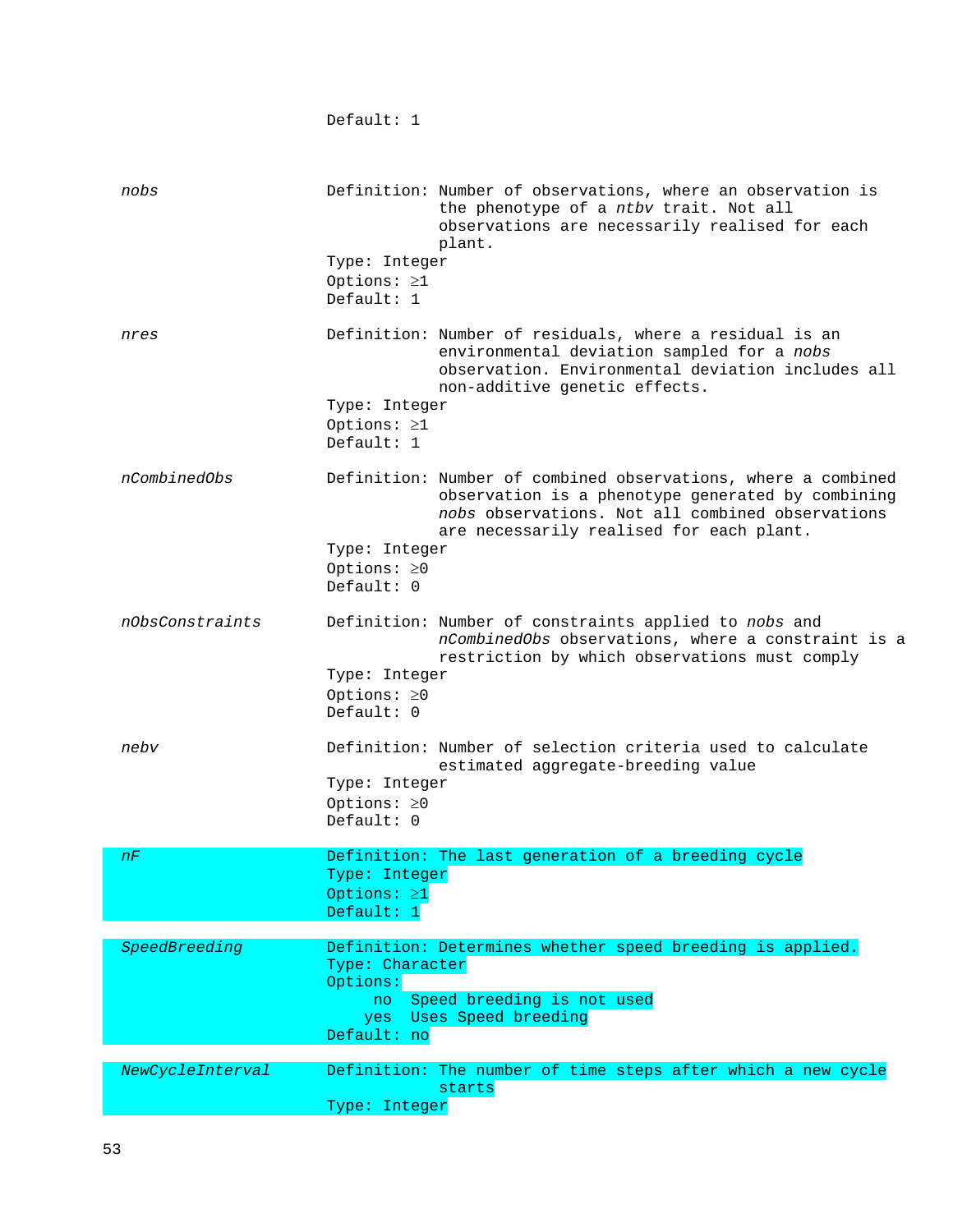Options: ≥1 Default: 1 *OldAgePlants* Definition: Age at which plants are culled for old age Type: Integer Options: ≥1 Default: 1 \*\*Relation to subsequent namelists\*\* &DMUPARAMETERS Namelist &DMUPARAMETERS is required when *nebv*>0 and there is a selection stage(s) using estimated aggregate-breeding value as selection criterion. These selection stages are stages of namelist &SELECTION, variable *selection\_groups* with (i) *sex\_code* 0:6 and *selection\_criterion* 'polyblup', 'genomicblup', 'ibdblup', or 'gas', and (ii) *sex\_code* 7 and *MaleSelCrit* or *FemaleSelCrit* 'polyblup', 'genomicblup', 'ibdblup', or 'gas' in corresponding EVA-selection stage of namelist &EVA, variable *EvaSelection*. &COMBINEDOBSERVATIONS Namelist &COMBINEDOBSERVATIONS is required when *nCombinedObs*>0 &OBSERVATIONCONSTRAINTS Namelist &OBSERVATIONCONSTRAINTS is required when *nObsConstraints*>0 &ECONOMICVALUES Namelist &ECONOMICVALUES, variable *economicValueEbv* is required when *nebv*>0 *&BASEPOPULATION* age\_class\_base=*age\_class\_base* max\_age\_base\_plants=*max\_age\_base\_plants* age\_class\_plant=*age\_class\_plant* RealiseBaseObservations=*RealiseBaseObservations* / \*\*Task\*\* Input to generate the base population. \*\*Properties of names\*\* Definition: Method used to generate the age structure of the base population Type: Character Options: no\_structure All base plants generated have birth time 0. create\_structure Age structure generated using information provided in namelist &SELECTION, variable *selection\_scheme*. This method ensures enough base plants to cover reproduction in each time step. Default: no\_structure *max\_age\_base\_plants* Definition: Oldest age at which plants in the base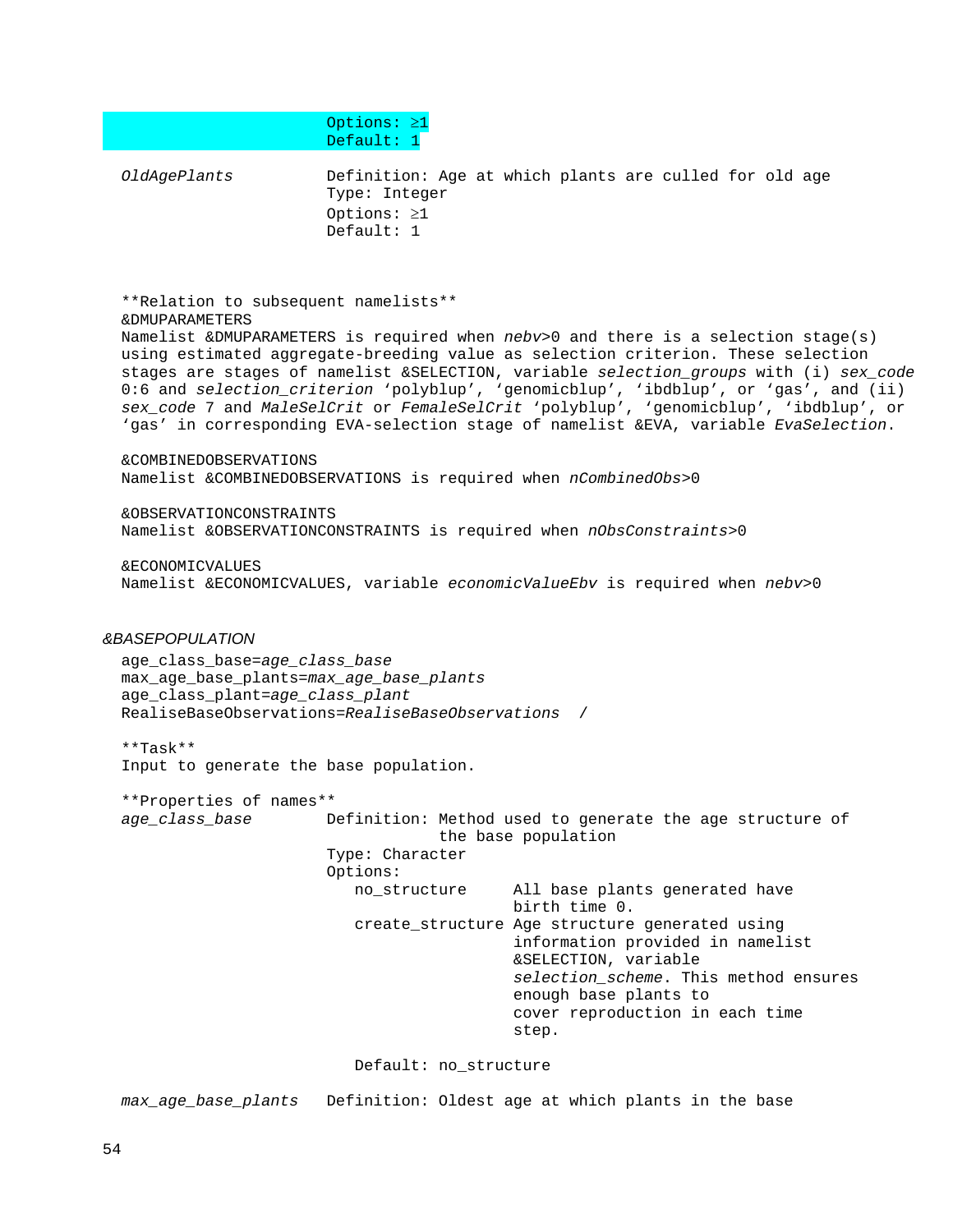population are reproductive; measured in time steps. Used when *age\_class\_base* 'input'. Type: Integer Options: ≥1 Default: 1 *RealiseBaseObservations* Definition: Observations realised for base plants that fulfil the criteria specified in namelist &OBSERVATIONS Type: Character Options: yes Observations are realised no Observations are not realised Default: yes

\*\*Additional information\*\*

- 1) Information provided in namelists &POPULATIONPARAMETERS, &SELECTION, and &EVA is used to generate the base population when *age\_class\_base* 'no\_structure' and 'create\_structure'
- 2) *age\_class\_base* 'no\_structure'
	- (a) Variables max\_age\_base\_plantss
	- (b) All base males and females have the same age. They are all born at time 0. The consequence of this is that, when the minimum reproductive age of the base plants is greater than 0, there will be time steps with no selection candidates available for reproduction. This does not cause the program to stop.
	- (c) When germ plasm is used for reproduction,
		- (i) Germ plasm is stored for all base males if male germ plasm is used for reproduction. The number of germ plasm stored is the sum of all germ plasm stored for males during a time step. That is, the sum of germ plasm stored at each stage of &NAMELIST selection, variable *selection\_scheme* with *sex\_code* 1, 3, or 5 and *destiny\_sel* 2, 12, 26, or 126 and &NAMELIST EVA, variable *EvaSelection* with *MaleDestinySel* 2, 12, 26, or 126.
		- (ii) Germ plasm is stored for all base females if female germ plasm is used for reproduction. The number of germ plasm stored is the sum of all germ plasm stored for females during a time step. That is, the sum of germ plasm stored at each stage of &NAMELIST selection, variable *selection\_scheme* with with *sex\_code* 2, 4, or 6 and *destiny\_sel* 2, 12, 127, or 147 and &NAMELIST EVA, variable *EvaSelection* with *FemaleDestinySel* 2, 12, 127, or 147.

# *&SELECTION*

 selection\_groups=*selection\_groups* selection scheme=  *FirstTime LastTime Treproductive generation sex\_code live\_status population\_id selection\_unit age(1) age(2) selection\_method selection\_criterion MendelianIndexWeight RunBlup numbers related\_stage tag destiny\_sel destiny\_unsel repro\_capacity litter\_size sex\_ratio n\_germplasm SelectionRule* /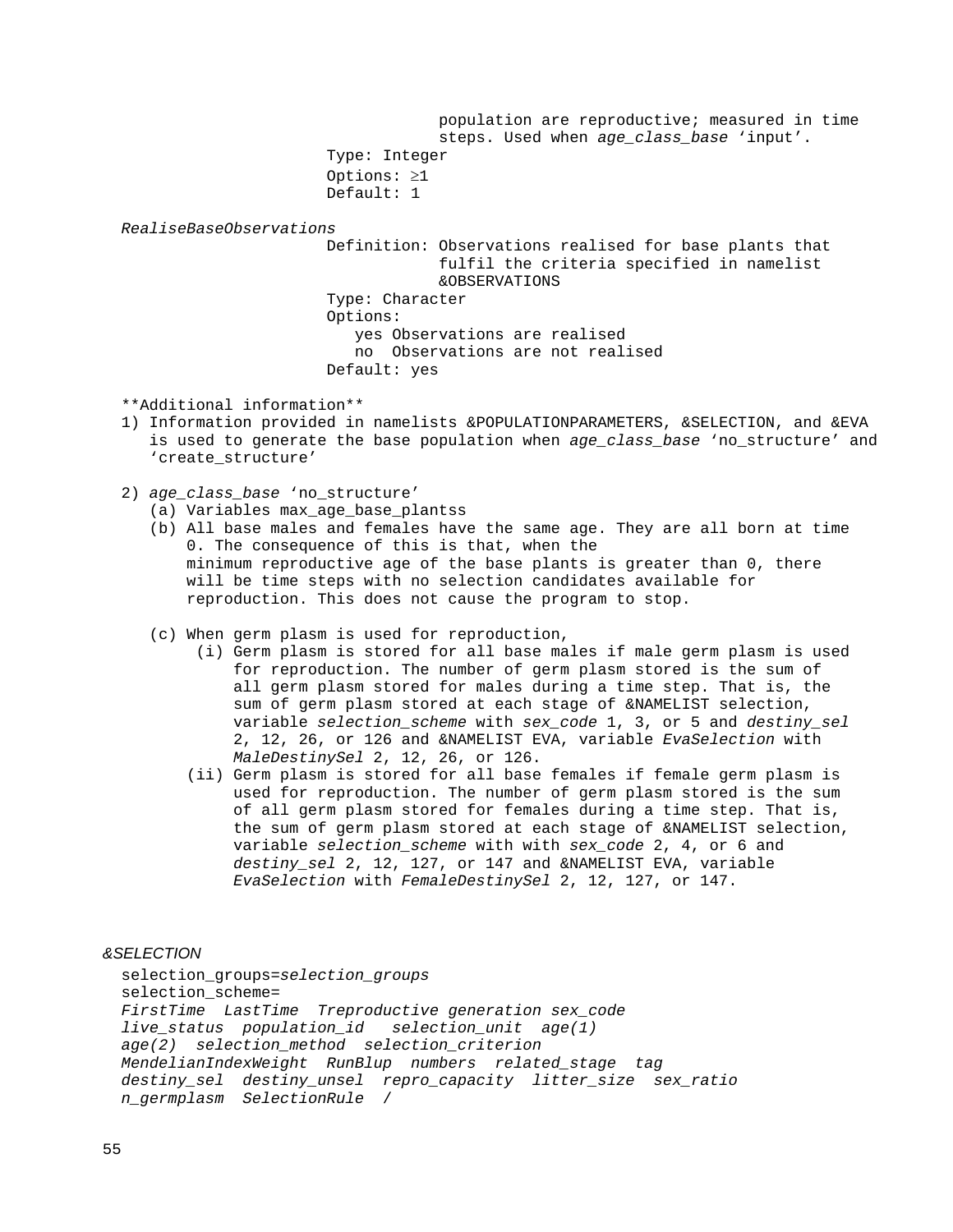NB! Number of lines in selection\_scheme must equal *selection\_groups* When *sex\_code* 7 (EVA selection), all remaining variables in selection\_scheme are read, but not used. See 1) of 'Additional information'. \*\*Task\*\* Input for selection \*\*Properties of names\*\* *selection\_groups* Definition: Number of selection stages Type: Integer Options: ≥1 Default: 1 FirstTime **Definition:** First time step where the selection group is used used by the contract of the contract of the contract of the contract of the contract of the contract of the co Type: Integer Options: 1-gestation\_length≤FirstTime≤LastTime Default: *FirstTime* must be specified LastTime **Definition:** Last time step where the selection group is used used by the contract of the contract of the contract of the contract of the contract of the contract of the co Type: Integer Options: *FirstTime*≤*LastTime*≤*ntime* Default: *LastTime* must be specified *Treproductive* **Definition:** time steps fro mating to birth Type: Integer Options: ≥0 Default: 0  *Generation* Definition: generation in a breeding cycle Type: Integer Options: ≥0 Default: must be specified *sex\_code* Definition: Type of selection Type: Integer Options: 0 Truncation or select-all selection 7 EVA-selection among plants tagged for EVA-selection Default: *sex\_code* must be specified *live\_status* Definition: Live status of selection candidates Type: Integer Options: 0 Plant is candidate for selection if it is alive or it is not alive and has germplasm stored 1 Only live plants are candidates for selection 2 Only plants not alive and with germplasm stored are candidates for selection Default: *live\_status* must be specified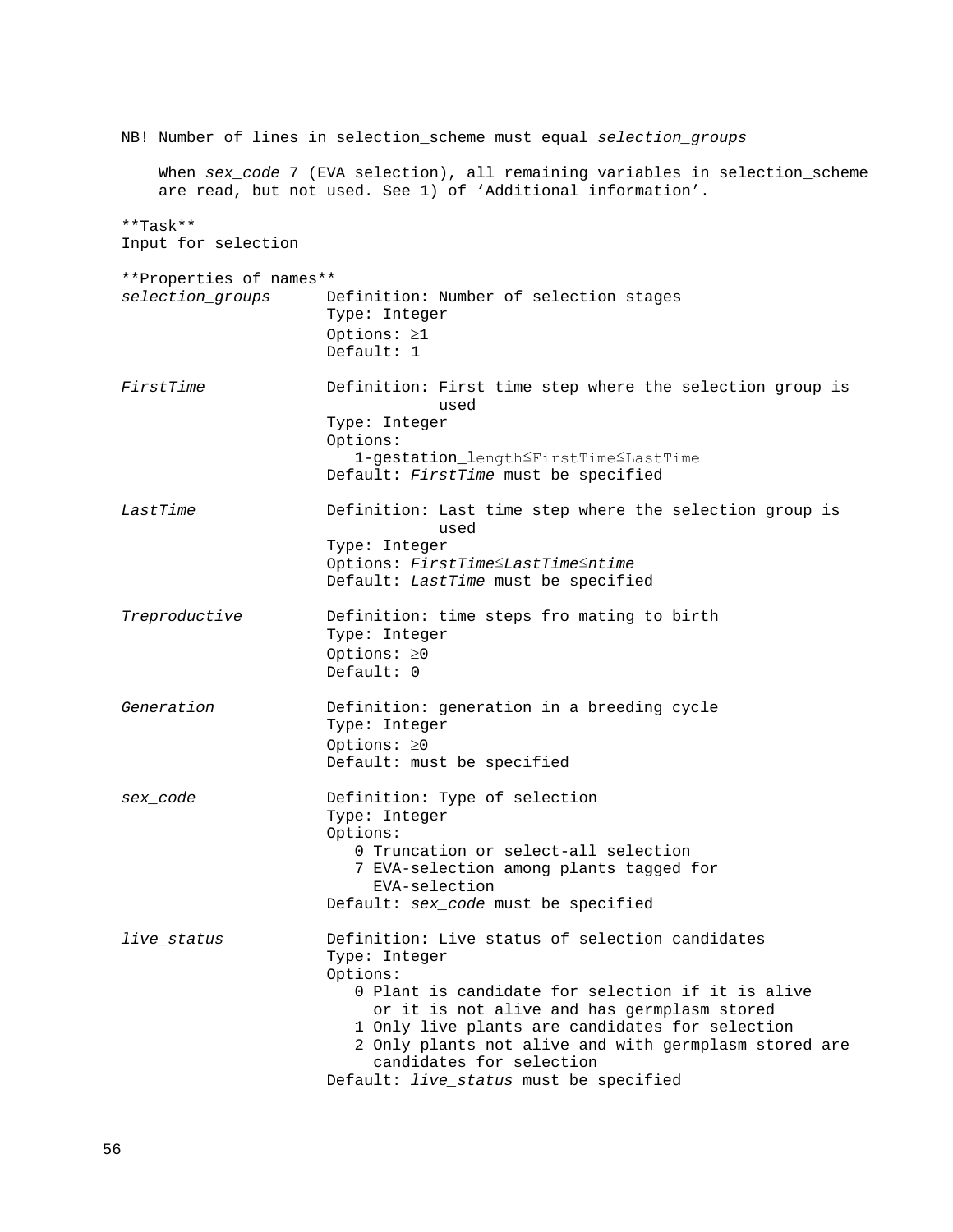| population_id       | Definition: Specifies which population is selected<br>Type: Integer<br>Options: 1 Spopulation_id Snpop<br>Default: population_id must be specified |                                                                                                                 |  |  |
|---------------------|----------------------------------------------------------------------------------------------------------------------------------------------------|-----------------------------------------------------------------------------------------------------------------|--|--|
| selection_unit      | Type: Character<br>Options:                                                                                                                        | Definition: Unit on which selection operates                                                                    |  |  |
|                     | across_pop<br>population                                                                                                                           | Across all populations<br>Across all herds within the specified<br>population                                   |  |  |
|                     | entire_fam                                                                                                                                         | Entire full-sib families                                                                                        |  |  |
|                     |                                                                                                                                                    | entire_gpfam Entire families defined<br>based on the common grandparent                                         |  |  |
|                     |                                                                                                                                                    | entire_ggpfam Entire families defined<br>based on the common grand grandparent                                  |  |  |
|                     | within_fam                                                                                                                                         | Within full-sibs families                                                                                       |  |  |
|                     |                                                                                                                                                    | wihtin_gpfam Within families defined<br>based on the common grandparent                                         |  |  |
|                     |                                                                                                                                                    | within_ggpfam Within families defined<br>based on the common grand grandparent                                  |  |  |
|                     |                                                                                                                                                    | Default: selection_unit must be specified                                                                       |  |  |
| age(1)              | Type: Integer                                                                                                                                      | Definition: Youngest age at which plants are considered<br>for selection                                        |  |  |
|                     | Options:                                                                                                                                           | $age(1) \ge 1$ when Treproductive 0                                                                             |  |  |
|                     |                                                                                                                                                    | $age(1) \ge 0$ when Treproductive >0<br>Default: $age(1)$ must be specified                                     |  |  |
| age(2)              |                                                                                                                                                    | Definition: Oldest age at which plants are considered<br>for selection                                          |  |  |
|                     | Type: Integer<br>Options: $age(2) \ge age(1)$                                                                                                      |                                                                                                                 |  |  |
|                     |                                                                                                                                                    | Default: $age(2)$ must be specified                                                                             |  |  |
| selection_method    | Definition: Method of selection<br>Type: Character                                                                                                 |                                                                                                                 |  |  |
|                     | Options:<br>select_all Select all plants                                                                                                           |                                                                                                                 |  |  |
|                     |                                                                                                                                                    | threshold Threshold selection<br>truncation Truncation selection<br>Default: selection_method must be specified |  |  |
| selection_criterion | Type: Character<br>Options:                                                                                                                        | Definition: Criterion on which plants are selected                                                              |  |  |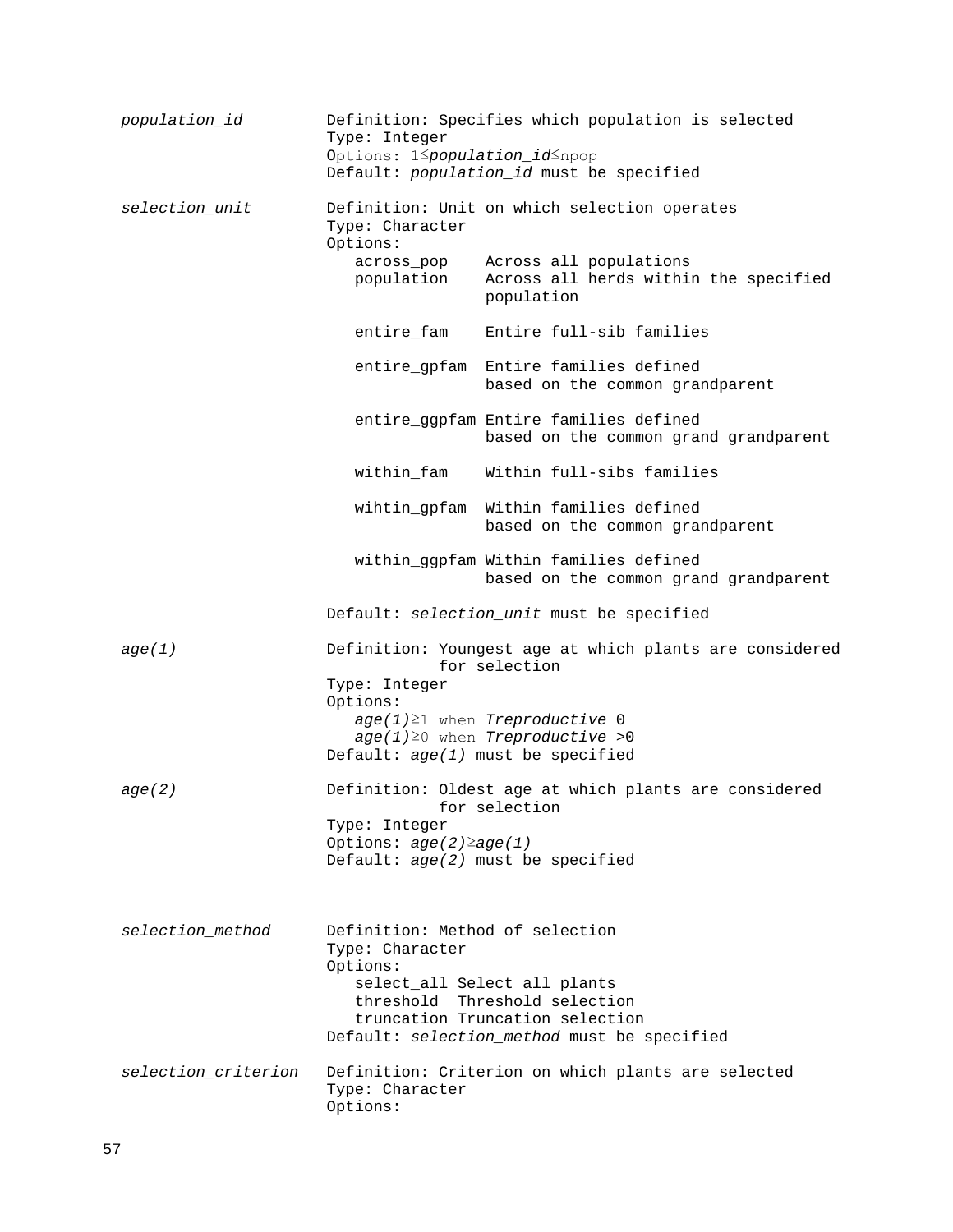tbv True breeding value<br>
random Random variable random Random variable phenothreshold Phenotypic observation(s) with associated threshold(s) phenoweight Phenotypic selection with observations weighted polyblup Polygenic-BLUP breeding value<br>
genomicblup Genomic-BLUP breeding value genomicblup Genomic-BLUP breeding value<br>ibdblup IBD-BLUP breeding value ibdblup IBD-BLUP breeding value<br>
GAS-breeding value gas GAS-breeding value bayesp BayesP-breeding values Default: *selection\_criterion* must be specified When bayesP, *GeneticModel* must be 'genomic', nebv==1, and genotyped\_at\_birth)/='yes' *MendelianIndexWeight* Definition: Mendelian-index weight used as modify selection criterion. The modified criterion for individual *i* is  $c_i = b^*(a_i - PA_i) + (1-b)^*PA_i$ , where *b* is *MendelianIndexWeight*, *ai* is its breeding value, and PA*<sup>i</sup>* is its parental average (efter Grundy *et*  al. 1999, Wu & Schaeffer 2000). Type: Real Options: 0.0<*MendelianIndexWeight*<1.0 Default: *MendelianIndexWeight* must be specified *RunBlup* Definition: Estimate BLUP-breeding values Type: Integer Options: 0 Breeding values are not estimated 1 Breeding values are estimated Default: *RunBlup* must be specified *numbers* Definition: Number of plants to be selected from each selection\_unit Type: Integer Options: ≥1 Default: *numbers* must be specified *related\_stage* Definition: Plants selected in the current stage of selection are automatically selected in selection stage *related\_stage* of the current time step. The total number of selected plants in selection stage *related\_stage* includes the number of plants selected in the current selection stage. Type: Integer Options: 0 No related stages 2≤*related* stage≤selection groups Default: *related\_stage* must be specified *tag* Definition: Plants with specified tag are selection candidates when *sex\_code* 5 or 6 Type: Integer Options: 90 Selection among candidates tagged to be left alive 91 Selection among candidates tagged to reproduce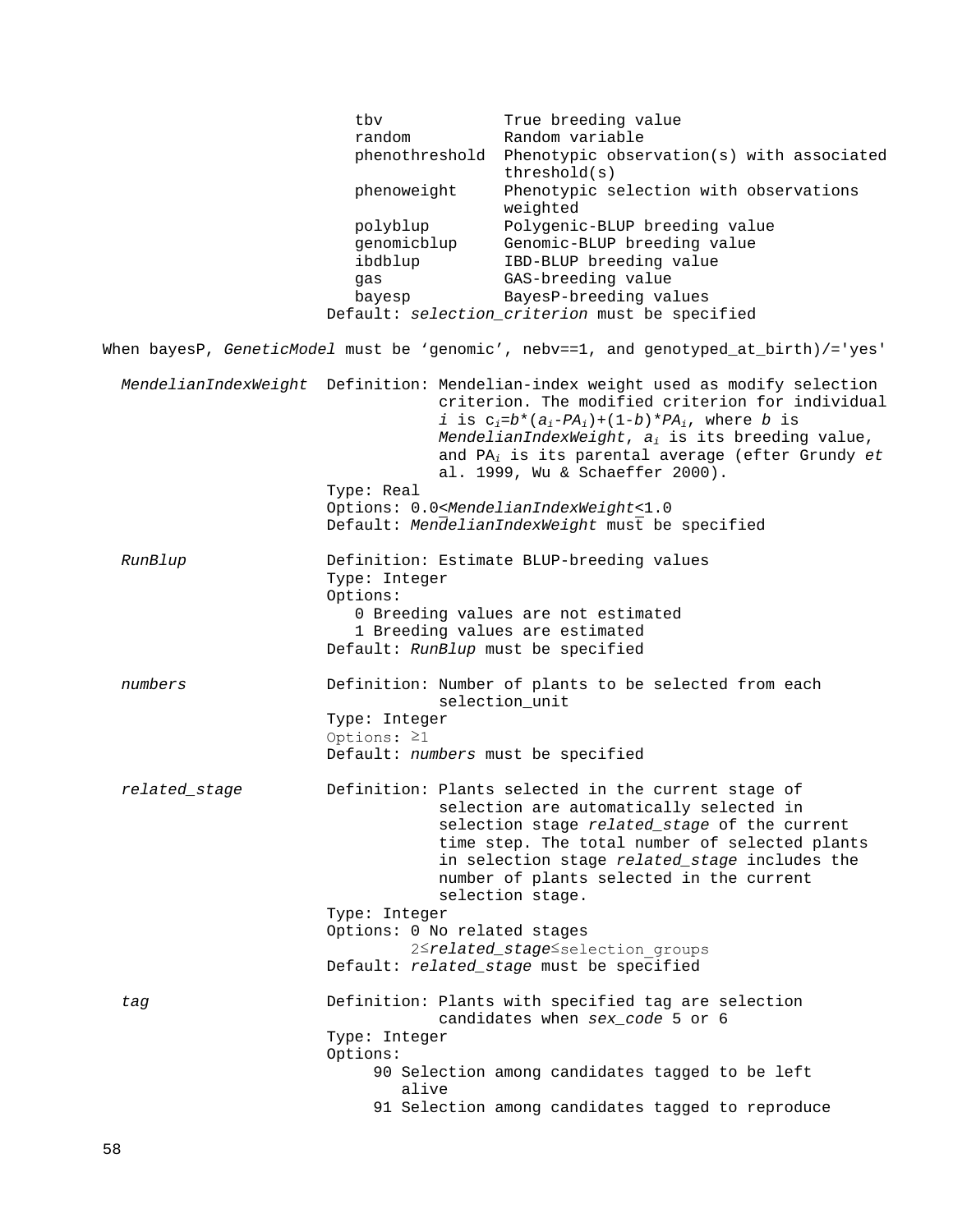|                | (mate)                                                              |  |  |
|----------------|---------------------------------------------------------------------|--|--|
|                | 92 Selection among candidates tagged to have germ<br>plasm stored   |  |  |
|                | 93 Selection among candidates tagged for genotyping                 |  |  |
|                | 98 Selection among candidates tagged to have phenotypic             |  |  |
|                | observations realised at current selection stage                    |  |  |
|                | 99 Selection among candidates tagged to be culled                   |  |  |
|                | voluntarily                                                         |  |  |
|                | 912 Selection among candidates tagged to reproduce                  |  |  |
|                | and have germ plasm stored                                          |  |  |
|                |                                                                     |  |  |
|                | Default: tag must be specified                                      |  |  |
| destiny_sel    | Definition: Defines the destiny of selected plants                  |  |  |
|                | Type: Integer                                                       |  |  |
|                | Options:                                                            |  |  |
|                | 0 Selected candidates are left alive                                |  |  |
|                | 1 Selected candidates are reproduced (mated)                        |  |  |
|                | 2 Selected candidates have germ plasm stored                        |  |  |
|                | 3 Selected candidates are genotyped                                 |  |  |
|                | 8 Selected candidates have phenotypic observation(s)                |  |  |
|                | realised at current selection stage                                 |  |  |
|                | 9 Selected candidates are culled voluntarily (only for              |  |  |
|                | selection_method 'select_all')                                      |  |  |
|                | 12 Selected candidates are reproduced and have germ<br>plasm stored |  |  |
|                | 90 Selected candidates are tagged as candidates to                  |  |  |
|                | be left alive                                                       |  |  |
|                | 91 Selected candidates are tagged as candidates to                  |  |  |
|                | reproduce (mate)                                                    |  |  |
|                | 92 Selected candidates are tagged as candidates to                  |  |  |
|                | have germ plasm stored                                              |  |  |
|                | 93 Selected candidates are tagged as candidates for                 |  |  |
|                | genotyping                                                          |  |  |
|                | Default: destiny_sel must be specified.                             |  |  |
|                |                                                                     |  |  |
| destiny_unsel  | Definition: Destiny of candidates that are not selected             |  |  |
|                | Type: Integer                                                       |  |  |
|                | Options:                                                            |  |  |
|                | 0 Plant is culled                                                   |  |  |
|                | 1 Plant is left alive                                               |  |  |
|                | Default: destiny_unsel must be specified                            |  |  |
| repro_capacity | Definition: Reproductive capacity (number of matings)               |  |  |
|                | of selected individuals (biologically                               |  |  |
|                | constrained or otherwise)                                           |  |  |
|                | Type: Integer                                                       |  |  |
|                | Options: $\geq 1$                                                   |  |  |
|                | Default: repro_capacity must be specified.                          |  |  |
| litter_size    | Definition: Number of offspring per mating                          |  |  |
|                | Type: Integer                                                       |  |  |
|                | Options: $\geq 1$                                                   |  |  |
|                | Default: <i>litter_size</i> must be specified                       |  |  |
|                |                                                                     |  |  |
| sex_ratio      | Definition: Probability of an offspring being a female              |  |  |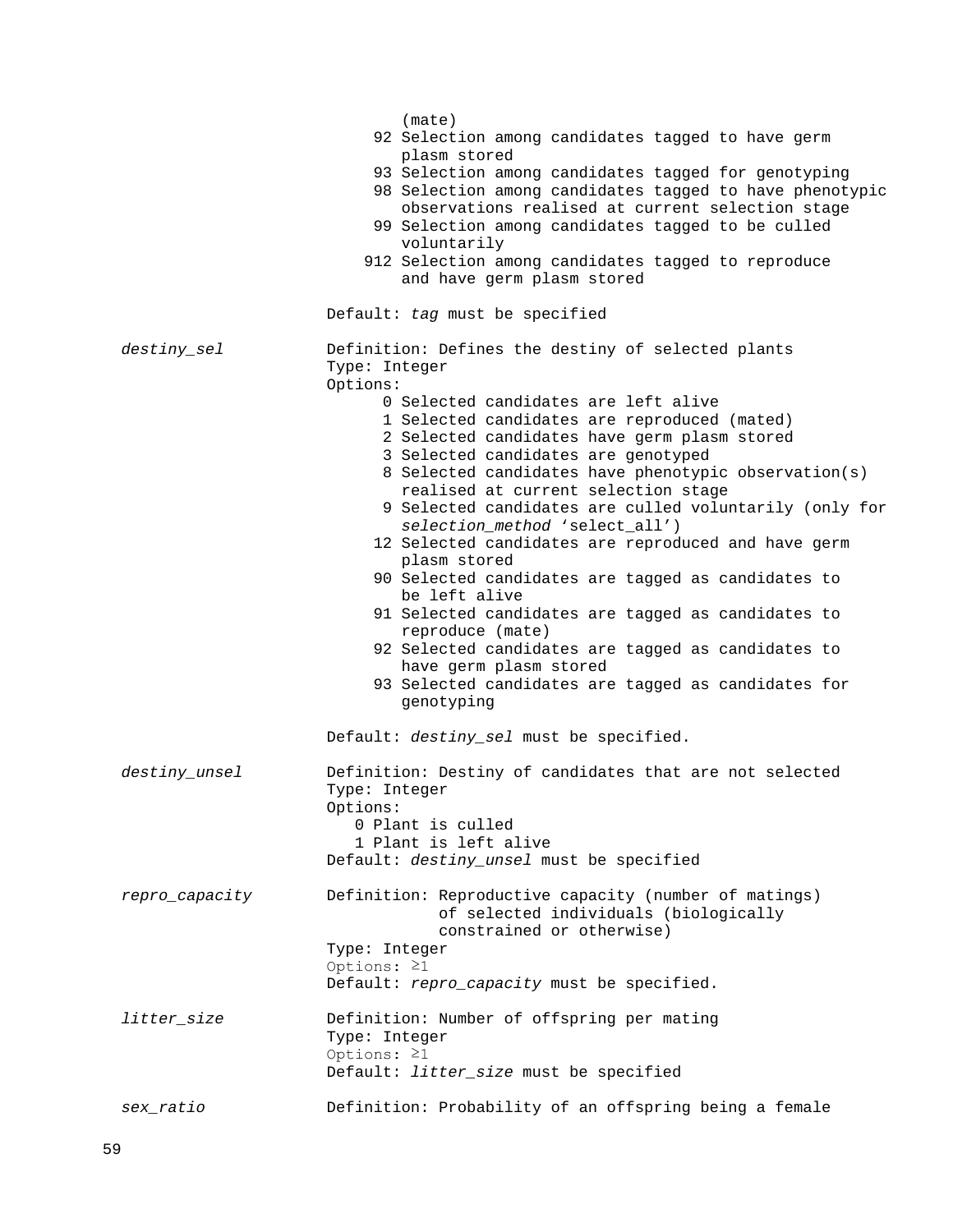Type: Real Options: 0.0≤*sex\_ratio*≤1.0 Default: *sex\_ratio* must be specified *germ\_plasm* Definition: Number of units of germplasm stored per selected plant. Type: Integer Options: *germ\_plasm*≥0 Default: *germ\_plasm* must be specified *SelectionRule* Definition: Selection rule number; only valid for truncation selection Type: Integer Options: 0 No selection rule ≥1 Selection rule. Rule number must correspond to a rule number specified in namelist rules, variable SelectionRules. Default: *SelectionRule* must be specified \*\*Relation to subsequent namelists\*\* &PHENOTHRESHOLDS Namelist &PHENOTHRESHOLDS is required when *selection\_criterion* 'phenothreshold' in any selection stage of namelist &SELECTION, variable selection\_scheme &RULES Namelist &RULES is required when *sex\_code* 0:6, *selection\_method* 'truncation', and *rule*>0, in any selection stage of namelist &SELECTION, variable selection\_scheme &EVA Namelist &EVA is required when *sex\_code* 7 in any selection stage of namelist &SELECTION, variable selection\_scheme. The number of EVA-selection stages in namelist &EVA, variable EvaSelection must equal the number of selection stages in namelist &SELECTION, variable selection\_scheme with EVA-selection (i.e., *sex\_code* 7) &PHENOWEIGHTS Namelist &PHENOWEIGHTS is required when *selection\_criterion* 'phenoweight' in any selection stage of namelist &SELECTION, variable selection\_scheme &DMUPARAMETERS Namelist &DMUPARAMETERS is required when *selection\_criterion* 'polyblup', 'genomicblup', 'ibdblup', or 'gas' at any selection stage of namelist &SELECTION, variable selection\_scheme &GAS\_PARAMETERS Namelist &GAS\_PARAMETERS is required when *GeneticModel* 'qtl' in namelist &CONTROLPARAMETERS and *selection\_criterion* 'gas' in any selection stage of namelist &SELECTION, variable selection\_scheme &GENOMICBLUPPARAMETERS &IBDBLUPPARAMETERS &BAYESPPARAMETERS \*\*Additional information\*\*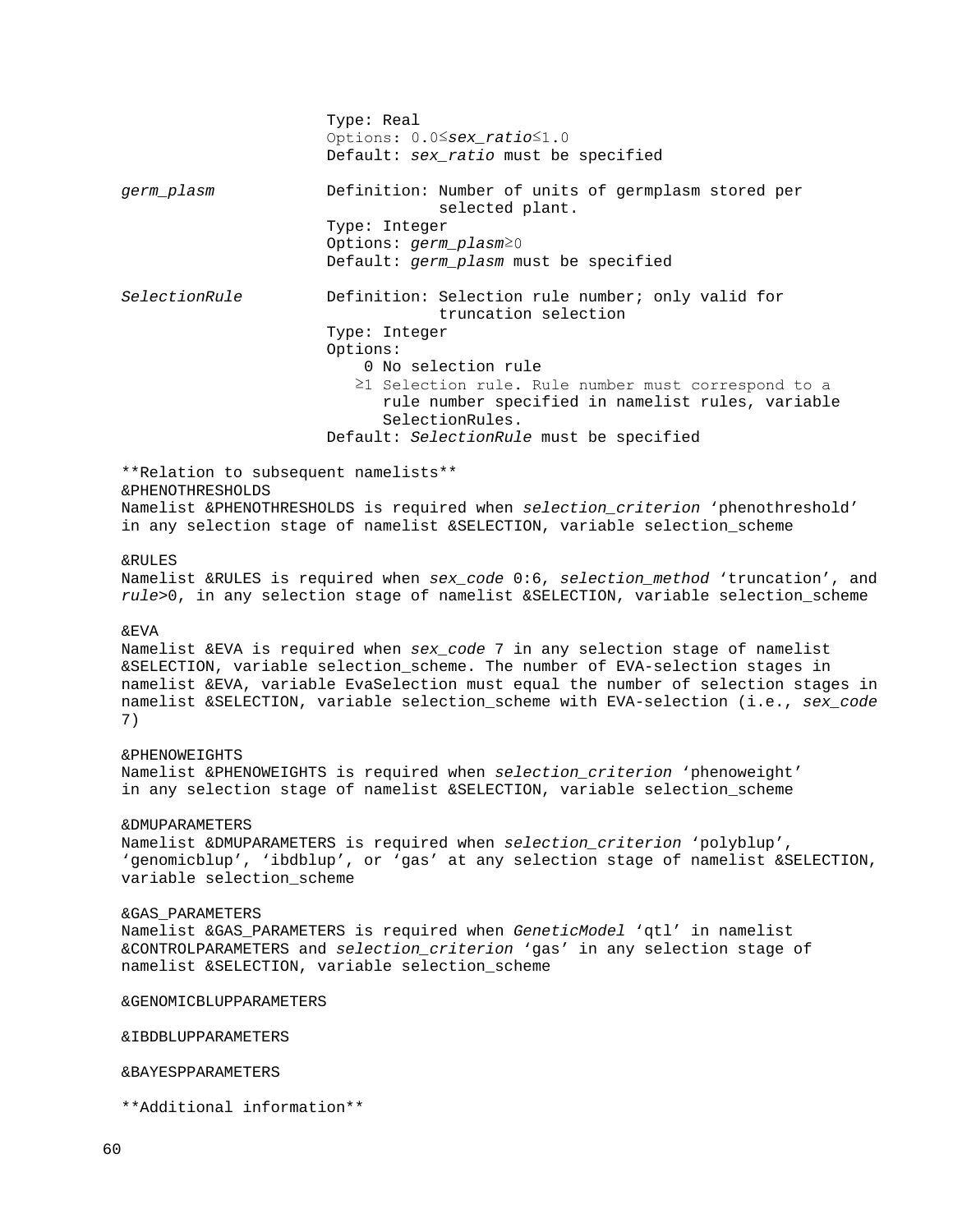- 1) All variables in namelist &SELECTION, variable selection\_scheme are read and, therefore, must be specified. However, there are cases where some variables are not used. The most striking case is when *sex\_code* 7. This specifies that EVA selection is to be carried out. The information required to carry out EVA selection is not provided in selection\_scheme, but in namelist &EVA. Another case is when selected plants are not destined to be mated. In this case, variables, such as *repro\_capacity*, *litter\_size, and sex\_ratio*, are read, but not used. For variables that are not used, the input provided is irrelevant. However, for clarity, we recommend providing 0 for integer variables, 0.0 for *sex\_ratio* (the only real), and ' ' for character variables.
- 2) sex\_code
	- (a) *sex\_code* must be 0:7
	- (b) The number of selection stages with *sex\_code* 7 (selection stages with EVA selection) must equal the number of EVA-selection stages provided in namelist &EVA
- 3) (a) *live\_status* must be 0, 1, or 2 when *sex\_code* 0:6
	- (b) *live\_status* can only be 0 and 2 when
		- (i) *sex\_code* 1:4 and *destiny\_sel* 1
		- (ii) *sex\_code* 5 or 6, *tag* 91, and *destiny\_sel* 1
		- (iii) *sex\_code* 0:4 and *destiny\_sel* 91 or 95
		- (iv) *selection\_unit* not 'family'
	- (c) When *live\_status* 0 or 2, *destiny\_sel* 1, and a deceased plant with stored germ plasm is selected for reproduction, the plant's reproductive capacity is defined as follows. If the number of stored germ plasm is greater or equal to *repro\_capacity*, the plant's reproductive capacity is *repro\_capacity*. If, however, the number of stored germ plasm is less than *repro\_capacity*, the plant's reproductive capacity is the number of stored germ plasm. The consequence of this is that, insufficient stored germ plasm can lead to less matings being carried out than planned.
- 5) *population\_id* must be 1 when *sex\_code* 0:6
- 6) (a) *selection\_unit* must be 'across\_pop', 'population', 'across\_herd', 'within\_herd', or 'family' when *sex\_code* 0:6
	- (b) *selection\_unit* cannot be 'family' with *sex\_code* 3:4, *live\_status* 0 or 2, or *selection\_method* 'select\_all'
	- (c) *selection\_unit* 'family' implies selection within all full-sib families in herds *herd\_id(1)* to *herd\_id(2)* with individuals from ages *age(1)* to *age(2)*. The number of full-sib families is not specified explicitly. The number is determined at other selection stages where selection of plants for mating occurs.
- 7) (a) *age(1)* and *age(2)* must be provided when *sex\_code* 0:6
	- (b) age(2)<max(OldAgeMales,OldAgeFemales) when sex\_code 0 and live\_status 1
	- (c) age(2)<OldAgeMales when sex\_code 1, 3, or 5 and live\_status 1
	- (d) age(2)<OldAgeFemales when sex\_code 2, 4, or 6 and live\_status 1
	- (e) There is no limit on *age(1)* and *age(2)* when *live\_status* 0 or 2
	- (f) *age(2)*≥*age(1)*≥0 implies that plants cannot be selected before they are born
- 8) (a) *selection\_method* must be 'select\_all', 'threshold', or 'truncation' when *sex\_code* 0:6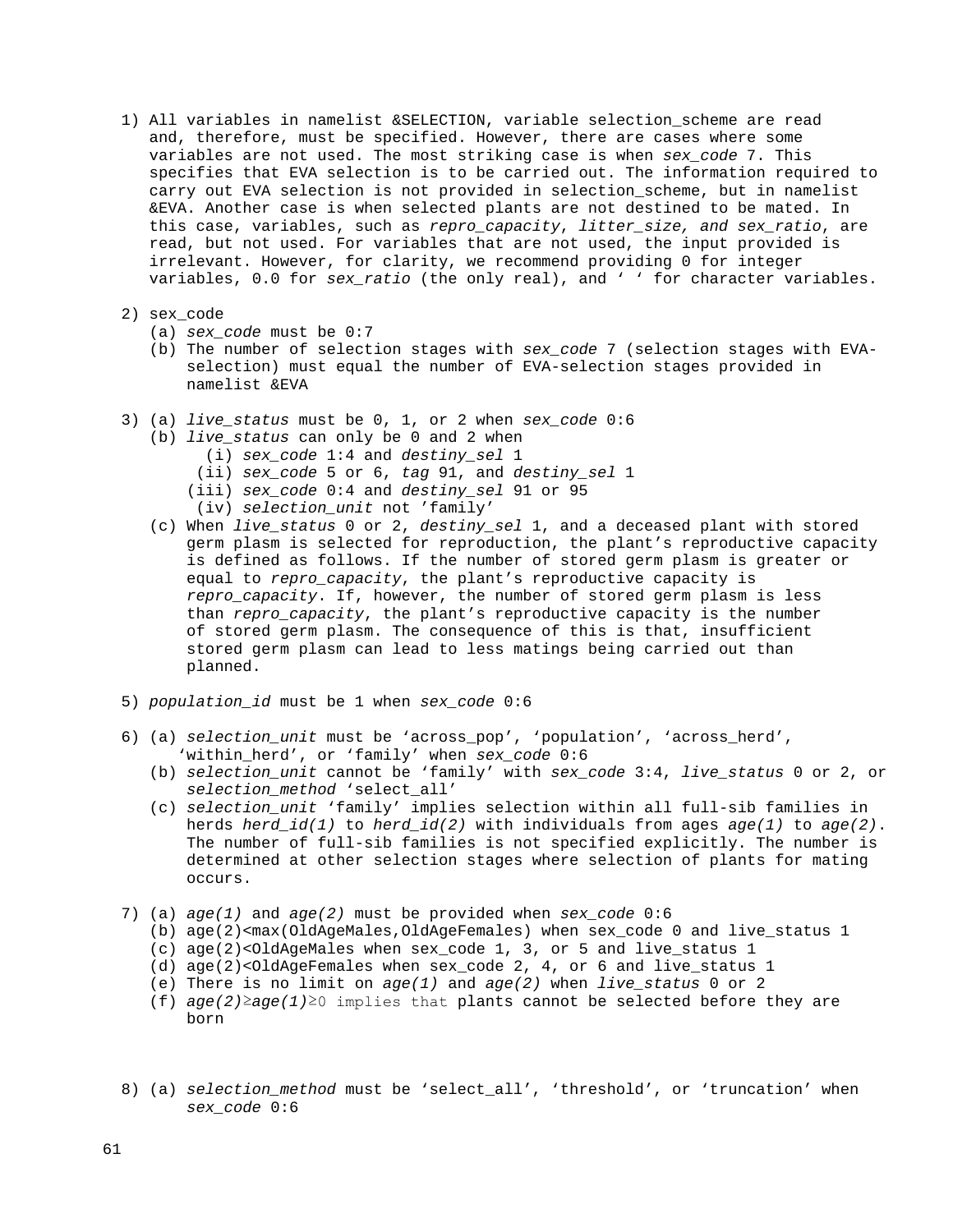- (b) When selection\_method 'select\_all', *selection\_criterion*, *MendelianIndexWeight*, *RunBlup*, *numbers*, *related\_stage*, *CheckHerdsize*, *destiny\_unsel*, *repro\_capacity*, *litter\_size*, *sex\_ratio*, and *SelectionRule* are not used. They are set to 0; 0.5 for *MendelianIndexWeight*.
- (c) When selection\_method 'threshold', *MendelianIndexWeight*, *RunBlup*, *numbers*, *related\_stage*, *CheckHerdsize*, *repro\_capacity*, *litter\_size*, *sex\_ratio*, and *SelectionRule* are not used. They are set to 0; 0.5 for MendelianIndexWeight.
- (d) When *selection\_method* 'select\_all' or 'threshold', the destiny of the selected candidates cannot include reproduction. That is, *destiny\_sel* cannot be 1, 12, 14, 16, 17, 126, 127, or 147.
- (e) When *selection\_method* 'select\_all', *selection\_unit* cannot be 'family'
- 9) (a) *selection\_criterion* must be 'tbv', 'random', 'phenoweights', 'polyblup', 'genomicblup', 'ibdblup', or 'gas' when *sex\_code* 0:6 and *selection\_method* 'truncation'
	- (b) *selection\_criterion* must be 'phenothreshold' when *sex\_code* 0:6 and *selection\_method* 'threshold'
	- (c) When *GeneticModel* 'polygenic', *selection\_criterion* cannot be 'genomicblup', 'ibdblup', or 'gas' at any selection stage
	- (d) When *GeneticModel* 'qtl', *selection\_criterion* cannot be 'genomicblup' or 'ibdblup' *[should be ok with 'ibdblup?]*
	- (e) When *GeneticModel* 'genomic', both 'genomicblup' and 'gas' cannot be used as selection criterion in a simulated breeding scheme. That is, both 'genomicblup' and 'gas' cannot be specified as *selection\_criterion* in namelist &selection, variable selection\_scheme, and/or as *MaleSelCrit* or *FemaleSelCrit* in any EVA-selection stage of namelist &EVA, variable EvaSelection.
	- (f) When *selection\_criterion* 'tbv', economic weight(s) provided in *economic\_weight* in namelist &MATRICES are used to weight the true breeding values for each trait When *selection\_criterion* 'polyblup', 'genomicblup', 'ibdblup', or 'gas', economic weight(s) provided in *economic\_weight* in namelist &MATRICES are used to weight the estimated breeding values for each trait When *selection\_criterion* 'phenoweights', phenotypic weight(s) provided in namelist &PHENOWEIGHTS are used to weight the phenotypes for each trait

When bayesP, *GeneticModel* must be 'genomic', nebv==1, and genotyped\_at\_birth)/='yes'

- 10) (a) *MendelianIndexWeight* available when *selection\_method* 'truncation' and *selection\_criterion* 'random', 'polyblup', 'genomicblup', 'ibdblup', or 'gas'
	- (b) Most-common values for *MendeliaIndexWeight*:
		- 0.0 Between-family selection
		- 0.5 Selection for breeding value
		- 1.0 Selection for Mendelian-sampling term

See Grundy et al. (1998) JABG 115:39-51 and Wu & Schaeffer (2000) JABG 117:361-374 for details

- 11) (a) *RunBlup* must be 0:1 when *sex\_code* 0:6, *selection\_method* 'truncation', and *selection\_criterion* 'polyblup', 'genomicblup', 'ibdblup', or 'gas'
	- (b) *RunBlup* is not used when *sex\_code* 7, *selection\_method* 'select\_all' or 'threshold', or *selection\_criterion* 'tbv', 'random', 'phenothreshold', or 'phenoweights'. It is set to 0.
	- (c) *RunBlup* must be 1 in the first selection stage(s) where *selection\_criterion* 'polyblup', 'genomicblup', or 'gas'. The first selection stage(s) can be a EVA-selection stage(s).
	- (d) When *RunBlup* 1, *sex\_code* 0:6, *selection\_method* 'truncation', and *selection\_criterion* 'polyblup', 'ibdblup', or 'gas', and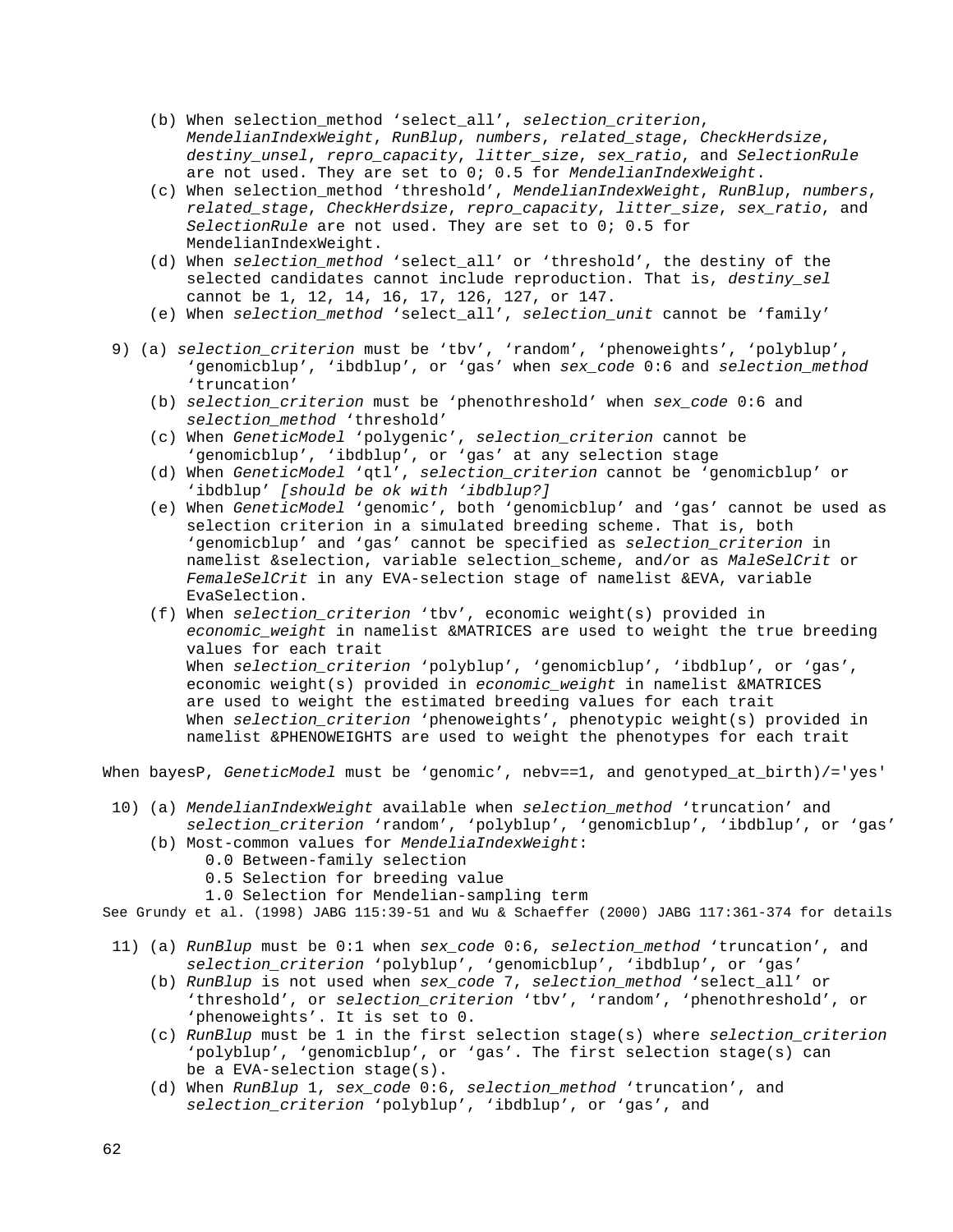selection stage not the first selection stage where *selection\_criterion* 'polyblup', 'genomicblup', or 'gas', BLUP-breeding values are only estimated if a phenotypic observation(s) has been realised. If BLUP-breeding values have been estimated previously, they are only re-estimated when phenotypic observations have been realised since the previous estimation.

- (e) When *RunBlup* 1, *sex\_code* 0:6, *selection\_method* 'truncation', and *selection\_criterion* 'genomicblup', BLUP-breeding values are only estimated if a phenotypic observation(s) has been realised and plants have been genotyped. If genomic-BLUP breeding values have been estimated previously, they are only re-estimated when phenotypic observations have been realised or additional plants have been genotyped since the previous estimation.
- 12) (a) *germ\_plasm*>0 when *sex\_code* 1:6 and *destiny\_sel* 2, 12, 26, 126, or 127
	- (b) If an plant is reselected to have germ plasm stored within a time step or during a subsequent time step, the new number of germ plasm is added to the number currently stored for the plant. The exception is males and females in the base population.
	- (c) When *live\_status* 0 or 2, *destiny\_sel* 1, and deceased plants with stored germ plasm are selected for reproduction, the number of stored germ plasm for each selected plant is reduced by the number of germ plasm used for reproduction. The number of germ plasm used for reproduction is *repro\_capacity* when the number of stored germ plasm is greater than or equal to *repro\_capacity*. Otherwise, it is the number of stored germ plasm.
- 13) *SelectionRule* can be used when *sex\_code* 0:6 and *selection\_method* 'truncation'
- 14) When the options of only using some selection groups in any particular time step, the user is extra responsible that all selection groups fits, as there are no internal checks to control irregularities across clusters of selection groups.

### *&PHENOTHRESHOLDS*

 nPhenotypicThresholds=*nPhenotypicThresholds* phenotypicThresholds=*stage observation minThreshold maxThreshold* /

 NB! *nPhenotypicThresholds* must equal the number of selection stages with selection criterion 'phenothreshold' in namelist &SELECTION, variable selection\_scheme

 The number of stages specified in *phenotypicThresholds* must equal *nPhenotypicThresholds*

 \*\*Task\*\* Specify thresholds for phenotypic selection with associated thresholds

| **Properties of names** |                                                                                                                                  |  |
|-------------------------|----------------------------------------------------------------------------------------------------------------------------------|--|
|                         | nPhenotypicThresholds Definition: Number of selection stages where phenotypic<br>selection with associated thresholds is applied |  |
|                         | Type: Integer                                                                                                                    |  |
|                         | Options: 1 SnPhenotypicThresholds Sselection groups<br>Default: 0                                                                |  |
| stage                   | Definition: Selection stage<br>Type: Integer<br>Options: 1 Stage Selection groups                                                |  |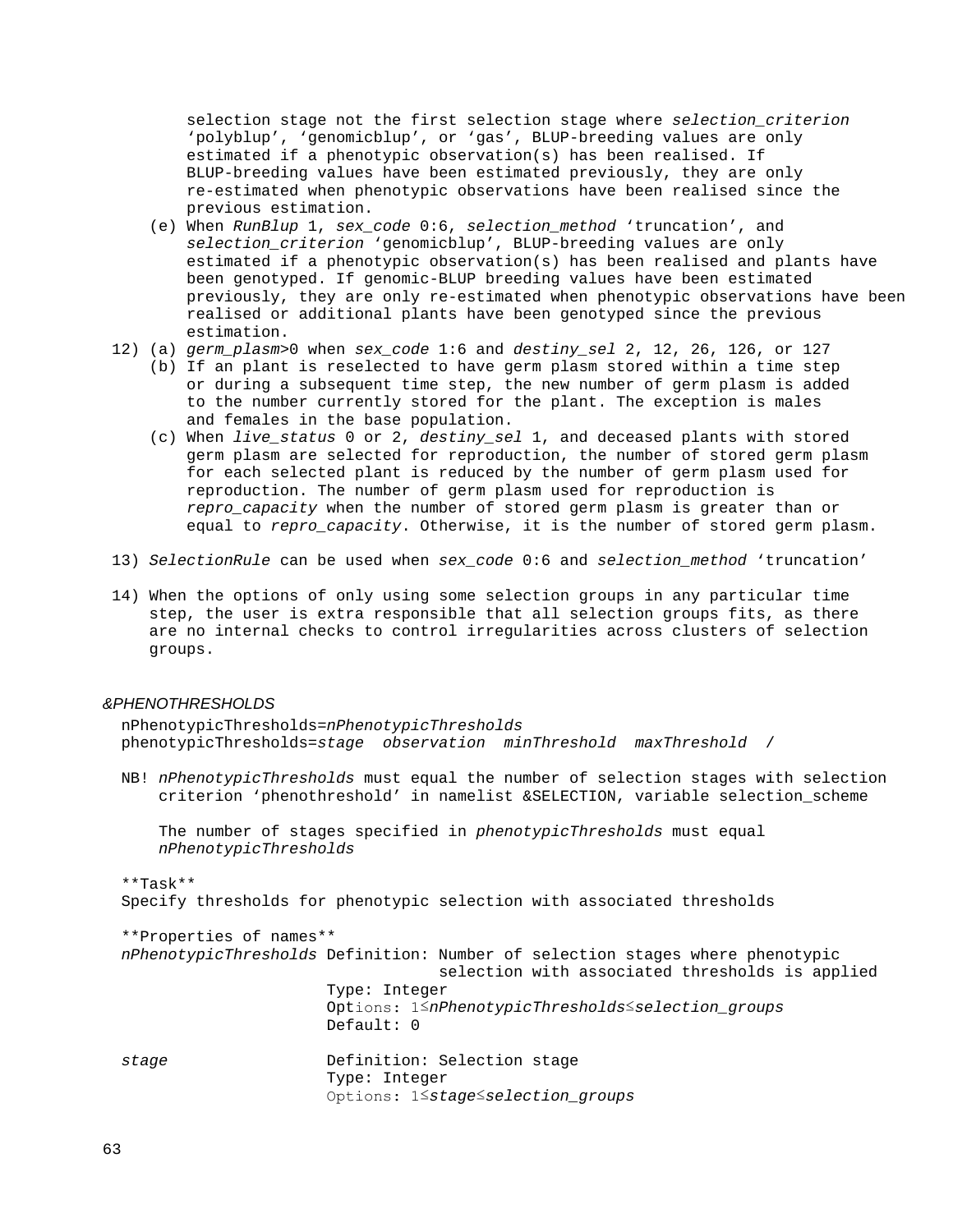Default: *stage* must be specified

 *observation* Definition: Observation number; observation to which phenotypic thresholds are applied Type: Integer Options: 1≤*observation*≤*nobs*+*nCombinedObs* Default: *observation* must be specified *minThreshold* Definition: Minimum threshold; plants with an phenotypic value smaller than *minThreshold* are culled Type: Real Options: ≥-999.0 -9999.0 if minimum threshold not applied Default: *minThreshold* must be specified *maxThreshold* Definition: Maximum threshold; plants with an phenotypic value greater than *maxThreshold* are culled Type: Real Options: ≥-999.0 -9999.0 if maximum threshold not applied Default: *maxThreshold* must be specified

\*\*Additional information\*\*

- 1) *selection\_criterion* in namelist &SELECTION, variable *selection\_scheme* must be 'phenothreshold' at each *stage* specified in variable phenotypicThresholds
- 2) Each *stage* can only be represented once in phenotypicThresholds
- 3) Both *minThreshold* and *maxThreshold* cannot be -999.0 at the same *stage*

# *&RULES*

```
 SelectionRules=
 rule SireTimeTotal DamTimeTotal FamilyTimeTotal SireMatingsTimeTotal 
 DamMatingsTimeTotal SireTotal DamTotal FamilyTotal SireMatingsTotal 
 DamMatingsTotal reselect
 SireTimeTotals=SireTimeTotals
```

```
 DamTimeTotals=DamTimeTotals
 FamilyTimeTotals=FamilyTimeTotals
 SireMatingsTimeTotals=SireMatingsTimeTotals
 DamMatingsTimeTotals=DamMatingsTimeTotals
 SireTotals=SireTotals
 DamTotals=DamTotals
 FamilyTotals=FamilyTotals
 SireMatingsTotals=SireMatingsTotals
 DamMatingsTotals=DamMatingsTotals /
```
 NB! Number of selection rules provided in SelectionRules must equal the number of different rules specified by *SelectionRule* in namelist &SELECTION, variable selection\_scheme

```
 **Task**
 Specify selection rule(s) for truncation selection.
```
\*\*Properties of names\*\*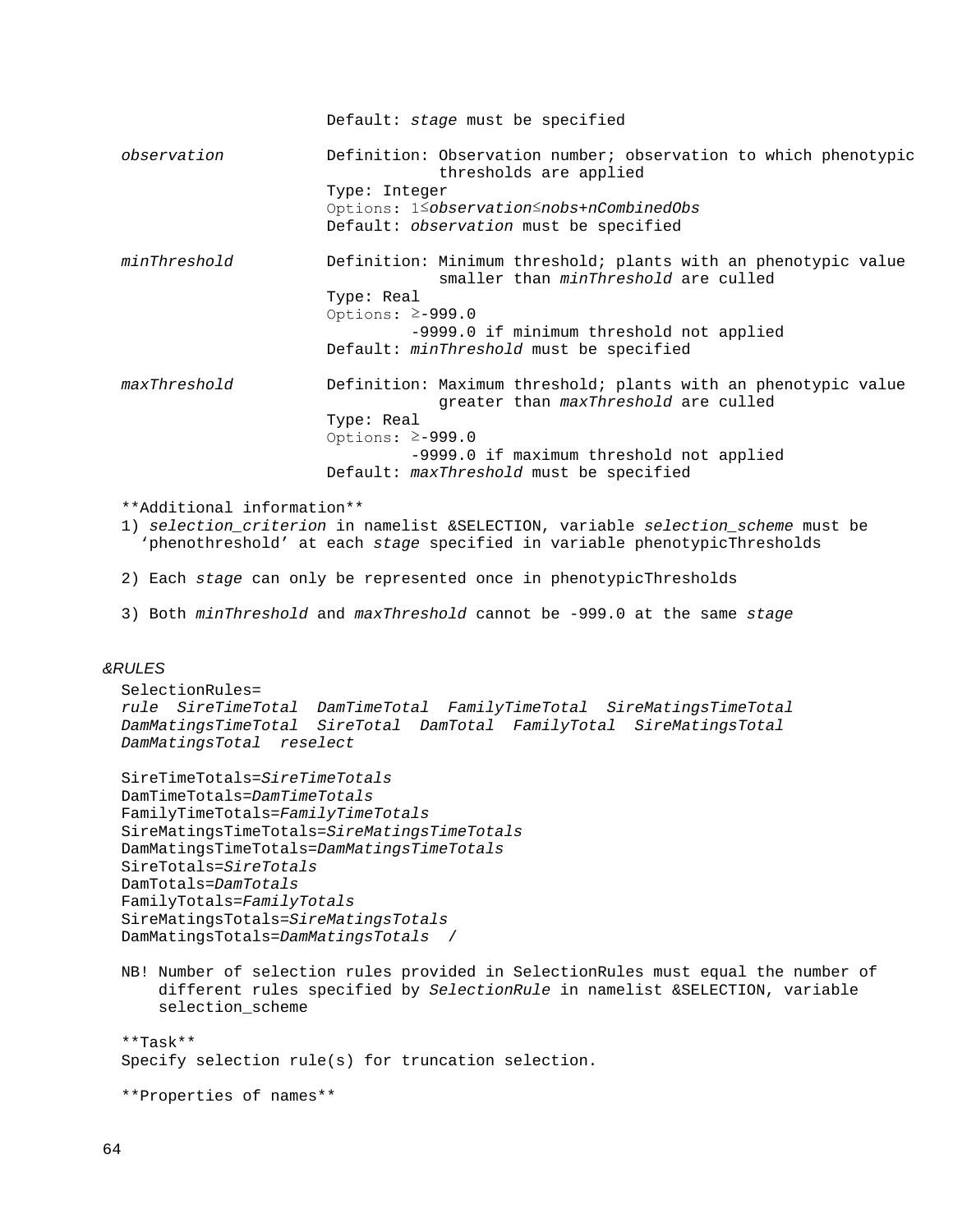The following variables are single integers *rule* **Definition:** Selection-rule number; must correspond to a selection rule in namelist &SELECTION, variable *SelectionRule* Type: Integer Options: ≥1 Default: *rule* must be specified *SireTimeTotal* Definition: Specifies which element of *SireTimeTotals* contains the maximum number of offspring that can be selected from each sire during each time step Type: Integer Options: ≥1 Element of *SireTimeTotals* that contains the maximum number of offspring that can be selected from each sire during each time step -9 Maximum number of offspring not applicable Default: *SireTimeTotal* must be specified *DamTimeTotal* Definition: Specifies which element of *DamTimeTotals* contains the maximum number of offspring that can be selected from each dam during each time step Type: Integer Options: ≥1 Element of *DamTimeTotals* that contains the maximum number of offspring that can be selected from each dam during each time step -9 Maximum number of offspring not applicable Default: *DamTimeTotal* must be specified *FamilyTimeTotal* Definition: Specifies which element of *FamilyTimeTotals* contains the maximum number of offspring that can be selected from each full-sib family during each time step Type: Integer Options: ≥1 Element of *FamilyTimeTotals* that contains the maximum number of offspring that can be selected from each full-sib family during each time step -9 Maximum number of offspring not applicable Default: *FamilyTimeTotal* must be specified *SireMatingsTimeTotal* Definition: Specifies which element of *SireMatingsTimeTotals* contains the maximum number of matings for each sire during each time step Type: Integer Options: ≥1 Element of *SireMatingsTimeTotals* that contains the maximum number of matings for each sire during each time step -9 Maximum number of matings not applicable Default: *SireMatingsTimeTotals* must be specified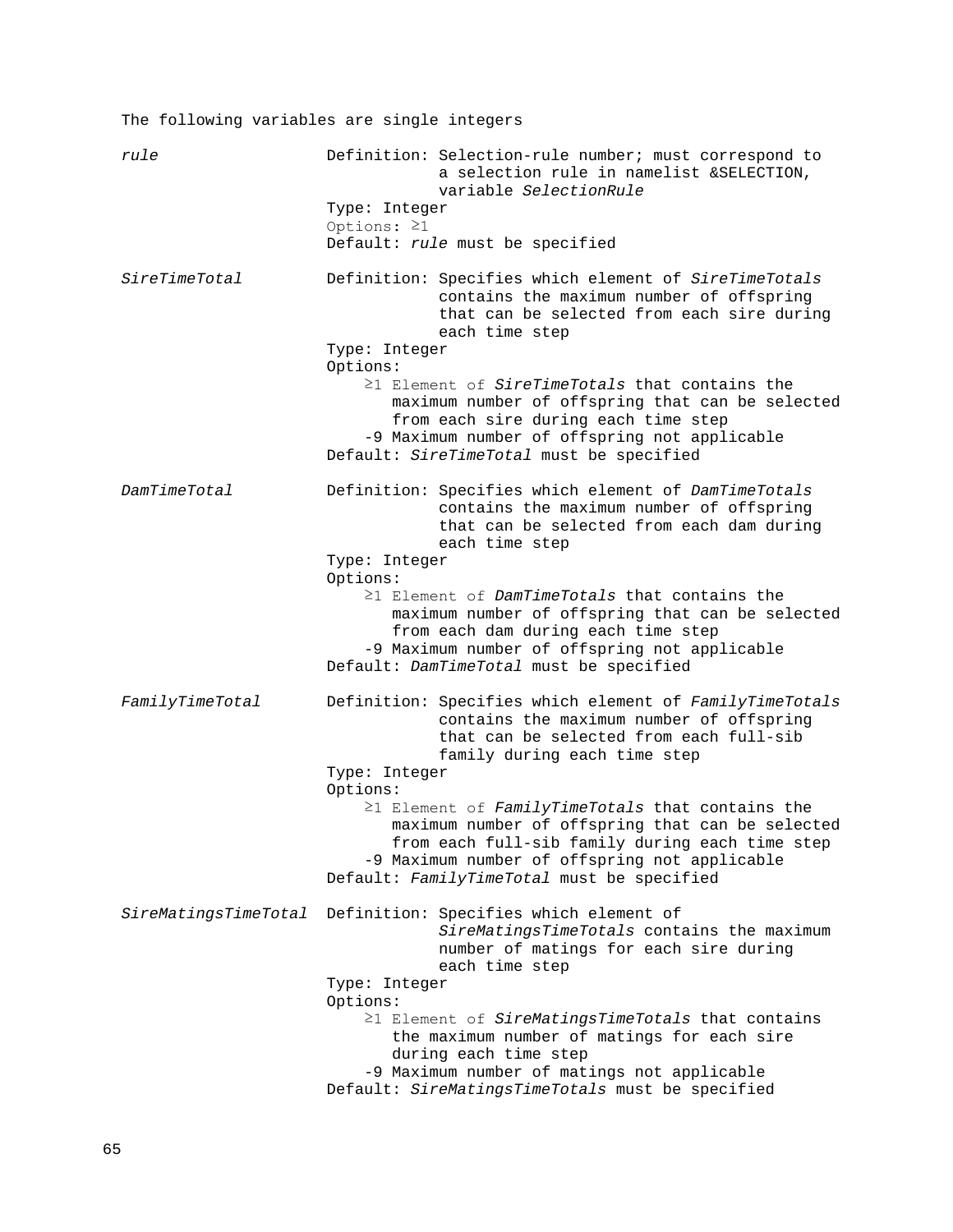*DamMatingsTimeTotal* Definition: Specifies which element of *DamMatingsTimeTotals* contains the maximum number of matings for each dam during each time step Type: Integer Options: ≥1 Element of *DamMatingsTimeTotals* that contains the maximum number of matings for each dam during each time step -9 Maximum number of matings not applicable Default: *DamMatingsTimeTotals* must be specified *SireTotal* Definition: Specifies which element of *SireTotals* contains the maximum number of offspring that can be selected from each sire across time steps Type: Integer Options: ≥1 Element of *SireTotals* that contains the maximum number of offspring that can be selected from each sire -9 Maximum number of offspring not applicable Default: *SireTotal* must be specified *DamTotal* Definition: Specifies which element of *DamTotals* contains the maximum number of offspring that can be selected from each dam across time steps Type: Integer Options: ≥1 Element of *DamTotals* that contains the maximum number of offspring that can be selected from each dam -9 Maximum number of offspring not applicable Default: *DamTotal* must be specified *FamilyTotal* Definition: Specifies which element of *FamilyTotals* contains the maximum number of offspring that can be selected from each full-sib family across time steps Type: Integer Options: ≥1 Element of *FamilyTotals* that contains the maximum number of offspring that can be selected from each full-sib family -9 Maximum number of offspring not applicable Default: *FamilyTotal* must be specified *SireMatingsTotal* Definition: Specifies which element of *SireMatingsTotals* contains the maximum number of matings for each sire across time steps Type: Integer Options: ≥1 Element of *SireMatingsTotals* that contains the maximum number of matings for each sire -9 Maximum number of matings not applicable Default: *SireMatingsTotals* must be specified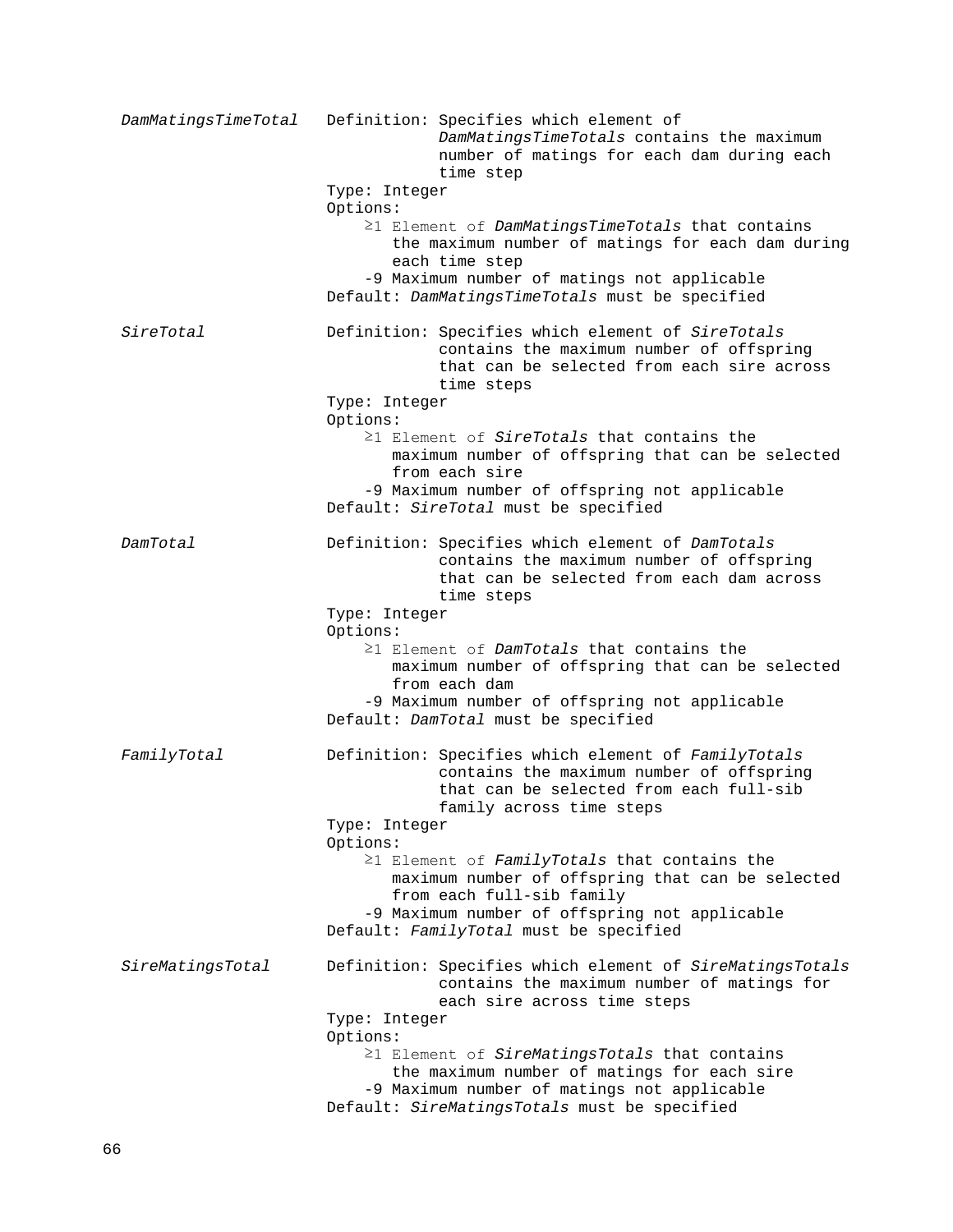*DamMatingsTotal* Definition: Specifies which element of *DamMatingsTotals* contains the maximum number of matings for each dam across time steps Type: Integer Options: ≥1 Element of *DamMatingsTotals* that contains the maximum number of matings for each dam -9 Maximum number of matings not applicable Default: *DamMatingsTotals* must be specified *reselect* Definition: Specifies whether the highest-ranking candidates that do not fulfil the rule(s) are selected when there are insufficient selection candidates to fulfil the selection rule(s) Type: Integer Options: 0 Highest-ranking candidates are not selected 1 Highest-ranking candidates are selected Default: *reselect* must be specified The following variables are arrays of integers *SireTimeTotals* Definition: Array that contains the maximum number(s) of offspring that can be selected from each sire during each time step Type: Integer Dimension: 1 x maximum number specified for *SireTimeTotal* across rules Options: ≥1 For each element specified in *SireTimeTotal* 0 For each element not specified in *SireTimeTotal* Default: *SireTimeTotals* must be specified when *SireTimeTotal*≥1 for any rule *DamTimeTotals* Definition: Array that contains the maximum number(s) of offspring that can be selected from each dam during each time step Type: Integer Dimension: 1 x maximum number specified for *DamTimeTotal* across rules Options: ≥1 For each element specified in *DamTimeTotal* 0 For each element not specified in *DamTimeTotal* Default: *DamTimeTotals* must be specified when *DamTimeTotal*≥1 for any rule *FamilyTimeTotals* Definition: Array that contains the maximum number(s) of offspring that can be selected from each full-sib family during each time step Type: Integer Dimension: 1 x maximum number specified for *FamilyTimeTotal* across rules Options: ≥1 For each element specified in *FamilyTimeTotal* 0 For each element not specified in *FamilyTimeTotal*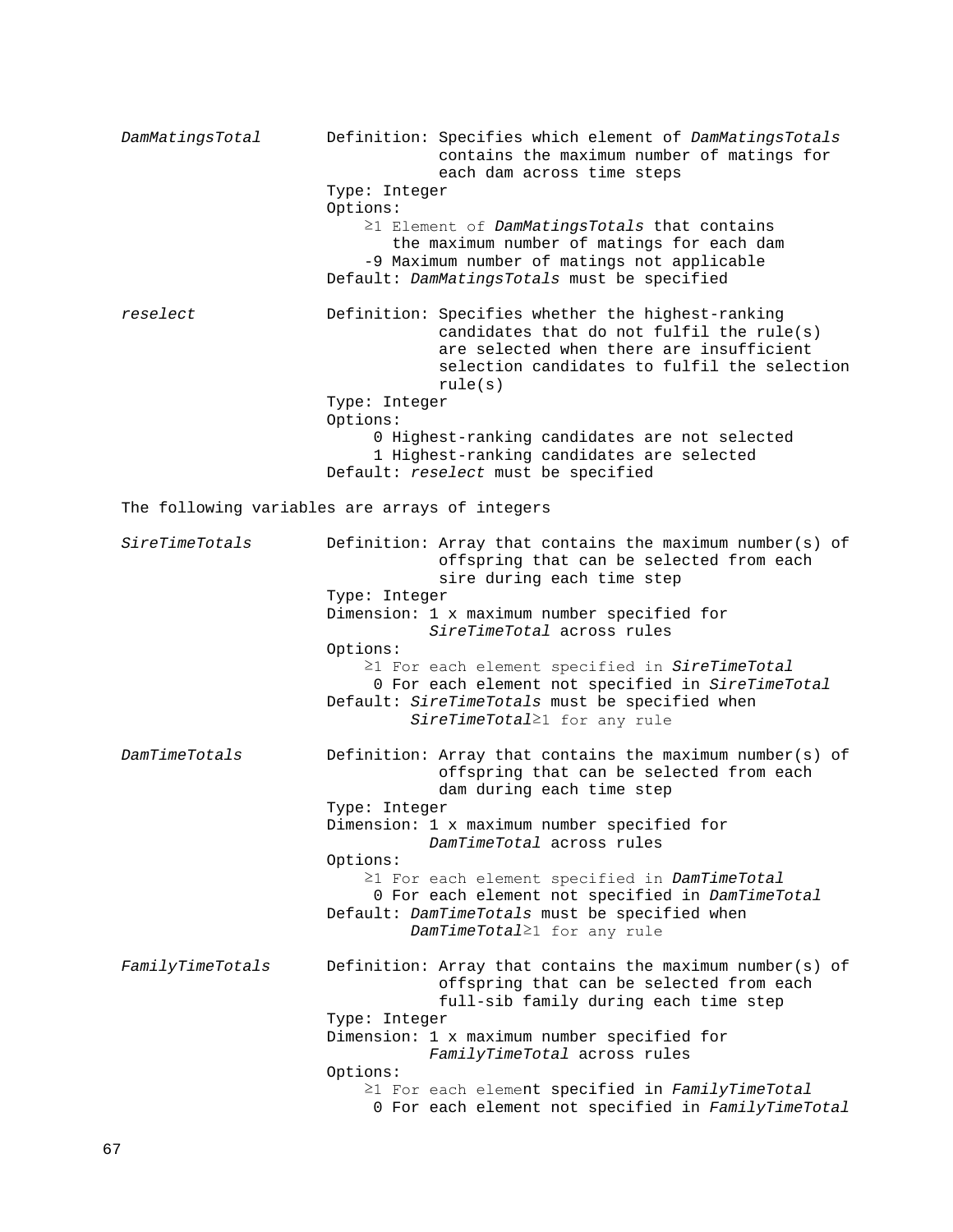Default: *FamilyTimeTotals* must be specified when *FamilyTimeTotal*≥1 for any rule *SireMatingsTimeTotals* Definition: Array that contains the maximum number(s) of matings for each sire during each time step Type: Integer Dimension: 1 x maximum number specified for *SireMatingsTimeTotal* across rules Options: ≥1 For each element specified in *SireMatingsTimeTotal* 0 For each element not specified in *SireMatingsTimeTotal* Default: *SireMatingsTimeTotals* must be specified when *SireMatingsTimeTotal*≥1 for any rule *DamMatingsTimeTotals* Definition: Array that contains the maximum number(s) of matings for each dam during each time step Type: Integer Dimension: 1 x maximum number specified for *DamMatingsTimeTotal* across rules Options: ≥1 For each element specified in *DamMatingsTimeTotal* 0 For each element not specified in *DamMatingsTimeTotal* Default: *DamMatingsTimeTotals* must be specified when *DamMatingsTimeTotal*≥1 for any rule *SireTotals* Definition: Array that contains the maximum number(s) of offspring that can be selected from each sire across time steps Type: Integer Dimension: 1 x maximum number specified for *SireTotal* across rules Options: ≥1 For each element specified in *SireTotal* 0 For each element not specified in *SireTotal* Default: *SireTotals* must be specified when *SireTotal*≥1 for any rule *DamTotals* Definition: Array that contains the maximum number(s) of offspring that can be selected from each dam across time steps Type: Integer Dimension: 1 x maximum number specified for *DamTotal* across rules Options: ≥1 For each element specified in *DamTotal* 0 For each element not specified in *DamTotal* Default: *DamTotals* must be specified when *DamTotal*≥1 for any rule *FamilyTotals* Definition: Array that contains the maximum number(s) of offspring that can be selected from each full-sib family across time steps Type: Integer Dimension: 1 x maximum number specified for *FamilyTotal* across rules Options: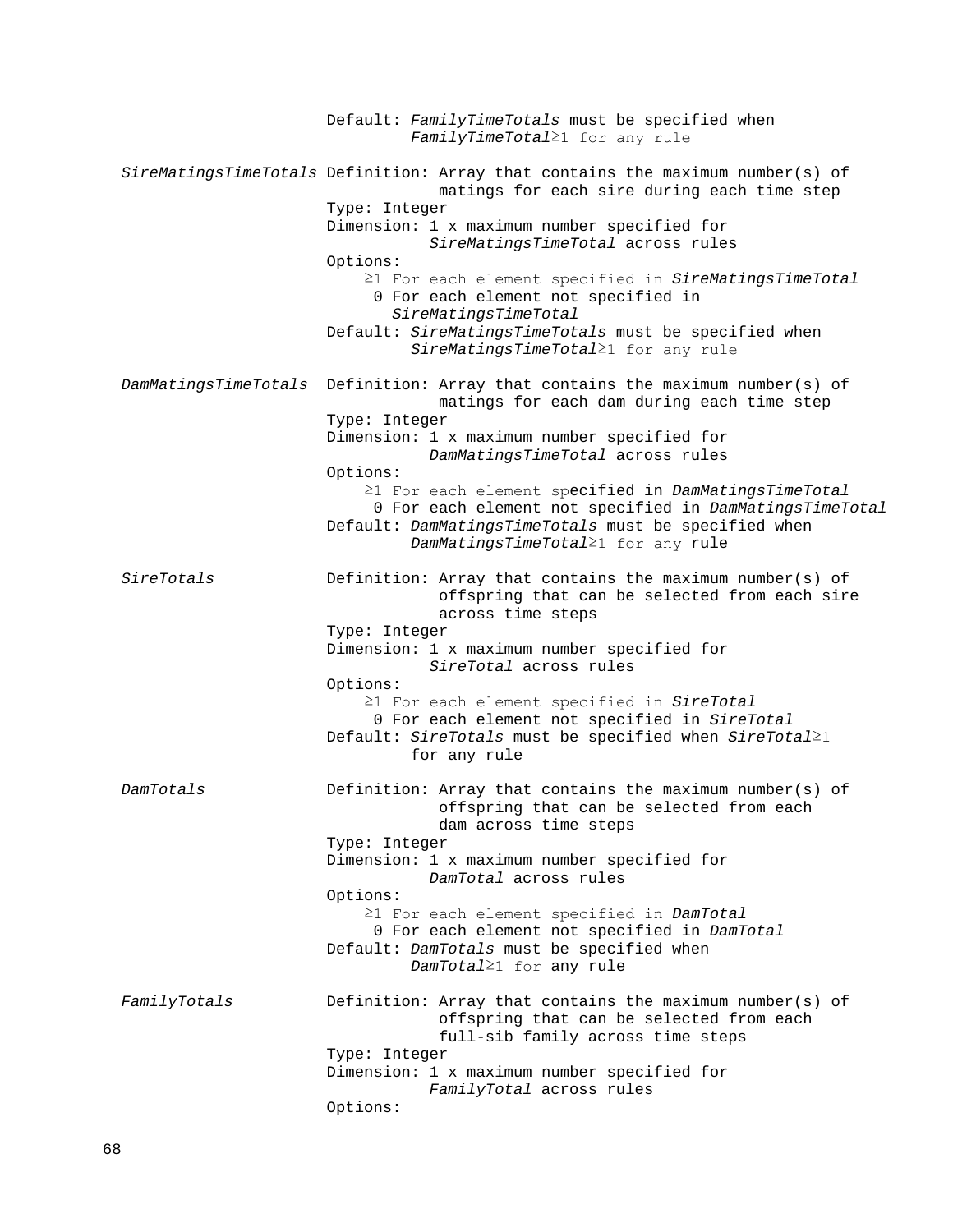≥1 For each element specified in *FamilyTotal* 0 For each element not specified in *FamilyTotal* Default: *FamilyTotals* must be specified when *FamilyTotal*≥1 for any rule *SireMatingsTotals* Definition: Array that contains the maximum number(s) of matings for each sire across time steps Type: Integer Dimension: 1 x maximum number specified for *SireMatingsTotal* across rules Options: ≥1 For each element specified in *SireMatingsTotal* 0 For each element not specified in *SireMatingsTotal* Default: *SireMatingsTotals* must be specified when *SireMatingsTotal*≥1 for any rule *DamMatingsTotals* Definition: Array that contains the maximum number(s) of matings for each dam across time steps Type: Integer Dimension: 1 x maximum number specified for *DamMatingsTotal* across rules Options: ≥1 For each element specified in *DamMatingsTotal* 0 For each element not specified in *DamMatingsTotal* Default: *DamMatingsTotals* must be specified when *DamMatingsTotal*≥1 for any rule

\*\*Additional information\*\*

1) Selection rules do not apply to plants in the base population

- 2) reselect
	- (a) When *reselect* 0 and an insufficient number of selection candidates fulfil the selection rule(s), the breeding program continues with fewer selected candidates from the corresponding selection stage
	- (b) When *reselect* 1 and an insufficient number of selection candidates fulfil the selection rule(s), the highest-ranking candidates that do not fulfil the rule(s) are selected until the required number of plants are selected. If there is still and insufficient number of selection candidates, the breeding program continues with fewer selected candidates for the corresponding selection stage.

### *&EVA*

```
 EvaSelection=
```
 *stage MalesSelected FemalesSelected MaleSelCrit MaleRunBlup MaleDestinySel MaleTestHerd MaleDestinyUnsel MaleMaxMatings MaleGermplasm FemaleSelCrit FemaleRunBlup FemaleDestinySel FemaleTestHerd FemaleDestinyUnsel FemaleMaxMatings FemaleGermplasm relationshipMatrix startGenRelTime FutMaleBreeders FutFemaleBreeders nTracedGen birthGroups nMatings LitterSize SexRatio* /

 \*\*Task\*\* Input for EVA-selection. Namelist is read when *sex\_code* 7 in any selection stage of namelist &SELECTION, variable selection\_scheme.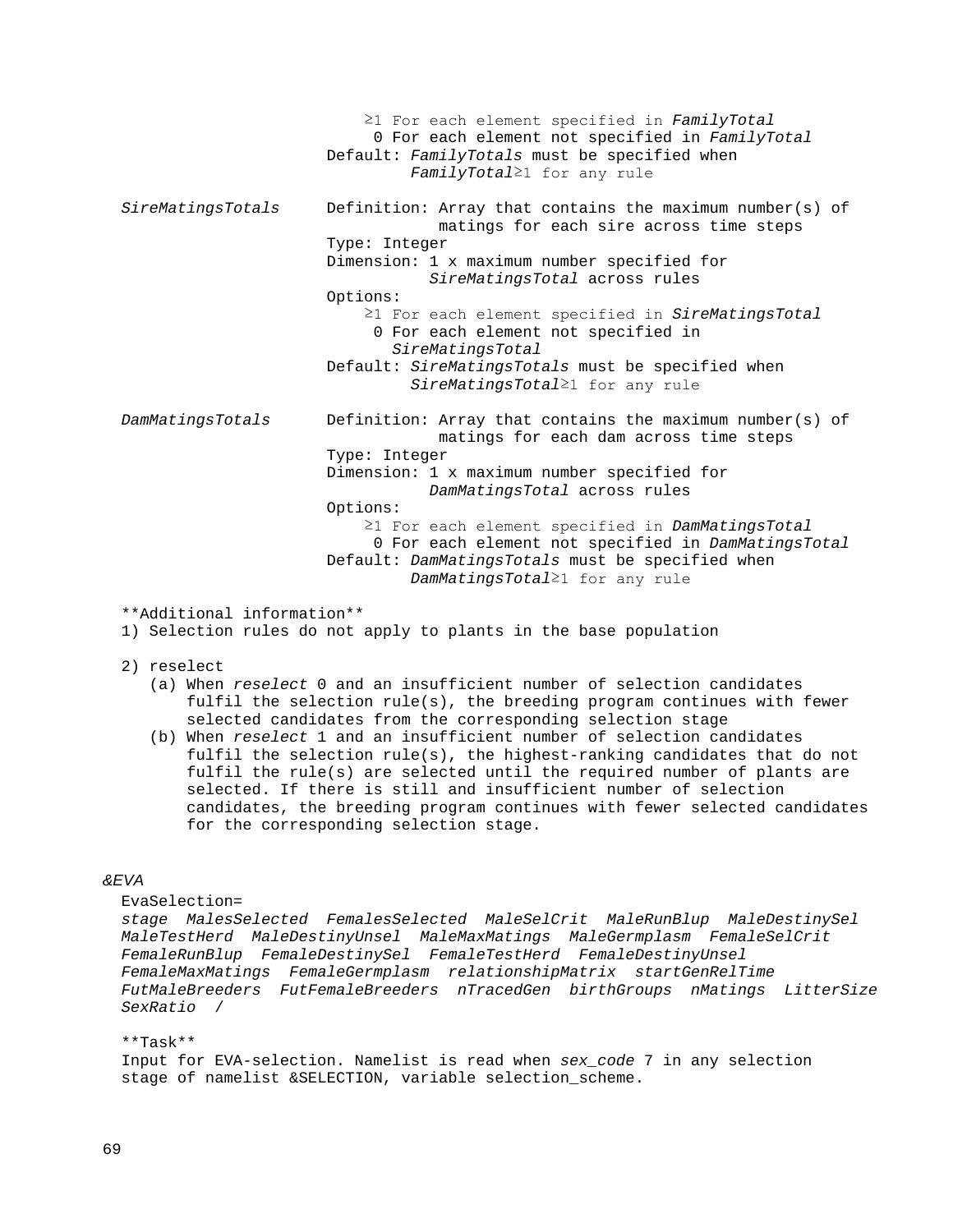\*\*Properties of names\*\* Definition: Stage of selection; must correspond to a selection stage in namelist &SELECTION, variable selection\_scheme with *sex\_code* 7 Type: Integer Options: 2≤*stage*≤*selection\_groups* Default: *stage* must be specified *MalesSelected* Definition: Males EVA-selected Type: Character Options: yes Males are selected no Males are not selected Default: *MalesSelected* must be specified *FemalesSelected* Definition: Females EVA-selected Type: Character Options: yes Females are selected no Females are not selected Default: *FemalesSelected* must be specified. *MaleSelCrit* Definition: Criterion used to select males Type: Character Options:<br>tby tbv True breesding value<br>
null No selection criteri null No selection criterion<br>phenoweight Phenotypic selection w Phenotypic selection with observations weighted<br>polyblup Polygenio polyblup Polygenic-BLUP breeding value<br>genomicblup Genomic-BLUP breeding value genomicblup Genomic-BLUP breeding value<br>ibdblup IBD-BLUP breeding value ibdblup IBD-BLUP breeding value<br>gas GAS-breeding value gas GAS-breeding value bayesp BayesP-breeding values Default: *MaleSelCrit* must be specified When bayesP, *GeneticModel* must be 'genomic', nebv==1, and genotyped\_at\_birth)/='yes' *MaleRunBlup* Definition: Estimate BLUP breeding values Type: Integer Options: 0 Breeding values are not estimated 1 Breeding values are estimated Default: *MaleRunBlup* must be specified *MaleDestinySel* Definition: Destiny of selected males Type: Integer Options: 0 Selected males are left alive 1 Selected males are reproduced (mated) 2 Selected males have germ plasm stored 3 Selected males are genotyped 4 Selected males are transferred to another (test) herd; the herd is specified by *MaleTestHerd* 6 Selected males have DYD sampled 8 Selected males have phenotypic observation(s)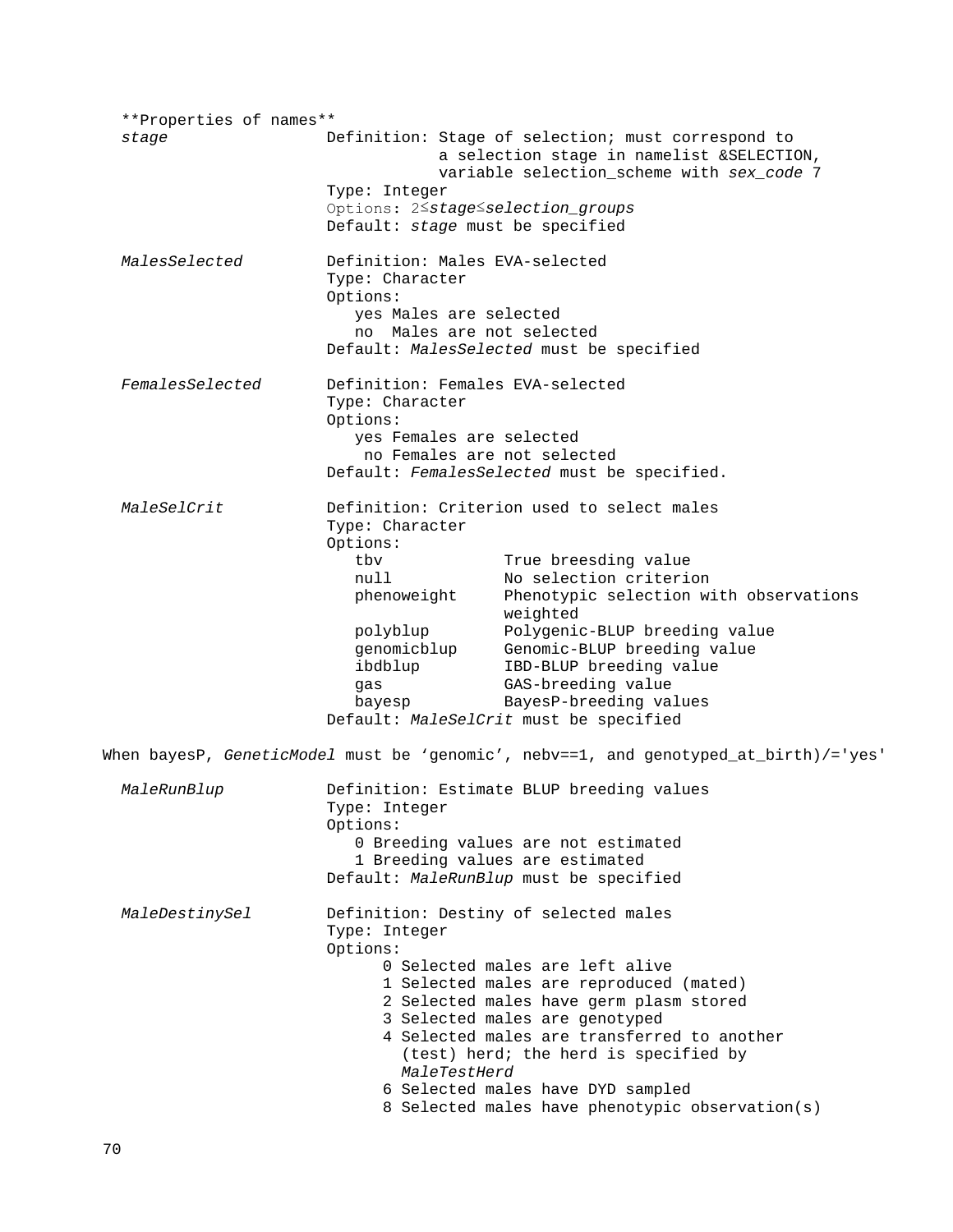|                  |               | realised at current selection stage                                               |
|------------------|---------------|-----------------------------------------------------------------------------------|
|                  |               | 12 Selected males are reproduced and have germ                                    |
|                  |               | plasm stored                                                                      |
|                  |               | 14 Selected males are reproduced after                                            |
|                  |               | transfer to another (test) herd; the herd is                                      |
|                  |               | specified by MaleTestHerd                                                         |
|                  |               | 16 Selected males are reproduced and have DYD                                     |
|                  |               | sampled                                                                           |
|                  |               | 26 Selected males have germ plasm stored and                                      |
|                  |               | DYD sampled                                                                       |
|                  |               | 126 Selected males are reproduced, have germ                                      |
|                  |               | plasm stored, and DYD sampled                                                     |
|                  |               | 90 Selected males are tagged as candidates to                                     |
|                  |               | be left alive                                                                     |
|                  |               | 91 Selected males are tagged as candidates to<br>reproduce (mate)                 |
|                  |               | 92 Selected males are tagged as candidates to<br>have germ plasm stored           |
|                  |               | 93 Selected males are tagged as candidates for<br>genotyping                      |
|                  |               | 94 Selected males are tagged as candidates for<br>transfer to another (test) herd |
|                  |               | 96 Selected males are tagged as candidates to                                     |
|                  |               | have DYD sampled                                                                  |
|                  |               | 98 Selected males are tagged as candidates to have                                |
|                  |               | a phenotypic observation(s) realised at a subsequent                              |
|                  |               | selection stage                                                                   |
|                  |               | 99 Selected males are tagged as candidates to be                                  |
|                  |               | culled voluntarily                                                                |
|                  |               | 912 Selected males are tagged as candidates to                                    |
|                  |               | reproduce and have germ plasm stored                                              |
|                  |               | 914 Selected males are tagged as candidates to                                    |
|                  |               | reproduce after transfer to another (test) herd                                   |
|                  |               | 916 Selected males are tagged as candidates to                                    |
|                  |               | reproduce and have DYD sampled                                                    |
|                  |               | 926 Selected males are tagged as candidates to                                    |
|                  |               | have germ plasm stored and DYD sampled                                            |
|                  |               | 9126 Selected males are tagged as candidates to                                   |
|                  |               | reproduce, have germ plasm stored, and DYD                                        |
|                  |               | sampled                                                                           |
|                  |               | Default: MaleDestinySel must be specified                                         |
| MaleTestHerd     |               | Definition: Test herd to which selected males are<br>transferred                  |
|                  | Type: Integer |                                                                                   |
|                  |               | Options: 1 <maletestherd<nherd< th=""></maletestherd<nherd<>                      |
|                  |               | Default: MaleTestHerd must be specified                                           |
|                  |               |                                                                                   |
| MaleDestinyUnsel |               | Definition: Destiny of unselected males                                           |
|                  | Type: Integer |                                                                                   |
|                  | Options:      |                                                                                   |
|                  |               | 0 Males are culled                                                                |
|                  |               | 1 Males are left alive                                                            |
|                  |               | Default: MaleDestinyUnsel must be specified                                       |
|                  |               |                                                                                   |
| MaleMaxMatings   |               | Definition: Maximum number of matings allocated to                                |
|                  |               | selected males; male reproductive capacity                                        |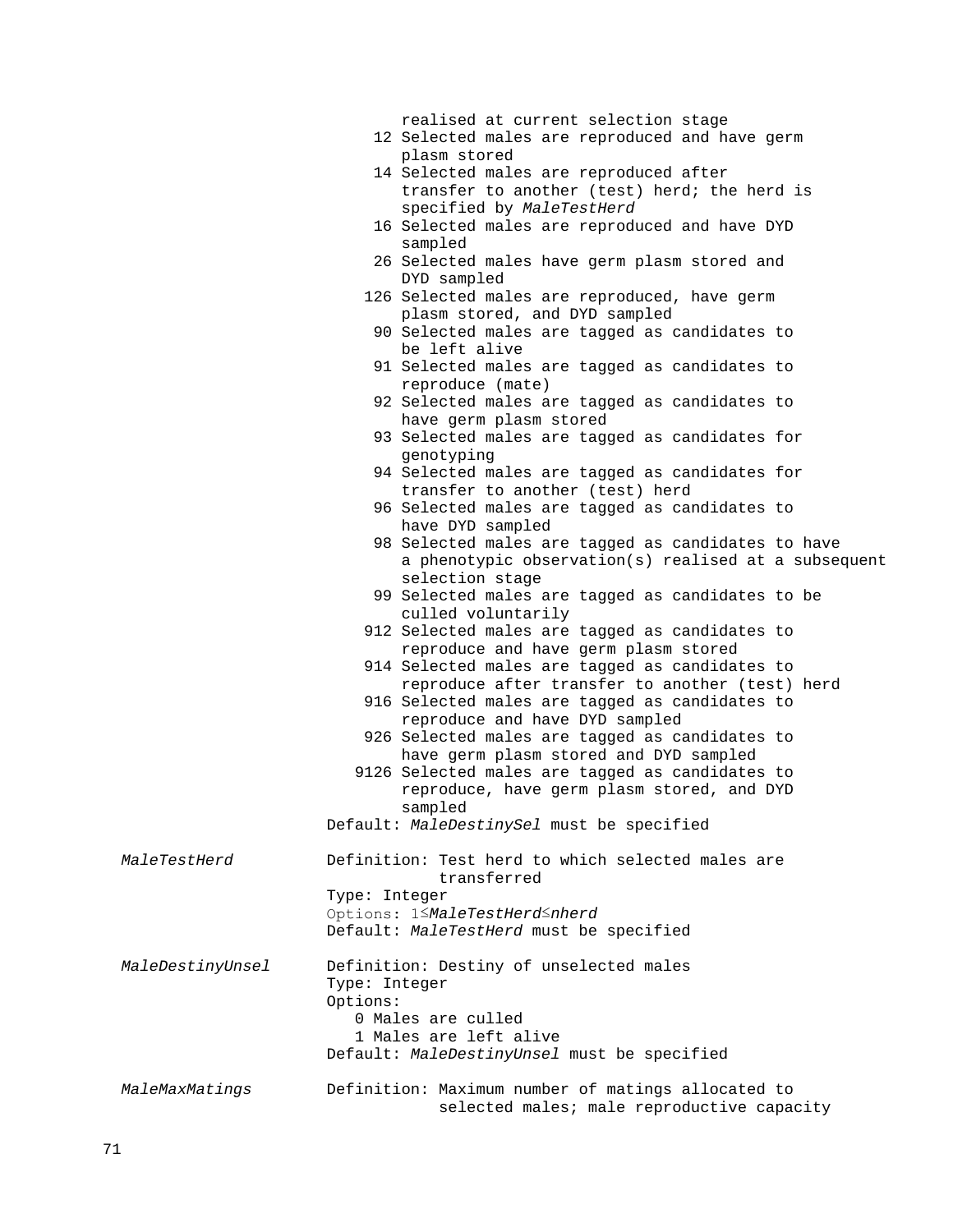Type: Integer Options: ≥1 Default: *MaleMaxMatings* must be specified *MaleGermplasm* Definition: Number of units of germplasm stored for selected males Type: Integer Options: ≥1 Number of units stored for each selected male -1 Number of units stored for each selected male is set to the number of matings allocated to each male Default: *MaleGermplasm* must be specified *FemaleSelCrit* Definition: Criterion used to select females Type: Character Options:<br>tbv tbv True breesding value<br>
null No selection criteri null No selection criterion<br>phenoweight Phenotypic selection w Phenotypic selection with observations weighted<br>polyblup Polygenio Polygenic-BLUP breeding value genomicblup Genomic-BLUP breeding value ibdblup IBD-BLUP breeding value<br>gas GAS-breeding value gas GAS-breeding value bayesp BayesP-breeding values Default: *FemaleSelCrit* must be specified When bayesP, *GeneticModel* must be 'genomic', nebv==1, and genotyped\_at\_birth)/='yes' *FemaleRunBlup* Definition: Estimate BLUP breeding values Type: Integer Options: 0 Breeding values are not estimated 1 Breeding values are estimated Default: *FemaleRunBlup* must be specified *FemaleDestinySel* Definition: Destiny of selected females Type: Integer Options: 0 Selected females are left alive 1 Selected females are reproduced (mated) 2 Selected females have germ plasm stored 3 Selected females are genotyped 4 Selected females are transferred to another (test) herd; the herd is specified by *FemaleTestHerd* 8 Selected females have phenotypic observation(s) realised at current selection stage 12 Selected females are reproduced and have germ plasm stored 14 Selected females are reproduced after transfer to another (test) herd; the herd is specified by *FemaleTestHerd* 17 Selected females are reproduced as bull-dams 127 Selected candidates are reproduced as bull-dams and have germ plasm stored 147 Selected females are reproduced as bull-dams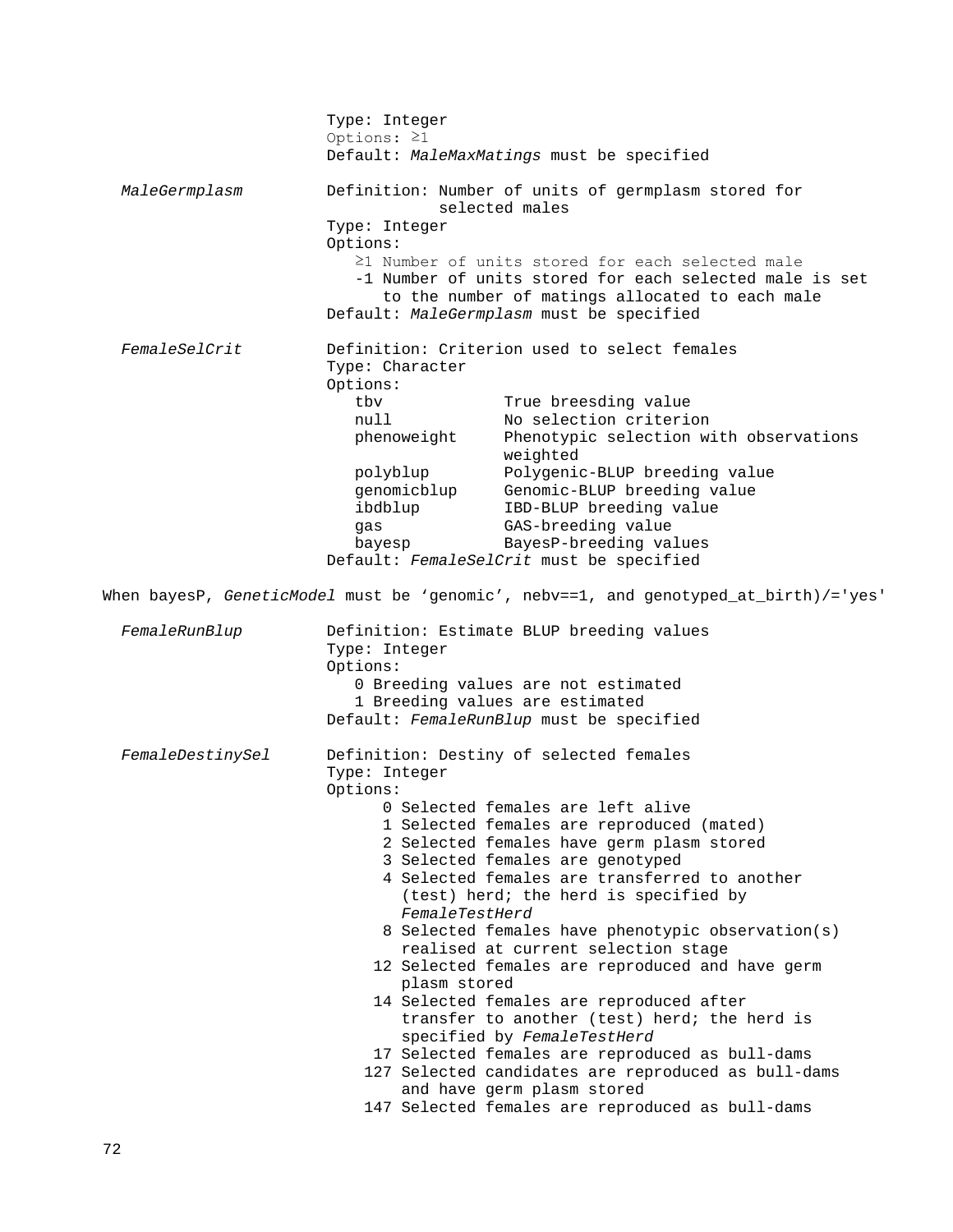|                    | after transfer to another (test) herd; the herd                          |
|--------------------|--------------------------------------------------------------------------|
|                    | is specified by FemaleTestHerd                                           |
|                    | 90 Selected females are tagged as candidates to                          |
|                    | be left alive                                                            |
|                    | 91 Selected females are tagged as candidates to                          |
|                    | reproduce (mate)                                                         |
|                    | 92 Selected females are tagged as candidates to                          |
|                    | have germ plasm stored                                                   |
|                    | 93 Selected females are tagged as candidates for                         |
|                    | genotyping                                                               |
|                    | 94 Selected females are tagged as candidates for                         |
|                    | transfer to another (test) herd                                          |
|                    | 98 Selected females are tagged as candidates to have                     |
|                    | a phenotypic observation(s) realised at a subsequent                     |
|                    | selection stage                                                          |
|                    | 99 Selected females are tagged as candidates to be<br>culled voluntarily |
|                    | 912 Selected females are tagged as candidates to                         |
|                    | reproduce and have germ plasm stored                                     |
|                    | 914 Selected females are tagged as candidates to                         |
|                    | reproduce after transfer to another (test) herd                          |
|                    | 917 Selected females are tagged as candidates to                         |
|                    | reproduce as bull-dams                                                   |
|                    | 9127 Selected females are tagged as candidates to                        |
|                    | reproduce as bull-dams and have germ plasm                               |
|                    | stored                                                                   |
|                    | 9147 Selected females are tagged as candidates to                        |
|                    | reproduce as bull-dams after transfer to another                         |
|                    | (test) herd                                                              |
|                    | Default: FemaleDestinySel must be specified                              |
| FemaleTestHerd     | Definition: Test herd to which selected females are                      |
|                    | transferred                                                              |
|                    | Type: Integer                                                            |
|                    | Options: 1 <sup>S</sup> FemaleTestHerd <sup>S</sup> nherd                |
|                    | Default: FemaleTestHerd must be specified                                |
|                    |                                                                          |
| FemaleDestinyUnsel | Definition: Destiny of unselected females                                |
|                    | Type: Integer                                                            |
|                    | Options:                                                                 |
|                    | 0 Females are culled                                                     |
|                    | 1 Females are left alive                                                 |
|                    | Default: FemaleDestinyUnsel must be specified                            |
|                    |                                                                          |
| FemaleMaxMatings   | Definition: Maximum number of matings allocated to                       |
|                    | selected females; female reproductive                                    |
|                    | capacity                                                                 |
|                    | Type: Integer                                                            |
|                    | Options: $\geq 1$                                                        |
|                    | Default: FemaleMaxMatings must be specified                              |
| FemaleGermplasm    | Definition: Number of units of germplasm stored for                      |
|                    | selected females                                                         |
|                    | Type: Integer                                                            |
|                    | Options:                                                                 |
|                    | $\geq$ 1 Number of units stored for each selected female                 |
|                    | -1 Number of units stored for each selected female is set                |
|                    |                                                                          |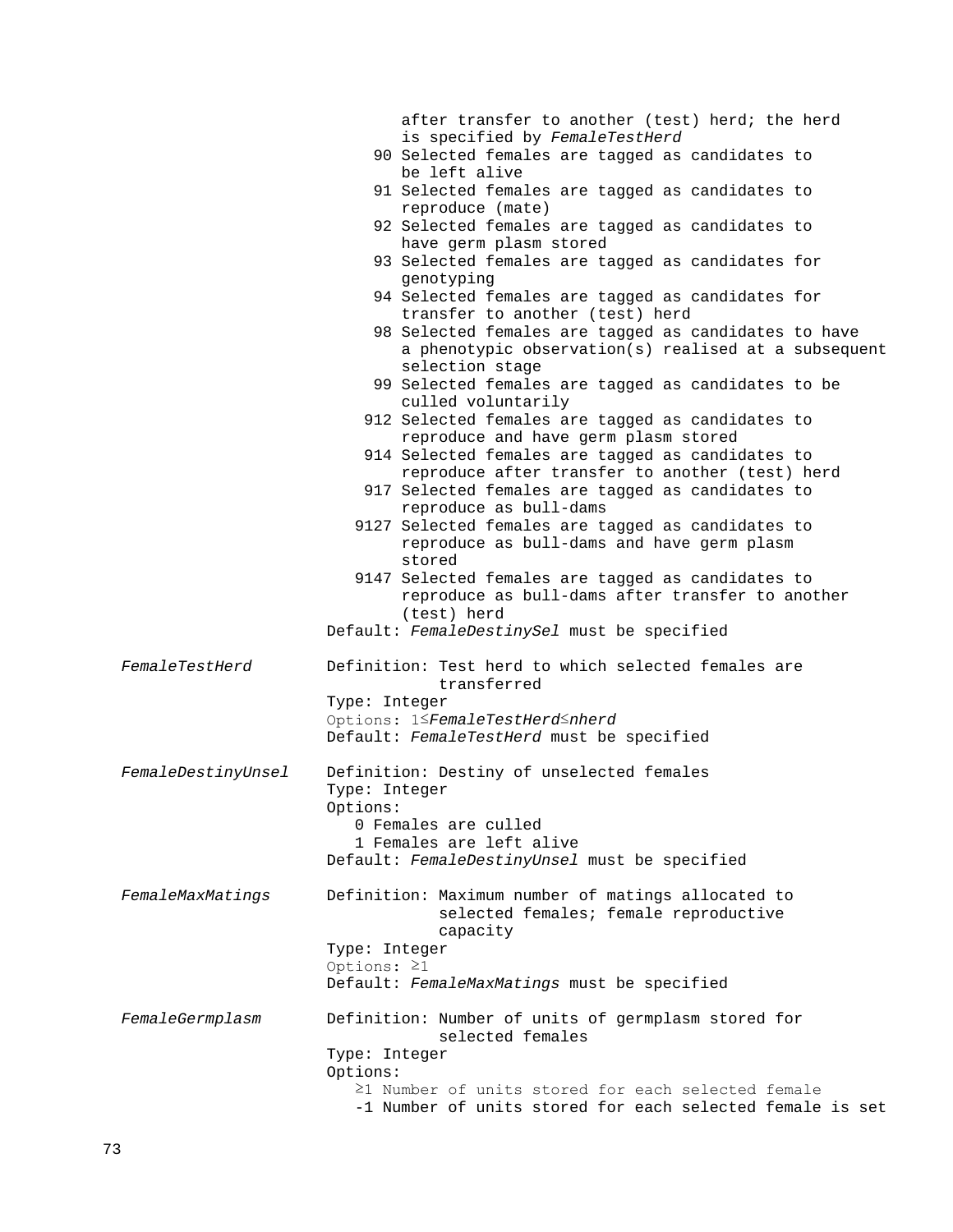to the number of matings allocated to each female Default: *FemaleGermplasm* must be specified *relationshipMatrix* Definition: Method used to construct relationship matrix Type: Character Options:<br>pedigree pedigree Matrix constructed with pedigree genomic Matrix constructed with markers and pedigree ibs Matric constructed with IBS-markers<br>ibd Matrix constructed with IBD-markers Matrix constructed with IBD-markers Default: *RelationshipMatrix* must be specified *FutMaleBreeders* Definition: Young males that are potential breeders at later time steps are included in the relationship matrix. All males younger than the maximum reproductive age of living males are included. Type: Character Options: none Mon-candidate males not included<br>herd Only non-candidate males from sam Only non-candidate males from same  $herd(s)$  as candidates included population All non-candidate males included Default: *FutMaleBreeders* must be specified *FutFemaleBreeders* Definition: Young females that are potential breeders at later time steps are included in the relationship matrix. All females younger than the maximum reproductive age of living females are included. Type: Character Options: none Mon-candidate females not included<br>herd Only non-candidate females from sam Only non-candidate females from same  $herd(s)$  as candidates included population All non-candidate females included Default: *FutFemaleBreeders* must be specified *birthGroups* Definition: Parameter used to allocate plants into birth groups when generating EVA-input data. Plants are allocated to birth groups as abs(minval(pop(:)%birth))+ floor(real(pop(id)%birth)/ (*birthGroups*+*gestation\_length*)) Type: Integer Options: 1≤*birthGroups*≤rAge<sub>min</sub>, where rAge<sub>min</sub> is the minimum reproductive age of EVA-selection candidates Default: *birthGroups* must be specified *nMatings* Definition: Total number of matings Type: Integer Options: ≥1 Default: *nMating* must be specified *LitterSize* Definition: Number of offspring per mating Type: Integer Options: ≥1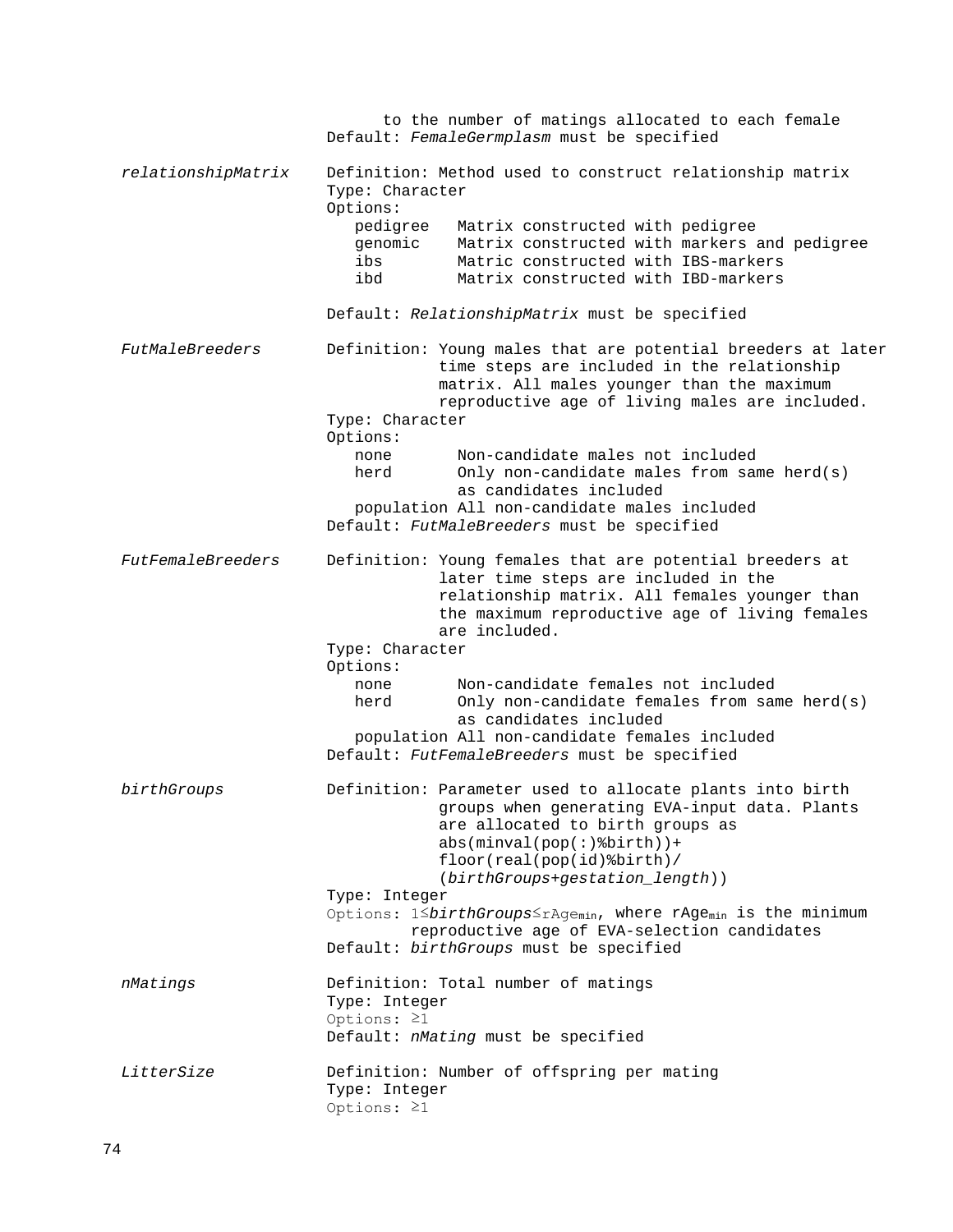### Default: *LitterSize* must be specified

 *SexRatio* Definition: Probability of an offspring being a female Type: Real Options: 0.0≤ *SexRatio* ≤1.0 Default: *SexRatio* must be specified

 \*\*Relation to subsequent namelists\*\* &EVAPARAMETERS Namelist &EVAPARAMETERS is required when EVA-selection. The number of stages in namelist &EVAPARAMETERS, variable parameters must equal the number of stages in namelist &EVA, variable *EvaSelection*.

#### &EVAPHENOWEIGHT

 Namelist &EVAPHENOWEIGHTS is required when *MaleSelCrit* and/or *FemaleSelCrit* 'phenoweight' in any eva-selection stage of namelist &EVA, variable *EvaSelection*

## &IBDBLUPPARAMETERS

#### &EVAGENOMICRELATIONSHIP

 Namelist &EVAGENOMICRELATIONSHIPS is required when *relationshipMatrix* 'genomic' in any eva-selection stage of namelist &EVA, variable *EvaSelection*. The number of stages in namelist &EVAGENOMICRELATIONSHIPS, variable genomicRelationships must equal the number of stages in namelist &EVA, variable *relationshipMatrix* 'genomic'.

#### &EVAIBDRELATIONSHIPPARAMETERS

### &DMUPARAMETERS

 Namelist &DMUPARAMETERS is required when *selection\_criterion* 'polyblup', 'genomicblup', 'ibdblup', or 'gas' in any eva-selection stage of namelist &EVA, variable EvaSelection

#### &GAS\_PARAMETERS

 Namelist &GAS\_PARAMETERS is required when *GeneticModel* 'qtl' in namelist &CONTROLPARAMETERS and *MaleSelCrit* and/or *FemaleSelCrit* 'gas' in any EVA-selection stage of namelist &EVA, variable EvaSelection

### &BAYESPPARAMETERS

\*\*Additional information\*\*

- 1) Only plants tagged for EVA-selection are selection candidates. That is, plants tagged in selection stages prior to the EVA-selection stage and, if there is more than one EVA-selection stage, after the previous EVA-selection stage. Plants are tagged for EVA selection in namelist selection, variable selection\_scheme.
- 2) EVA-selection tags are removed from all plants following a stage of EVA selection
- 3) All variables in namelist eva, variable EvaSelection are read and, therefore, must be specified. However, there are cases where some variables are not used. The most striking case is when *MalesSelected* or *FemalesSelected* set to 'no'. Other cases are when selected plants are not destined to be mated. In these cases, variables, such as *Littersize* and  *SexRatio* are not used. For variables that are not used, the input provided is irrelevant. However, for clarity, we recommend providing 0 for integer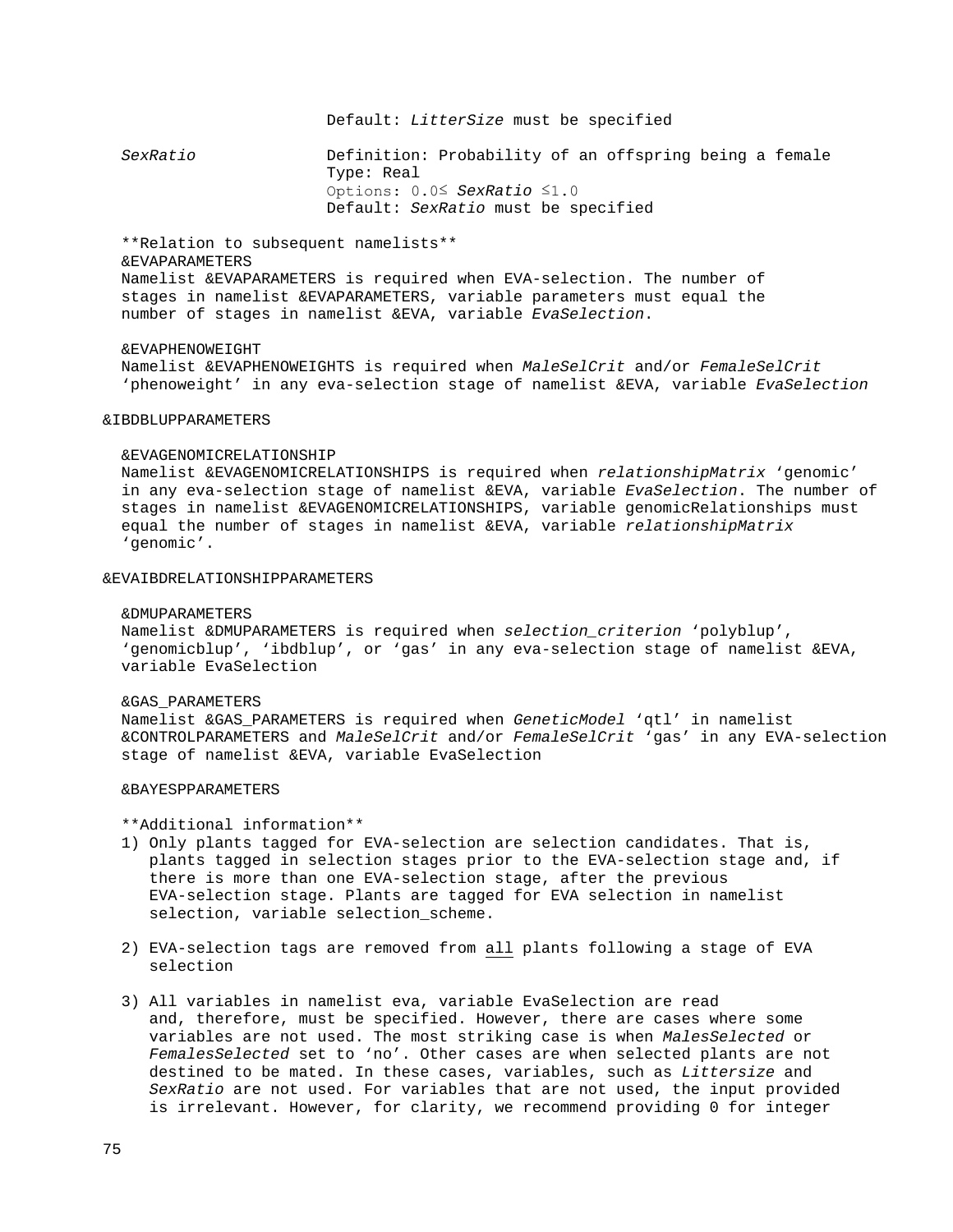variables and 0.0 for *SexRatio* (the only real).

- 4) Variables that are always used are *stage*, *MalesSelected*, F*emalesSelected*, *FutMaleBreeders*, *FutFemaleBreeders*, nTracedGen, *nMatings*, and *EvaParameterFile*. The use of all other variables depends on the options specified for these and the other variables in namelist eva.
- 5) *stage* must correspond to a selection stage in namelist &SELECTION, variable selection\_scheme with *sex\_code* 7
- 6) (a) Either *MalesSelected* or *FemalesSelected*, or both, must be 'yes'. That is, EVA selection is not carried out when both *MalesSelected* and *FemalesSelected* are 'no'. In this case, the program stops.
	- (b) (i) When *MalesSelected* 'yes', *MaleSelCrit*, *MaleDestinySel*, *MaleDestinyUnsel,* and *MaleMaxMatings* are used and must be specified with valid options
		- (ii) When FemalesSelected 'yes', *FemaleSelCrit*, *FemaleDestinySel*, *FemaleDestinyUnsel,* and *FemaleMaxMatings* are used and must be specified with valid options
	- (c) (i) When *MalesSelected* 'no', *MaleSelCrit*, *MaleDestinySel*, *MaleDestinyUnsel*, *MaleMaxMatings*, *MaleRunBlup*, *MaleTestHerd*, and *MaleGermplasm* are not used. *MaleSelCrit* is set to ' ' and *MaleDestinySel*, *MaleDestinyUnsel*, *MaleMaxMatings*, *MaleRunBlup*, *MaleTestHerd*, and *MaleGermplasm*, are set to 0.
		- (ii) When *FemalesSelected* 'no', *FemaleSelCrit*, *FemaleDestinySel*, *FemaleDestinyUnsel*, *FemaleMaxMatings*, *FemaleRunBlup*, *FemaleTestHerd*, *FemaleGermplasm*, *Littersize*, and *SexRatio* are not used. *FemaleSelCrit* is set to ' ', *FemaleDestinySel*, *FemaleDestinyUnsel*, *FemaleMaxMatings*, *FemaleRunBlup*, *FemaleTestHerd*, *FemaleGermplasm*, and *Littersize* are set to 0, and *SexRatio* is set to 0.0.
- 7) (a) (i) When *MalesSelected* 'no', males are not EVA-selected. Females are EVA selected while ignoring the genetic relationships of males.
	- (ii) When *FemalesSelected* 'no', females are not EVA-selected. Males are EVA-selected while ignoring the genetic relationships of females.
	- (b) Setting *MalesSelected* or *FemalesSelected* to 'no' is different from setting *MalesSelected* and/or *FemalesSelected* to 'yes' and *MaleSelCrit* and/or *FemaleSelCrit* to 'null' (see information point 19)

 Information points 8) to 16) assume that *MalesSelected* 'yes' and/or FemalesSelected 'yes'

phenoweights

- 8) (a) *MaleSelCrit* and *FemaleSelCrit* must be 'tbv', 'null', 'polyblup', 'genomicblup', 'ibdblup', or 'gas'
	- (b) When *MaleSelCrit* and/or *FemaleSelCrit* 'tbv', economic weight(s) provided in namelist &MATRICES, variable *economic\_weight* in are used to weight the true breeding values for each trait When *MaleSelCrit* and/or *FemaleSelCrit* 'polyblup', 'genomicblup', 'ibdblup', or 'gas', economic weight(s) provided in namelist &MATRICES, variabl*e economic\_weight* are used to weight the estimated breeding values for each trait
	- (c) When *GeneticModel* 'polygenic', *selection\_criterion* cannot be 'genomicblup', 'ibdblup', or 'gas' at any selection stage
	- (d) When *GeneticModel* 'qtl', *selection\_criterion* cannot be 'genomicblup' or 'ibdblup' *[should be ok with 'ibdblup?]*
	- (e) When *GeneticModel* 'genomic', both 'genomicblup' and 'gas' cannot be used as selection criterion in the same simulated breeding scheme. That is, both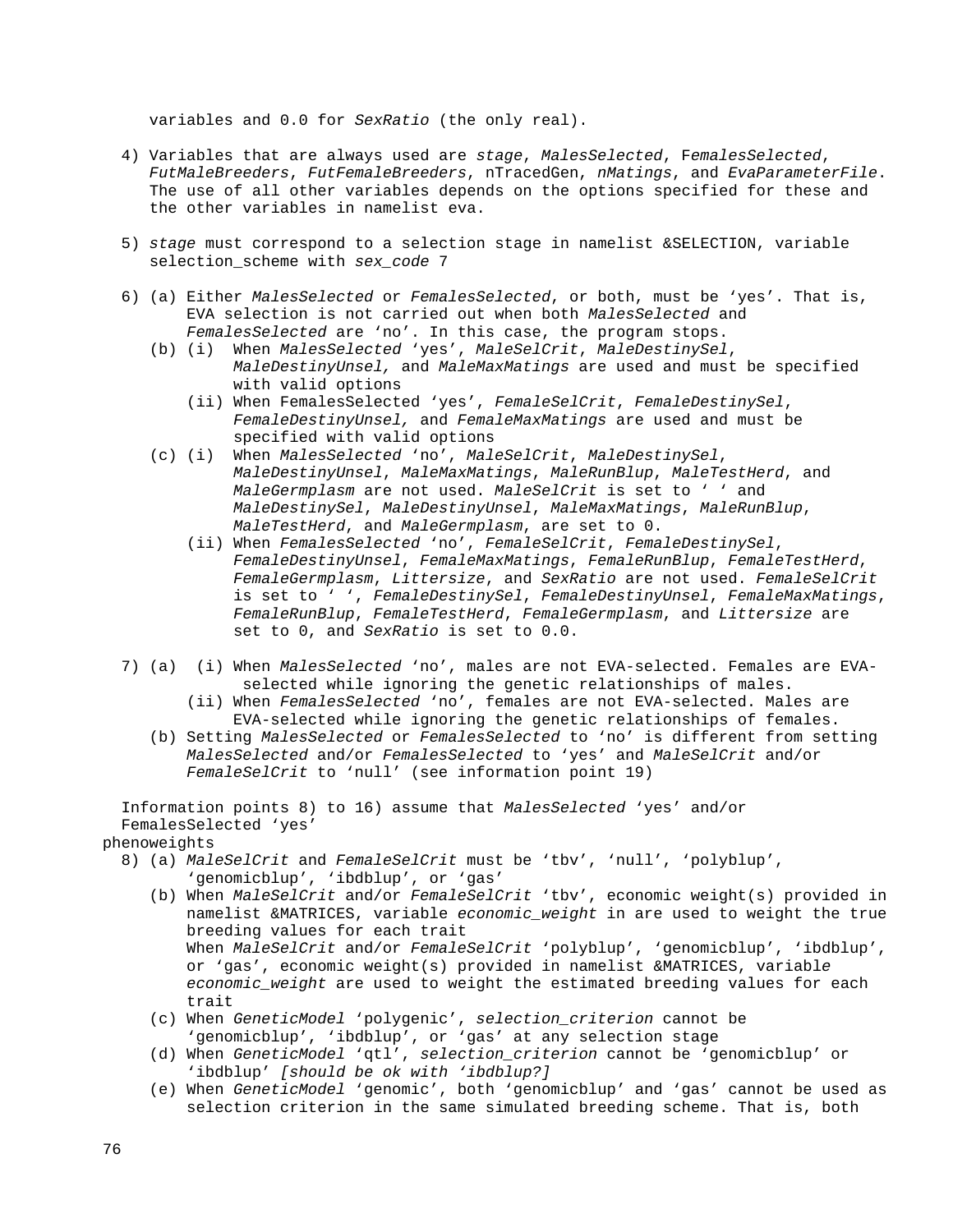'genomicblup' and 'gas' cannot be specified as *selection\_criterion* in namelist &selection, variable selection\_scheme, and/or as *MaleSelCrit* or *FemaleSelCrit* in any EVA-selection stage of namelist &EVA, variable EvaSelection.

When bayesP, *GeneticModel* must be 'qenomic', nebv==1, and qenotyped at birth)/='yes'

- 9) (a) *MaleRunBlup* must be 0:1 when *MaleSelCrit* 'polyblup', 'genomicblup', 'ibdblup', or 'gas'; *FemaleRunBlup* must be 0:1 when *FemaleSelCrit* 'polyblup', 'genomicblup', 'ibdblup', or 'gas'
	- (b) *MaleRunBlup* is not used when *MaleSelCrit* 'tbv' or'null'; *FemaleRunBlup* is not used when *FemaleSelCrit* 'tbv' or 'null'. They are set to 0.
	- (c) *MaleRunBlup* and/or *FemaleRunBlup* must be 1 if the EVA-selection stage is the first selection stage where *selection\_criterion* 'polyblup', 'genomicblup', or 'gas'. The first selection stage(s) can be a truncation-selection stage(s).
	- (d) When *MaleRunBlup* and/or *FemaleRunBlup* 1 and *selection\_criterion* 'polyblup', 'ibdblup', or 'gas', and selection stage not the first selection stage where *selection\_criterion* 'polyblup', 'genomicblup', or 'gas', BLUP-breeding values are only estimated if a phenotypic observation(s) has been realised. If BLUP-breeding values have been estimated previously, they are only re-estimated when phenotypic observations have been realised since the previous estimation.
	- (e) When *MaleRunBlup* and/or *FemaleRunBlup* 1 and *selection\_criterion* 'genomicblup', BLUP-breeding values are only estimated if a phenotypic observation(s) has been realised and plants have been genotyped. If genomic-BLUP breeding values have been estimated previously, they are only re-estimated if phenotypic observations have been realised or additional plants have been genotyped since the previous estimation.
- 10) (a) When males that are not alive can be amongst those males tagged for EVA selection (i.e., *live\_status* 0 or 2 in namelist &SELECTION, variable selection\_scheme),
	- (i) *MaleDestinySel* must be 1 or 91,
	- (ii) When *MaleDestinySel* 1, and a deceased plant with stored germ plasm is selected for reproduction, the plant's reproductive capacity is defined as follows. If the number of stored germ plasm is greater or equal to *MaleMaxMatings*, the plant's reproductive capacity is *MaleMaxMatings*. If, however, the number of stored germ plasm is less than *MaleMaxMatings*, the plant's reproductive capacity is the number of stored germ plasm. The consequence of this is that the total number of male matings available may be less than *nMatings*.
	- (b) 10)(a) applies to females
- 11) Females tagged for EVA selection can be either normal females or bull dams. That is, both normal females (*sex\_code* 2 or 6 in namelist &SELECTION, variable selection\_scheme) and bull dams (*sex\_code* 4) cannot be selected for EVA selection.
- 12) (a) *MaleDestinySel* or *FemaleDestinySel* cannot be 3 (genotyping) at any EVA selection stage when *MaleSelCrit* or *FemaleSelCrit* 'gas' at any EVA selection stage or *selection\_criterion* 'gas' at any selection stage of namelist &SELECTION, variable selection\_scheme.
	- (b) *MaleDestinySel* can only be 4, 14, 94, and 914 [transfer to another (test) herd] when *nherd*>1; *FemaleDestinySel* can only be 4, 14, 147, 94, 914, and 9147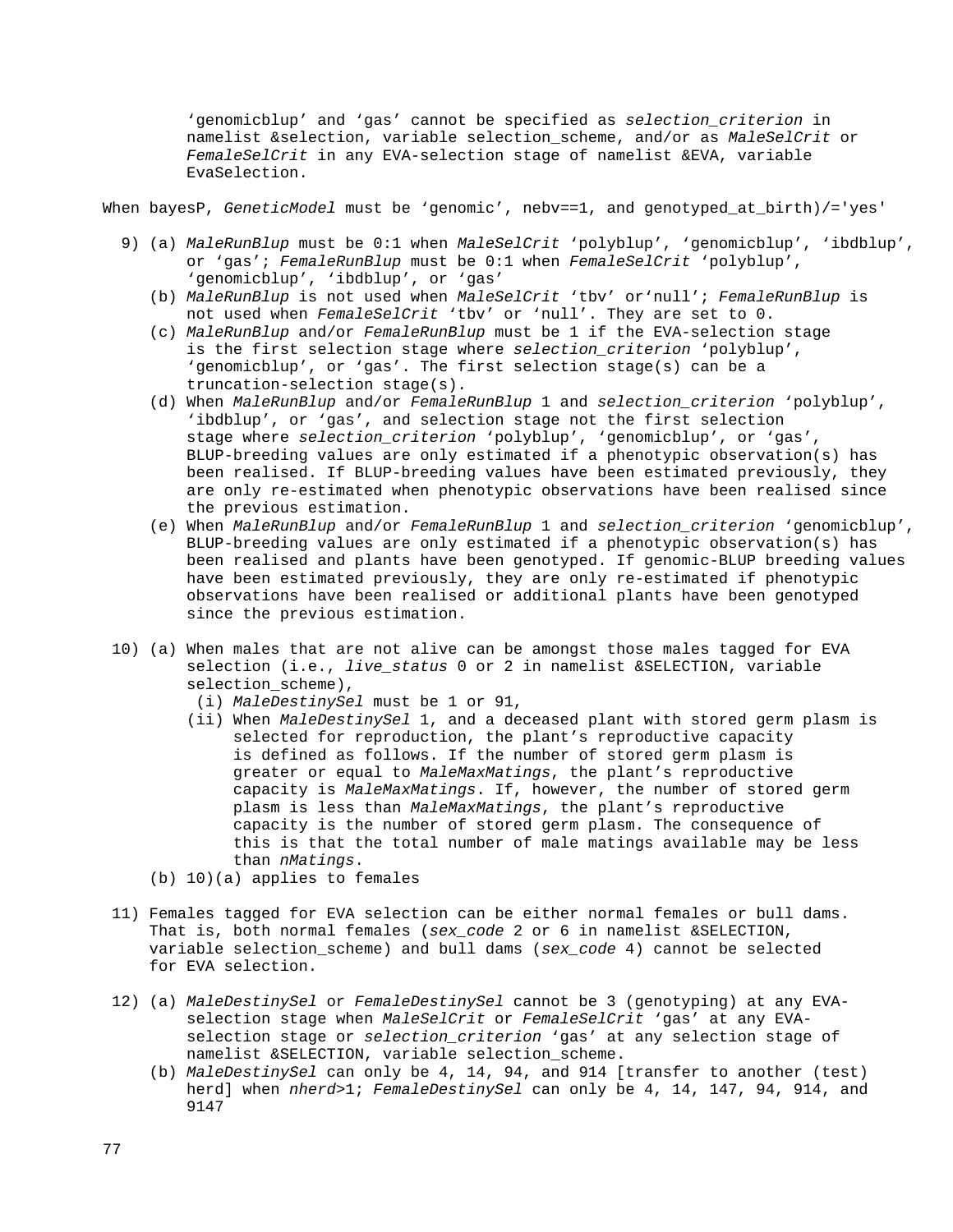- (c) Plants can be tagged with a view to selection with in *sex\_code* 5 or 6 (namelist &SELECTION, variable selection\_scheme) at a subsequent selection stage during the same time step. That is, *MaleDestinySel* can be 90, 91, 92, 93, 94, 96, 98, 99, 912, 914, 916, 926, and 9126; *FemaleDestinySel* can be 91, 92, 93, 94, 98, 99, 912, 914, 917, 9127, and 9147.
- (d) Plants cannot be tagged for EVA selection. That is, *MaleDestinySel* and *FemaleDestinySel* cannot be 95.
- (e) Males cannot be bull-dams. That is, *destiny\_sel* cannot be 17, 127, 147, 917, 9127, or 9147 when *sex\_code* 0, 1, 3, or 5.
- (f) Females cannot have DYD sampled. That is, *FemaleDestinySel* cannot be 6, 16, 26, 126, 96, 916, 926, or 9126.
- (j) There is only a limited number of valid destinies for selected bull dams. They are *FemaleDestinySel* 0, 1, 2, 3, 8, and 12.
- (k) Non-reproductive males cannot be among the candidates for selection when *MaleDestinySel* includes reproduction. That is, non-reproductive males are not candidates when *MaleDestinySel* 1, 12, 14, 16, 126, 91, 912, 914, 916, 9126. Non-reproductive females cannot be among the candidates for selection when *FemaleDestinySel* includes reproduction. They are not candidates when *FemaleDestinySel* 1, 12, 14, 17, 127, 147, 91, 912, 914, 917, 9127, or 9147.
- (f) Non-reproductive plants are not candidates for selection when destiny\_sel includes reproduction. That is, non-reproductive males are not candidates when destiny\_sel 1, 12, 14, 16, 126, 91, 912, 914, 916, 9126. Non reproductive females are not candidates when destiny\_sel 1, 12, 14, 17, 127, 147, 91, 912, 914, 917, 9127, or 9147.
- (g) Non-reproductive plants are not candidates for EVA-selection when destiny for selection in the subsequent EVA-selection stage includes reproduction. That is, non-reproductive males are not candidates when MaleDestinySel in namelist &EVA, variable EvaSelection 1, 12, 14, 16, 126, 91, 912, 914, 916, 9126. Non-reproductive females are not candidates when FeMaleDestinySel in namelist &EVA, variable EvaSelection 1, 12, 14, 17, 127, 147, 91, 912, 914, 917, 9127, or 9147.
- 13) (a) *MaleTestHerd* must be specified when *MaleDestinySel* includes transfer to another (test) herd. That is, *MaleDestinySel* 4 or 14.
	- (b) *FemaleTestHerd* must be specified when *FemaleDestinySel* includes transfer to another (test) herd. That is, *FemaleDestinySel* 4, 14, or 147.
- 14) (a) MaleMaxMatings>0
	- (b) FemaleMaxMatings>0
- 15) (a) *MaleGermplasm*>0 or -1 when *MaleDestinySel* 2, 12, 26, or 126
	- (b) *FemaleGermplasm*>0 or -1 when *FemaleDestinySel* 2, 12, or 127
		- (c) If an plant is reselected to have germ plasm stored within a time step or during a subsequent time step, the new number of germ plasm is added to the number currently stored for the plant. The exception is males and females in the base population.
		- (d) When plants that are not alive can be amongst those tagged for EVA selection (i.e., *live\_status* 0 or 2 in namelist &SELECTION, variable selection\_scheme), *destiny\_sel* 1, and deceased plants with stored germ plasm are selected for reproduction, the number of stored germ plasm for each selected plant is reduced by the number of germ plasm used for reproduction. The number of of germ plasm used for reproduction is the number of matings allocated to each male or female.
- 16) *LitterSize>0* and 0.0≤*SexRatio*≤1.0 when the destiny for selected females includes reproduction. That is, *FemaleDestinySel* 1, 2, 14, 17, 127, or 147.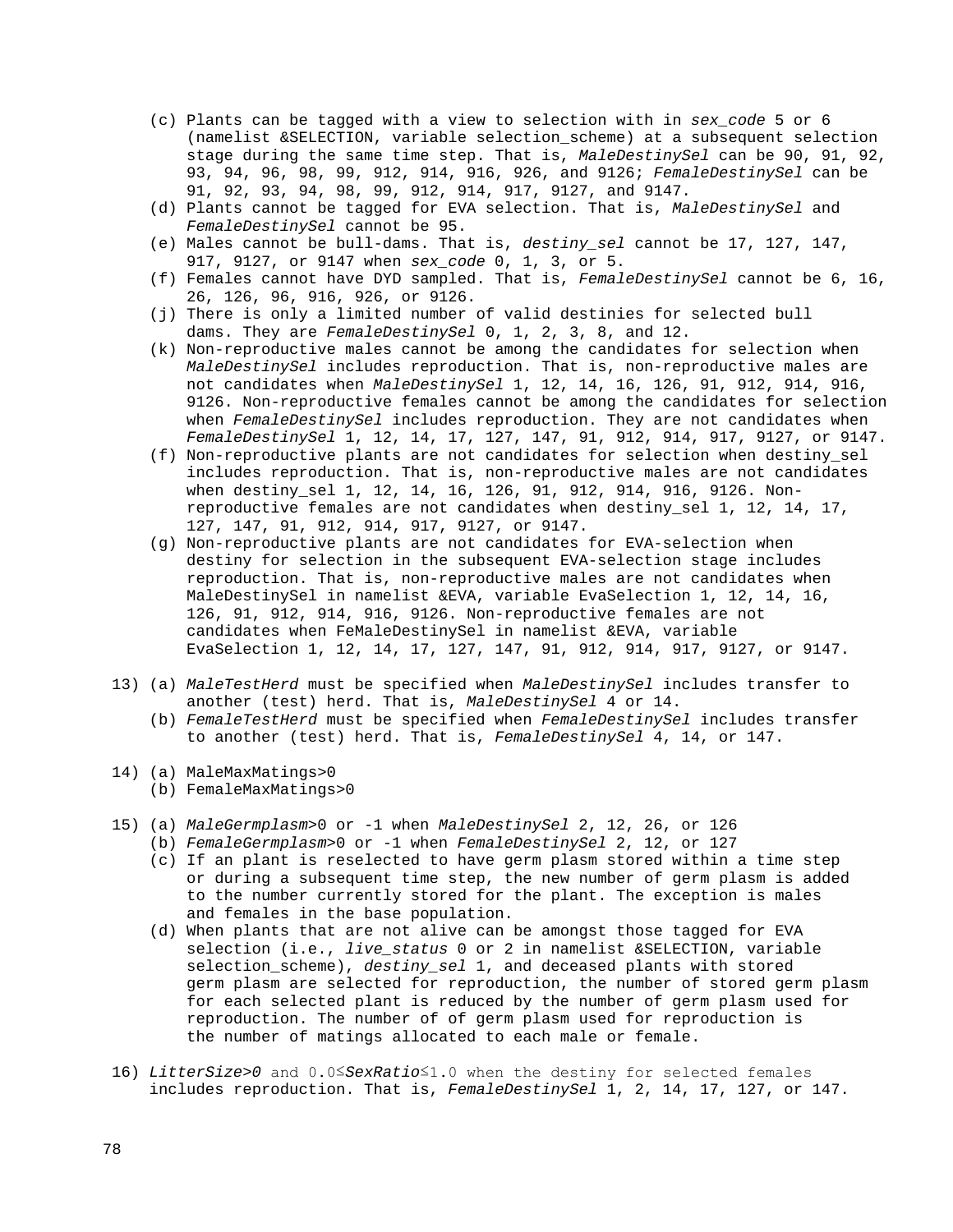17) *relationshipMatrix* can be 'pedigree', 'genomic', 'ibs', or 'ibd' when *GeneticModel* 'genomic' in namelist &CONTROLPARAMETERS. It can only be 'pedigree' when *GeneticModel* 'polygenic' or 'qtl'. [Should it be possible to use 'ibd' with GeneticModel 'qtl']. Genotyping is considered with *relationshipMatrix* 'genomic'; it is ignored with 'ibs' and 'ibd'. It is ignored with 'ibd' because this is a theoretical situation; it is ignored with 'ibs' because we have not implemented a way to build relationship matrices for a mixture of genotyped and non-genotyped plants.

 If *relationshipMatrix* 'genomic' and no plants have been genotyped, *relationshipMatrix* 'pedigree' is used. *Any other problems will be detected when constructing genomic-relationship matrices.*

- 18) *FutMaleBreeders* and *FutFemaleBreeders* must be 'none', 'herd', or 'population'
- 19) *nTracedGen* is applied to increase the speed of EVA-calculations. It reduces the size of the relationship matrix, the main restricter of speed.
- 20) (a) *birthGroups* can determine the speed of EVA-calculations. The speed is quickest when *birthGroups* is equal to the minimum reproductive age of the candidates for EVA-selection.
	- (b) If *birthGroups* is greater than the minimum reproductive age, no input error or warning is given, but the program will crash during EVA-calculations. The reason being that some offpring will be allocated to the same birth group as their parents.
	- (c) *birthGroups* can be smaller than the minimum reproductive age of the candidates for EVA-selection. The only drawback is that this may slow the speed of the EVA-calculations.
- 20) Setting *MalesSelected* or *FemalesSelected* to 'no' is different from setting MalesSelected and/or FemalesSelected to 'yes' and MaleSelCrit and/or *FemaleSelCrit* to 'null'
	- (a) (i) When *MalesSelected* 'no', males are not selected. Females are EVA selected without considering the genetic relationships of males.
		- (ii) When *FemalesSelected* 'no', females are not selected. Males are EVA selected without considering the genetic relationships of females.
	- (b) (i) When *MalesSelected* 'yes' and *MaleSelCrit* 'null', males are EVA selected. The selection criterion of the males is set to 0.0 and the genetic relationships of the males is considered in the selection of the males and, possibly, the females.
		- (ii) When *FemalesSelected* 'yes' and *FemaleSelCrit* 'null', females are EVA selected. The selection criterion of the females is set to 0.0 and the genetic relationships of the females is considered in the selection of the females and, possibly, the males.
- A description of the program EVA is provided in Appendix I

# *&EVAPARAMETERS*

#### parameters=

 *stage optimise wMerit wRelationship dFconstraint limitMaleMatings nGenerations popSize nOffspring restartInterval exchangeAlgorithm mutateProb crossoverProb directedMutateProb* /

 \*\*Task\*\* Input to run EVA, including parameters for the evolutionary algorithm

\*\*Properties of names\*\*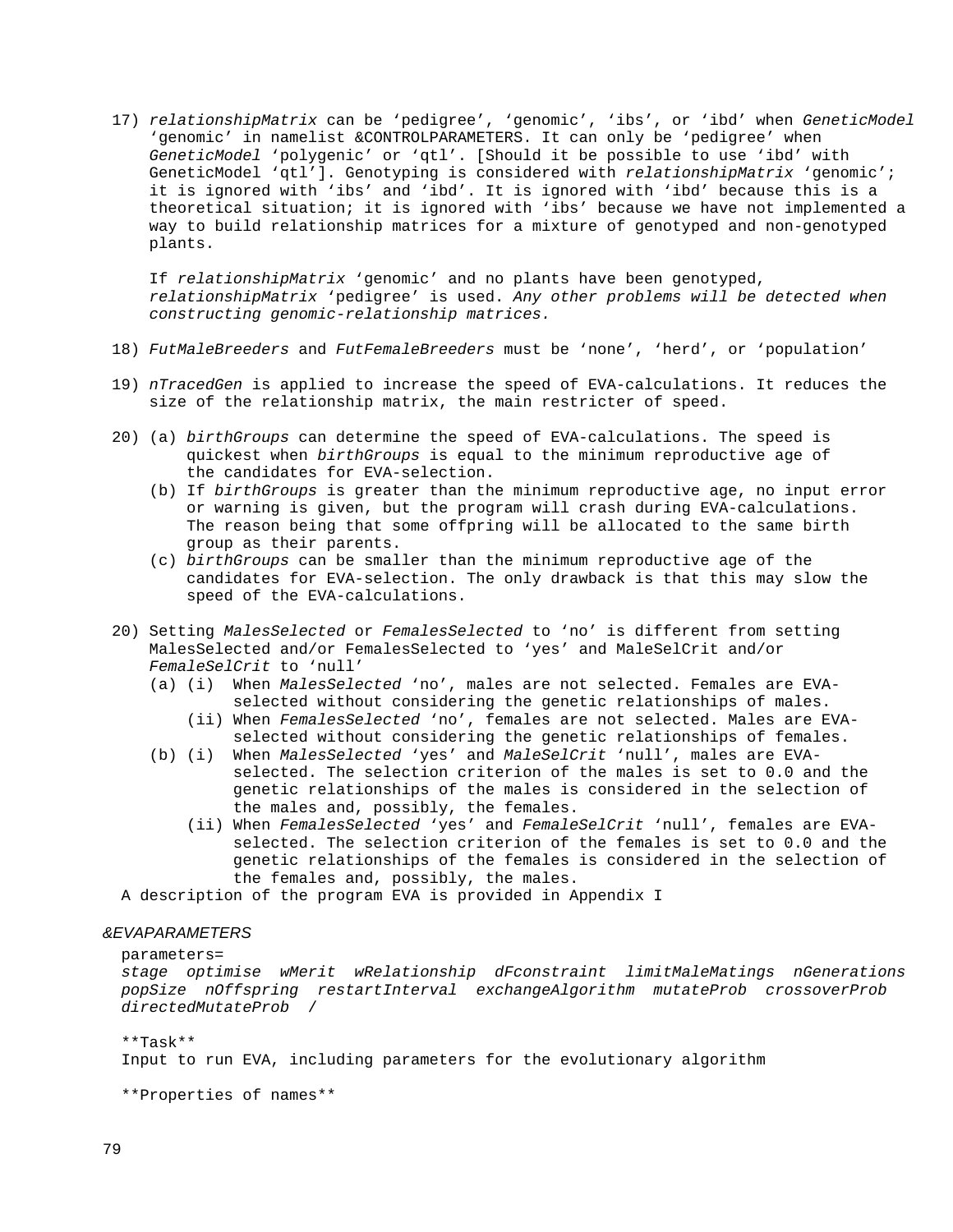*stage* Definition: Stage of selection. Must correspond to a selection stage in *select\_scheme* with *sex\_code* 7 Type: Integer Options: 2≤*stage*≤*selection\_groups* Default: *stage* must be specified *optimise* Definition: Type: Character Options:<br>penalty Penalty applied to average relationship constraint Rate of inbreeding constrained to specified rate merit Selection on merit Default: *optimise* must be specified 'penalty' uses *wMerit* and *wRelationship*. 'constraint' uses *dFconstraint. 'merit' uses neither wMerit*, *wRelationship*, or *dFconstraint*; it sets *wMerit* 1 and *wRelationship* 0. *wMerit* **Definition:** Weight on genetic merit; estimated breeding value or index Type: Real Option: Any real; negative values impose a penalty on genetic merit Default: *wMerit* must be specified Applied when *optimise* 'penalty' *wRelationship* Definition: Weight applied to the average additive-genetic relationship of the current generation, which includes the new cohort Type: Real Options: Any real; negative values impose a penalty on additive-genetic relationship Default: *wRelationship* must be specified Applied when *optimise* 'penalty' *dFconstraint* Definition: Pre-defined rate of inbreeding Type: Real Options: 0.0≤*dFconstraint*≤1.0 Default: *dFconstraint* must be specified Applied when *optimise* 'constraint' *limitMaleMatings* Definition: Multiple by which matings are allocated to male selection candidates. For example, when *limitMaleMatings* 5, matings are allocated in multiples of 5 and males can only be allocated 0, 5, 10, 15, … *MaleMaxMatingsi* matings, where *MaleMaxMatingsi* is the maximum number of matings that can be allocated to the *i*th male. Type: Integer Options: *limitMaleMatings*≥1 Default: *limitMaleMatings* must be specified The following variables control the evolutionary algorithm *nGenerations* Definition: Maximim number of generations run by the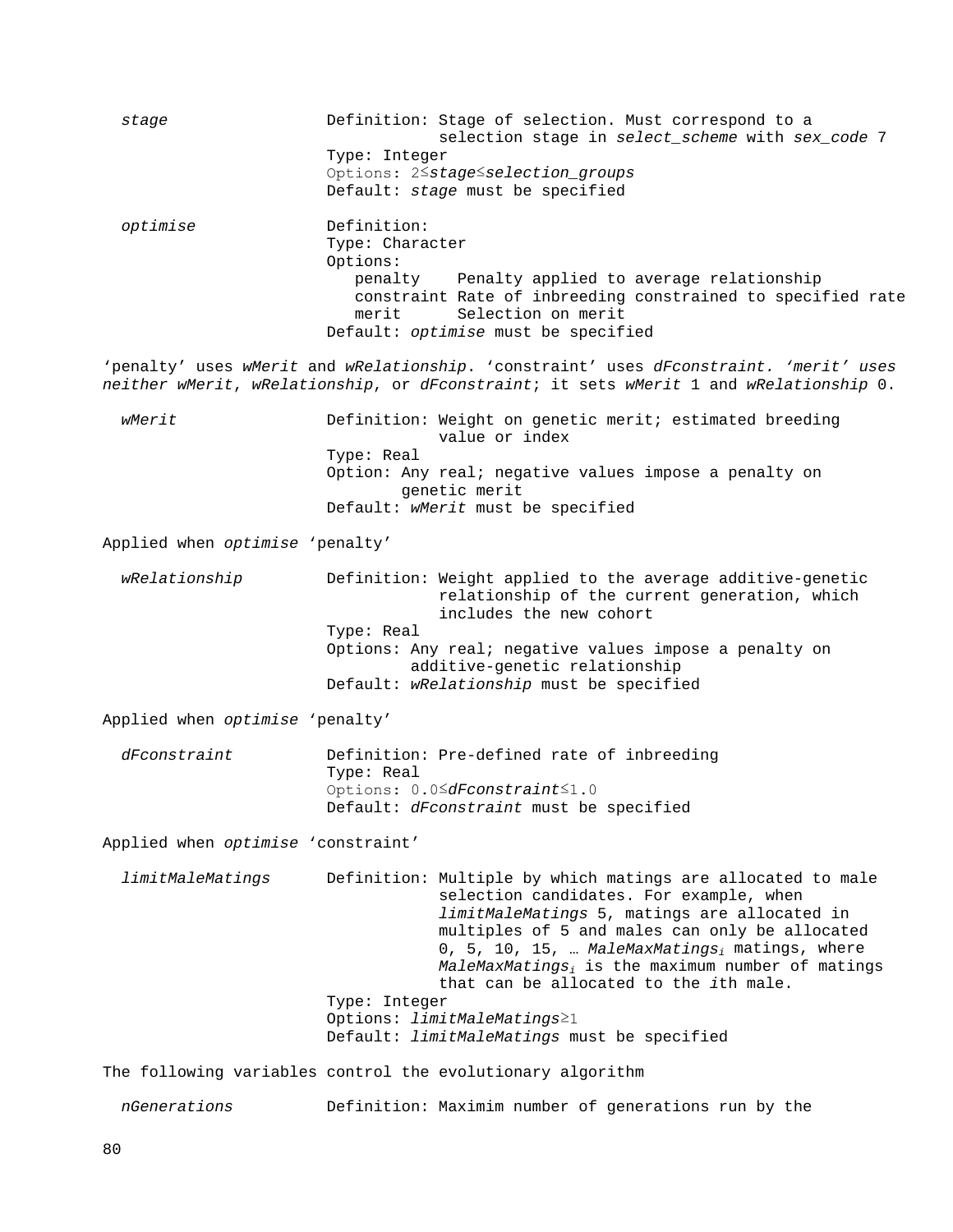evolutionary algorithm Type: Integer Options: *nGenerations*≥1 Default: nGenerations must be specified *popSize* Definition: Size of population of solutions maintained by the evolutionary algorithm Type: Integer Options: *popSize*≥1 Default: *popSize* must be specified *nOffspring* Definition: Number of new solutions generated in each generation of the evolutionary algorithm Type: Integer Options: *nOffspring*≥1 Default: *nOffspring* must be specified *restartInterval* Definition: Number of generations after which more variation is generated by the evolutionary algorithm. More variation is generated by increasing the mutation variance in a single generation. Increasing the variance is only applied when a better solution is not been found for *restartInterval* generations. Better solutions are those that increase the optimisation criterion, which is a function of genetic merit, average additive-genetic relationship, *wMerit*, and *wRelationship*. Type: Integer Options: *restartInterval*≥1 Default: *restartInterval* must be specified *exchangeAlgorithm* Definition: Number of generations after which an exchange algorithm is used to iteratively optimise solutions generated by the evolutionary algorithm Type: Integer Options: *exchangeAlgorithm*≥1 Default: *exchangeAlgorithm* must be specified *mutateProb* Definition: Probability of mutating an (each)individual in a solution generated by the evolutionary algorithm by randomly exchanging the individual for another individual (in the solution or resampling?). Suggested value  $1/(4 \cdot N$ matings). Type: Real Options: 0.0≤*mutateProb*≤1.0 Default: *mutateProb* must be specified *crossoverProb* Definition: Probability of crossovers when the evolutionary algorithm generates new solutions from two parental solutions. Suggested value between  $1/n$ Matings :  $1/(2 \cdot n)$ Matings). Type: Real Options: 0.0≤*crossoverProb*≤1.0 Default: *crossoverProb* must be specified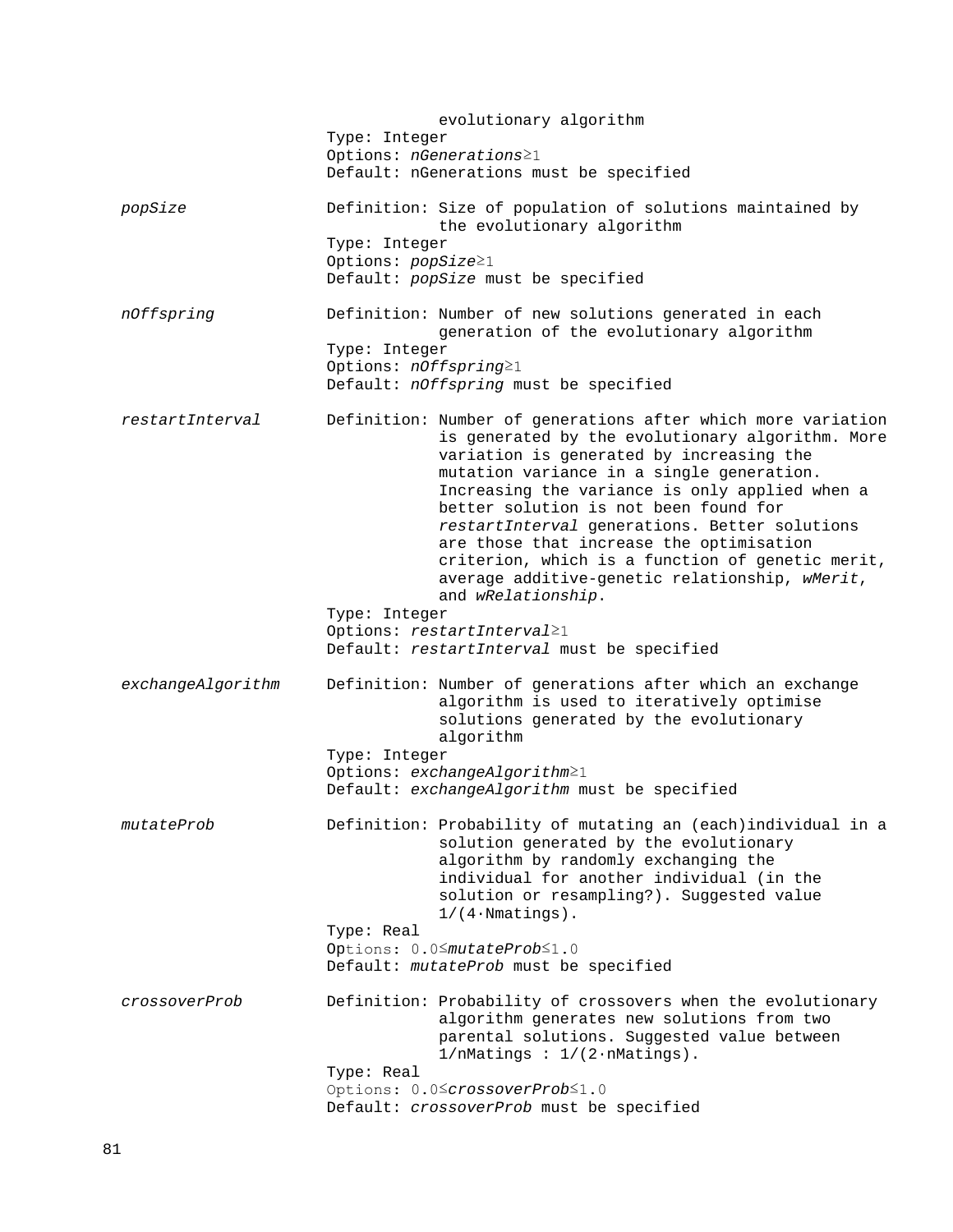*directedMutateProb* Definition: Probability of mutating an individual in a solution generated by the evolutionary algorithm by exchanging the individual for an individual that increases the evaluation of the solution. Suggested value  $1/(2<sup>*</sup> nMatrix)$ . Type: Real Options: 0.0≤*directedMutateProb*≤1.0 Default: *directedMutateProb* must be specified *nGenNoImprovement* Definition: Number of generations of the evolutionary algorithm that are run without generating an improved solution before EVA stops Type: Integer Options: *nGenNoImprovement*≥1 Default: *nGenNoImprovement* must be specified \*\*Additional information\*\* A description of the program EVA is provided in the Appendix *&PHENOWEIGHTS* nPhenotypicWeights=*nPhenotypicWeights* phenotypicWeights=*stage sex observation weight* / NB! The number of lines specified in phenotypicWeights must equal *nPhenotypicWeights* \*\*Task\*\* Specify weights applied to each observation when aggregate phenotype used as selection criterion \*\*Properties of names\*\* *nPhenotypicWeights* Definition: Number of stage-observation combinations specified in phenotypicWeights Type: Integer Options: 1≤*nPhenotypicWeights*≤(nP+nm+nf)\*(*nobs*+*nCombinedObs*), where  $n_P$  is the number of selection stages with *sex\_code* 0:6, *selection\_method* 'truncation', and selection\_criterion 'phenoweight'; n<sub>m</sub> is the number of EVA-selection stages with *MaleSelCrit* 'phenoweight'; and  $n_f$  is the number of EVA-selection stages with *FemaleSelCrit* 'phenoweight'. Default: 0 *stage* Definition: Stage of selection at which phenotypic selection is applied. Must correspond to a selection stage in *select\_scheme*. Type: Integer Options: 1≤*stage*≤*selection\_groups* Default: *stage* must be specified *sex* Definition: Sex of selection candidates to which phenotypic selection is applied Type: Integer Options: 0 Sex ignored, weights applied to both sexes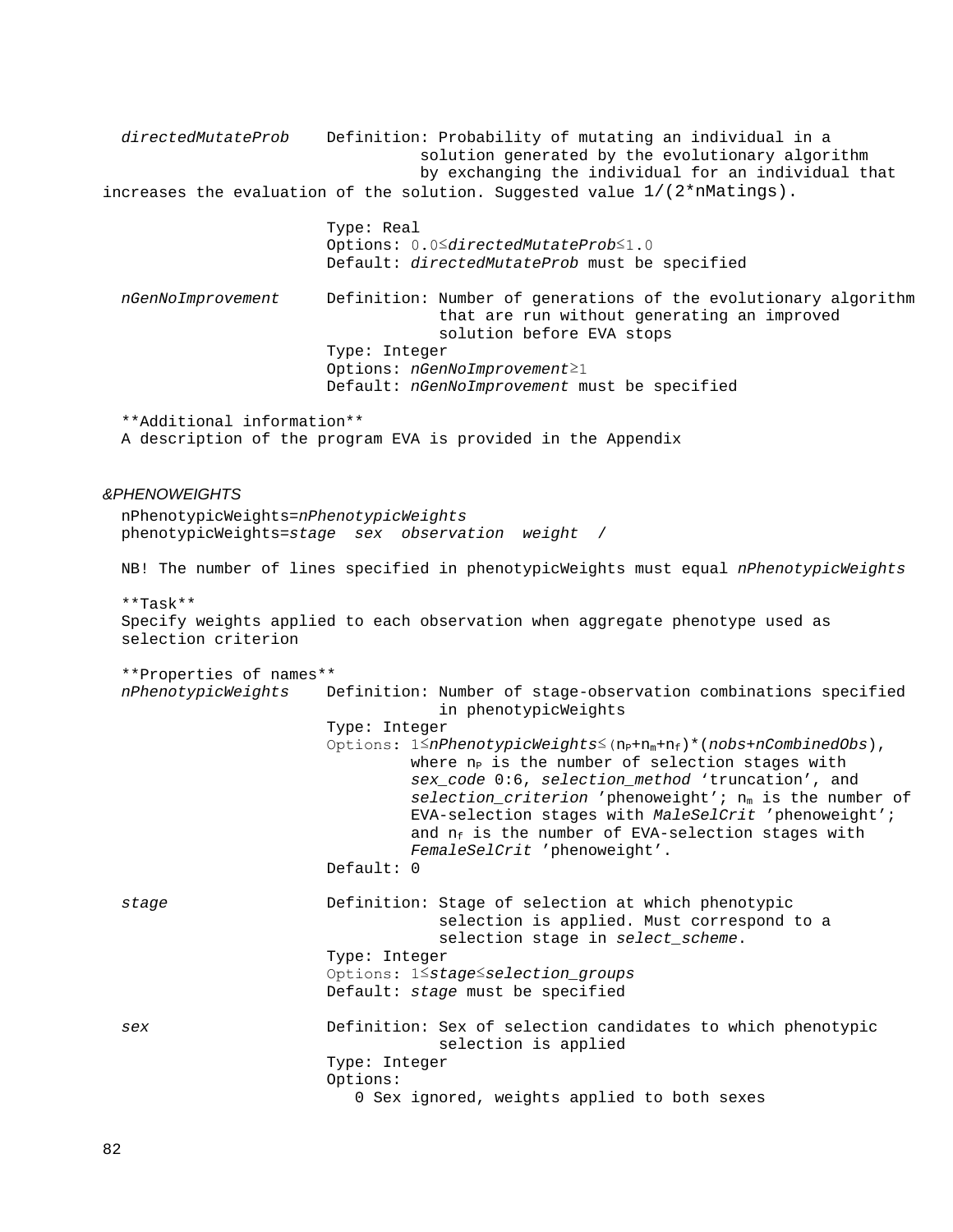|             | 1 Males<br>2 Females<br>Default: sex must be specified                                                                    |
|-------------|---------------------------------------------------------------------------------------------------------------------------|
| observation | Definition: Observation number<br>Type: Integer<br>Options: 1 Sobservation Sobs<br>Default: observation must be specified |
| weight      | Definition: Weight applied to observation<br>Type: Real<br>Options: Any real value<br>Default: weight must be specified   |

\*\*Additional information\*\*

- 1) Namelist &PHENOWEIGHTS must be provided when (i) *selection\_criterion* 'phenoweight' at any selection stage of namelist &SELECTION, variable *selection\_scheme* with *sex\_code* 0:6, or (ii) *MaleSelCrit* 'phenoweight' or *FemaleSelCrit* 'phenoweight' at any EVA-selection stage of namelist &EVA, variable EvaSelection
- 2) At least one *weight* must be provided for each selection stage with phenotypic selection
- 3) Each combination of *stage*, *sex*, and *observation* can only be provided once in phenotypicWeights
- 4) *sex* must be 0 for all *stages* corresponding to selection stages of namelist &SELECTION, variable *selection\_scheme* with *sex\_code* 0:6 and *selection\_criterion* 'phenoweight'
- 5) *weight* is set to 0.0 for all observations not specified in phenotypicWeights
- 6) Observations with *weight* 0.0 do not contribute to the aggregate phenotype used as the selection criterion
- 7) Plants must have realised all observations allocated a *weight* to be candidates for phenotypic selection at selection stage *stage*. That is, if an plant has not had an observation realised, and the observation has *weight*≠0.0 at selection stage *stage*, the plant is not considered a candidate for phenotypic selection.

### *&GENOMICBLUPPARAMETERS*

 parameters=*stage genomicBase firstChrom lastChrom loci maf mafInclude locusWeight scaleMethod adjustGScale propAToG addDiagG diagGOne* /

 NB! Number of lines in parameters must equal the number of selection stages using genomic-breeding value as selection criterion

#### \*\*Task\*\*

 Input to construct genomic-**G** matrices using Guosheng's program, invhmatrix. Genomic-**G** matrices are used by DMU to predict genomic-breeding values.

 \*\*Properties of names\*\* *stage* Definition: Stage of selection. Must correspond with a selection stage that uses (i) *selection\_criterion* 'genomicblup', and *RunBlup* 1 in namelist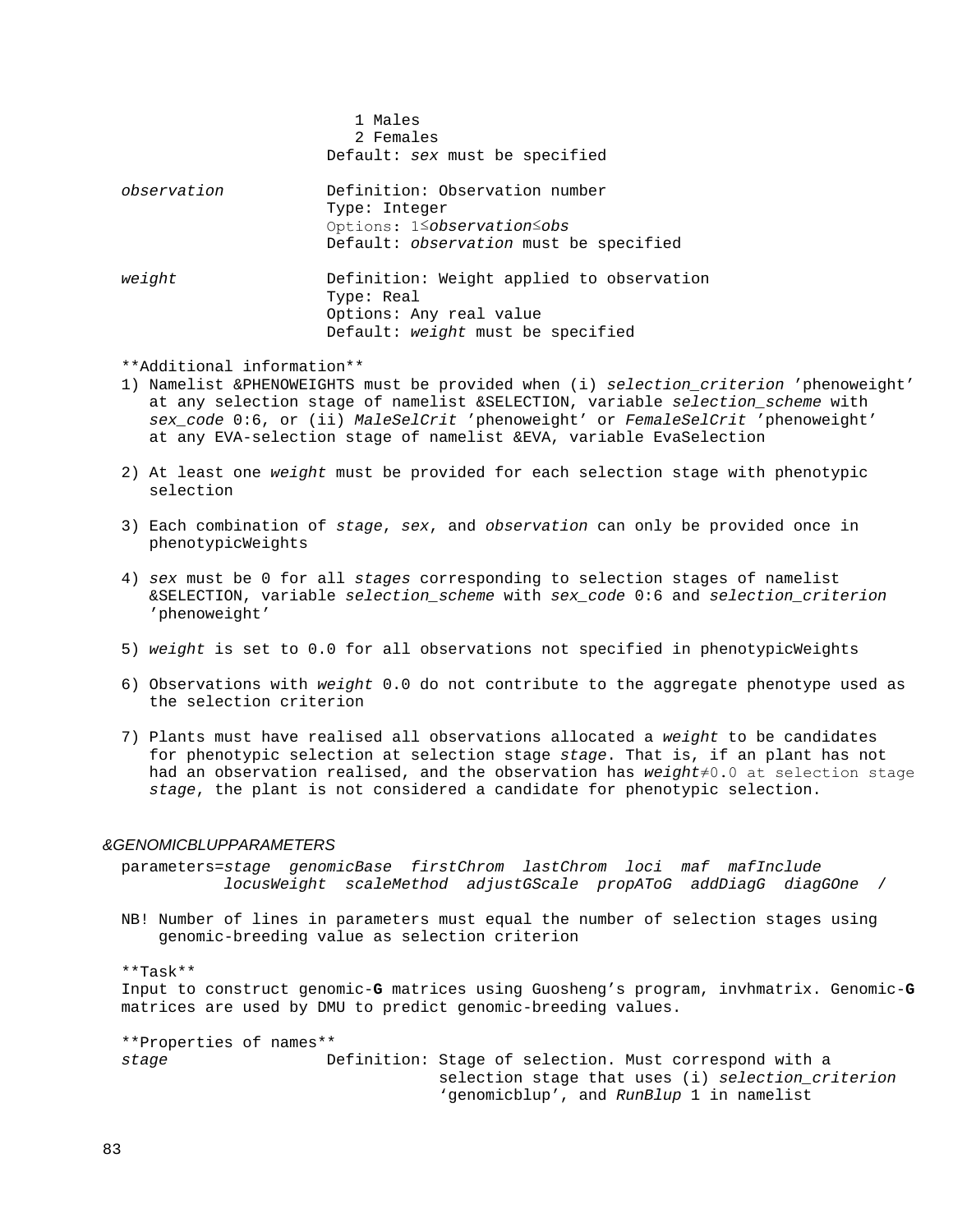|             | Type: Integer<br>Options: 1 Stage Selection groups<br>Default: stage must be specified | &SELECTION, variable selection_scheme, or (ii)<br>MaleSelCrit and/or FemaleSelCrit 'genomicblup' and<br>MaleRunBlup and/or FemaleRunBlup 1 in namelist<br>&EVA, variable EvaSelection.                                       |
|-------------|----------------------------------------------------------------------------------------|------------------------------------------------------------------------------------------------------------------------------------------------------------------------------------------------------------------------------|
| genomicBase |                                                                                        | Definition: Define plants in genomic-base population that are<br>used to calculate marker-allele frequencies, p and<br>1-p. Allele frequencies are used to 'centre' and<br>'scale' genotypes at loci used as genetic markers |
|             | in prediction.                                                                         |                                                                                                                                                                                                                              |
|             | Type: Character                                                                        |                                                                                                                                                                                                                              |
|             | Options:<br>all                                                                        |                                                                                                                                                                                                                              |
|             |                                                                                        | All genotyped plants in the population,<br><included dmudat="" in=""></included>                                                                                                                                             |
|             | base                                                                                   | All plants in the base population                                                                                                                                                                                            |
|             |                                                                                        | ignoring genotyping<br>All genotyped plants in the base                                                                                                                                                                      |
|             | genotypedbase                                                                          | population                                                                                                                                                                                                                   |
|             | tracedbase                                                                             | All plants in the base population                                                                                                                                                                                            |
|             |                                                                                        | <included dmudat="" in=""> ignoring genotyping</included>                                                                                                                                                                    |
|             |                                                                                        | tracedgenotypedbase All genotyped plants in the base<br>population <included dmudat="" in=""></included>                                                                                                                     |
|             | Default: genomicBase must be specified                                                 |                                                                                                                                                                                                                              |
| firstChrom  | Type: Integer<br>Options: 1≤firstChrom≤nchrom<br>Default: firstChrom must be specified | Definition: First chromosome used to construct genomic-<br>relationship matrices                                                                                                                                             |
| lastChrom   | Type: Integer                                                                          | Definition: Last chromosome with loci used to construct<br>genomic-relationship matrices                                                                                                                                     |
|             | Options: firstChrom SlastChrom Snchrom<br>Default: lastChrom must be specified         |                                                                                                                                                                                                                              |
|             |                                                                                        |                                                                                                                                                                                                                              |
|             |                                                                                        | Loci on chromosomes firstChrom: lastChrom are used to construct matrices                                                                                                                                                     |
| loci        |                                                                                        | Definition: Loci used as genetic markers                                                                                                                                                                                     |
|             | Type: Character                                                                        |                                                                                                                                                                                                                              |
|             | Options:                                                                               |                                                                                                                                                                                                                              |
|             | all QTL and markers                                                                    |                                                                                                                                                                                                                              |
|             | qtl QTL<br>markers Markers                                                             |                                                                                                                                                                                                                              |
|             | Default: loci must be specified                                                        |                                                                                                                                                                                                                              |
| maf         |                                                                                        | Definition: Threshold for minimum-allele frequency                                                                                                                                                                           |
|             | Type: Real                                                                             |                                                                                                                                                                                                                              |
|             | Options: $0.0 \leq maf \leq 0.50$                                                      |                                                                                                                                                                                                                              |
|             | Default: maf must be specified                                                         |                                                                                                                                                                                                                              |
| mafInclude  | excluded.                                                                              | Definition: Minimum-allele frequency of loci included. Fixed<br>loci, loci with minimum-allele frequency 0.0, are                                                                                                            |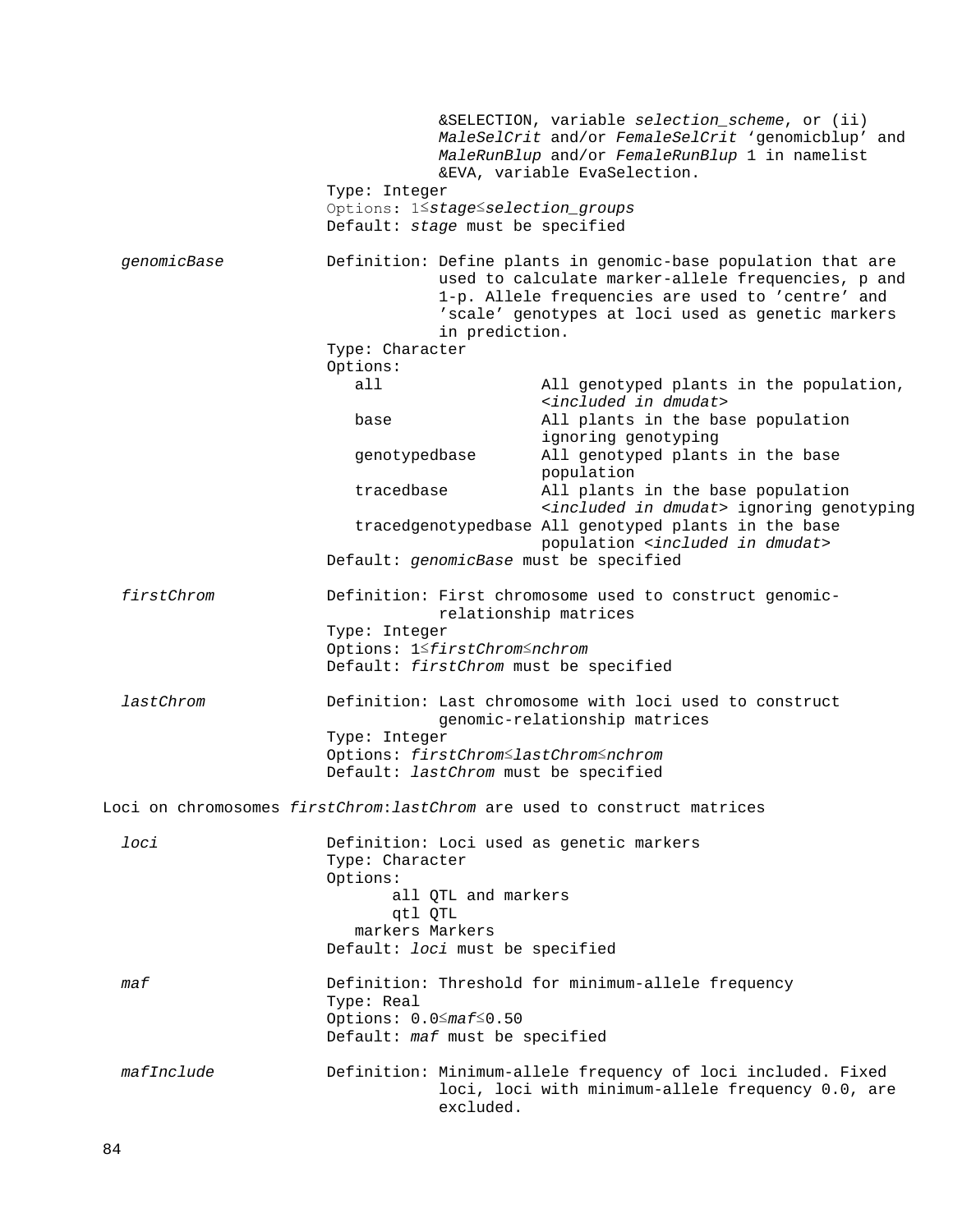|                                                                                                                                                                                                                                                                            | Type: Character<br>Options:<br>above Include loci with minimum-allele frequency<br>greater than or equal to maf<br>below Include loci with minimum-allele frequency<br>less than or equal to maf<br>Default: mafInclude must be specified                                                                                                                                                                                                                                                                                                          |  |
|----------------------------------------------------------------------------------------------------------------------------------------------------------------------------------------------------------------------------------------------------------------------------|----------------------------------------------------------------------------------------------------------------------------------------------------------------------------------------------------------------------------------------------------------------------------------------------------------------------------------------------------------------------------------------------------------------------------------------------------------------------------------------------------------------------------------------------------|--|
| locusWeight                                                                                                                                                                                                                                                                | Definition: Weight applied to each locus<br>Type: Character<br>Options:<br>one Weight 1.0 applied to each locus; each locus has<br>equal weight<br>goddard Weight applied to each locus as a function of allele<br>frequency, $1.0/(p_i(1-p_i))$ , where $p_i$ is the minimum-<br>allele frequency at locus i (after Goddard 2009)<br>jannink Weight applied to each locus as a function of allele<br>frequency, $(\arcsin(1) - \arcsin(\sqrt{sqrt}(p_i)))/(\sqrt{p_i} (1-p_i))$<br>(after Jannink 2010)<br>Default: locusWeight must be specified |  |
| scaleMethod                                                                                                                                                                                                                                                                | Definition: Method to scale G-matrix<br>Type: Integer<br>Options:<br>1 Divide by sum of $2p(1-p)$<br>2 Divide each locus genotype by sqrt(2p <sub>i</sub> (1-p <sub>i</sub> )), where $p_i$<br>is frequency of an allele at locus i<br>Default: scaleMethod must be specified                                                                                                                                                                                                                                                                      |  |
| adjustGScale                                                                                                                                                                                                                                                               | Definition: Adjust G to same scale as A<br>Type: Integer<br>Options:<br>0 G-matrix not adjusted<br>1 G-matrix is adjusted, where $\alpha$ and $\beta$ are estimated from<br>all genotyped plants<br>2 G-matrix is adjusted, where $\alpha$ and $\beta$ are estimated from<br>all genotyped plants in the genomic-base population<br>Default: adjustGScale must be specified                                                                                                                                                                        |  |
| Note: For 'prediction', 'eva', and 'evaRelationships', genomic-base population used by<br>adjustGScale 2 is plants defined by genomicBase that are both genotyped and traced back<br>from selection candidates. For 'inbreeding', it is all plants defined by genomicBase. |                                                                                                                                                                                                                                                                                                                                                                                                                                                                                                                                                    |  |

| propAToG | Definition: Proportion of A-matrix to modify G-matrix<br>Type: Real<br>Options: 0.0≤propAToG≤1.0<br>Default: percentAToG must be specified                                                                                   |
|----------|------------------------------------------------------------------------------------------------------------------------------------------------------------------------------------------------------------------------------|
| addDiaqG | Definition: Value added to diagonal elements of G-matrix <to<br>make the matrix positive-definite&gt;<br/>Type: Real<br/>Options: addDiagG20.0 [Set to 0.0 if A-matrix used]<br/>Default: addDiagG must be specified</to<br> |
| diagGOne | Definition: Scale mean of diagonal elements of G-matrix so<br>the mean of the diagonal equals diagGOne                                                                                                                       |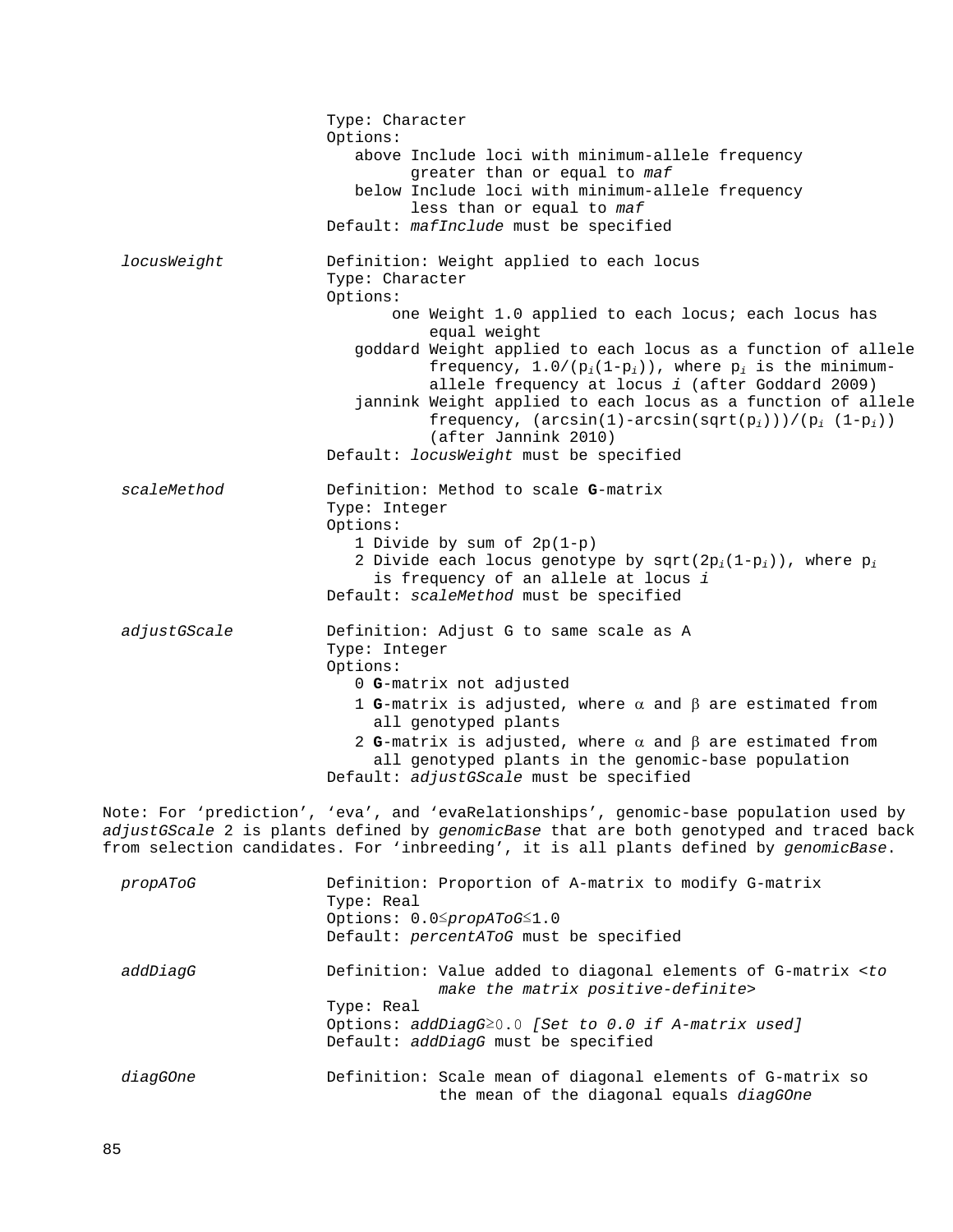Type: Real Options: *diagGOne*≥0.0, where 0.0 does not bring about scaling Default: *diagGOne* must be specified

\*\*Additional information\*\*

- 1) An overview of the program invhmatrix is provided in section 13. The manual is provided in the Appendix.
- 2) Namelist &GENOMICBLUPPARAMETERS is only read when there is a selection stage(s) using genomic-breeding value as the selection criterion.
- 3) The character variables, *genomicBase*, *loci*, *mafInclude*, and *locusWeight*, must be provided in inverted commas ('').
- 4) Fixed loci, loci with minimum-allele frequency 0.0, are not used to construct genomic matrices.
- 5)

```
When constructing base file for AGSCALE 2:
     do iid=1, maxid<br>if (.not. genomicBasePopulation(iid)) cycle
        select case (genomicBase)<br>case ('base','genotypedbase','tracedbase')
                select case (gMatrixTask)<br>case ('prediction')<br>if (.not. lpedGenoBlup(iid) .or. .not. pop(iid)%genotyped) cycle
                  case ('eva') if (.not. lpedEva(iid) .or. .not. pop(iid)%genotyped) cycle end select
         end select
```
The 'base' specified for *adjustGScale*==2 is the same group of plants defined by *genomicBase* to calculate allele frequencies for centering and scaling.

- 6) Selection stages using genomic-breeding value as selection criterion are stages of namelist &SELECTION, variable *selection\_groups* with (i) *sex\_code* 0:6, *selection\_criterion* 'genomicblup', and *RunBlup* 1, and (ii) *sex\_code* 7, *MaleSelCrit* or *FemaleSelCrit* 'genomicblup', and *MaleRunBlup* and/or *FemaleRunBlup* 1 in corresponding EVA-selection stage of namelist &EVA, variable EvaSelection.
- x) Stages can be provided in any order; all stages must be provided
- x) Selection stages using genomic-breeding value as selection criterion must be represented once in variable *economicValueEbv*.

### *&IBDBLUPPARAMETERS*

parameters=*stage firstChrom lastChrom loci* /

 NB! Number of lines in parameters must equal the number of selection stages using IBD-breeding value as selection criterion

 \*\*Task\*\* Input to generate IBD-relationship matrices for IDB-BLUP.

 \*\*Properties of names\*\* *stage* Definition: Stage of selection. Must correspond with a selection stage that uses (i) *selection\_criterion*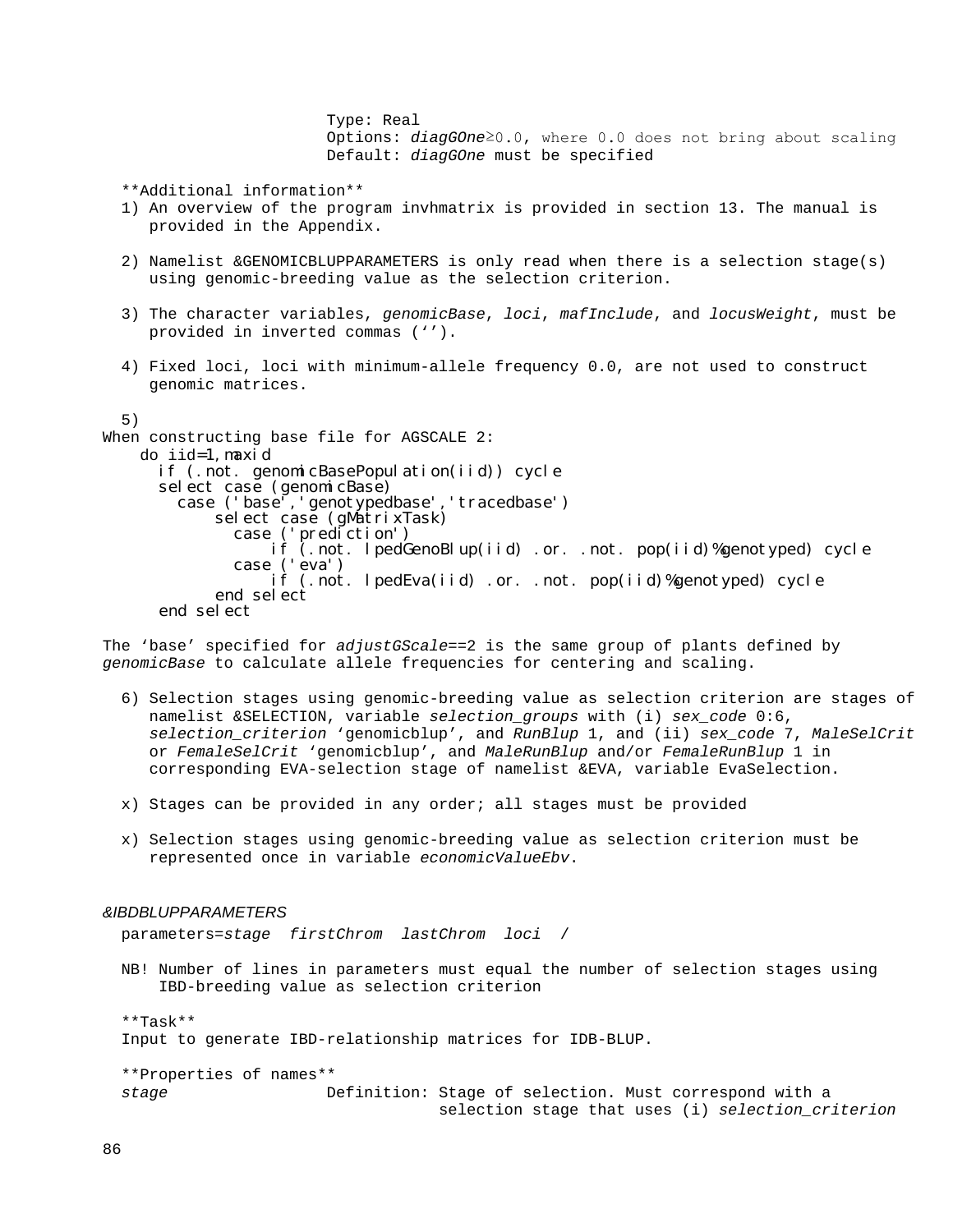'ibdblup', and *RunBlup* 1 in namelist &SELECTION, variable *selection\_scheme*, or (ii) *MaleSelCrit* and/or *FemaleSelCrit* 'ibdblup' and *MaleRunBlup* and/or *FemaleRunBlup* 1 in namelist &EVA, variable EvaSelection. Type: Integer Options: 1≤*stage*≤*selection\_groups* Default: *stage* must be specified *firstChrom* Definition: First chromosome used to construct IBD relationship matrices Type: Integer Options: 1≤*firstChrom*≤*nchrom* Default: *firstChrom* must be specified *lastChrom* Definition: Last chromosome with loci used to construct IBD-relationship matrices Type: Integer Options: *firstChrom*≤*lastChrom*≤*nchrom* Default: *lastChrom* must be specified

Loci on chromosomes *firstChrom*:*lastChrom* are used to construct matrices

 *loci* Definition: Loci used as genetic markers Type: Character Options: markers Markers qtl QTL all QTL and markers Default: *loci* must be specified

\*\*Additional information\*\*

 1) Namelist &IBDBLUPPARAMETERS is only read when there is a selection stage(s) using ibd-breeding value as the selection criterion.

*GeneticModel* must be 'genomic'. Should we allow 'ibdblup' with *GeneticModel* 'qtl'?

'ibdblup' does not rely on genotypings. Plants do not need to be genotyped to be part of ibd-relationship matrix.

- 2) The character variable, *loci*, must be provided in inverted commas ('').
- 3) Selection stages using ibd-breeding value as selection criterion are stages of namelist &SELECTION, variable *selection\_groups* with (i) *sex\_code* 0:6, *selection\_criterion* 'ibdblup', and *RunBlup* 1, and (ii) *sex\_code* 7, *MaleSelCrit* or *FemaleSelCrit* 'ibdblup', and *MaleRunBlup* and/or *FemaleRunBlup* 1 in corresponding EVA-selection stage of namelist &EVA, variable EvaSelection.
- x) Stages can be provided in any order; all stages must be provided
- x) Selection stages using ibd-breeding value as selection criterion must be represented once in variable *economicValueEbv*.

### *&IBSBLUPPARAMETERS*

parameters=*stage firstChrom lastChrom loci* /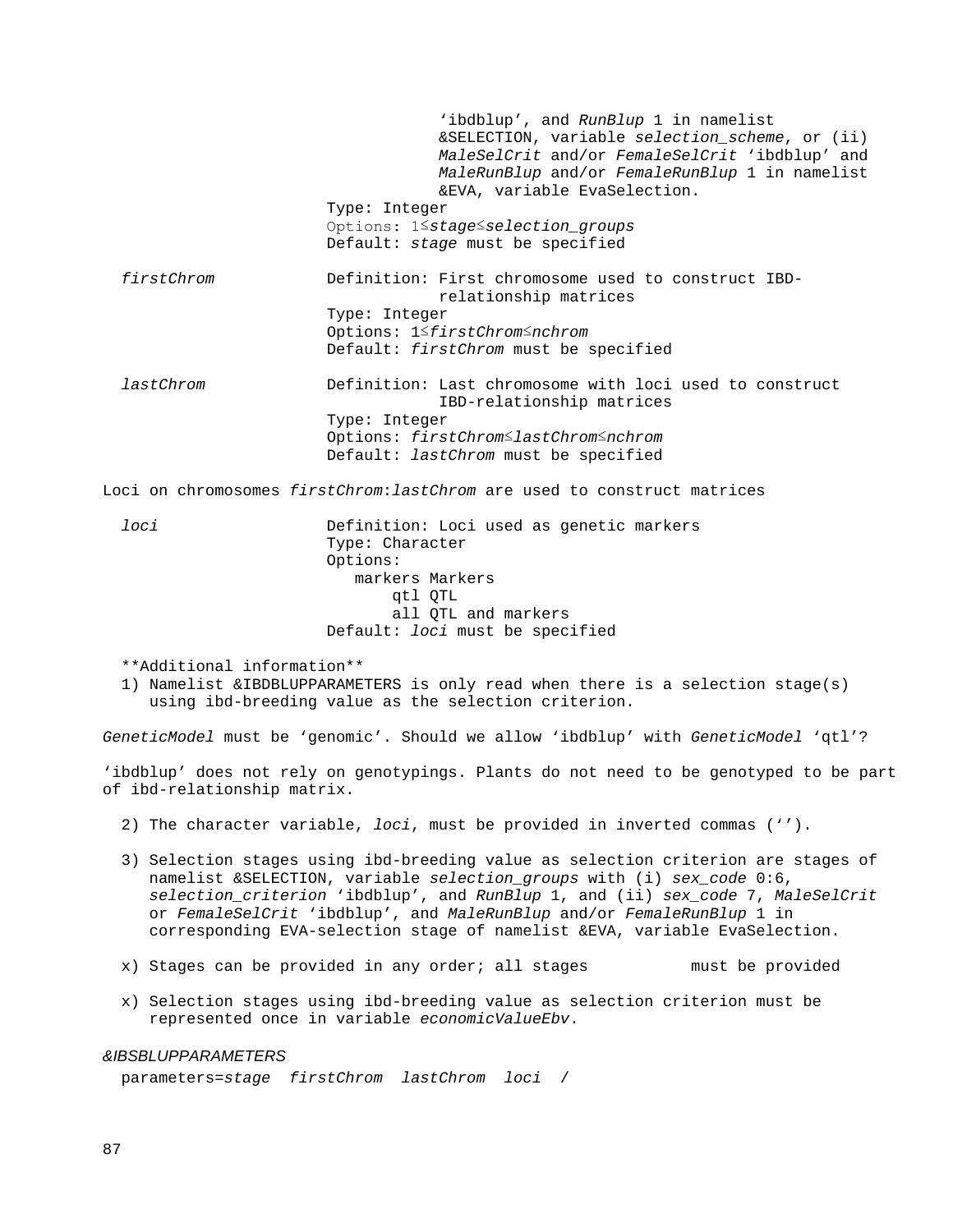NB! Number of lines in parameters must equal the number of selection stages using IBS-breeding value as selection criterion \*\*Task\*\* Input to generate IBS-relationship matrices for IDB-BLUP. \*\*Properties of names\*\* *stage* Definition: Stage of selection. Must correspond with a selection stage that uses (i) *selection\_criterion* 'ibsblup', and *RunBlup* 1 in namelist &SELECTION, variable *selection\_scheme*, or (ii) *MaleSelCrit* and/or *FemaleSelCrit* 'ibsblup' and *MaleRunBlup* and/or *FemaleRunBlup* 1 in namelist &EVA, variable EvaSelection. Type: Integer Options: 1≤*stage*≤*selection\_groups* Default: *stage* must be specified *firstChrom* Definition: First chromosome used to construct IBS relationship matrices Type: Integer Options: 1≤*firstChrom*≤*nchrom* Default: *firstChrom* must be specified *lastChrom* Definition: Last chromosome with loci used to construct IBS-relationship matrices Type: Integer Options: *firstChrom*≤*lastChrom*≤*nchrom* Default: *lastChrom* must be specified Loci on chromosomes *firstChrom*:*lastChrom* are used to construct matrices *loci* Definition: Loci used as genetic markers Type: Character Options: markers Markers qtl QTL all QTL and markers Default: *loci* must be specified \*\*Additional information\*\* 1) Namelist &IBSBLUPPARAMETERS is only read when there is a selection stage(s) using ibs-breeding value as the selection criterion. *GeneticModel* must be 'genomic'. Should we allow 'ibsblup' with *GeneticModel* 'qtl'? 'ibsblup' does not rely on genotypings. Plants do not need to be genotyped to be part of ibs-relationship matrix. 2) The character variable, *loci*, must be provided in inverted commas (''). 3) Selection stages using ibs-breeding value as selection criterion are stages of namelist &SELECTION, variable *selection\_groups* with (i) *sex\_code* 0:6, *selection\_criterion* 'ibsblup', and *RunBlup* 1, and (ii) *sex\_code* 7, *MaleSelCrit*

or *FemaleSelCrit* 'ibsblup', and *MaleRunBlup* and/or *FemaleRunBlup* 1 in corresponding EVA-selection stage of namelist &EVA, variable EvaSelection.

88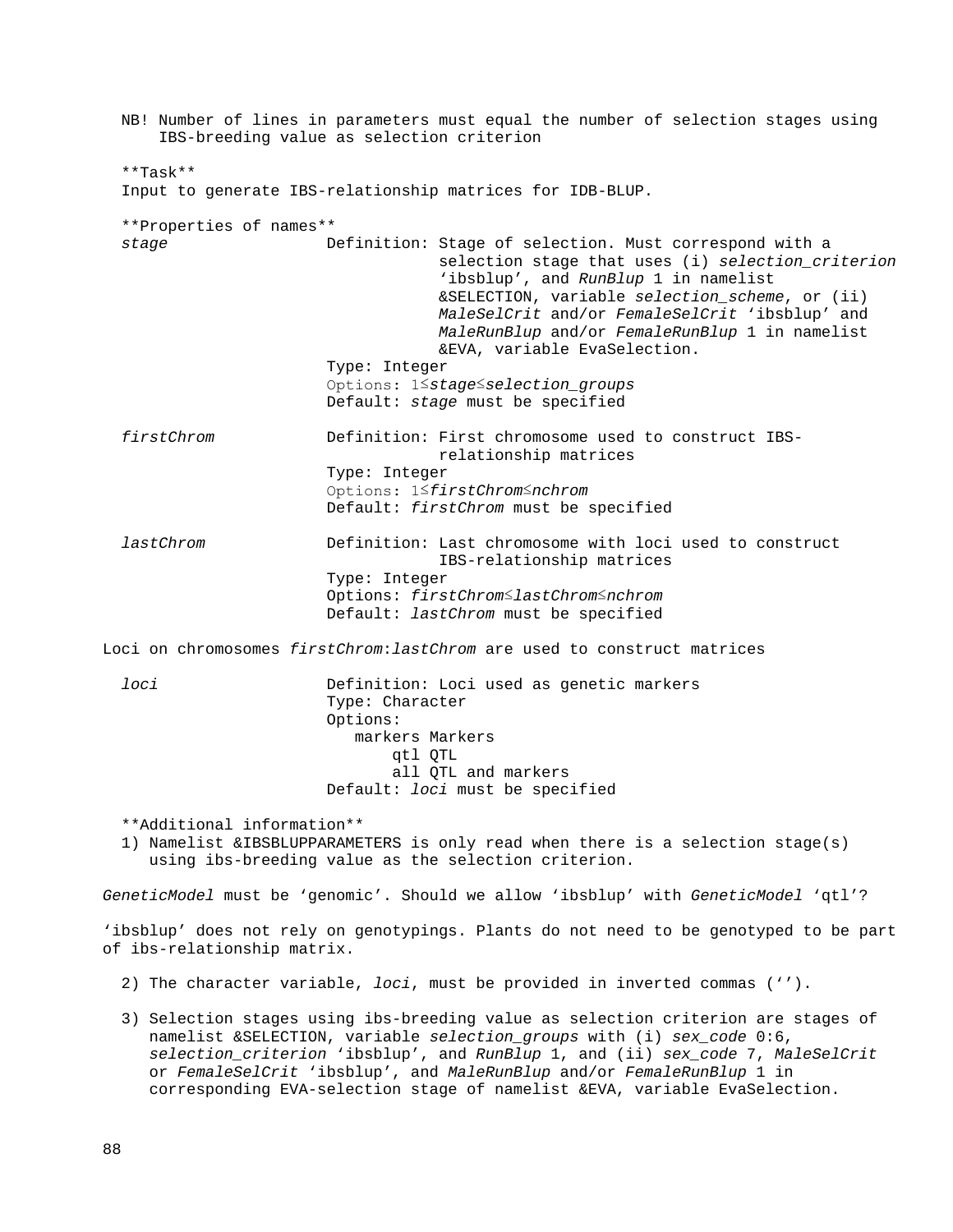x) Stages can be provided in any order; all stages must be provided

 x) Selection stages using ibs-breeding value as selection criterion must be represented once in variable *economicValueEbv*.

### *&EVAGENOMICRELATIONSHIPPARAMETERS*

 parameters= *stage genomicBase firstChrom lastChrom loci maf mafInclude locusWeight scaleMethod adjustGScale propAToG addDiagG diagGOne* /

 NB! Number of lines in parameters must equal the number of selection stages using genomic-relationship matrix to constrain average relationship in EVA-selection.

\*\*Task\*\*

 Input to construct genomic-**H** matrices using the program, invhmatrix. Genomic-**H** matrices are used by EVA to constrain average relationship. The namelist is read when *relationshipMatrix* 'genomic' in any EVA-selection stage of namelist &EVA, variable *EvaSelection*.

 \*\*Properties of names\*\* Description of variables in parameters is as described for namelist &GENOMICBLUPPARAMETERS with the exception that:

 (i) *genomicBase* 'all' includes all genotyped plants that are candidates for EVA selection (tagged for EVA-selection) or too young to be selection candidates and all genotyped individuals traced back from these plants, 'tracedbase' are base plants traced back from candidates for EVA-selection (tagged for EVA-selection) or too young to be selection candidates, and 'tracedgenotypedbase' are are genotyped base plants traced back from candidates for EVA-selection (tagged for EVA-selection) or too young to be selection candidates.

## *&EVAIBDRELATIONSHIPPARAMETERS*

parameters=*stage firstChrom lastChrom loci* /

 NB! Number of lines in parameters must equal the number of selection stages using ibd-relationship matrix to constrain average relationship in EVA-selection.

 \*\*Task\*\* Loci used to generate IBD-relationship matrices that constrain average relationship in EVA-selection.

 \*\*Properties of names\*\* Definition: Stage of selection. Must correspond with a selection stage that uses (i) *selection\_criterion* 'ibdblup', and *RunBlup* 1 in namelist &SELECTION, variable *selection\_scheme*, or (ii) *MaleSelCrit* and/or *FemaleSelCrit* 'ibdblup' and *MaleRunBlup* and/or *FemaleRunBlup* 1 in namelist &EVA, variable EvaSelection. Type: Integer Options: 1≤*stage*≤*selection\_groups* Default: *stage* must be specified *firstChrom* Definition: First chromosome used to construct IBD relationship matrices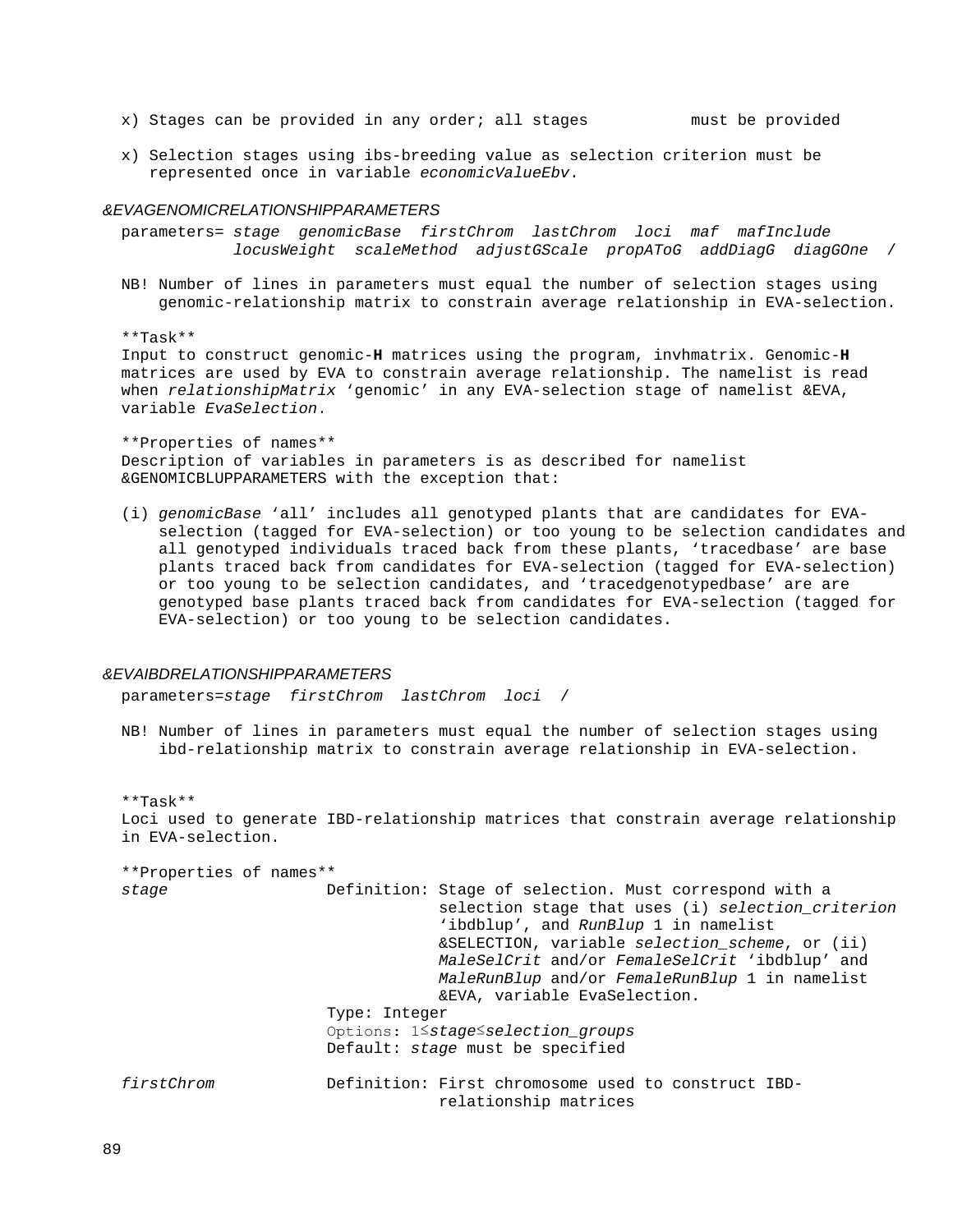Type: Integer Options: 1≤*firstChrom*≤*nchrom* Default: *firstChrom* must be specified *lastChrom* Definition: Last chromosome with loci used to construct IBD-relationship matrices Type: Integer Options: *firstChrom*≤*lastChrom*≤*nchrom* Default: *lastChrom* must be specified Loci on chromosomes *firstChrom*:*lastChrom* are used to construct matrices *loci* Definition: Loci used as genetic markers Type: Character Options: markers Markers qtl QTL all QTL and markers Default: *loci* must be specified

\*\*Additional information\*\*

 1) Namelist &IBDBLUPPARAMETERS is only read when there is a selection stage(s) using ibd-breeding value as the selection criterion.

*GeneticModel* must be 'genomic'. Should we allow 'ibd' with *GeneticModel* 'qtl'?

'ibdblup' does not rely on genotypings. Plants do not need to be genotyped to be part of ibd-relationship matrix.

- 2) The character variable, *loci*, must be provided in inverted commas ('').
- 3) Selection stages using ibd-breeding value as selection criterion are stages of namelist &SELECTION, variable *selection\_groups* with (i) *sex\_code* 0:6, *selection\_criterion* 'ibdblup', and *RunBlup* 1, and (ii) *sex\_code* 7, *MaleSelCrit* or *FemaleSelCrit* 'ibdblup', and *MaleRunBlup* and/or *FemaleRunBlup* 1 in corresponding EVA-selection stage of namelist &EVA, variable EvaSelection.
- x) Stages can be provided in any order; all stages must be provided
- x) Selection stages using ibd-breeding value as selection criterion must be represented once in variable *economicValueEbv*.

### *&EVAIBSRELATIONSHIPPARAMETERS*

parameters=*stage firstChrom lastChrom loci* /

 NB! Number of lines in parameters must equal the number of selection stages using ibs-relationship matrix to constrain average relationship in EVA-selection.

 \*\*Task\*\* Loci used to generate IBS-relationship matrices that constrain average relationship in EVA-selection.

 \*\*Properties of names\*\* *stage* Definition: Stage of selection. Must correspond with a selection stage that uses (i) *selection\_criterion*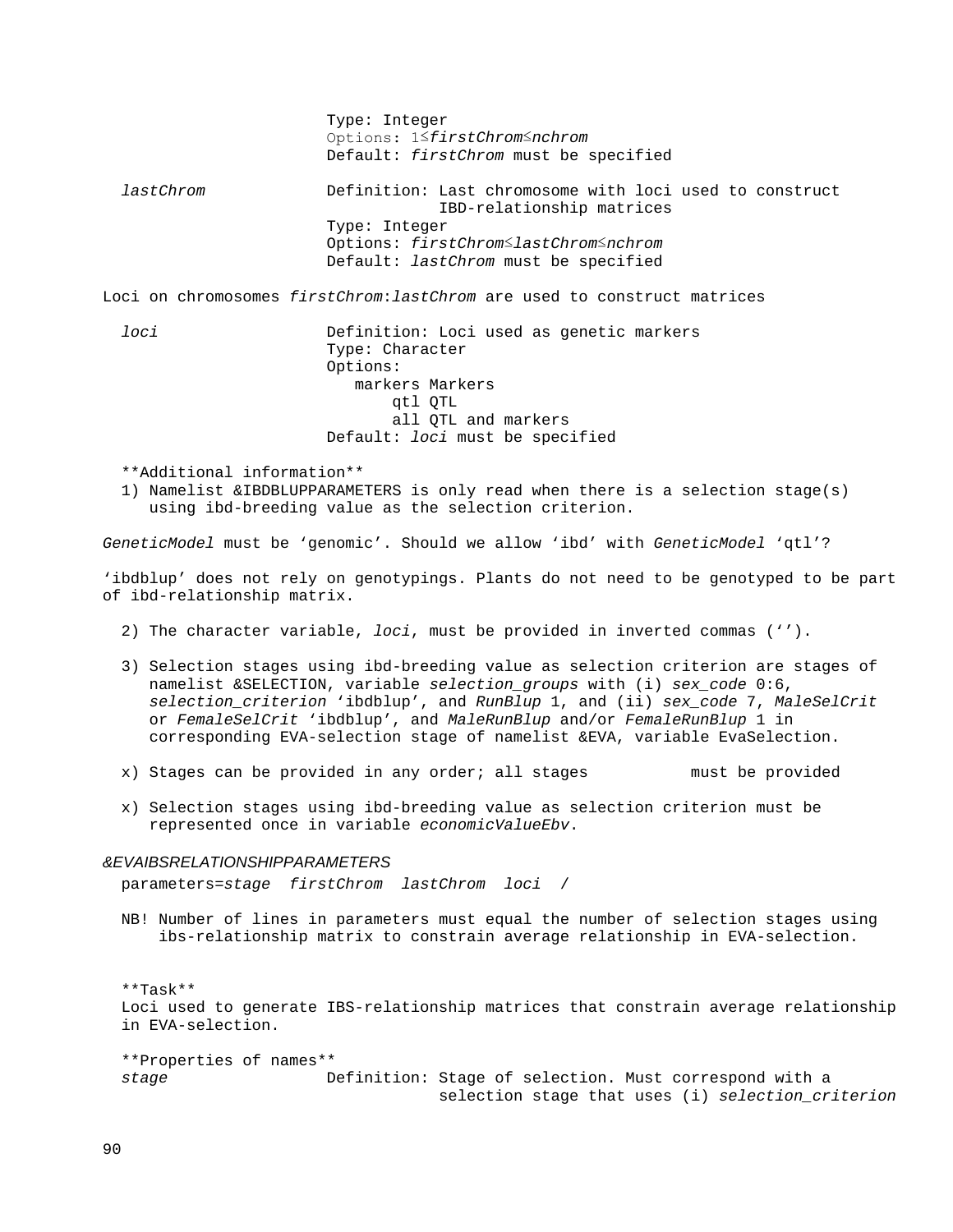'ibsblup', and *RunBlup* 1 in namelist &SELECTION, variable *selection\_scheme*, or (ii) *MaleSelCrit* and/or *FemaleSelCrit* 'ibsblup' and *MaleRunBlup* and/or *FemaleRunBlup* 1 in namelist &EVA, variable EvaSelection. Type: Integer Options: 1≤*stage*≤*selection\_groups* Default: *stage* must be specified *firstChrom* Definition: First chromosome used to construct IBS relationship matrices Type: Integer Options: 1≤*firstChrom*≤*nchrom* Default: *firstChrom* must be specified *lastChrom* Definition: Last chromosome with loci used to construct IBS-relationship matrices Type: Integer Options: *firstChrom*≤*lastChrom*≤*nchrom* Default: *lastChrom* must be specified

Loci on chromosomes *firstChrom*:*lastChrom* are used to construct matrices

 *loci* Definition: Loci used as genetic markers Type: Character Options: markers Markers qtl QTL all QTL and markers Default: *loci* must be specified

\*\*Additional information\*\*

 1) Namelist &IBSBLUPPARAMETERS is only read when there is a selection stage(s) using ibs-breeding value as the selection criterion.

*GeneticModel* must be 'genomic'. Should we allow 'ibs' with *GeneticModel* 'qtl'?

'ibsblup' does not rely on genotypings. Plants do not need to be genotyped to be part of ibs-relationship matrix.

- 2) The character variable, *loci*, must be provided in inverted commas ('').
- 3) Selection stages using ibs-breeding value as selection criterion are stages of namelist &SELECTION, variable *selection\_groups* with (i) *sex\_code* 0:6, *selection\_criterion* 'ibsblup', and *RunBlup* 1, and (ii) *sex\_code* 7, *MaleSelCrit* or *FemaleSelCrit* 'ibsblup', and *MaleRunBlup* and/or *FemaleRunBlup* 1 in corresponding EVA-selection stage of namelist &EVA, variable EvaSelection.
- x) Stages can be provided in any order; all stages must be provided
- x) Selection stages using ibs-breeding value as selection criterion must be represented once in variable *economicValueEbv*.

## *&DMUPARAMETERS*

 dmuPolyBlup=*dmuPolyBlup* dmuGenomicBlup=*dmuGenomicBlup*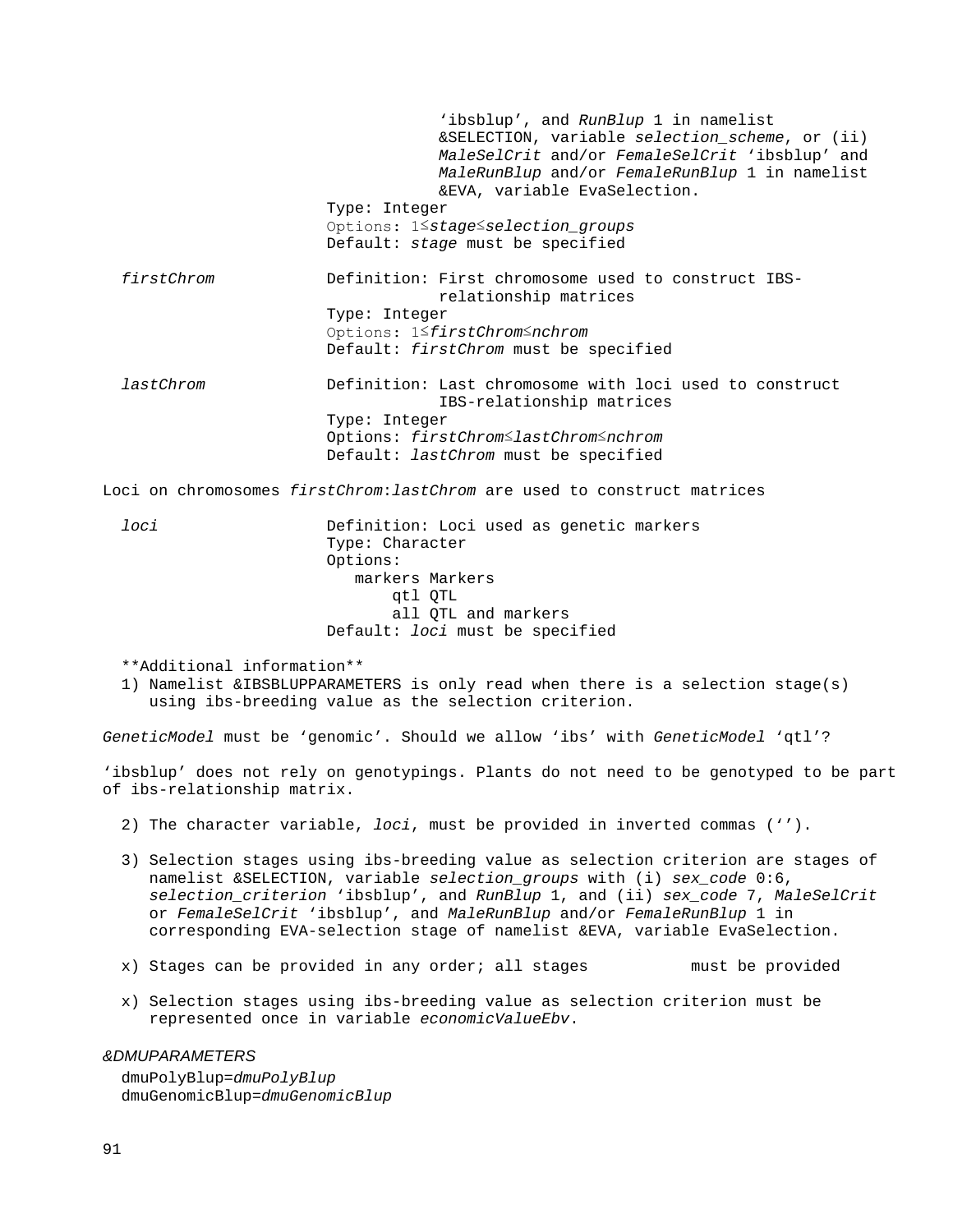dmuIbdBlup=*dmuIbdBlup* dmuGasBlup=*dmuGasBlup* ebv\_observation=*ebv\_observation* printDmuLstFiles=*printDmuLstFiles* / \*\*Task\*\* Input for estimation of breeding values using DMU \*\*Properties of names\*\* Definition: DMU version used to estimate polygenic breeding<br>values values Type: Character Options: dmuai DMUAI used dmu4 DMU4 used dmu5 DMU5 used Default: dmu5 dmuGenomicBlup Definition: DMU version used to estimate genomic breeding<br>values values Type: Character Options: dmuai DMUAI used dmu4 DMU4 used dmu5 DMU5 used Default: dmu5 *dmuIbdBlup* Definition: DMU version used to estimate ibd breeding values Type: Character Options: dmuai DMUAI used dmu4 DMU4 used dmu5 DMU5 used Default: dmu5 *dmuGasBlup* Definition: DMU version used to estimate GAS breeding values Type: Character Options: dmu4 DMU4 used dmu5 DMU5 used Default: dmu5 *ebv\_observation* Definition: Matrix relating observations to BLUP-breeding values. Used to create DMU-input data and read breeding values predicted by DMU. Dimension: (*nobs*+*nCombinedObs*)\**nebv* Options: Matrix elements 0 or 1 Type: Integer Default: *ebv\_observation* must be specified *printDmuLstFiles* Definition: Write DMU-lst files to subdirectory, dmuLstFiles. Subdirectory DmuLstFiles is created in the output directory specified in namelist &OUTPUTDIRECTORY, variable *OutDirectory.* Type: Character Options: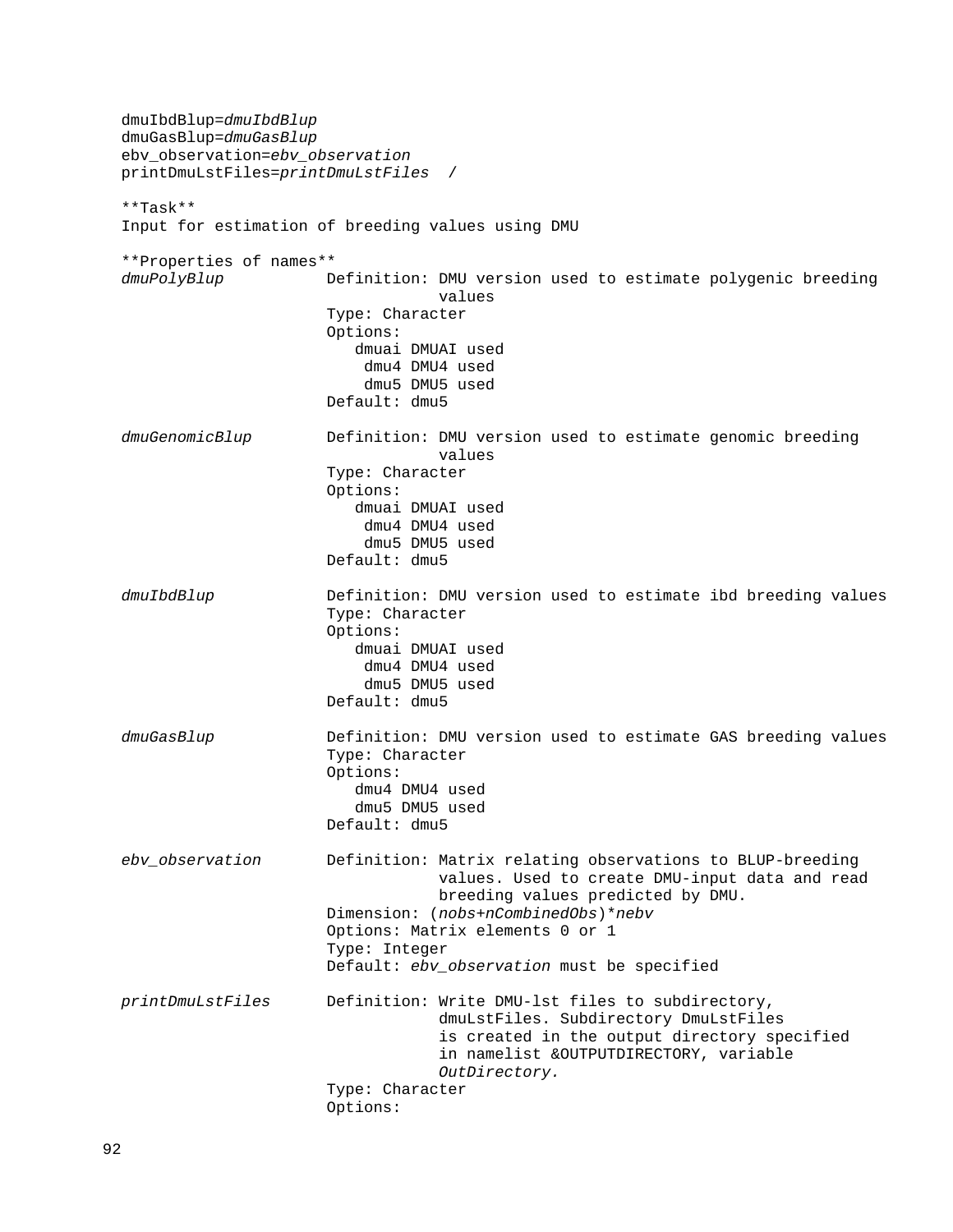no DMU-lst files are not written to subdirectory yes DMU-lst files are written Default: no

\*\*Additional information\*\*

- 1) *dmuPolyBlup* is used when polygenic breeding values are used as selection criterion at any selection stage, *dmuGenomicBlup* is used when genomic breeding values are used, and *dmuGasBlup* when GAS breeding values are used.
- 2) (a) *dmuPolyBlup* is also used when genomic breeding values are specified as the selection criterion but polygenic breeding values are estimated instead of genomic breeding values. This occurs when there is a lack of genotypic and/or phenotypic observations (see section *Genetic model and selection;*  ADAM's motor), or when *startGenomicSelectionTime*>1 (namelist &CONTROL\_GENOME).
	- (b) *dmuPolyBlup* is also used when gas breeding values are specified as the selection criterion but polygenic breeding values are estimated instead of gas breeding values. This occurs when there is a lack of phenotypic observations (see section *Genetic model and selection*), or when *startGasTime*>1 (namelist &CONTROL\_GENOME).
- 3) When *printDmuLstFiles* 'yes':
	- (a) DMU-lst files are written to directory dmuLstFiles at selection stages with (i) truncation or EVA selection, and (ii) selection criterion polygenic, genomic, or GAS breeding values
	- (b) Directory DmuLstFiles is a subdirectory of the output directory *OutDirectory* (namelist &OUTPUTDIRECTORY, variable *OutDirectory*)
	- (c) DMU-lst files are written as dmuAdamRep<*rep*>Time<*time*>Stage<*stage*>.lst, where <*rep*> is replicate number, <*time*> is time step, and <*stage*> is selection stage
	- (d) If the subdirectory dmuLstFiles does not exist, it is created
	- (e) If the subdirectory dmuLstFiles exists and it contains old DMU-lst files (files from an earlier simulation), the old DMU-lst files are renamed dmuAdamRep<*rep*>Time<*time*>Stage<*stage*>.prev

## *&BAYESPPARAMETERS*

There is now a version of ADAM that can use BayesP instead of GBLUP for genomic prediction. It is restricted to fewer cases than GBLUP, e.g. only a single trait and all plants genotyped.

BayesP can be used when specifying 'bayesp' in &SELECTION rather than 'polyblup' or 'genomicblup' as SelectionCriterion.

The attached input.prm works with the new version of ADAM. Here are some comments to the additional parameters involved. There is a new namelist with up to seven parameters: &BAYESPPARAMETERS nIterations=1000 priorProbability=0.05 priorResidualVariance=1.0 priorGeneticVariance=1.0 bayesPLoci='markers' bayespMafInclude='above' mafBayesP=0.0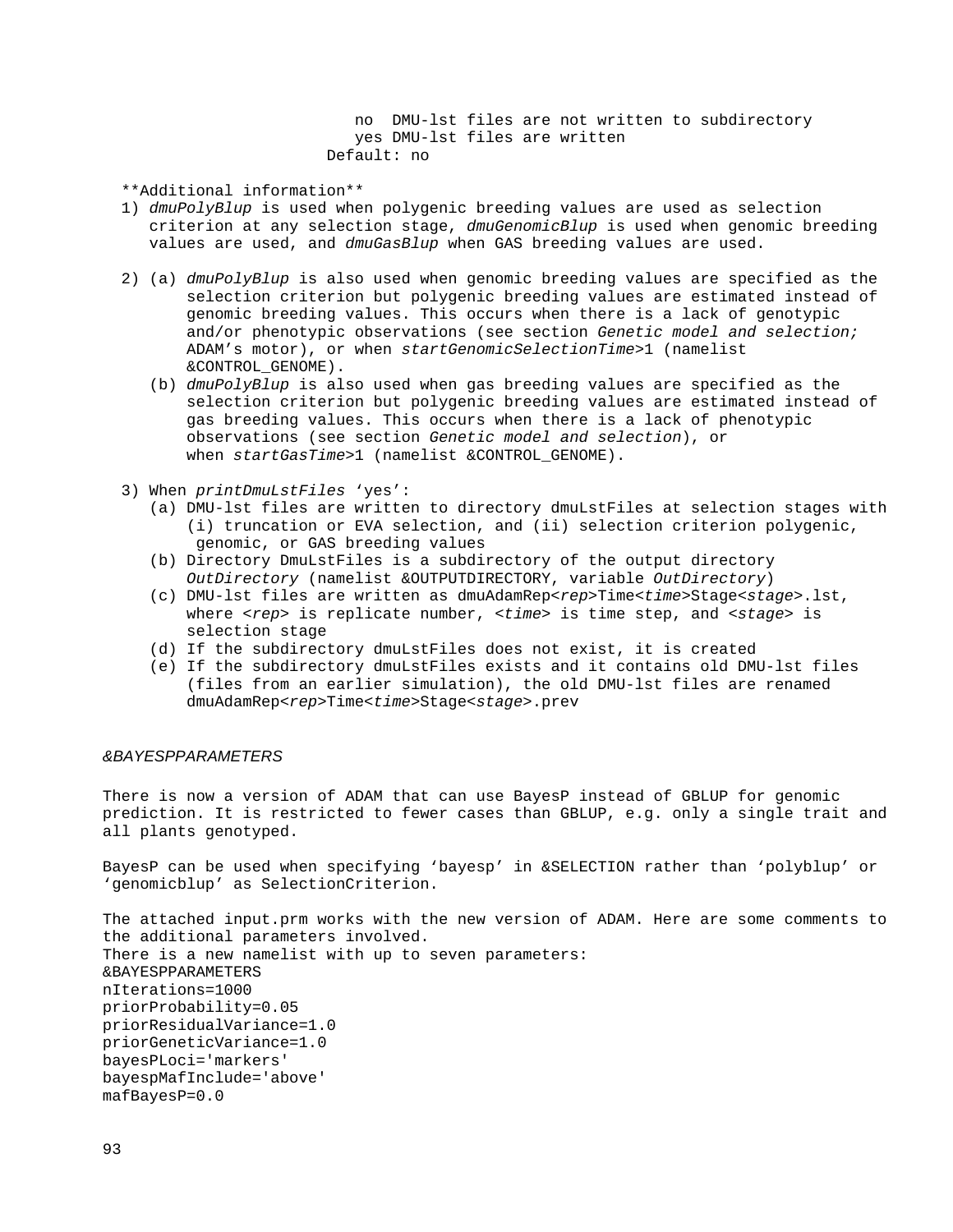The values given for the parameters in the example above are the default values. That means that if these values suit you, you don't need to put them in the namelist. nIterations Is the number of rounds run in the BayesP program. This is a parameter that Theo knows a lot more about than me. priorProbability Is the mixing proportion in the program, i.e. the proportion of loci with big effect. priorResidualVariance Is the residual variance. This should almost always fit the parameter given in r\_matrix. priorGeneticVariance is the genetic variance. This should almost always fit the parameter given in *genomicMatrix*. bayesPLoci controls which loci to use whether 'all', 'markers', or 'qtl'. bayespMafInclude specifies whether to use loci with MAF 'above' or 'below' the MAFthreshold. mafBayesP is the MAF-threshold.

## *&MATINGPARAMETERS*

Mating\_groups=*mating\_groups*

Selection\_scheme=

 FirstTime LastTime NtimeSteps generation repro\_method mating\_design mating\_unit max\_numberMating

```
/
```
/

 \*\*Task\*\* Method to mate selected plants

| **Properties of names** |                                                                  |
|-------------------------|------------------------------------------------------------------|
| FirstTime               | Definition: First time step where the selection group is<br>used |
|                         | Type: Integer                                                    |
|                         | Options:                                                         |
|                         | 1-gestation_length≤FirstTime≤LastTime                            |
|                         | Default: FirstTime must be specified                             |
| LastTime                | Definition: Last time step where the selection group is<br>used  |
|                         | Type: Integer                                                    |
|                         | Options: FirstTime LastTime Intime                               |
|                         | Default: LastTime must be specified                              |
| Treproductive           | Definition: time steps fro mating to birth                       |
|                         | Type: Integer                                                    |
|                         | Options: $\geq 0$                                                |
|                         | Default: 0                                                       |
| Generation              | Definition: generation in a breeding cycle                       |
|                         | Type: Integer                                                    |
|                         | Options: $\geq 0$                                                |
|                         | Default: must be specified                                       |
| repro_method            | Definition: method of reproduction                               |
|                         | Type: Character                                                  |
|                         | Options: clone, selfing, crossing, DHs.                          |
| mating_design           | Definition: Method to mate selected plants.                      |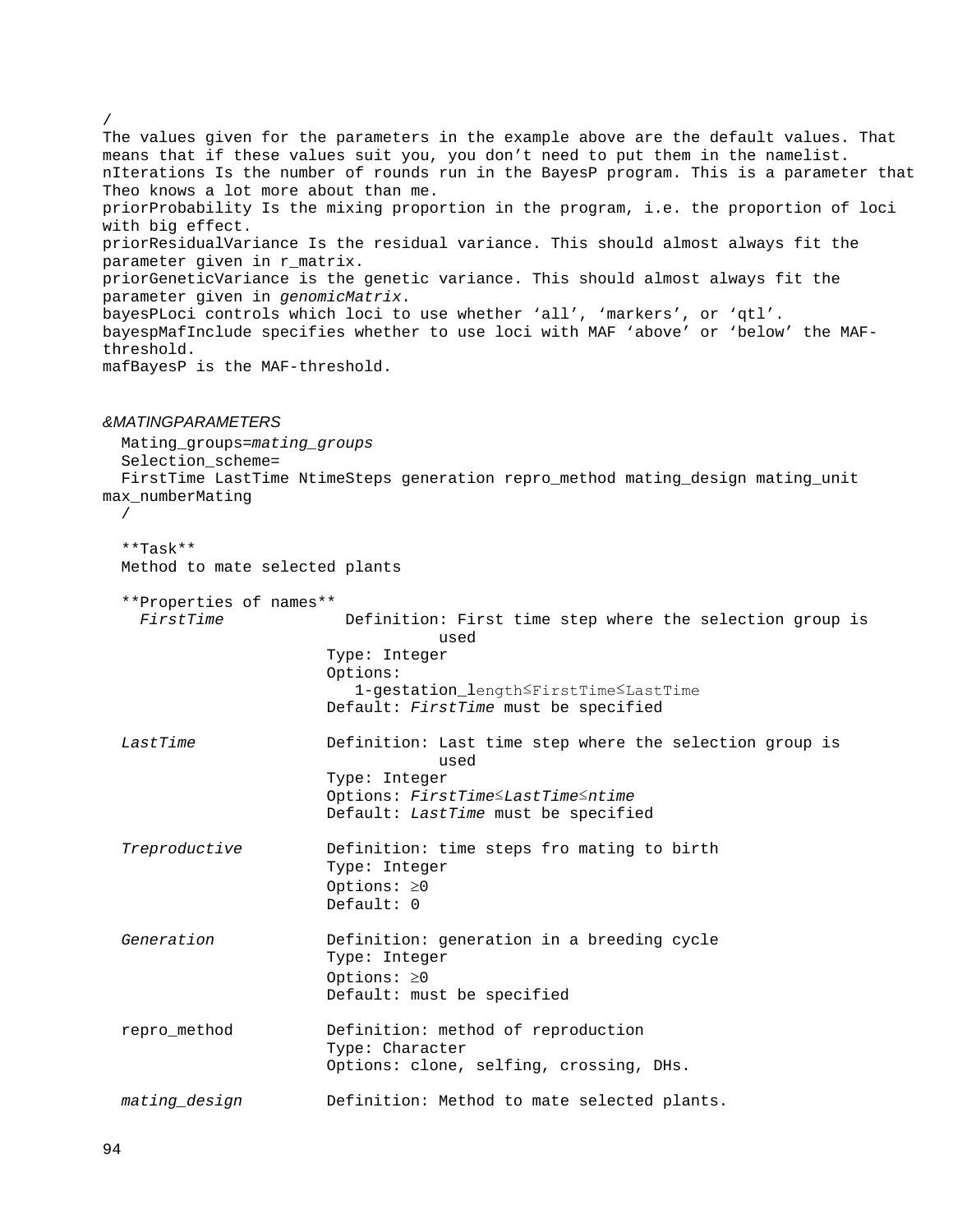|                                                                                                                                        | Type: Character<br>Options:                                                                |                                                                                                                                                      |
|----------------------------------------------------------------------------------------------------------------------------------------|--------------------------------------------------------------------------------------------|------------------------------------------------------------------------------------------------------------------------------------------------------|
|                                                                                                                                        | random mating                                                                              | Parents mated randomly                                                                                                                               |
|                                                                                                                                        |                                                                                            | assortative_mating Best male parents mated to the<br>best females, where best is the<br>criterion used to select males and<br>females                |
|                                                                                                                                        |                                                                                            | desortative_mating Best male parents mated to the<br>worse females, where best is the<br>criterion used to select males and<br>females               |
|                                                                                                                                        | mc mating<br>mcac_mating                                                                   | Minimum-coancestry mating<br>Mating by minimising covariance of<br>ancestral genetic contributions as<br>described by Henryon et al. (2010)          |
|                                                                                                                                        | Default: random_mating                                                                     |                                                                                                                                                      |
| McacGenerations                                                                                                                        |                                                                                            | Definition: Number of generations ancestors of selected<br>plants are traced back when using minimum-<br>coancestry-covariance mating (MCAC mating). |
|                                                                                                                                        | Type: Integer<br>Options: $\geq 0$<br>Default: $5$                                         |                                                                                                                                                      |
| max_numberMating                                                                                                                       | Definition: maximum number of crosses.<br>Type: Integer<br>Options: $\geq 1$<br>Default: 1 |                                                                                                                                                      |
| <b>&amp;MATRICES</b>                                                                                                                   |                                                                                            |                                                                                                                                                      |
| polygenicMatrix=polygenicMatrix<br>genomicMatrix=genomicMatrix<br>residualMatrix=residualMatrix<br>geneticMeanVector=geneticMeanVector | femaleDeviationVector=femaleDeviationVector /                                              |                                                                                                                                                      |
| $**Task**$<br>female deviations (fixed-sex effects)                                                                                    |                                                                                            | Provide genetic and residual (co)variance matrices and vectors of genetic means and                                                                  |

```
 **Properties of names**
                       Definition: Polygenic (co)variance matrix. Elements are
                                    read in the following order: (row 1,column 1), 
                                   (1,2), ..., (1, \text{column n}), (2,1), (2,2)...
                        Dimension: ntbv*ntbv
                        Type: Real
                       Default: Matrix of 0.0
 genomicMatrix Definition: Genomic (co)variance matrix. Elements are 
                                    read in the following order: (row 1,column 1), 
                                   (1,2), ..., (1, \text{column n}), (2,1), (2,2)...
                        Dimension: ntbv*ntbv
                        Type: Real
```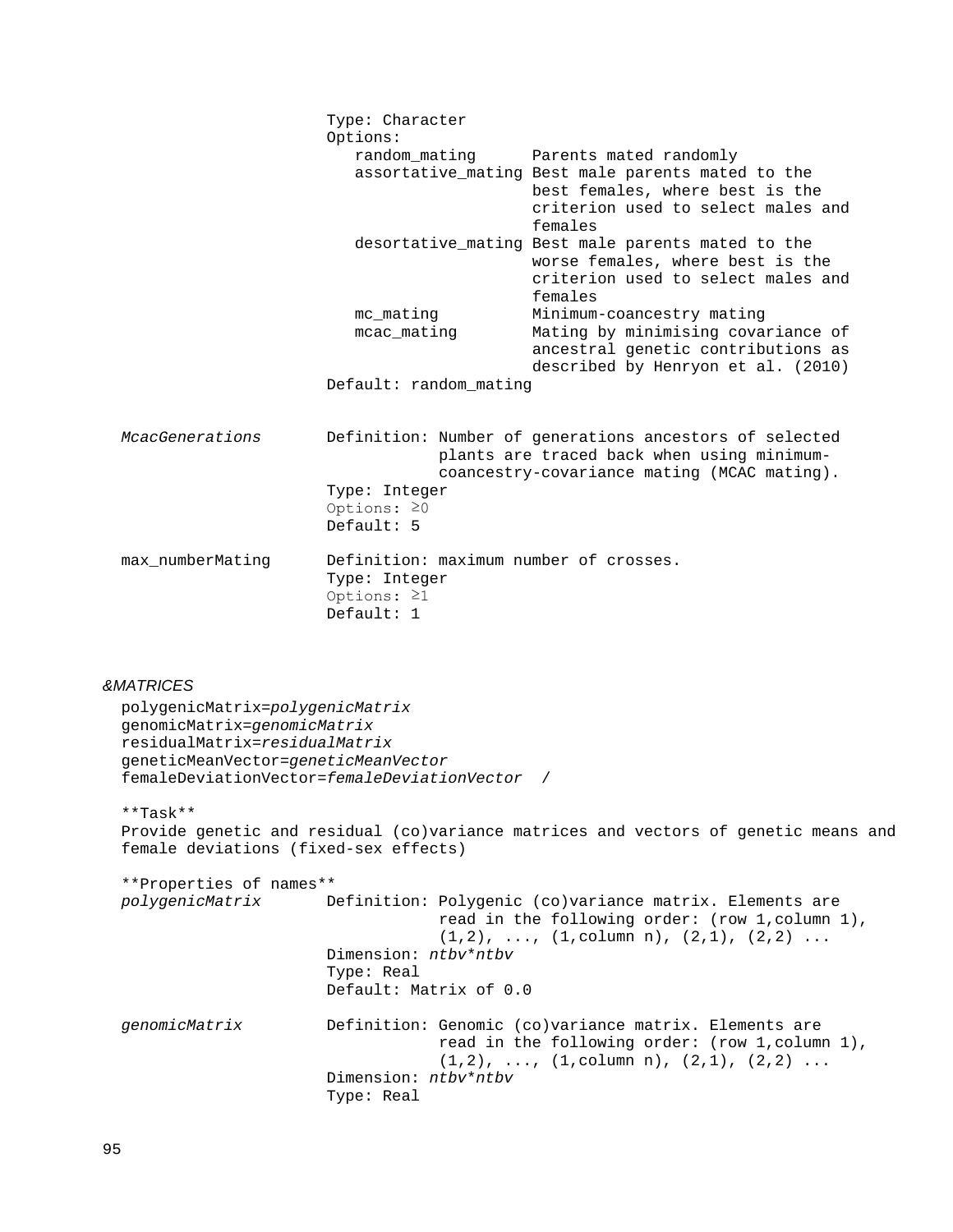```
 Default: Matrix of 0.0
   residualMatrix Definition: Residual (co)variance matrix. Elements are
                                      read in the following order: (row 1, column 1),
                                     (1,2), ..., (1, \text{column n}), (2,1), (2,2)...
                         Dimension: nres*nres
                          Type: Real
                        Default: Matrix of 0.0
   geneticMeanVector Definition: Vector of genetic means
                         Dimension: ntbv
                        Type: Real
                         Default: Vector of 0.0
   femaleDeviationVector Definition: Vector of female deviations
                          Dimension: ntbv
                         Type: Real
                        Default: Vector of 0.0
   **Additional information**
   1) Matrix of total-genetic (co)variances is the sum of polygenicMatrix and 
      genomicMatrix
   2) genomicMatrix is only used when GeneticModel 'genomic' in namelist 
      &CONTROLPARAMETERS
&DESIGN_MATRICES
   ZDirectGenetic=ZDirectGenetic
   WDirectError=WDirectError
   ZPaternalGenetic=ZPaternalGenetic
  WPaternalError=WPaternalError
   ZMaternalGenetic=ZMaternalGenetic
   WMaternalError=WMaternalError
   ZMateGenetic=ZMateGenetic
   WMateError=WMateError
  XFemales=XFemales /
   **Task**
  Provide design matrices
   **Properties of names**
                         ZDirectGenetic Definition: Design matrix associating true direct-genetic 
                                      effects to observations
                         Dimension: nobs*ntbv
                          Type: Integer
                          Default: Matrix of 0
   WDirectError Definition: Design matrix associating direct-residual effects 
                                      to observations
                         Dimension: nobs*nres
                          Type: Integer
                        Default: Matrix of 0
   ZPaternalGenetic Definition: Design matrix associating paternal-genetic effects 
                                      to observations
                         Dimension: nobs*ntbv
```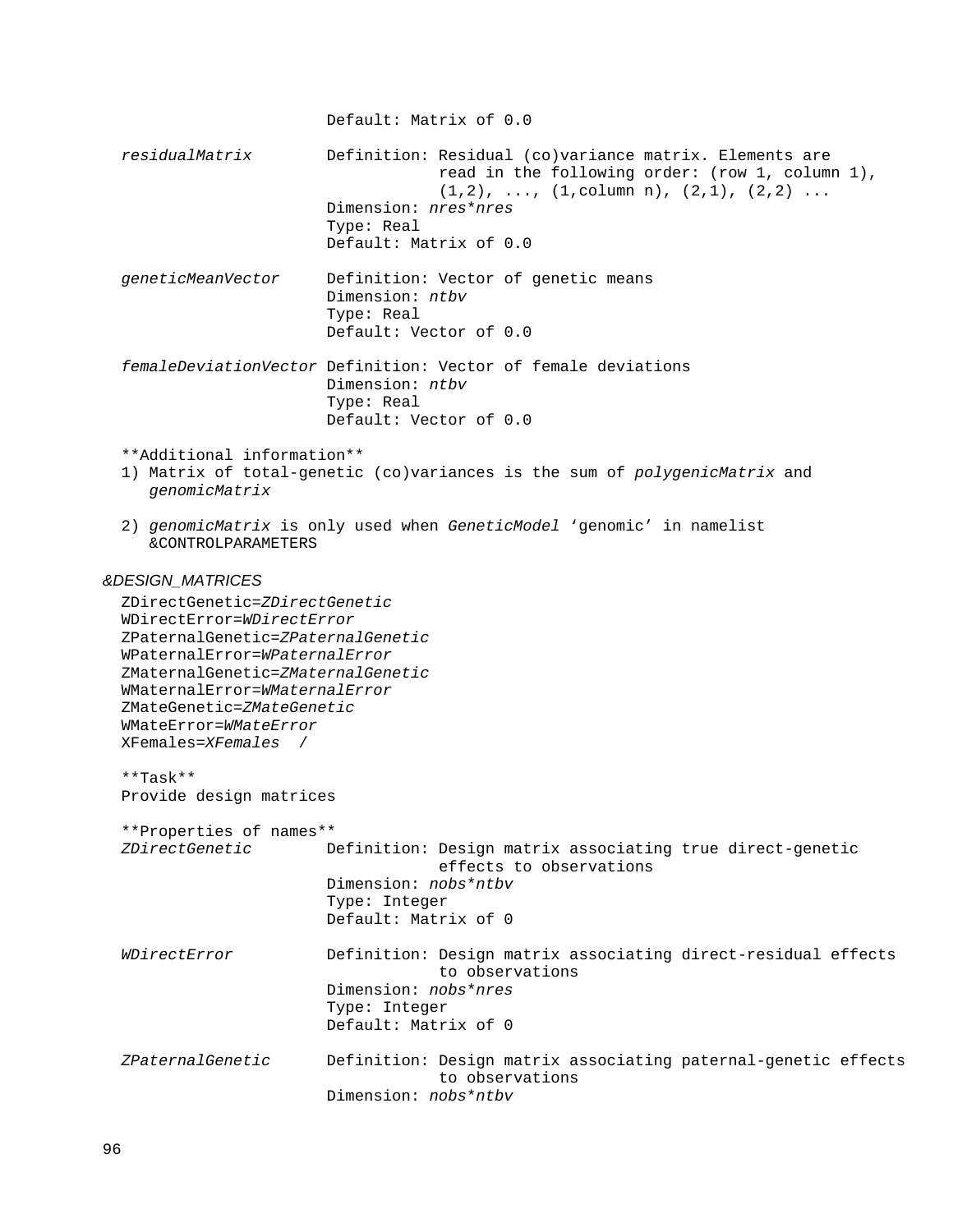|                                                                                                                                                            | Type: Integer<br>Default: Matrix of 0                                                                                                               |  |
|------------------------------------------------------------------------------------------------------------------------------------------------------------|-----------------------------------------------------------------------------------------------------------------------------------------------------|--|
| WPaternalError                                                                                                                                             | Definition: Design matrix associating paternal-residual effects<br>to observations<br>Dimension: nobs*nres<br>Type: Integer<br>Default: Matrix of 0 |  |
| ZMaternalGenetic                                                                                                                                           | Definition: Design matrix associating maternal-genetic effects<br>to observations<br>Dimension: nobs*ntby<br>Type: Integer<br>Default: Matrix of 0  |  |
| WMaternalError                                                                                                                                             | Definition: Design matrix associating maternal-residual effects<br>to observations<br>Dimension: nobs*nres<br>Type: Integer<br>Default: Matrix of 0 |  |
| ZMateGenetic                                                                                                                                               | Definition: Design matrix associating mate-genetic effects<br>to observations<br>Dimension: nobs*ntbv<br>Type: Integer<br>Default: Matrix of 0      |  |
| WMateError                                                                                                                                                 | Definition: Design matrix associating mate-residual effects<br>to observations<br>Dimension: nobs*nres<br>Type: Integer<br>Default: Matrix of 0     |  |
| <b>XFemales</b>                                                                                                                                            | Definition: Design matrix associating female deviations to<br>observations<br>Dimension: nobs*ntbv<br>Type: Integer<br>Default: Matrix of 0         |  |
| **Additional information**<br>1) ZMateGenetic and WMateError apply to maternal traits; id of sire mated to dam<br>prior to phenotyping of maternal traits. |                                                                                                                                                     |  |

## *&COMBINEDOBSERVATIONS*

combinations=*obs a b c d e* /

NB! Number of lines in combinations must equal *nCombinedObs*

### \*\*Task\*\*

Input to generate combined traits. The *i*th combined trait (*i*=*nobs*+1 … *nobs*+*nCombinedObs*) for the *j*th plant, *yij*, is generated as *yij=*(*aj*+*bj*-*cj*)\**dj*/*ej*, where *aj*, *bj*, *cj*, *dj*, and *ej* are phenotypic observations generated for plant *j* and the observation numbers allocated to *a*, *b*, *c*, *d*, and *e* can be 1 … *nobs*.

\*\*Properties of names\*\* Definition: Observation number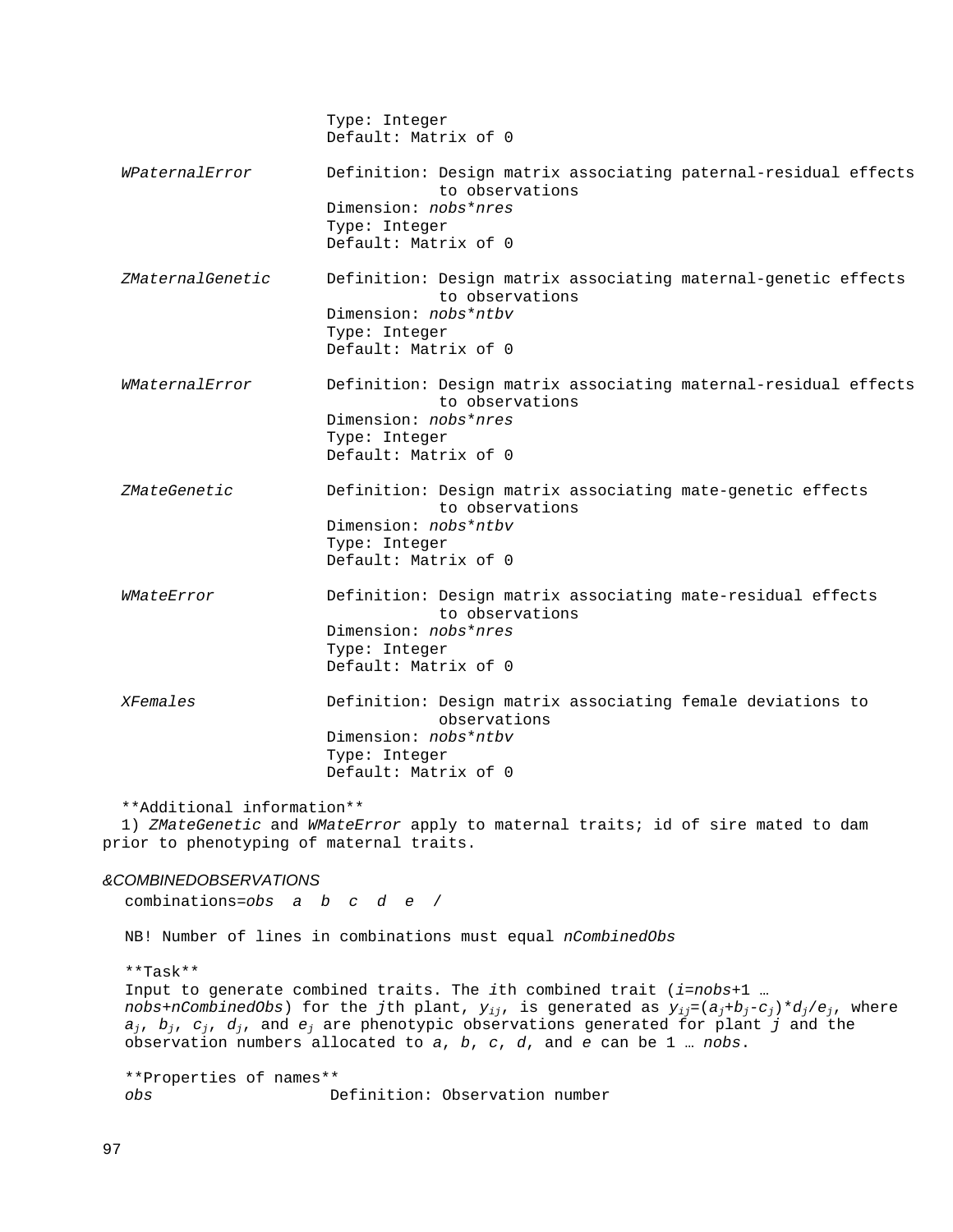|    |                                                     | Type: Integer<br>Options: nobs+1≤obs≤nobs+nCombinedobs<br>Default: obs must be specified                                                                                                                                |
|----|-----------------------------------------------------|-------------------------------------------------------------------------------------------------------------------------------------------------------------------------------------------------------------------------|
| а  |                                                     | Definition: Observation allocated to a<br>Type: Integer<br>Options:<br>-9 No observation is allocated to a<br>1:nobs Observation allocated to a<br>Default: a must be specified                                         |
| b  |                                                     | Definition: Observation allocated to b<br>Type: Integer<br>Options:<br>-9 No observation is allocated to b<br>1:nobs Observation allocated to b<br>Default: b must be specified                                         |
| C  |                                                     | Definition: Observation allocated to c<br>Type: Integer<br>Options:<br>$-9$ No observation is allocated to $c$<br>1:nobs Observation allocated to c<br>Default: $c$ must be specified                                   |
| d  |                                                     | Definition: Observation allocated to d<br>Type: Integer<br>Options:<br>-9 No observation is allocated to d<br>1:nobs Observation allocated to d<br>Default: d must be specified                                         |
| е  |                                                     | Definition: Observation allocated to e<br>Type: Integer<br>Options:<br>-9 No observation is allocated to e<br>1:nobs Observation allocated to e<br>Default: e must be specified                                         |
|    | **Additional information**<br>&POPULATIONPARAMETERS | 1) Namelist &COMBINEDTRAITS is only read and used when GeneticModel 'polygenic'<br>or 'qenomic' in namelist &CONTROLPARAMETERS and nCombinedTraits>0 in namelist                                                        |
|    |                                                     | 2) An observation number can only be represented once in variable combinations, obs.<br>This implies that all observation numbers in the sequence nobs+1<br>nobs+nCombinedObs must be represented in combinations, obs. |
|    | be $-9$ .                                           | 3) At least one of $a$ , $b$ , $c$ , $d$ , and $e$ must be allocated an observation number<br>$(1:nobs)$ for each combined observation. That is, all of a, b, c, d, and e cannot                                        |
| 4) | to 0.0.                                             | (i) If $a - 9$ , $b - 9$ , and $c - 9$ , a for each plant is set to 1.0, b to 0.0, and $c$<br>(ii) If $d - 9$ , $d$ for each plant is set to 1.0.<br>(iii) If e -9, e for each plant is set to 1.0.                     |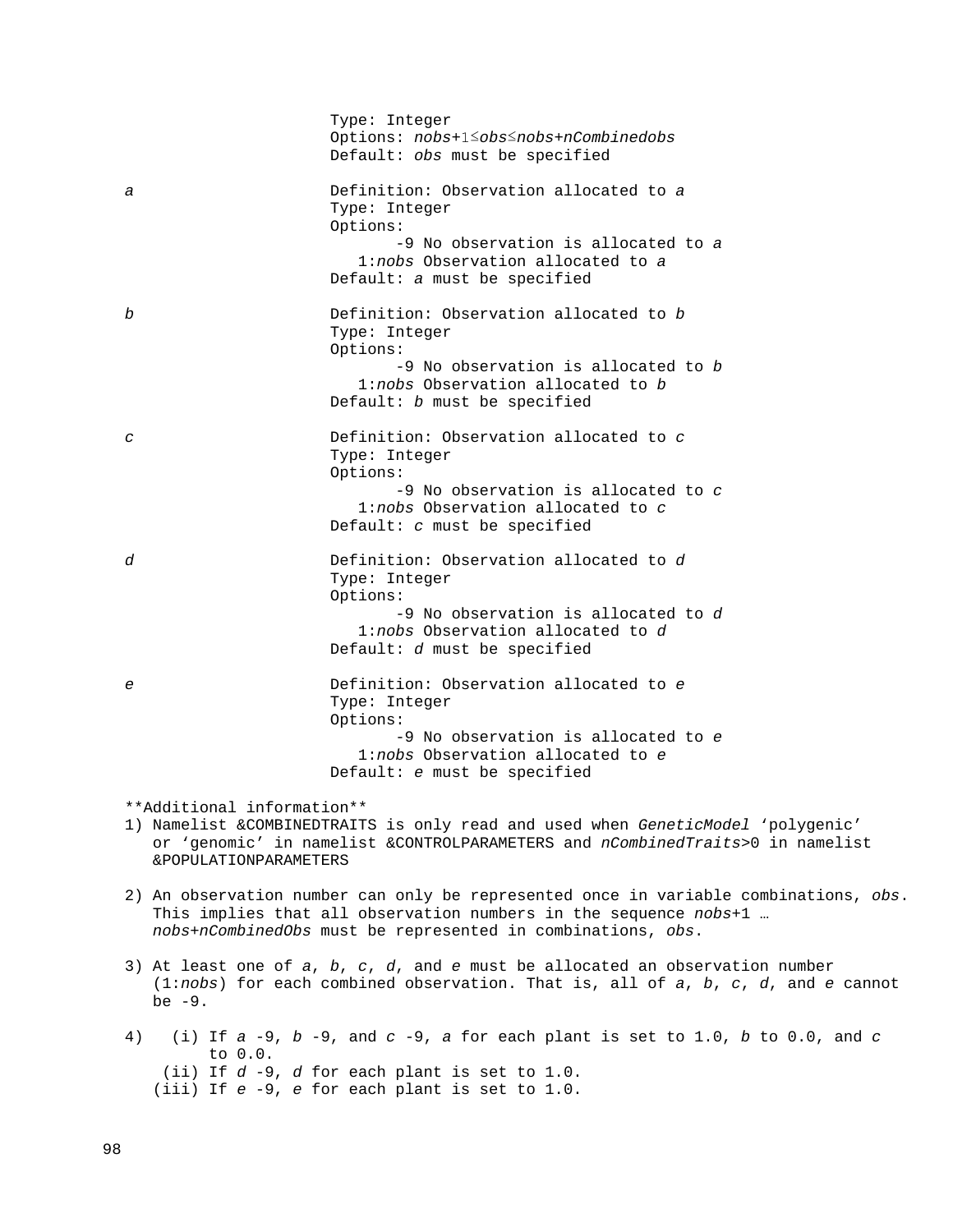5) All component observations (1 … *nobs*) that make up a combined observation must be realised by an plant for the combined observation to be realised by the plant. CHECK!!!!!!!!!

6) DYD???

#### *&OBSERVATIONCONSTRAINTS*

constraints=*a b c d e sign y* /

NB! Number of lines in constraints must equal *nObsConstraints*

\*\*Task\*\*

Input for imposing constraints on sampled observations, where a constraint is a restriction by which observations must comply. Each constraint is imposed on the *j*th plant as  $(a_j+b_j-c_j)*d_j/e_j$  *sign y*, where  $a_j$ ,  $b_j$ ,  $c_j$ ,  $d_j$ , and  $e_j$  are phenotypic observations generated for plant *j*, the observation numbers allocated to *a*, *b*, *c*, *d*, and *e* can be 1 … *nobs*+*nCombinedObs*, and *sign* is > or <. When an observation(s) for plant *j* does not fulfil all constraints, all observations for that plant are resampled.

\*\*Properties of names\*\* *a* Definition: Observation allocated to *a* Type: Integer Options: -9 No observation is allocated to *a* 1:*nobs*+*nCombinedObs* Observation allocated to *a* Default: *a* must be specified *b* Definition: Observation allocated to *b* Type: Integer Options: -9 No observation is allocated to *b* 1:*nobs*+*nCombinedObs* Observation allocated to *b* Default: *b* must be specified *c* Definition: Observation allocated to *c* Type: Integer Options: -9 No observation is allocated to *c* 1:*nobs*+*nCombinedObs* Observation allocated to *c* Default: *c* must be specified *d* Definition: Observation allocated to *d* Type: Integer Options: -9 No observation is allocated to *d* 1:*nobs*+*nCombinedObs* Observation allocated to *d* Default: *d* must be specified *e* Definition: Observation allocated to *e* Type: Integer Options: -9 No observation is allocated to *e* 1:*nobs*+*nCombinedObs* Observation allocated to *e* Default: *e* must be specified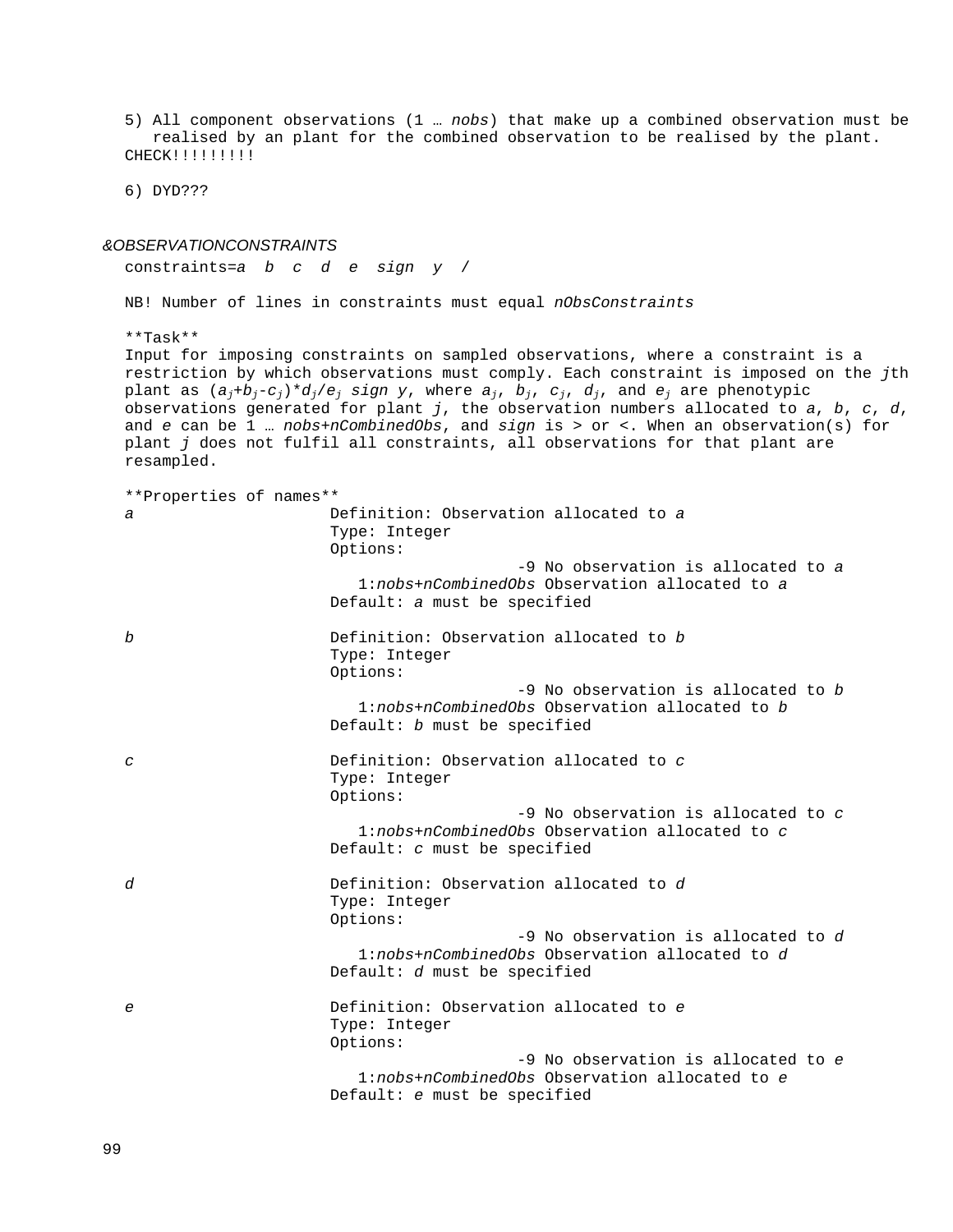*sign* Definition: Equation sign Type: Character Options: < Less than > Greater than Default: *sign* must be specified *y* Definition: Equation sign Type: Real Options: Any real number Default: *y* must be specified \*\*Additional information\*\* 1) Namelist &OBSERVATIONCONSTRAINTS is only read and used when *nObsConstraints*>0 in namelist &POPULATIONPARAMETERS

- 2) At least one of *a*, *b*, *c*, *d*, and *e* must be allocated an observation number (1:*nobs*) for each combined observation. That is, all of *a*, *b*, *c*, *d*, and *e* cannot be -9.
- 3) (i) If *a* -9, *b* -9, and *c* -9, *a* for each plant is set to 1.0, *b* to 0.0, and *c* to 0.0. (ii) If *d* -9, *d* for each plant is set to 1.0. (iii) If *e* -9, *e* for each plant is set to 1.0.
- 4) When an observation(s) for an plant does not fulfil all constraints, all observations for the plant are resampled by resampling the residual effects for all observations.
- 5) If the observation(s) does not fulfil all constraints after 100 rounds of resampling, the program stops. This implies that the constraints are too strict.

## *&ECONOMICVALUES*

economicValueTbv=*economicValueTbv* nEconomicValuePbv*=nEconomicValuePbv* economicValuePbv=*stage sex values* nEconomicValueEbv=*nEconomicValueEbv* economicValueEbv=*stage sex values* /

NB! Number of lines in *economicValuePbv* and *economicValueEbv* must equal *nEconomicValuePbv* and *nEconomicValueEbv*

\*\*Task\*\* Provide economic values

```
**Properties of names**
                      Definition: Vector of ntbv economic values used to calculate
                                   true aggregate-breeding value. The aggregate-
                                   breeding value is calculated by weighting ntbv
                                   true-breeding values by economicValueTbv.
                       Dimension: ntbv
                      Type: Real
                      Options: Any reals
                      Default: economicValueTbv must be specified
```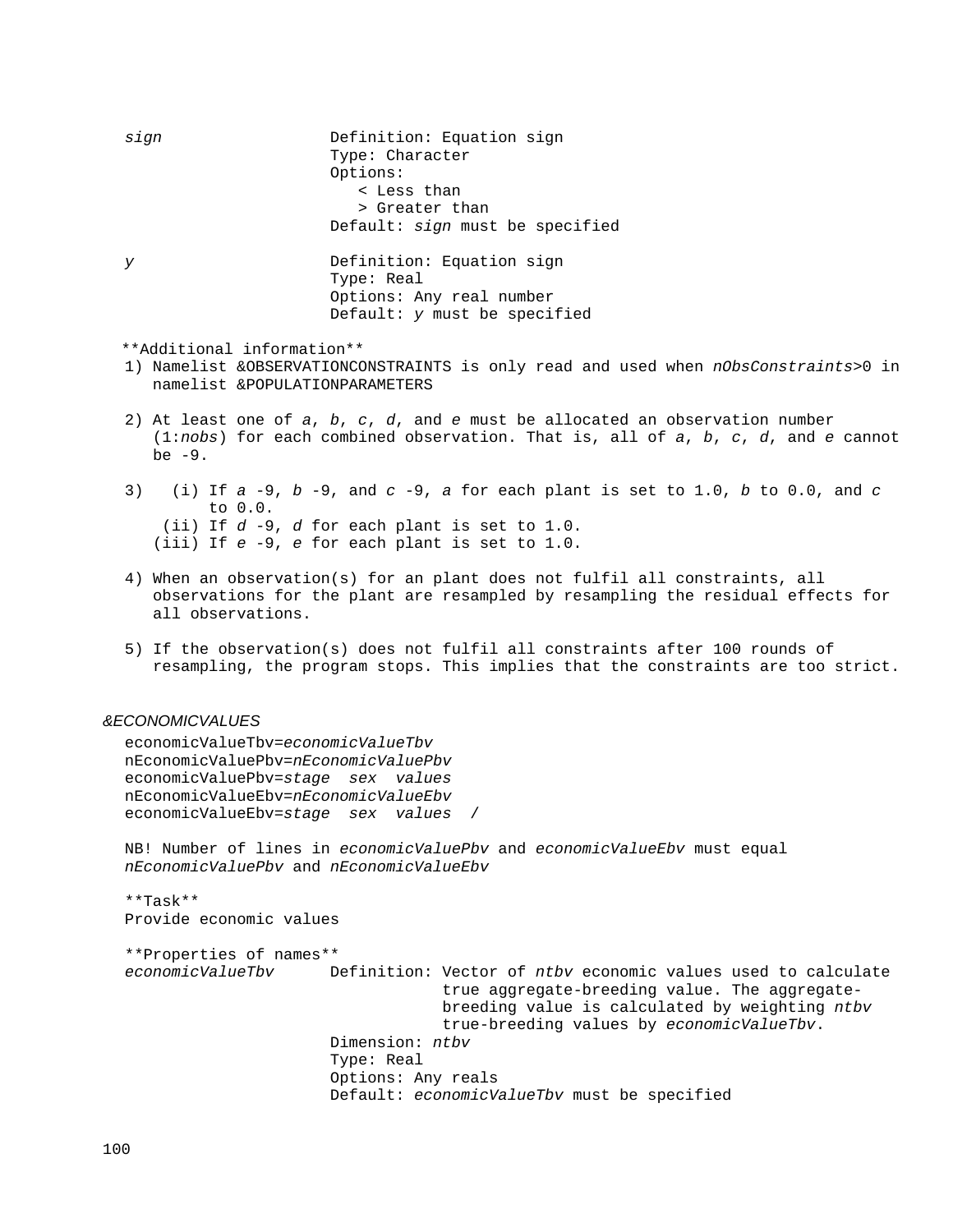| nEconomicValuePbv          |                                                                                                                                                                                                                                                                                                                         |
|----------------------------|-------------------------------------------------------------------------------------------------------------------------------------------------------------------------------------------------------------------------------------------------------------------------------------------------------------------------|
| economicValuePbv=<br>stage | Definition: Stage of selection. Must correspond with a<br>selection stage using pseudo-true aggregate-<br>breeding value ('tbv') as selection criterion<br>Type: Integer<br>Options:<br>1 Values applied to all selection stages<br>1 Stage Sselection groups<br>Default: stage must be specified when economicValuePbv |
| provided                   |                                                                                                                                                                                                                                                                                                                         |
| sex                        | Definition: Sex of selection candidates<br>Type: Integer<br>Options:<br>0 Sex ignored, economic values applied to both sexes<br>1 Males<br>2 Females<br>Default: sex must be specified                                                                                                                                  |
| values                     | Definition: Vector of ntby economic values used to calculate<br>pseudo-true aggregate-breeding value. The pseudo-<br>true aggregate-breeding value is calculated by<br>weighting ntbv true-breeding values by values.<br>Dimension: ntbv<br>Type: Real<br>Options: Any reals<br>Default: values must be specified       |
| nEconomicValueEbv          |                                                                                                                                                                                                                                                                                                                         |
| economicValueEbv=<br>stage | Definition: Stage of selection. Must correspond with a<br>selection stage using estimated aggregate-breeding<br>value as selection criterion<br>Type: Integer<br>Options:<br>1 Values applied to all selection stages and sexes<br>1 Stage Selection_groups<br>Default: stage must be specified                         |
| sex                        | Definition: Sex of selection candidates<br>Type: Integer<br>Options:<br>0 Sex ignored, economic values applied to both sexes<br>1 Males<br>2 Females<br>Default: sex must be specified                                                                                                                                  |
| values                     | Definition: Vector of neby economic values used to calculate<br>estimated aggregate-breeding value. The estimated<br>aggregate-breeding value is calculated by<br>weighting nebv selection criteria by values.<br>Dimension: nebv<br>Type: Real                                                                         |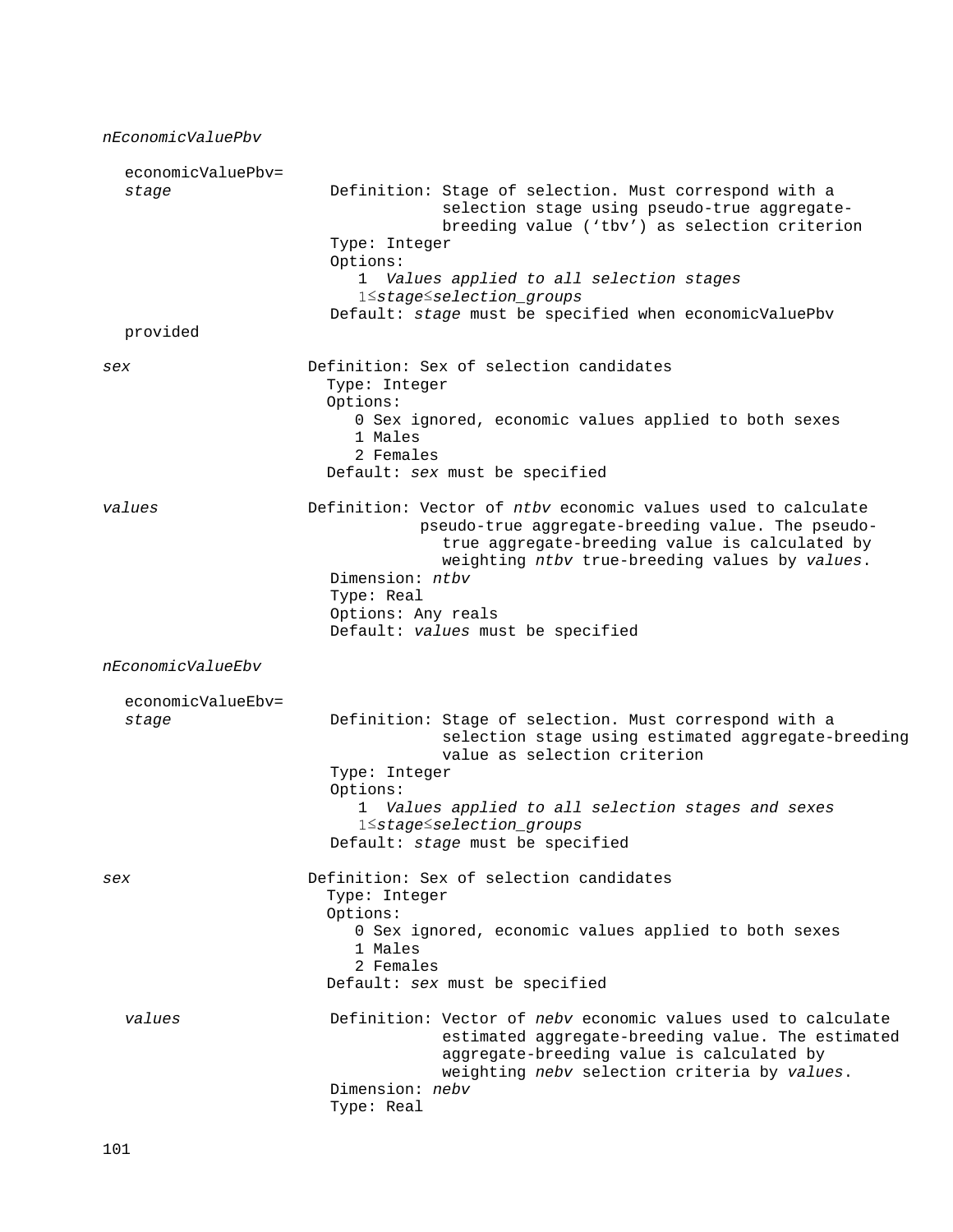Options: Any reals Default: *values* must be specified

\*\*Additional information\*\*

1) Namelist &ECONOMICVALUES is always read and variable *economicValueTbv* is always used. Variables *economicValuePbv* and *economicValueEbv* are only used when there are selection stage(s) using pseudo-true and estimated aggregate-breeding values as selection criterion.

2) Economic values can be allocated to *economicValuePbv* and *economicValueEbv* in three ways:

(i) No input provided for *economicValuePbv* and *economicValueEbv*. The economic values provided in *economicValueTbv* are allocated to all selection stages of *economicValuePbv* and *economicValueEbv* where pseudo-true and estimated aggregatebreeding values are used as selection criterion. To be able to provide input this way for *economicValueEbv*, *ntbv* must equal *nebv*. If this is used, *nEconomicValuePbv*  and *nEconomicValueEbv* must be -9, the default value. Don't override by adding a value not equal to -9.

(ii) Provide one row of input that is allocated to all selection stages of *economicValuePbv* and *economicValueEbv* where pseudo-true and estimated aggregatebreeding values are used as selection criterion. *nEconomicValuePbv* and *nEconomicValueEbv* must be 1, and this row must have *stage* -9 and *sex* 0. (iii) Provide economic values for all stages and sexes of *economicValuePbv* and *economicValueEbv* where pseudo-true and estimated aggregate-breeding values are used as selection criterion. The number of rows provided must equal *nEconomicValuePbv* and *nEconomicValueEbv*.

When economic values for all stages and sexes of economicValuePbv and economicValueEbv are provided, *sex* can be:

*sex\_code* 0: *sex* can only be 0, 1, or 2. When *sex* 0, no other rows of economicValuePbv or economicValueEbv can have this *stage*. When sex 1, there must be another row with same stage and sex 2. When sex 2, there must be another row with same stage and sex 1.

*sex\_code* 1, 3, or 5: *sex* must be 1. No other rows of economicValuePbv or economicValueEbv can have this *stage*.

*sex\_code* 2, 4, or 6: *sex* must be 2. No other rows of economicValuePbv or economicValueEbv can have this *stage*.

*sex\_code* 7, *sex* can be 0, 1, or 2. When *sex* 0, no other rows of economicValuePbv or economicValueEbv can have this *stage*. When sex 1, there must be another row with same stage and sex 2. When sex 2, there must be another row with same stage and sex 1.

where *sex\_code* is provided in namelist &SELECTION, variable *selection\_groups*.

sex must be 0 when namelist &SELECTION, variable *selection\_groups* with (i) *sex\_code* 0:6 and *selection\_criterion*, 'polyblup', 'genomicblup', 'ibdblup', 'gas', or 'bayesp'.

Can be 0, 1, or 2 when *sex\_code* 7 and *MaleSelCrit* or *FemaleSelCrit*, 'polyblup', 'genomicblup', 'ibdblup', 'gas', or 'bayesp' in corresponding EVA-selection stage of namelist &EVA, variable *EvaSelection*.

2) Selection stages using pseudo-true aggregate-breeding value as selection criterion must be specified in variable *economicValuePbv*.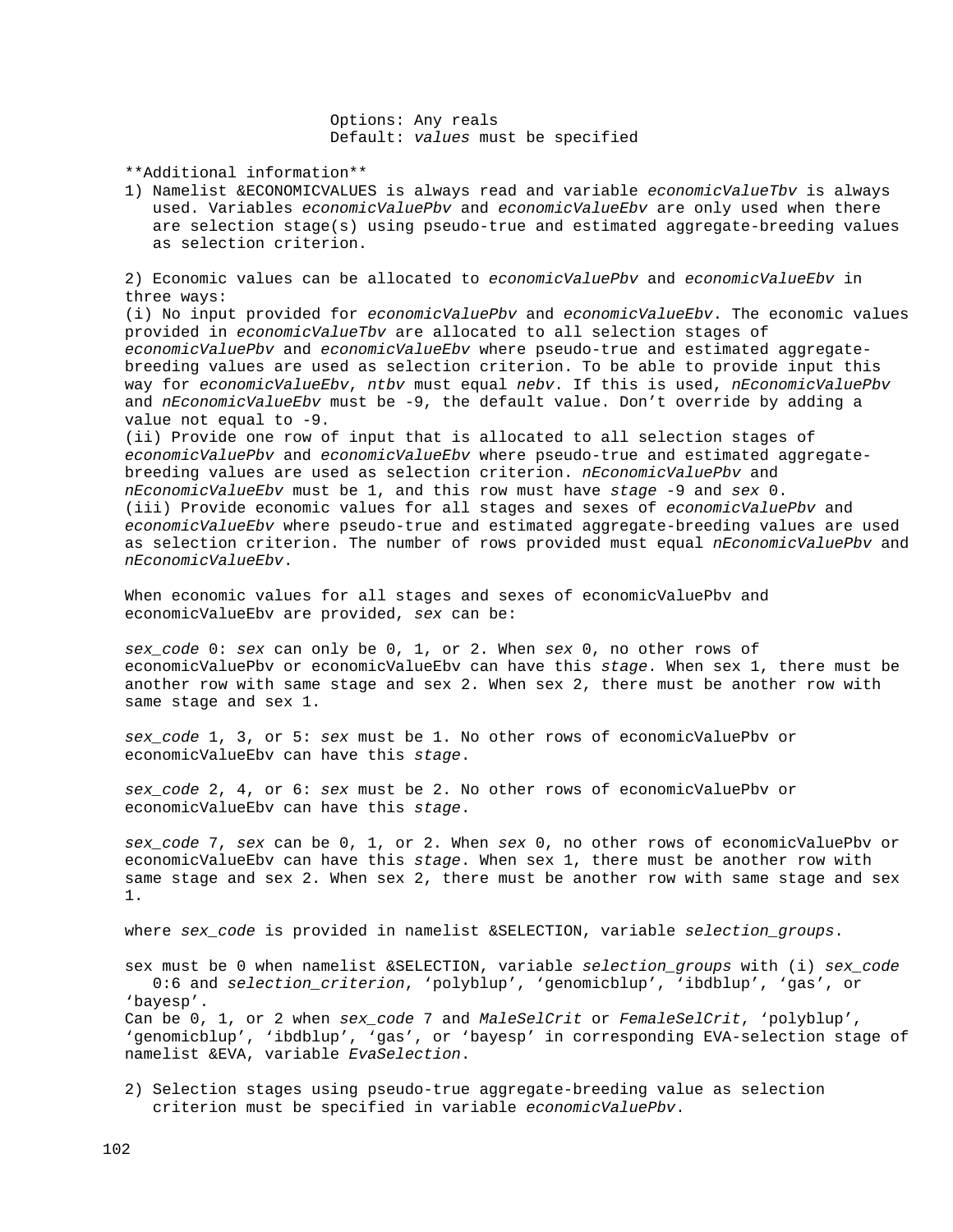- 3) Selection stages using pseudo-true aggregate-breeding value as selection criterion are stages of namelist &SELECTION, variable *selection\_groups* with (i) *sex\_code* 0:6 and *selection\_criterion* 'tbv', and (ii) *sex\_code* 7 and *MaleSelCrit* or *FemaleSelCrit* 'tbv' in corresponding EVA-selection stage of namelist &EVA, variable *EvaSelection*.
- 4) Selection stages using estimated aggregate-breeding value as selection criterion must be specified in variable *economicValueEbv*.
- 5) Selection stages using estimated aggregate-breeding value as selection criterion are stages of namelist &SELECTION, variable *selection\_groups* with (i) *sex\_code* 0:6 and *selection\_criterion*, 'polyblup', 'genomicblup', 'ibdblup', 'gas', or 'bayesp', and (ii)

 *sex\_code* 7 and *MaleSelCrit* or *FemaleSelCrit*, 'polyblup', 'genomicblup', 'ibdblup', 'gas', or 'bayesp' in corresponding EVA-selection stage of namelist &EVA, variable *EvaSelection*.

## *&OBSERVATIONS*

 nMaleObs=*nMaleObs* nFemaleObs=*nFemaleObs* nDydObs=*nDydObs* nCategoricalObs=*nCategoricalObs*

 MaleObservations= *obs RealisedSelectionStage FirstHerd LastHerd age alive selection CullingUnselected CullingOldAge CullingInvoluntary* FemaleObservations=

 *obs RealisedSelectionStage FirstHerd LastHerd age alive selection CullingUnselected CullingOldAge CullingInvoluntary parity parityTime*

DydObservations=

*Obs RealisedSelectionStage nOffspring TimeLag AgeMates*

CategoricalObservations=*CategoricalObservations* /

 NB! Number of observations for MaleObservations, FemaleObservations, DydObservations, and CategoricalObservations must equal *nMaleObs*, *nFemaleObs*, nDydObs, and nCategoricalObs

 When nMaleObs, nFemaleObs, nDydObs, and/or nCategoricalObs are 0, MaleObservations, FemaleObservations, DydObservations, and/or CategoricalObservations are not required

 \*\*Task\*\* Input for realising observations

 \*\*Properties of names\*\* Definition: Number of observations recorded for males Type: Integer Options: *nMaleObs*≥0 Default: 0 *nFemaleObs* Definition: Number of observations recorded for females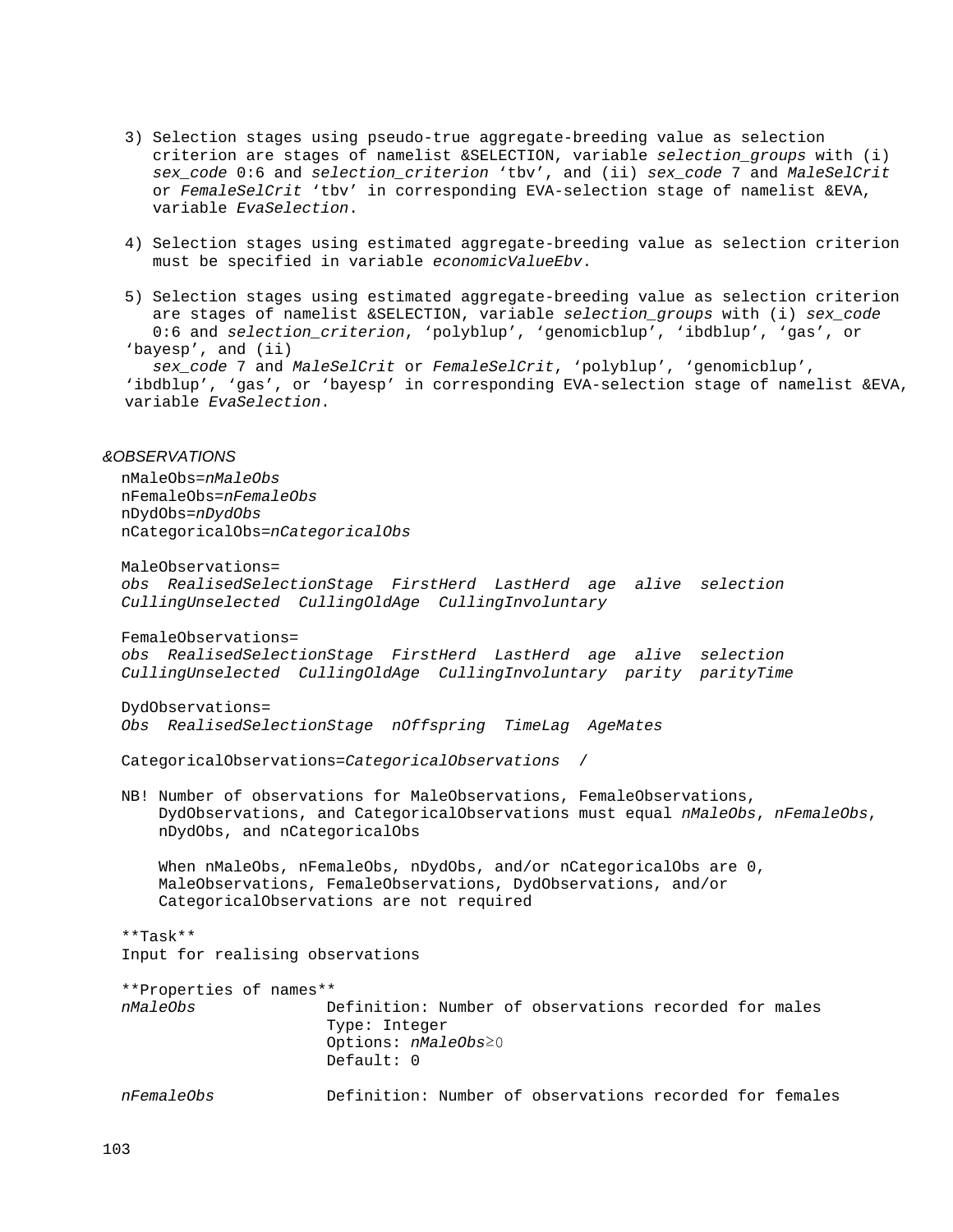|                 | Type: Integer<br>Options: $nFemaleObs \ge 0$<br>Default: 0                                                                                                                                                                                                                                                                                                           |
|-----------------|----------------------------------------------------------------------------------------------------------------------------------------------------------------------------------------------------------------------------------------------------------------------------------------------------------------------------------------------------------------------|
| nDydObs         | Definition: Number of DYD observations for males<br>Type: Integer<br>Options: nDydObs20<br>Default: 0                                                                                                                                                                                                                                                                |
| nCategoricalObs | Definition: Number of categorical observations<br>Type: Integer<br>Options: 0 <sup>S</sup> nCategoricalTraits Snobs<br>Default: 0                                                                                                                                                                                                                                    |
| obs             | Definition: Observation number<br>Type: Integer<br>Options: 1 Sobs Snobs +n Combined Obs<br>Default: obs must be specified                                                                                                                                                                                                                                           |
|                 | RealisedSelectionStage Definition: Specifiy when an observation is realised<br>Type: Integer<br>Options:<br>1 <realisedselectionstage<selection groups<br="">Selection stage at which an observation is realised<br/>-9 Observation is realised at the start of each time<br/>step or a maternal trait. This is not an option for</realisedselectionstage<selection> |
| DYDs.           |                                                                                                                                                                                                                                                                                                                                                                      |
|                 | Default: RealisedSelectionStage must be specified                                                                                                                                                                                                                                                                                                                    |

Maternal traits can only be realised as maternal traits; they cannot be realised at the start of each time step and via selection. Maternal traits are defined as having as those having *parity* and *parityTime* specified (i.e., not equal to -9).

At moment, can only handle one record of the *i*th maternal observation per female per parity. This suits livestock, where female mated to one male. Not so with fish, where each female could be mated with several males and, thereby, have several repeated records of the same maternal observation within parities.

| FirstHerd | Definition: First herd within which plants are<br>candidates to have observation obs realised |
|-----------|-----------------------------------------------------------------------------------------------|
|           | Type: Integer                                                                                 |
|           | Options:                                                                                      |
|           | 1≤FirstHerd≤nherd First herd number<br>-9 Herd not considered                                 |
|           | Default: FirstHerd must be specified                                                          |
| LastHerd  | Definition: Last herd within which plants are<br>candidates to have observation obs realised  |
|           | Type: Integer                                                                                 |
|           | Options:                                                                                      |
|           | 1≤LastHerd≤nherd Last herd number                                                             |
|           | -9 Herd not considered                                                                        |
|           | Default: LastHerd must be specified                                                           |
| age       | Definition: Age which plants are candidates to have<br>observation obs realised               |
|           | Type: Integer                                                                                 |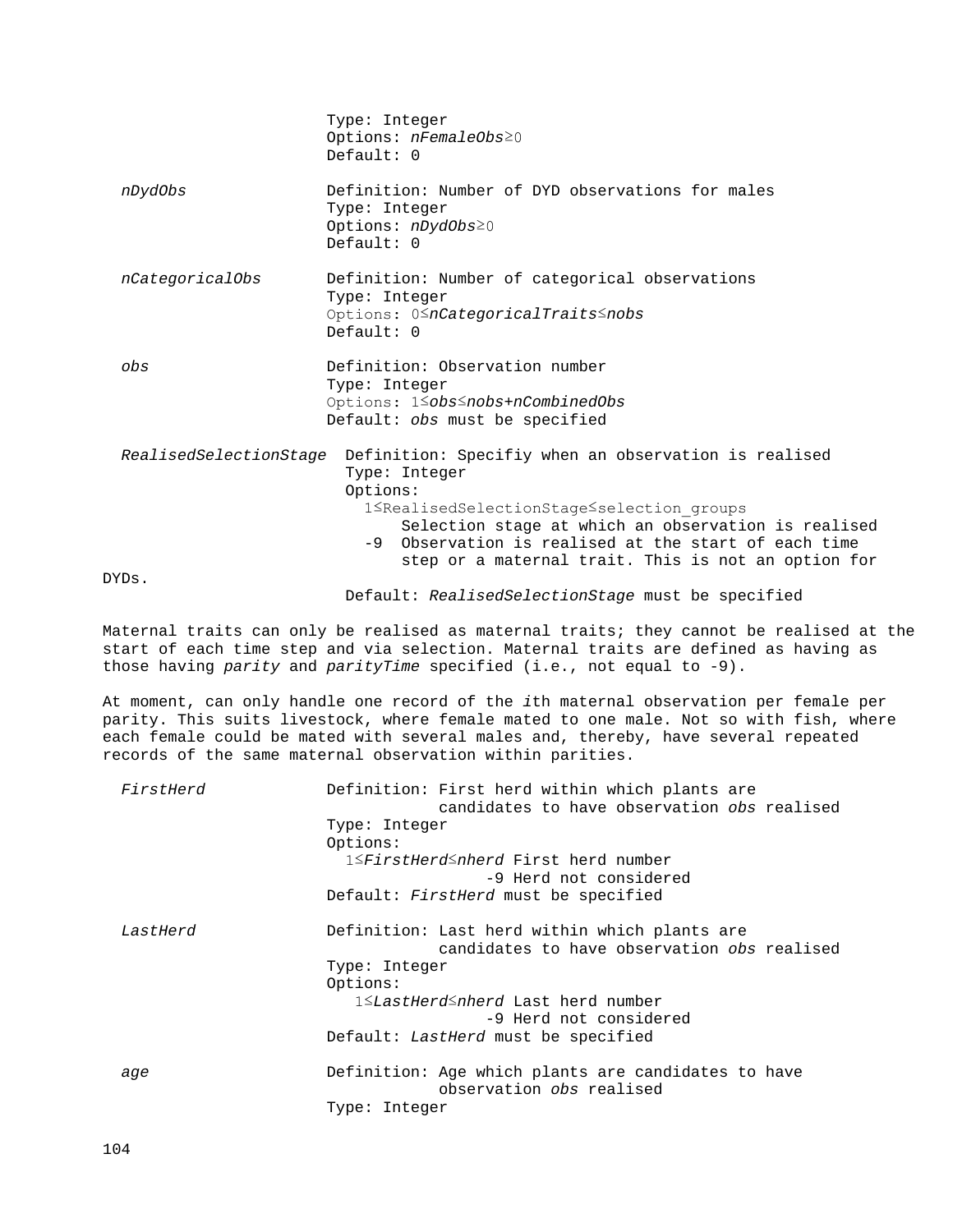|                    | Options:<br>Males<br>age <sup>21</sup> when gestation_length 0<br>age <sup>20</sup> when gestation_length>0<br>Females<br>age <sup>21</sup> when gestation_length 0<br>age <sup>20</sup> when gestation_length>0<br>-9 Age not considered<br>Default: age must be specified                                                                                                                                                                                                                                                                                                                                                                                                                                                                        |
|--------------------|----------------------------------------------------------------------------------------------------------------------------------------------------------------------------------------------------------------------------------------------------------------------------------------------------------------------------------------------------------------------------------------------------------------------------------------------------------------------------------------------------------------------------------------------------------------------------------------------------------------------------------------------------------------------------------------------------------------------------------------------------|
| alive              | Definition: Live status of candidates to have<br>observation obs realised<br>Type: Integer<br>Options:<br>1 Plant needs to be alive<br>-9 Live status not considered<br>Default: alive must be specified                                                                                                                                                                                                                                                                                                                                                                                                                                                                                                                                           |
| selection          | Definition: Age at which an plant needs to be selected<br>to reproduce for observation obs to be<br>realised at age age. Plants must produce<br>offspring for observation obs to be realised.<br>Type: Integer<br>Options:<br>Males<br>1 Sselection <oldagemales 0<br="" gestation_length="" when="">0<selection<oldagemales gestation_length="" when="">0<br/>Females<br/>1 Sselection<oldagefemales 0<br="" gestation_length="" when="">0<selection<0ldagefemales gestation_length="" when="">0<br/>-9 Selection not considered<br/>Default: selection must be specified</selection<0ldagefemales></oldagefemales></selection<oldagemales></oldagemales>                                                                                         |
| CullingUnselected  | Definition: Age at which an plant needs to be culled<br>because it was not selected to have observation<br>obs realised<br>Type: Integer<br>Options:<br>Males<br>1 <cullingunselected<oldagemales 0<br="" gestation="" length="" when="">0<cullingunselected<oldagemales gestation="" length="" when="">0<br/>Females<br/>1<cullingunselected<oldagefemales 0<br="" gestation_length="" when="">0<cullingunselected<oldagefemales gestation="" length="" when="">0<br/>-1 Observation obs realised at culling regardless of age<br/>-9 Culling not considered<br/>Default: CullingUnselected must be specified</cullingunselected<oldagefemales></cullingunselected<oldagefemales></cullingunselected<oldagemales></cullingunselected<oldagemales> |
| CullingOldAge      | Definition: Plant has observation obs realised when<br>culled for old age<br>Type: Integer<br>Options:<br>1 Observation realised when culled for old age<br>-9 Culling not considered<br>Default: CullingOldAge must be specified                                                                                                                                                                                                                                                                                                                                                                                                                                                                                                                  |
| CullingInvoluntary | Definition: Age at which an plant needs to be                                                                                                                                                                                                                                                                                                                                                                                                                                                                                                                                                                                                                                                                                                      |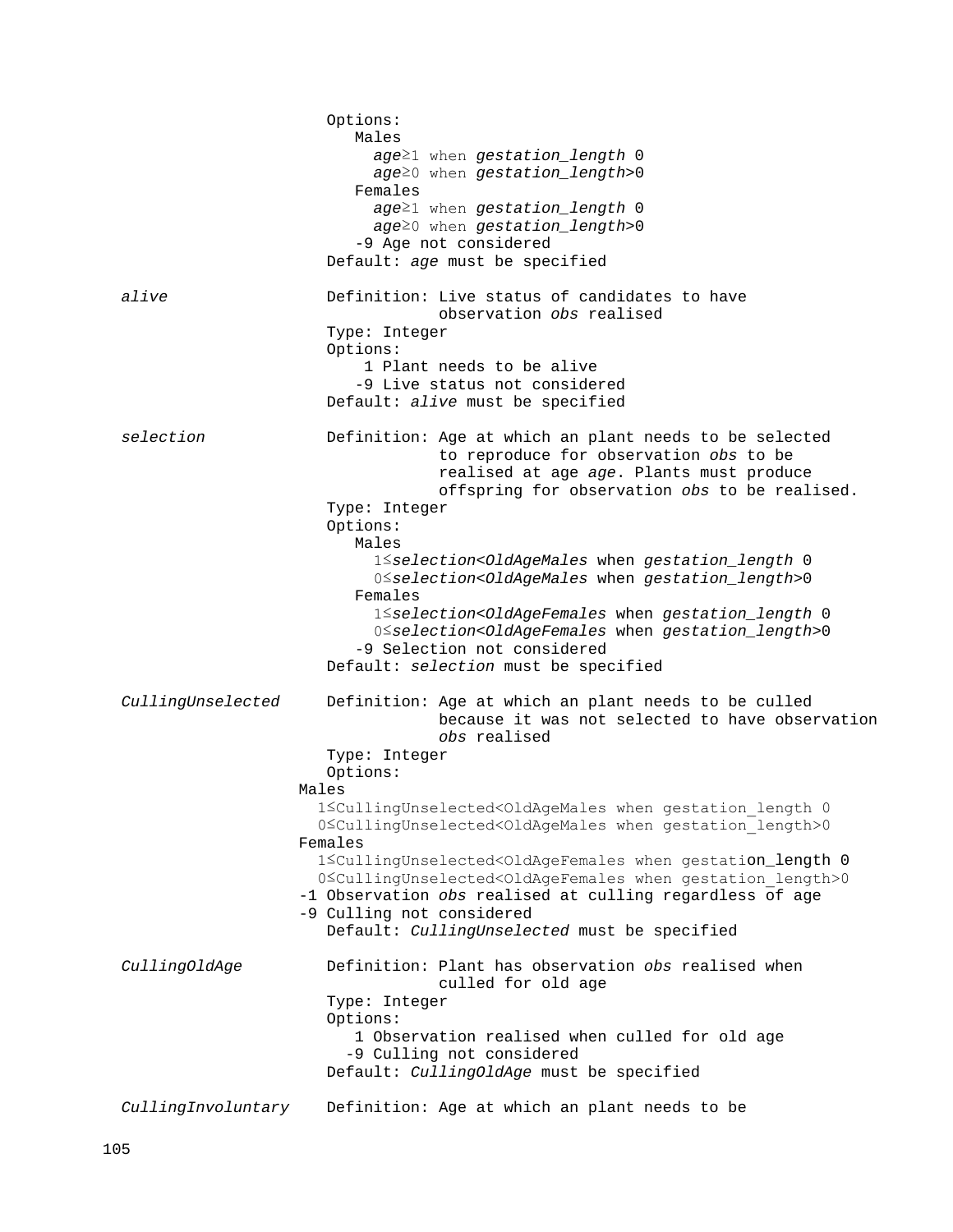|            | culled involuntary to have observation<br>obs realised                                                                                                                                                           |
|------------|------------------------------------------------------------------------------------------------------------------------------------------------------------------------------------------------------------------|
|            | Type: Integer                                                                                                                                                                                                    |
|            | Options:                                                                                                                                                                                                         |
|            | Males                                                                                                                                                                                                            |
|            | 1 <cullinginvoluntary<oldagemales 0<br="" gestation_length="" when="">0<cullinginvoluntary<oldagemales gestation="" length="" when="">0</cullinginvoluntary<oldagemales></cullinginvoluntary<oldagemales>        |
|            | Females<br>1 <cullinginvoluntary<oldagefemales 0<="" gestation="" length="" th="" when=""></cullinginvoluntary<oldagefemales>                                                                                    |
|            | 0 <cullinginvoluntary<oldagefemales gestation_length="" when="">0<br/>-1 Observation obs realised at culling regardless of age<br/>-9 Culling not considered</cullinginvoluntary<oldagefemales>                  |
|            | Default: CullingInvoluntary must be specified                                                                                                                                                                    |
| parity     | Definition: Parity during which an observation is realised<br>for females that have been selected to produce<br>offspring                                                                                        |
|            | Type: Integer<br>Options:                                                                                                                                                                                        |
|            | 1≤parity≤1+MaxAge-MinAge when gestation_length 0, where<br>MaxAge and MinAge are the maximum and minimum<br>reproductive ages for living females, derived from input<br>provided in namelist selection, variable |
|            | selection_scheme<br>1 <a>ity&lt;1+floor((MaxAge-MinAge)/(gestation_length+daysOpen))</a>                                                                                                                         |
|            | when gestation_length>0                                                                                                                                                                                          |
|            | -9 Parity not considered<br>Default: parity must be specified                                                                                                                                                    |
|            |                                                                                                                                                                                                                  |
| parityTime | Definition: Parity timestep at which an observation is<br>realised for females that have been selected to<br>produce offspring                                                                                   |
|            | Type: Integer<br>Options:                                                                                                                                                                                        |
|            | 0 when gestation_length+daysOpen=0<br>0SparityTime <gestation_length+daysopen when<br="">gestation_length+daysOpen&gt;0</gestation_length+daysopen>                                                              |
|            | -9 ParityTime not considered                                                                                                                                                                                     |
|            | Default: parityTime must be specified                                                                                                                                                                            |
| nOffspring | Definition: Number of offspring in progeny group.<br>Type: Integer                                                                                                                                               |
|            | Options: $\geq 1$<br>Default: noffspring must be specified                                                                                                                                                       |
|            |                                                                                                                                                                                                                  |
| TimeLag    | Definition: Time lag (in time steps) from selection<br>until the DYD is realised                                                                                                                                 |
|            | Type: Integer                                                                                                                                                                                                    |
|            | Options: 0STimeLagSntime                                                                                                                                                                                         |
|            | Default: TimeLag must be specified                                                                                                                                                                               |
| AgeMates   | Definition: Age of mates when offspring are born.                                                                                                                                                                |
|            | Type: Integer                                                                                                                                                                                                    |
|            | Options: 1 SAgeMates Sntime, where 1 means that mates<br>are one time step older than offspring.                                                                                                                 |
|            | Default: AgeMates must be specified                                                                                                                                                                              |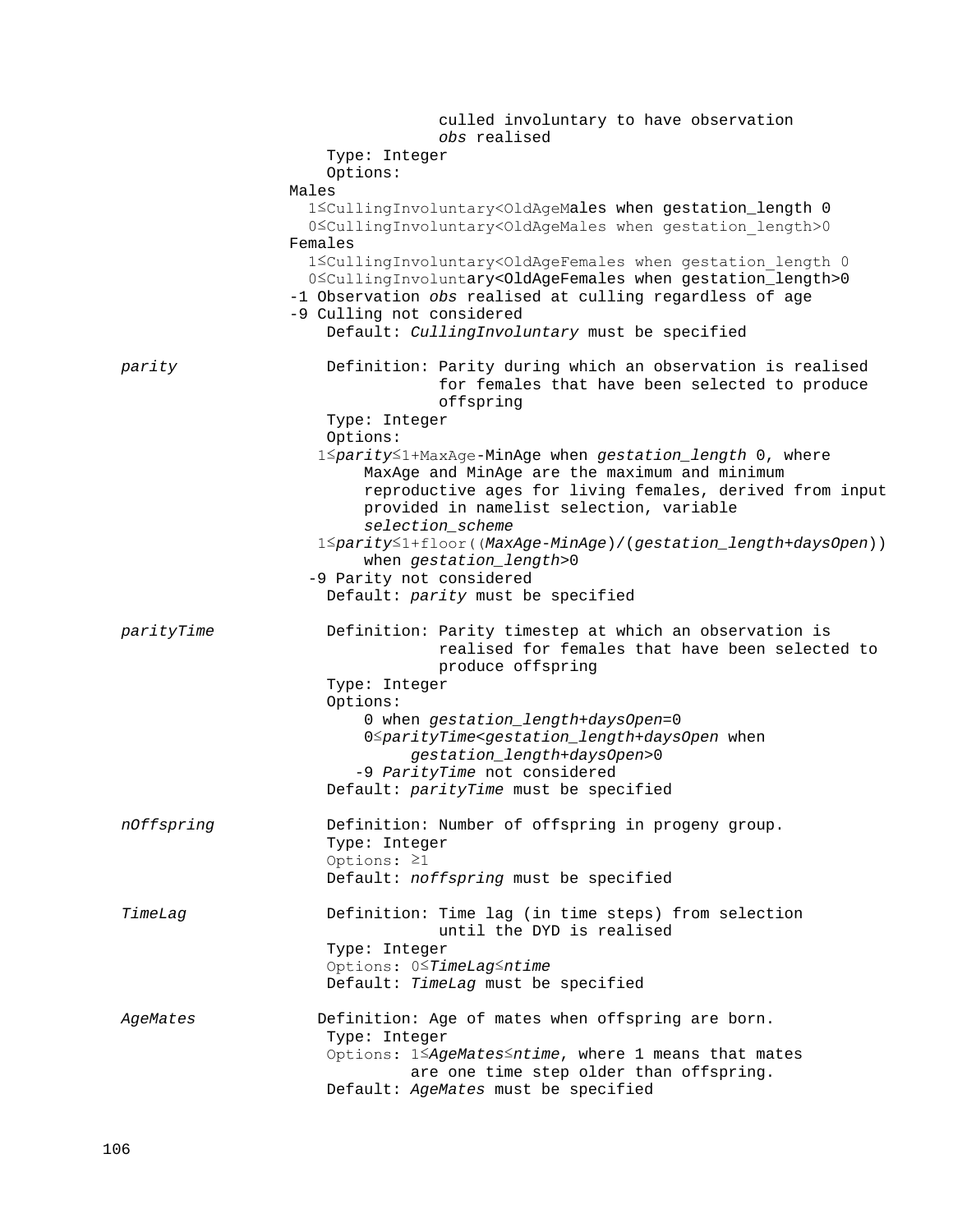*ObservationTypes* Definition: Age of mates when offspring are born. Type: Character Options: normal Normally-distributed trait categorical Categorical trait Default: normal *CategoricalObservations* Definition: List of categorical observations Type: Integer Options: 1≤*CategoricalObservations*≤*nobs* Default: *CategoricalObservations* must be specified \*\*Relation to subsequent namelists\*\* &CATEGORICALS Namelist &CATEGORICALS is required when *nCategoricalObs*>0 in namelist &OBSERVATIONS \*\*Additional information\*\* 1) At least one observation must be realised. That is, at least one observation in  *nMaleObs*, *nMaleObs*, and/or *nDydObs* must be greater than zero. Not all observations need to be realised. 2) Male observations in MaleObservations can be realised in two ways. First, at the start of each time step (*RealisedSelectionStage* -9 in namelist &OBSERVATIONS, variable *MaleObservations*). Second, via selection (*destiny\_sel* 8 in namelist SELECTION, variable *selection\_scheme* or *MaleDestinySel* 8 in namelist EVA, variable *EvaSelection*). 3) Female observations in FemaleObservations can be realised in three ways. First, at the start of each time step (*RealisedSelectionStage* -9 in namelist &OBSERVATIONS, variable *FemaleObservations*). Second, via selection (*destiny\_sel* 8 in namelist SELECTION, variable *selection\_scheme* or *FemaleDestinySel* 8 in namelist EVA, variable *EvaSelection*). Third, maternal traits for females in gestation or days open. Maternal traits are realised after offspring are sampled/born. Females in gestation or days open that fulfil the criteria specified in *FemaleObservations*, including *parity* and *parityTime*, have traits realised. Note: Maternal traits can only be realised as maternal traits; they cannot be realised at the start of each time step and via selection. Maternal traits are defined as having as those having *parity* and *parityTime* specified (i.e., not equal to -9). 4) When RealisedSelectionStage≥1, FirstHerd, LastHerd, age, alive, selection, CullingUnselected, CullingOldAge, CullingInvoluntary, parity, and parityTime Must be -9. 5) When *FirstHerd* -9, *LastHerd* must be -9. When *LastHerd* -9, *FirstHerd* must be -9. 6) When *alive* 1 in MaleObservations, *age* must be less than *OldAgeMales*. When *live*

- 1 in FemaleObservations, *age* must be less than *OldAgeFemales*.
- 7) When *selection*≥0, *age* must be greater than *selection*. *alive* can be 1 or -9.
- 8) (a) When *CullingUnselected*≠-9, *age* must be -9. When *age*≠-9, *CullingUnselected* must be -9.
	- (b) When *CullingUnselected*≠-9, *alive* must be -9. When *alive*≠-9, *CullingUnselected* must be -9.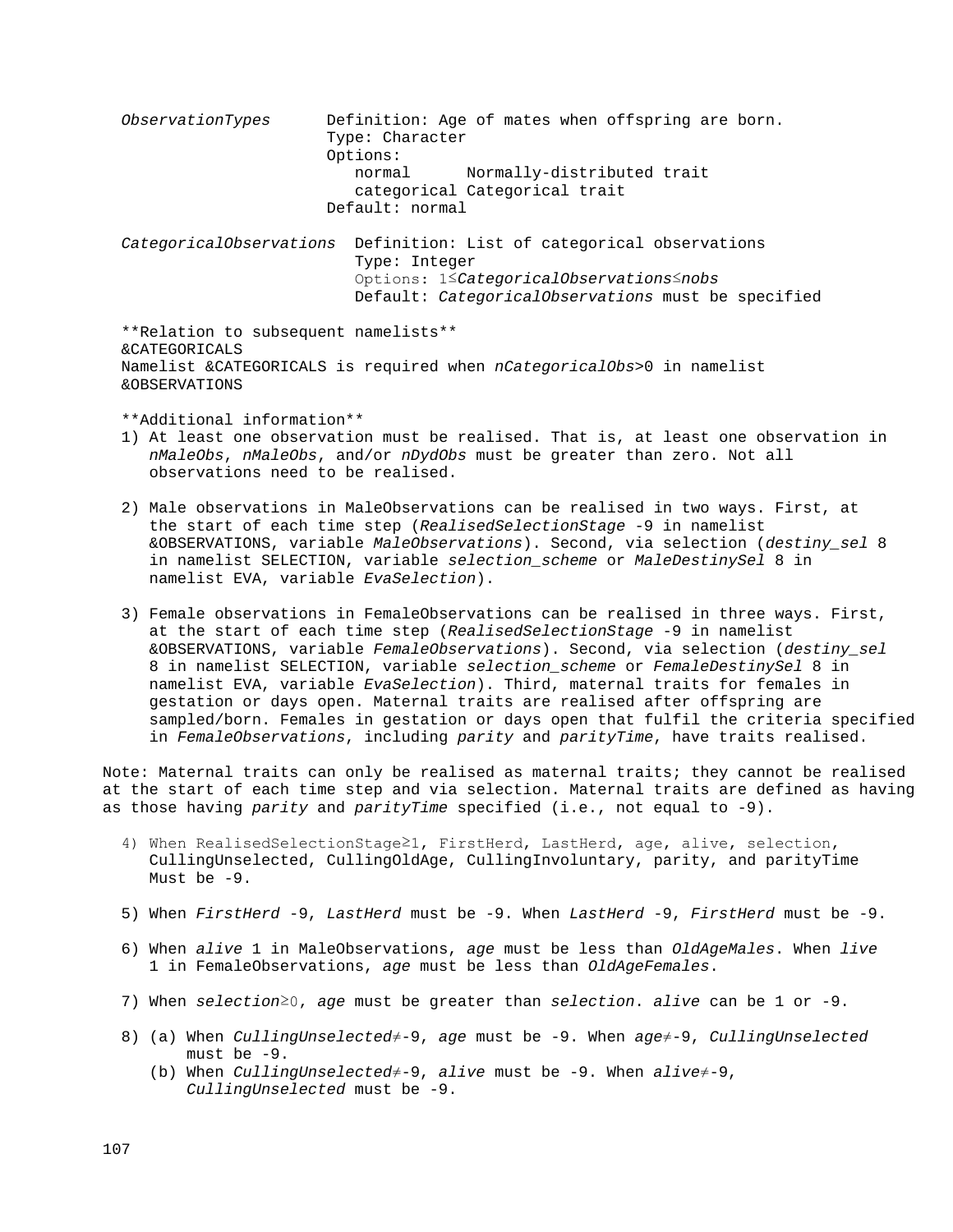- 9) (a) When *CullingOldAge*≠-9, *age* must be -9. When *age*≠-9, *CullingOldAge* must be –9.
	- (b) When *CullingOldAge*≠-9, *alive* must be -9. When *alive*≠-9, *CullingOldAge* must be -9.
- 10) (a) When *CullingInvoluntary*≠-9, *age* must be -9. When *age*≠-9, *CullingInvoluntary* must be -9.
	- (b) When *CullingInvoluntary*≠-9, *alive* must be -9. When *alive*≠-9, *CullingInvoluntary* must be -9.
- 11) (a) The largest parity derived from the input provided in namelist selection, variable *selection\_scheme* is the largest possible parity a female can obtain. It does not necessarily mean that females obtain this parity. All females may, for example, be culled before they obtain this or earlier parities. In these cases, some obervations will not be realised.
	- (b) When *parity*≠-9, *alive* must be 1. When alive -9, *parity* must be -9.
	- (c) When *parity*≠-9, *age*≠-9, *FirstHerd*≠-9, and *LastHerd*≠-9 are valid options
- 12) (a) When *parity*≠-9, *parityTime* must not be -9. When *parity* -9, *parityTime* must be -9.
	- (b) When *gestation\_length*+*daysOpen*=0, maternal traits can only be realised in the same time step in which females were mated
	- (c) When *gestation\_length*+*daysOpen*>0, maternal traits can be realised in the same time step in which females were mated and in the next *gestation\_length*+*daysOpen*-1 time steps. This implies that when *gestation\_length*+*daysOpen*=1, maternal traits can only be realised in the same time step in which the females were mated. Maternal taits are realised after mating and have no influence in the current time step, and are first used in the next time step.
- 13) (a) Only one of the following options can be set to a value other than -9 for each observation in MaleObservations: *selection*, *CullingUnselected*, CullingOldAge, and CullingInvoluntary.
	- (b) Only one of the following options can be set to a value other than -9 for each observation in FemaleObservations: *selection*, *CullingUnselected*, CullingOldAge, CullingInvoluntary, and parity.
- 14) DYDs cannot be sampled for traits influenced by maternal effects, whether genetic or environmental
	- ) *Obs* cannot for combined traits in DydObservations
- 15) Observations not specified in MaleObservations, FemaleObservations, or DydObservations are not realised
- 16) The same combination of *obs* and *RealisedSelectionStage* can only be represented once in MaleObservations and FemaleObservations
- 17) Females in gestation or days open can have any traits realised
- 18) (a) (i) When *sex\_code* 0 and *destiny\_sel* 8 [observation(s) realised] at selection stage *stage* in namelist &SELECTION, variable selection\_scheme, *RealisedSelectionStage* must be *stage* for at least one observation in MaleObservations and/or FemaleObservations
	- (ii) When *sex\_code* 0 and *destiny\_sel* not 8 at selection stage *stage*, *RealisedSelectionStage* must not be *stage* for any observation in MaleObservations and FemaleObservations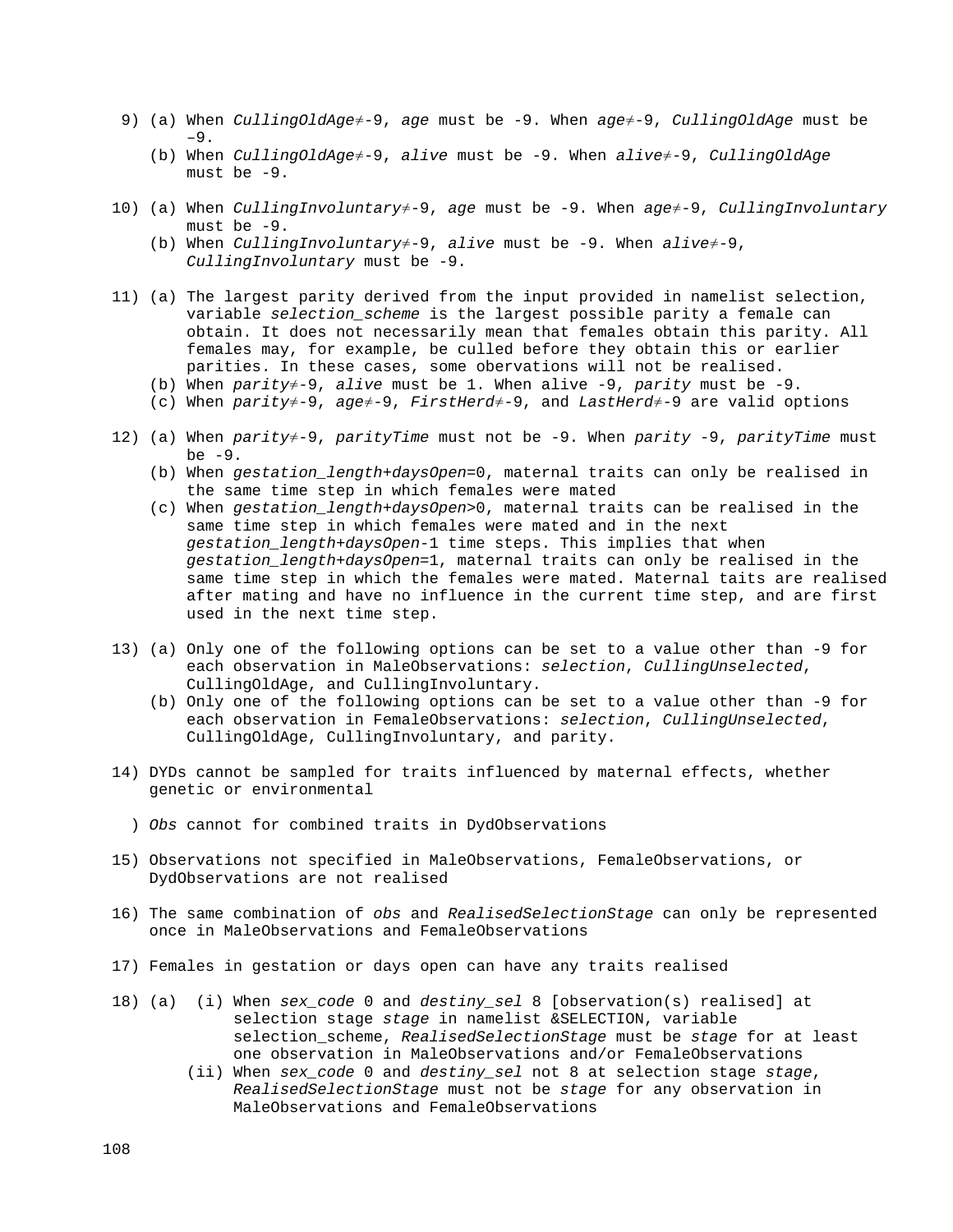- (b) (i) When *sex\_code* 1, 3, or 5 and *destiny\_sel* 8 at selection stage *stage*, *RealisedSelectionStage* must be *stage* for at least one observation in MaleObservations
	- (ii) When *sex\_code* 1, 3, or 5 and *destiny\_sel* not 8 at selection stage *stage*, *RealisedSelectionStage* must not be *stage* for any observation in MaleObservations
- (c) (i) When *sex\_code* 2, 4, or 5 and *destiny\_sel* 8 at selection stage *stage*, *RealisedSelectionStage* must be *stage* for at least one observation in FemaleObservations
	- (ii) When *sex\_code* 2, 4, or 5 and *destiny\_sel* not 8 at selection stage *stage*, *RealisedSelectionStage* must not be *stage* for any observation in FemaleObservations
- (d) (i) When *sex\_code* 7 at selection stage *stage* and *MaleDestinySel* 8 in corresponding EVA-selection stage, *RealisedSelectionStage* must be *stage* for at least one observation in MaleObservations
	- (ii) When *sex\_code* 7 at selection stage *stage* and *FemaleDestinySel* 8 in corresponding EVA-selection stage, *RealisedSelectionStage* must be *stage* for at least one observation in FemaleObservations
	- (iii) When *sex\_code* 7 at selection stage *stage* and *MaleDestinySel* not 8 in corresponding EVA-selection stage, *RealisedSelectionStage* must not be *stage* for any observation in MaleObservations
	- (iv) When *sex\_code* 7 at selection stage *stage* and *FemaleDestinySel* not 8 in corresponding EVA-selection stage, *RealisedSelectionStage* must not be *stage* for any observation in FemaleObservations

19) Observation only recorded once. The first observation. If already recorded, cannot be overwritten when plant falls into phenotyping category again.

Ja, R-matricen er uændret og gælder for en enkelt observation, både i input.prm og i .parm. Vægten bliver beregnet i ADAM og skrevet til dmudat og .dir fortæller DMU, at der skal bruges vægte for forskellige observationer. Hvis alle dyr med den pågældende fænotype havde DYD'er, så kunne man også gøre det i R-matricen, men hvis der både er DYD'er og enkelte fænotyper, så er man nødt til at bruge vægten i DMU.

DYD can only be realised via destiny\_sel 6 in &selection and &eva.

# *&CATEGORICALS* NCategories=*NCategories* Proportions=*Proportions* / \*\*Task\*\* Information specific to categorical traits \*\*Properties of names\*\* *NCategories* Definition: Number of categories for each categorical trait Type: Integer Dimension: *nCategoricalObs* Options: ≥2 Default: -1 *Proportions* Definition: Proportion of observations that fall within Category intervals Type: Real Dimension: *nCategoricalObs\*Max(NCategories)* Options: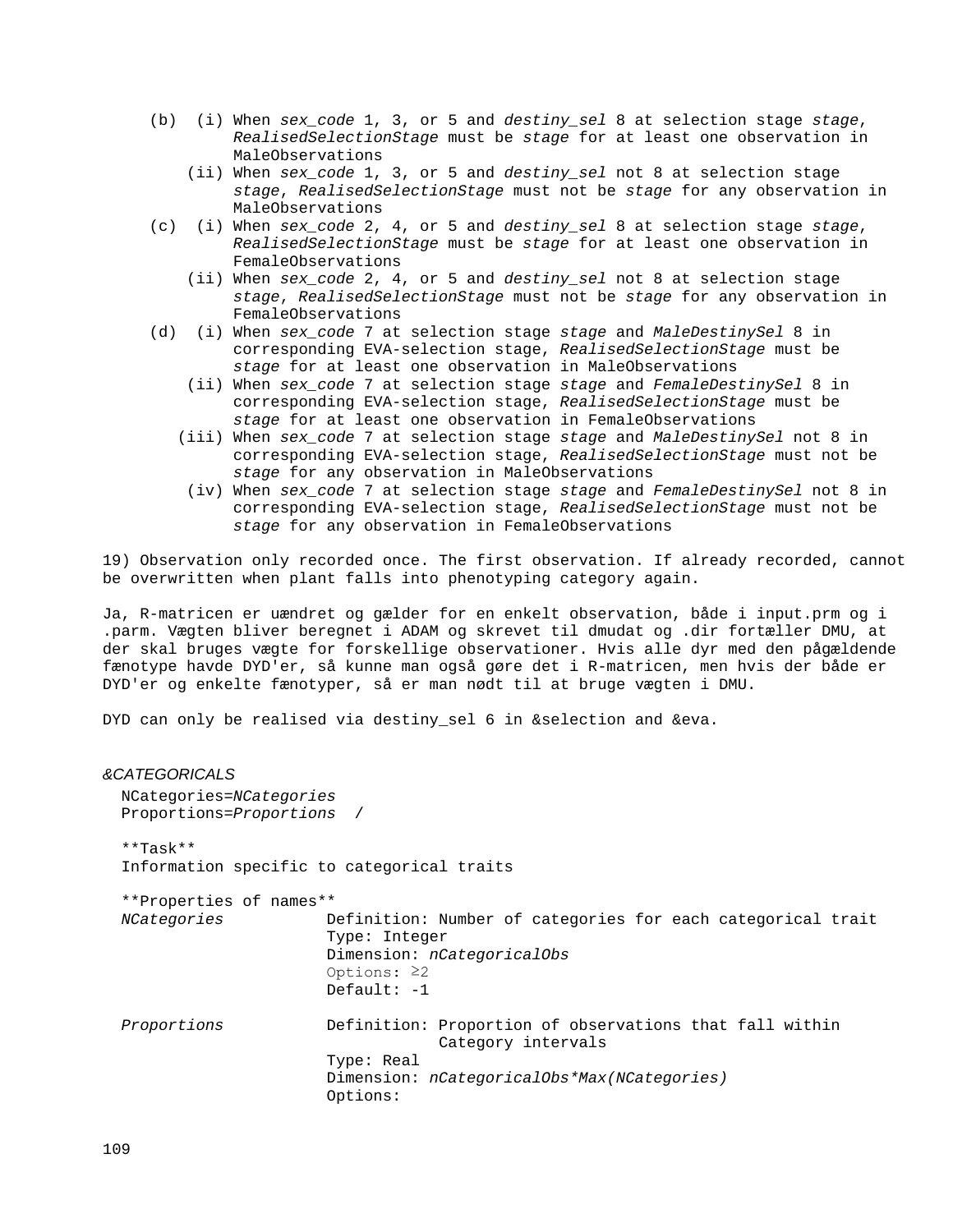0.0<*Proportions*<1.0 Proportion for each category<br>-9.0 0therwise -9.0 Otherwise Default: -1.0 \*\*Additional information\*\* 1) Proportions provided in *Proportions* must sum to 1 for each categorical trait 2) Unused elements in *Proportions* must be -9.0 *&MARKER\_NUMBERS* markers=*markers* / \*\*Task\*\* Number of markers on each chromosome \*\*Properties of names\*\* *markers* Definition: Number of markers on each chromosome Type: Integer Dimension: *nchrom* Number required for each chromosome; the number of chromosomes is *nchrom* Options: ≥0 Default:  $-1$  \*\*Example\*\* The following illustrates how the input for this namelist is provided. In the example, seven markers are located on two chromosomes (*nchrom*=2); four markers are located on the first chromosome, three markers are on the second. &MARKER\_NUMBERS markers= 4  $3 /$ *&MARKER\_PARAMETERS* m\_positions=*m\_positions* m\_alleles=*m\_alleles* / \*\*Task\*\* Positions and numbers of alleles at each marker locus \*\*Properties of names\*\* *m\_positions* Definition: Position (cM) of the markers on each chromosome Type: Real Dimension: Sum of array *markers* Real required for each marker; the number of markers on each chromosome is provided in *markers* Options: ≥0.0 Default: -1.0 *m\_alleles* Definition: Number of alleles at each marker locus Type: Integer Dimension: Sum of array *markers* Integer required for each marker; the number of markers on each chromosome is provided in *markers*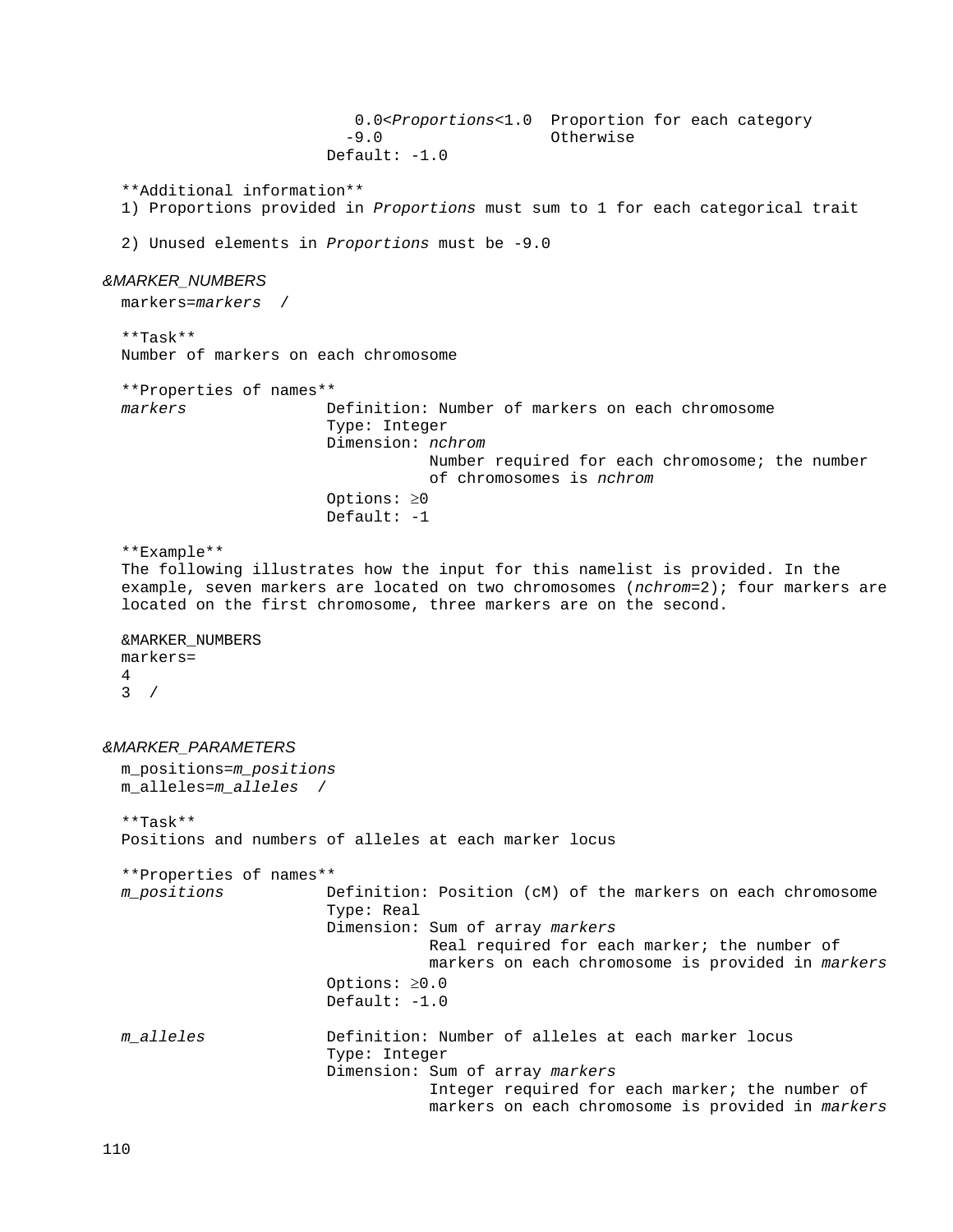Options: ≥0  $Default: -1$  \*\*Example\*\* The following illustrates how the input for this namelist is provided. In the example, seven markers are on located two chromosomes (*nchrom*=2); four markers are located on the first chromosome, three markers are on the second (*markers*=4 3). &MARKER\_PARAMETERS m\_positions= 13.2 17.6  $45.1$ <br> $47.3$ [Positions (cM) of the four marker loci on the first chromosome] 67.1 71.7 [Positions of the three markers loci on the second chromosome] m\_alleles= 4 3 2 [Four, three, two, and two alleles are at the four marker loci located on the first chromosome] 2

3 [Two, three and two alleles are at the three marker loci located on<br>2 / the second chromosome] the second chromosome]

### *&MARKER\_ALLELE\_FREQUENCIES*

 m\_al\_freq=*m\_al\_freq* / \*\*Task\*\* Frequencies of each marker allele \*\*Properties of names\*\* *m\_al\_freq* Definition: Frequencies of marker alleles Type: Real Dimension: Sum of array *m\_alleles* Real required for each marker allele; the number of alleles on each chromosome is provided in *m\_alleles* Options: ≥0.0 Default: -1.0

\*\*Example\*\*

 The following illustrates how the input for this namelist is provided. In the example, seven marker loci are located on two chromosomes (*nchrom*=2); four markers are located on the first chromosome, three markers are on the second (*markers*=4 3). The numbers of alleles at the four marker loci on the first chromosome are four, three, two, and two; the numbers at the three loci located on the second chromosome are two, three, and two (*m\_alleles*).

&MARKER\_ALLELE\_FREQUENCIES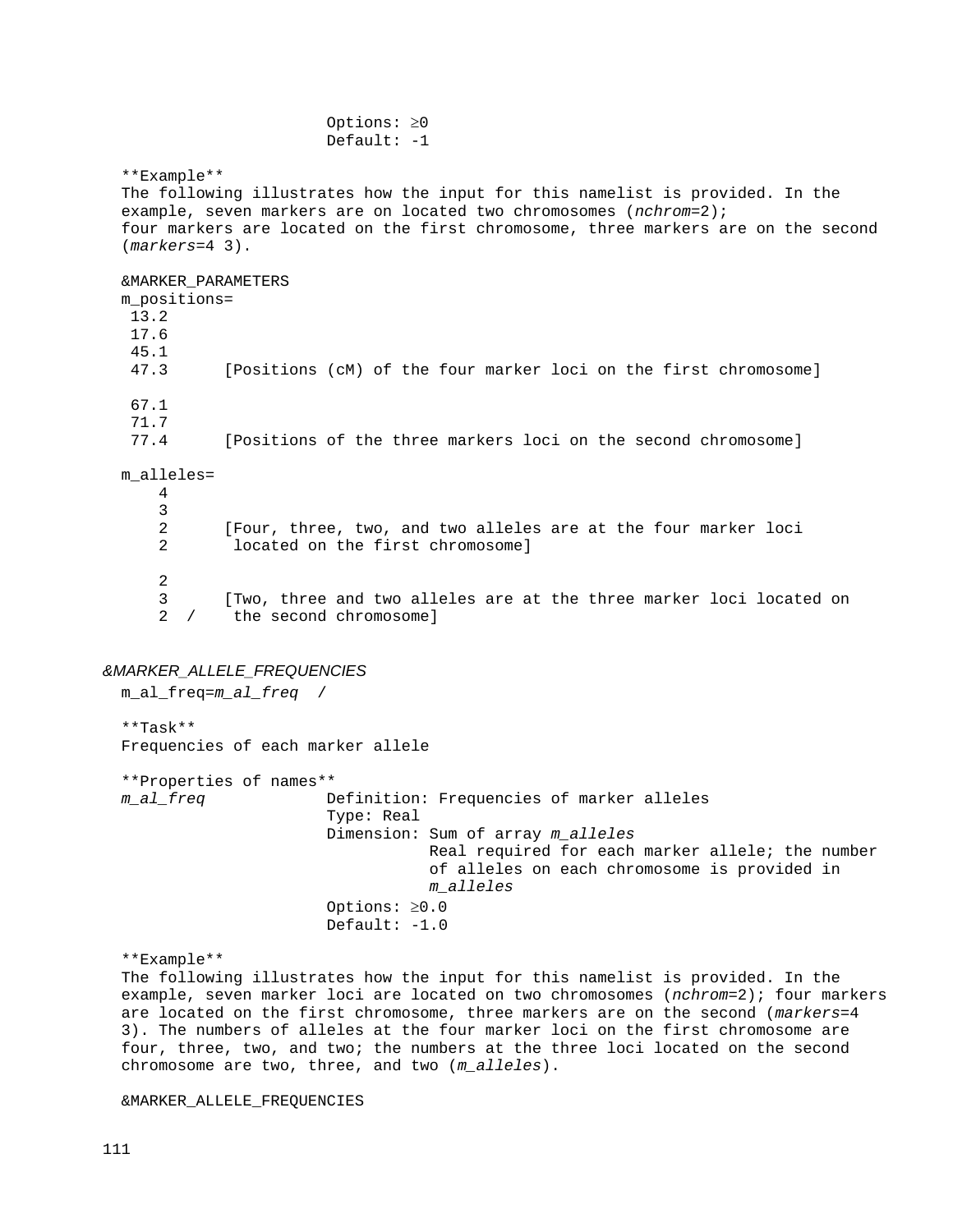```
 m_al_freq=
    0.86 0.07 0.05 0.02 [Frequencies of the four alleles at the first marker
locus located on the first chromosome]<br>0.65 0.30 0.05 [Frequencies of
                       [Frequencies of the three alleles at the second marker
locus located on the first chromosome]
    0.50 0.50
    0.70 0.30
    0.55 0.45 [Frequencies of the two alleles at the first marker locus
located on the second chromosome]
    0.40 0.30 0.30
    0.90 0.10 /
&SAMPLE_MARKER_PARAMETERS
   marker_type=marker_type
  marker_coverage=marker_coverage
   msat_density=msat_density
   snp_density=snp_density
  marker_spacing=marker_spacing /
   **Task**
   Parameters to sample marker loci; type, number, density, and distribution of the 
   loci
  **Properties of names**
                        Definition: Type of markers sampled
                         Type: Character
                        Options:
                            msat Microsatellites
                           snps SNPs
                           both Both SNPs and microsatellites
                         Default: snps
   marker_coverage Definition: Number of markers sampled
                         Type: Integer
                         Options:
                            1 Number is provided in namelist &MARKER_PARAMETERS
                            2 Number is a function of marker density, where 
                              marker density is provided as msat_density or 
                              snp_density
                         Default: 1
  msat_density Definition: Number of microsatellite markers per cM
                         Type: Real
                        Options: ≥0.0
                         Default: 0.1
   snp_density Definition: Number of SNPs markers per cM
                         Type: Real
                        Options: ≥0.0
                         Default: 1.0
   marker_spacing Definition: Spacing of markers along the genome
                         Type: Integer
                         Options:
```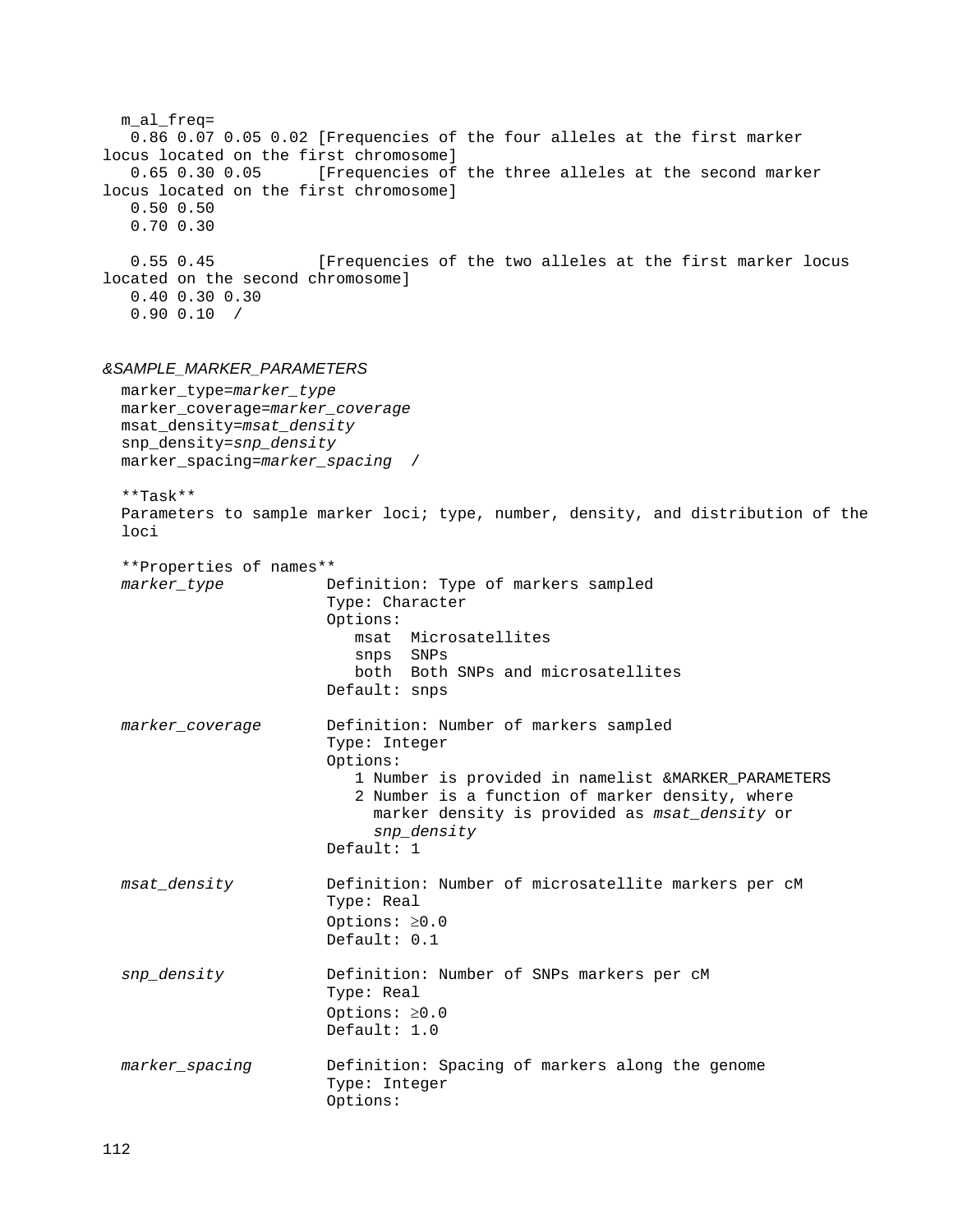1 Markers evenly spaced across the genome 2 Markers randomly spaced across the genome Default: 2 *&QTL\_PARAMETERS* qtls=*qtls* q\_positions=*q\_positions* q\_alleles=*q\_alleles* qtl\_wt=*qtl\_wt* / \*\*Task\*\* Number and position of QTLs, the number of alleles at each QTL, and the weight of each QTL \*\*Properties of names\*\* Definition: Number of QTLs on each chromosome Type: Integer Dimension: *nchrom* Integer required for each chromosome; the number of chromosomes is *nchrom* Options: ≥0 Default: -1 *q\_positions* Definition: Position (cM) of each QTL on each chromosome Type: Real Dimension: Sum of array *qtls* Real required for each QTL; the number of QTLs on each chromosome is provided in *qtls* Options: ≥0.0 Default: -1.0 *q\_alleles* Definition: Number of alleles at each QTL Type: Integer Dimension: Sum of array *qtls* Integer required for each QTL; the number of QTLs on each chromosome is provided in *qtls* Options: ≥0 Default: -1 *qtl\_wt* **Definition:** Weight placed one each QTL during selection; the weight is relative to polygenic effects Type: Real Dimension: Sum of array *qtls* Real required for each QTL; the number of QTLs on each chromosome is provided in *qtls* Options: ≥0.0 Default: -1.0 \*\*Example\*\* The following illustrates how the input for this namelist is provided. In the example, five QTLs are located on two chromosomes (*nchrom*=2); three QTLs are located on the first chromosome, two QTLs on the second.

 &QTL\_PARAMETERS qtls=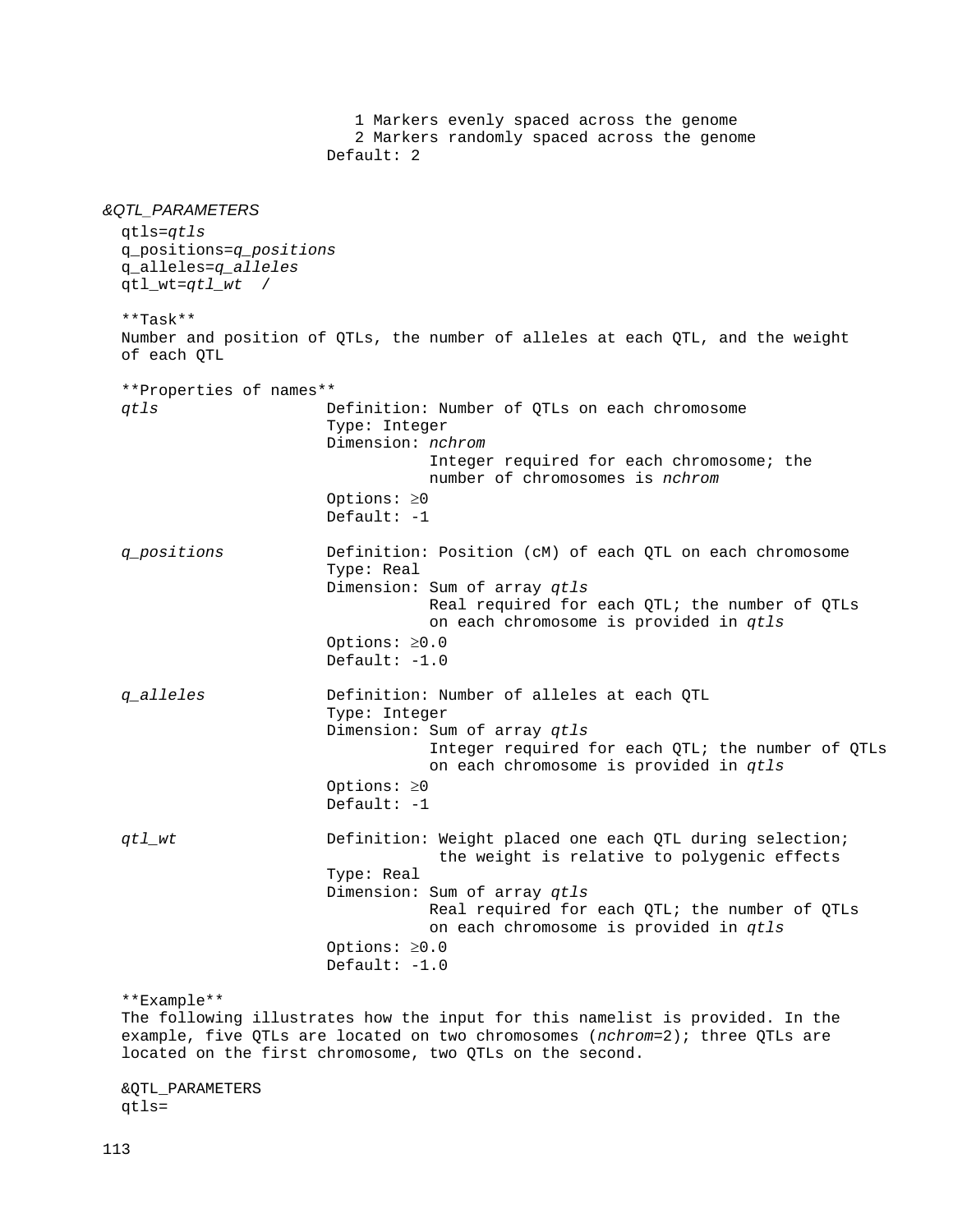3 [Two chromosomes; three QTLs are located on the first chromosome,<br>2 two are located on the second] two are located on the second] q\_positions= 3.2  $7.6$ <br>15.1 [Positions (cM) of the three QTLs on the first chromosome]  $17.1$ <br>54.7 [Positions of the two OTLs on the second chromosome] q\_alleles=  $\frac{3}{2}$  2 [Three, two, and two alleles are at the three QTL loci located on the first chromosome] 3 [Three and two alleles are at the two QTL loci located on the<br>2 second chromosomel second chromosome] qtl\_wt=<br> $1.0$ [Equal weight given to the first QTL on the first chromosome and polygenic effects] 0.9 [Less weight given to the second QTL]<br>1.7 [More weight given to the second QTL] [More weight given to the second QTL] 2.2 [More weight given to the first QTL on the second chromosome]  $0.5$ 

# *&QTL\_EFFECTS\_FREQUENCIES*

 q\_effects=*q\_effects* q\_al\_freq=*q\_al\_freq* / \*\*Task\*\* Effects and frequencies of each QTL allele \*\*Properties of names\*\* *q\_effects* Definition: Effect of each QTL allele Type: Real Dimension: Sum of array *q\_alleles* Real required for each QTL allele; the number of QTLs on each chromosome is provided in *qtls* The block of input is repeated for each true breeding value simulated Options: ≥0.0 Default: -1.0 *q\_al\_freq* Definition: Frequencies of QTL alleles Type: Real Dimension: Sum of array *q\_alleles* Real required for each QTL allele; the number of QTLs on each chromosome is provided in *qtls* The block of input is repeated for each true breeding value simulated Options: ≥0.0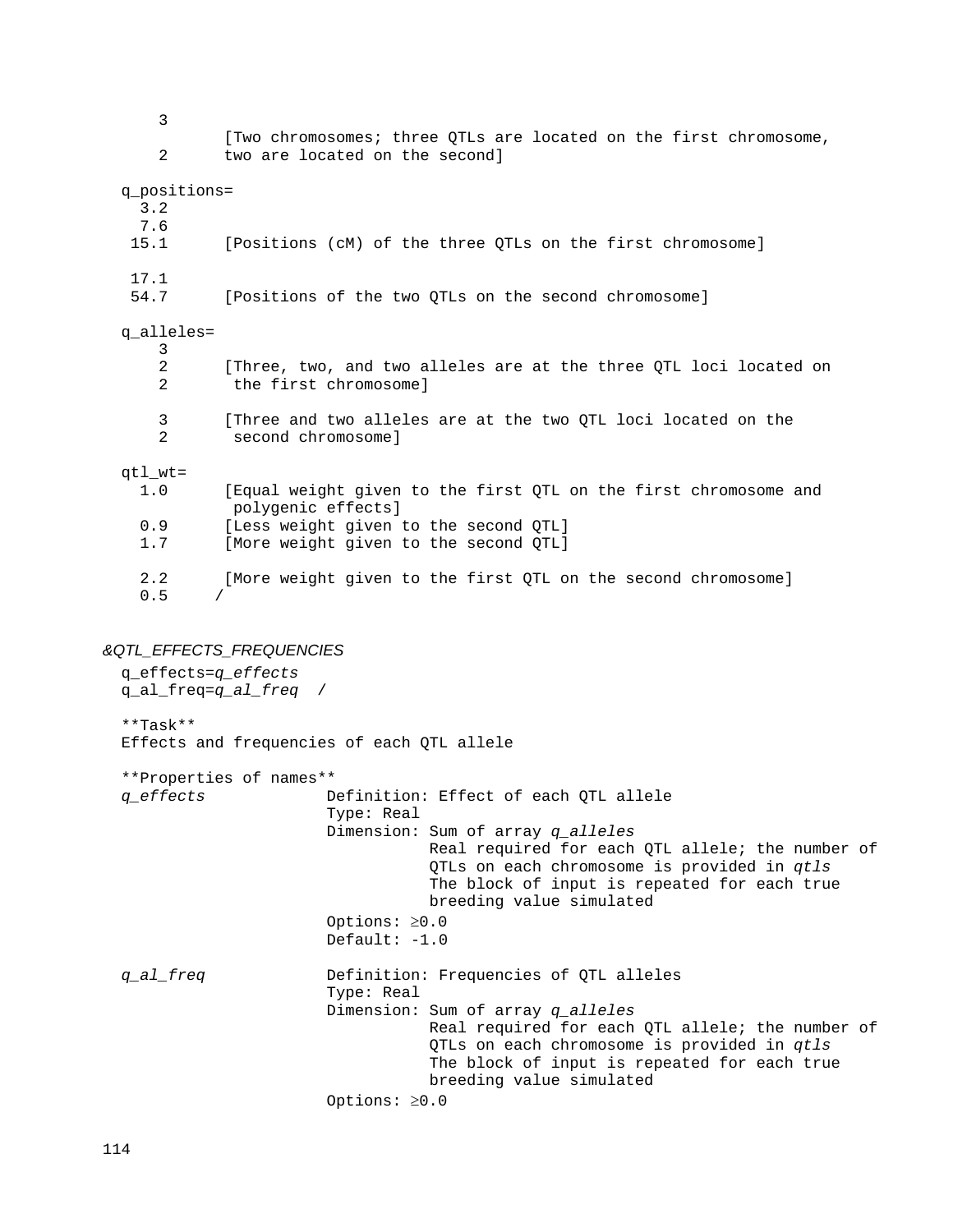\*\*Example\*\* The following illustrates how the input for this namelist is provided. In the example, QTLs are located on two chromosomes (*nchrom*=2); three QTLs are located on the first chromosome, two QTLs on the second. The numbers of alleles at the three QTLs on the first chromosome are three, two, and two; the numbers at the two loci on the second chromosome are two and three (*q\_alleles*). &QTL\_EFFECTS\_FREQUENCIES q\_effects=<br> $10.7 -3.0 -7.7$ [Effects of the three alleles at the first QTL located on the first chromosome]<br>2.2 -2.2 [Effects of the two alleles at the second QTL located on the first chromosome] 5.1 -5.1 1.9 -1.9 [Effects of the two alleles at the first QTL located on the second chromosome] 5.2 2.0 -7.2 q\_al\_freq= 0.07 0.23 0.70 [Frequencies of the three alleles at the first QTL located on the first chromosome]<br>0.05 0.95 [Frequenc [Frequencies of the two alleles at the second QTL located on the first chromosome] 0.50 0.50 0.75 0.25 [Frequencies of the two alleles at the first QTL located on the second chromosome] 0.20 0.30 0.50 /

Default: -1.0

# *&SAMPLE\_QTL\_PARAMETERS*

 qtl\_effect\_input=*qtl\_effect\_input* gene\_distribution=*gene\_distribution* gamma\_scale=*gamma\_scale* gamma\_shape=*gamma\_shape* /

 \*\*Task\*\* Parameters to sample QTLs; sample QTLs by number or QTL variance, distribution of QTL across the genome, and distribution of QTL effects

 \*\*Properties of names\*\* Definition: Specifies whether a (1) given number of QTL, (2) given amount of variance explained by QTL, or (3) given number of QTL explaining a given amount of variance is sampled Type: Integer Options: 1 Number of QTL sampled 2 Amount of variance explained by QTL is sampled 3 Number of QTL explaining given amount of variance is sampled Default: 1 *gene\_distribution* Definition: QTL are uniformly or multinomially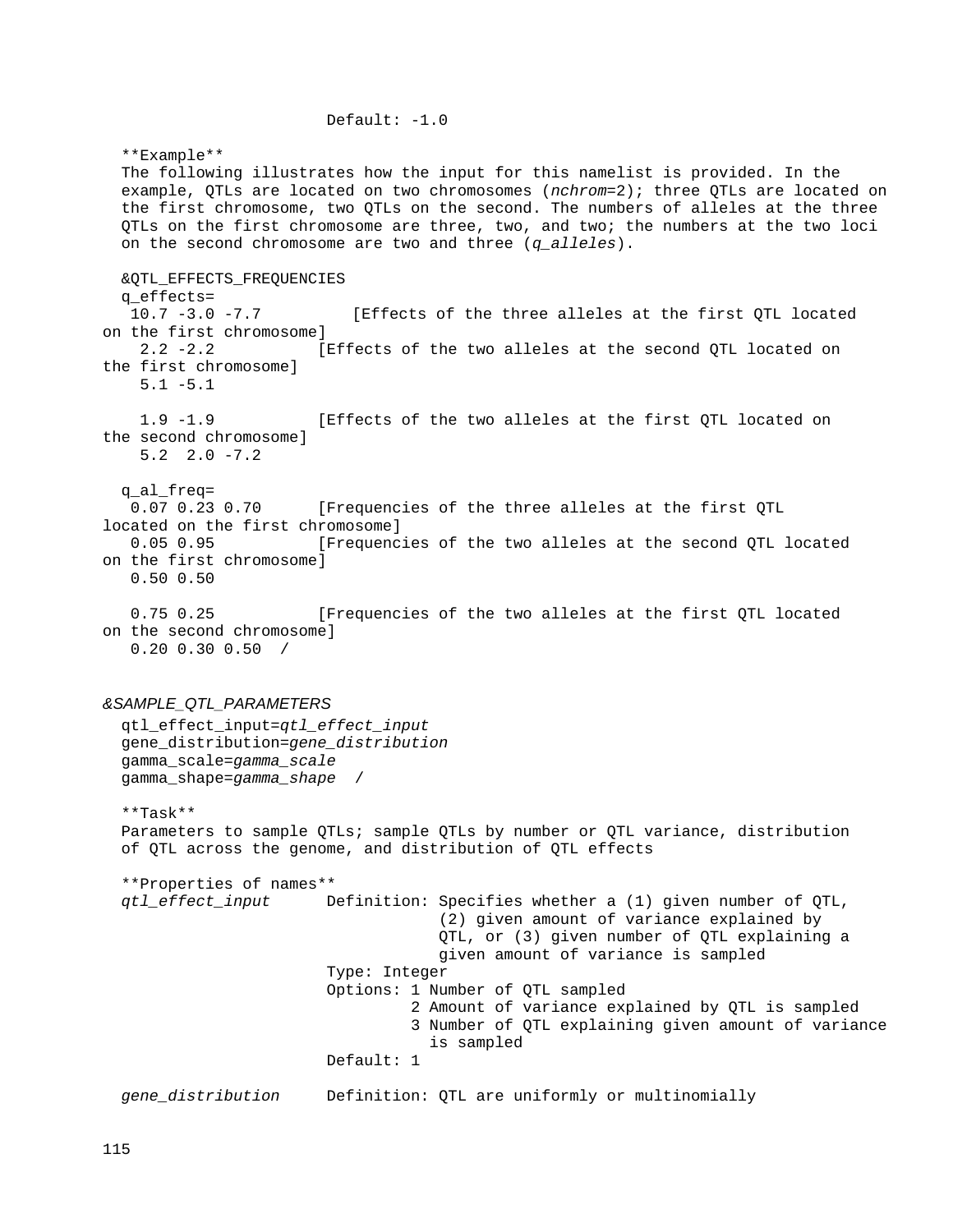distributed across the genome Type: Integer Options: 1 Uniform distribution 2 Multinomial distribution Default: 1 *gamma\_scale* Definition: Scale parameter of gamma distribution; QTL effects assumed to follow a gamma distribution Type: Real Options: ≥0.0 Default: 5.4 *gamma\_shape* Definition: Shape parameter of gamma distribution; QTL effects assumed to follow a gamma distribution Type: Real Options: ≥0.0 Default: 0.42 *&SAMPLE\_QTL\_NUMBERS* n\_qtl\_trait=*n\_qtl\_trait* var\_qtl\_trait=*var\_qtl\_trait* / \*\*Task\*\* Parameters to sample QTLs; number of QTLs affecting each trait and the variance of the traits explained by the QTLs \*\*Properties of names\*\* *n\_qtl\_trait* Definition: Number of QTL affecting each trait Type: Integer Dimension: Integer required for each trait; where the number of traits, *ntbv*, is provided in namelist &POPVARIABLES. Options: ≥0 Default: -1 *var\_qtl\_trait* Definition: Variance of each trait explained by QTL Type: Real Dimension: Real required for each trait; where the number of traits, *ntbv*, is provided in namelist &POPVARIABLES. Options: ≥0.0 Default: -1.0

 \*\*Example\*\* The following illustrates how the input for this namelist is provided. In the example, two traits (*ntbv*=2) are affected by 2 and 4 QTLS &SAMPLE\_QTL\_NUMBERS n\_qtl\_trait=  $\frac{2}{4}$ [Two traits affected by two and four QTLs] var\_qtl\_trait= 0.2 100.0 / [QTL variance 0.2 for the first trait, 100.0 for the second trait]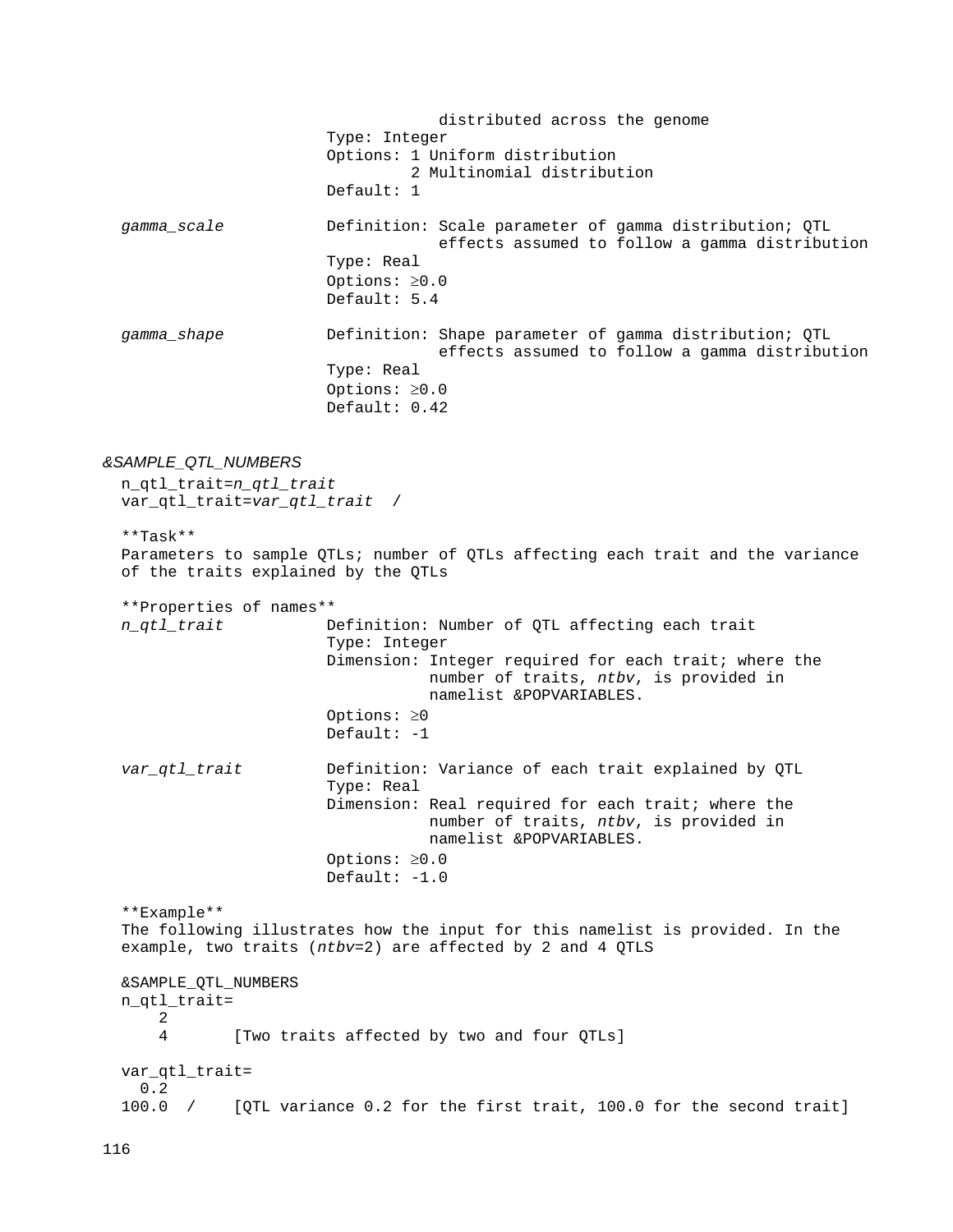### *&GAS\_PARAMETERS*

gas\_weight=gas\_weight /

 \*\*Task\*\* Parameters used in gene-assisted selection

 \*\*Properties of names\*\* Definition: Weight placed on known gene effect; the weight is relative to polygenic effects Type: Real Options: ≥0.0 Default: 1.0; gene and polygenic effects weighted equally

#### *&TEMPLATE\_PARAMETERS*

 template\_density=*template\_density* founder\_representation=*founder\_representation* print\_genotypes=*print\_genotypes* /

\*\*Task\*\*

 Parameters used to specify the use of a marker template. The marker template is a dense marker map that provides unique genotypes for all base individuals. It is sampled for all offspring according to Mendelian sampling terms allowing for recombination. The markers are not available for selection purposes but only serve to monitor inbreeding.

```
 **Properties of names**
                       Definition: Number of markers per cM
                        Type: Real
                        Options: ≥0.0
                        Default: 2.0
 print_genotypes Definition: Controls whether the template genotype for 
                                    each plants in each timestep is written to the
                                    output file 'template_info<timestep>.res'
                        Type: Integer
                       Options: 
                           1 Output written to file
                          2 Output not written to file
                        Default: 1
 founder_representation Definition: Specify if founder representation should be 
                                     calculated. For each time step, the 
                                     representation of each base plant in specific 
                                     loci are given. These loci includes all QTL and 
                                     a number of template loci specified in 
                                    &FOUNDER_PARAMETERS.
                         Type: Integer
                         Options: 
                            1 Founder representation is not calculated
                            2 Founder representation is calculated
                         Default: 1
```
\*\*Relation to subsequent namelists\*\*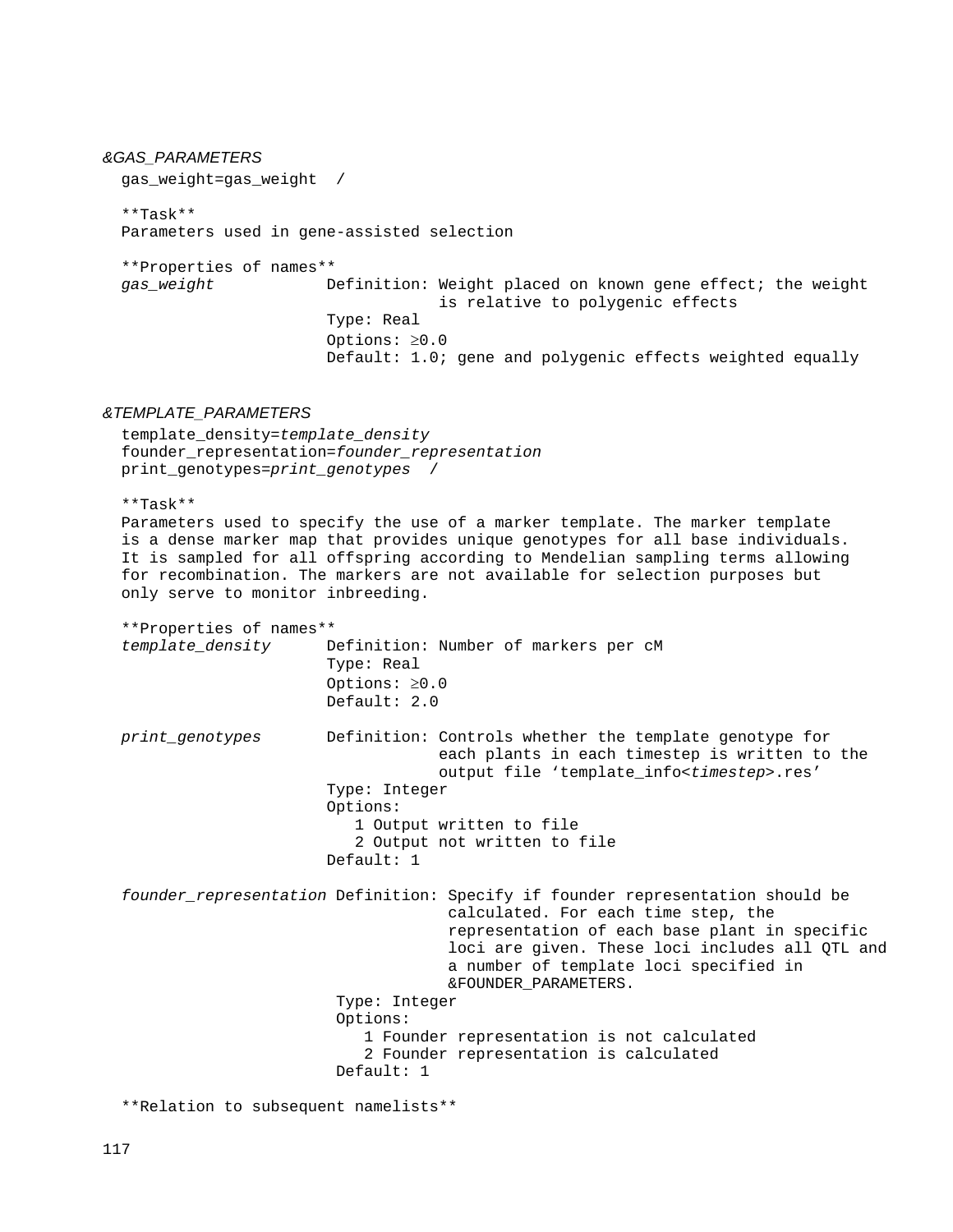&FOUNDER\_PARAMETERS Namelist &FOUNDER\_PARAMETERS is required if *founder\_representation* 2 \*\*Additional information\*\* ! Number of template markers on each chromosome chrom(ichrom)%nmarkers\_template=nint(template\_density\*chrom(ichrom)%length) end do The number of template markers is rounded to the nearest integer. So, if template density\*chrom(ichrom)%length is not a whole number, the number of markers differs slightly from the specified number. *&REPORT* firstReportHerd=*firstReportHerd* lastReportHerd=*lastReportHerd* nGenomicF=*nGenomicF* genomicFParameters=*stage genomicBase firstChrom lastChrom loci maf mafInclude locusWeight scaleMethod adjustGScale propAToG addDiagG diagGOne* printBiasAccuracy=*printBiasAccuracy* printBreedingValues=*printBreedingValues* printEvaRelationships=*printEvaRelationships* genomicRelationshipParameters=*stage genomicBase firstChrom lastChrom loci maf mafInclude locusWeight scaleMethod adjustGScale propAToG addDiagG diagGOne* ibdRelationshipParameters*=stage firstChrom lastChrom loci* ibsRelationshipParameters*=stage firstChrom lastChrom loci* printGenomicHomozygosity=*printGenomicHomozygosity* firstReportTime=*firstReportTime* lastReportTime=*lastReportTime* reportSelectionStages=*reportSelectionStages* printIbd=*printIbd* ibdParameters=*founderRepresentation printIbdGenotypes* time\_steps\_year=*time\_steps\_year* print\_replicate=*print\_replicate* printLdHayesFiles=*printLdHayesFiles* printLdMutations=*printLdMutations* debugOutput=*debugOutput* / \*\*Task\*\* Controls generation of output files. Output files are written to the output directory specified in namelist &OUTPUTDIRECTORY, variable *OutDirectory*. Contents of the output file are provided in section 'Output files'. \*\*Properties of names\*\* Definition: First herd-of-birth of plants used to calculate genetic trends written to output files, 'geneticTrendsRep<*rep*>.res', 'geneticTrendsMeans.res', and 'geneticTrendsPlots.pdf', where <*rep*> is replicate number … and phenotypic-trends and genomic-inbreeding file. Type: Integer Options: *lastReportHerd*≥1 Default: 1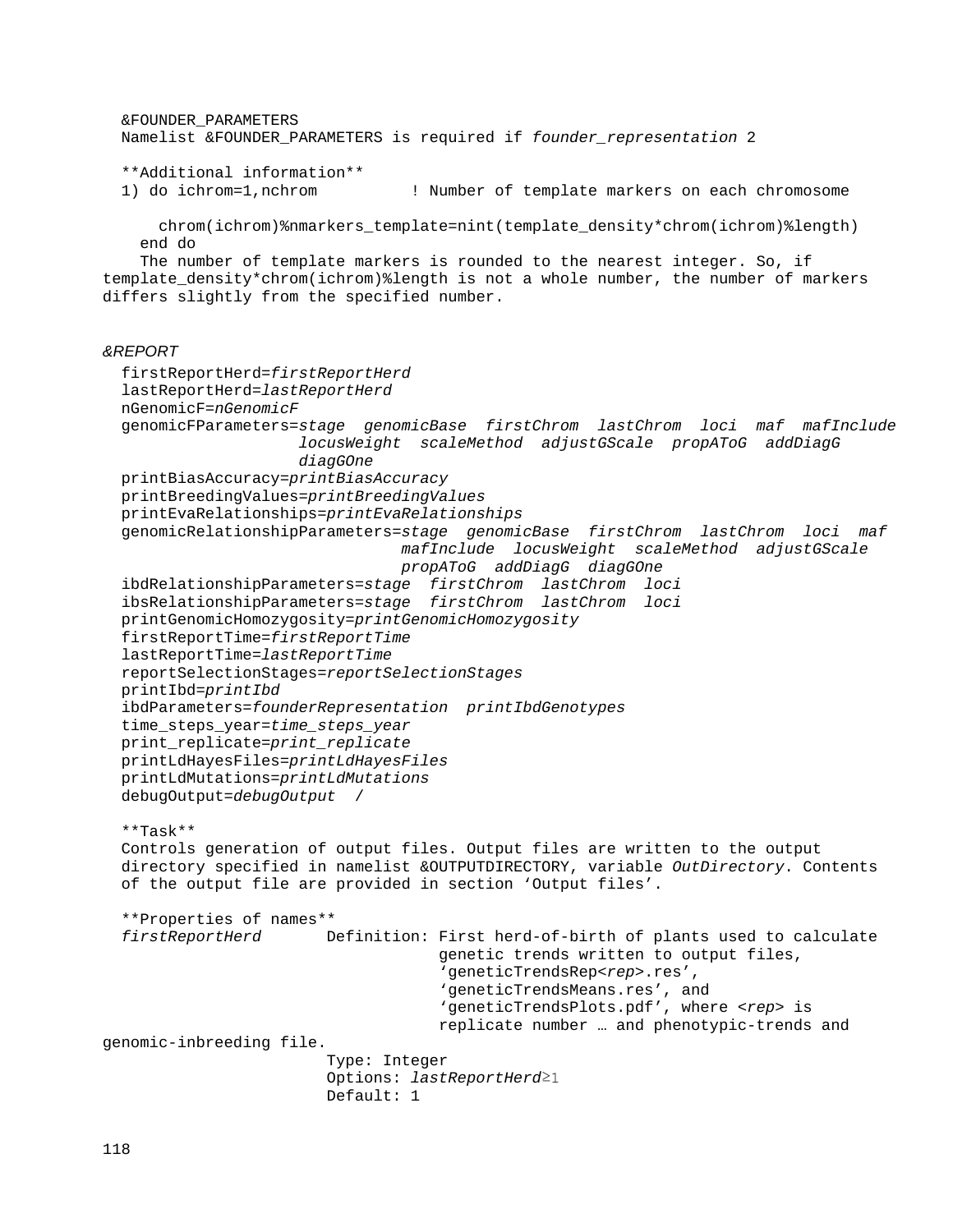*lastReportHerd* Definition: Last herd-of-birth of plants used to calculate genetic trends written to output files, 'geneticTrendsRep<*rep*>.res', 'geneticTrendsMeans.res', and 'geneticTrendsPlots.pdf', where <*rep*> is replicate number … and phenotypic-trends and genomic-inbreeding file Type: Integer Options: *firstReportHerd*≤*lastReportHerd*≤*nherd* Default: *nherd nGenomicF* Definition: Number of genomic-inbreeding coefficients to calculate Type: Integer Options: *nGenomicF*≥0 Default: 0 Ignored when *GeneticModel* not 'genomic'

 *genomicFParameters*

As for &GENOMICBLUPPARAMETERS parameters with the exception that:

 (i) *genomicBase* can only be 'all' and 'base', where 'all' includes all plants in the population and 'base' includes all plants in the base population. Genotyping is ignored.

*stage* dummy variable; stage is not used, but a integer must be provided. Parameters to generate genomic-relationship matrices used to calculate genomic inbreeding coefficients Number of lines in parameters must equal *nGenomicF*

Input to construct genomic-**H** matrices using the program, invgmatrix. Genomic-**H** matrices are used by EVA to constraint average relationship. The namelist is read when *relationshipMatrix* 'genomic' in any EVA-selection stage of namelist &EVA, variable *EvaSelection*.

Description of variables in parameters is as described for namelist &GENOMICBLUPPARAMETERS

If present in namelist, *genomicFParameters* read in. However, it is only used when when *GeneticModel* 'genomic' and *genomicF* 'yes'. When when *GeneticModel* 'genomic' and *genomicF* 'yes', all variables in genomicFParameters must be present.

'parental' genomic/blended inbreeding set to zero for base plants. That means, geneomic-F 0.0 at time 0.

| printBiasAccuracy | Definition: Write bias and accuracy at each specified time<br>step and selection stage to output files, |
|-------------------|---------------------------------------------------------------------------------------------------------|
|                   | 'biasAccuracyRep <rep>.res',</rep>                                                                      |
|                   | 'biasAccuracyMeans.res', and                                                                            |
|                   | 'biasAccuracyPlots.pdf', where <rep> is</rep>                                                           |
|                   | replicate number                                                                                        |
|                   | Type: Character                                                                                         |
|                   | Options:                                                                                                |
|                   | no Biases and accuracies are not written to output files                                                |
|                   | yes Biases and accuracies are written to output files                                                   |
|                   |                                                                                                         |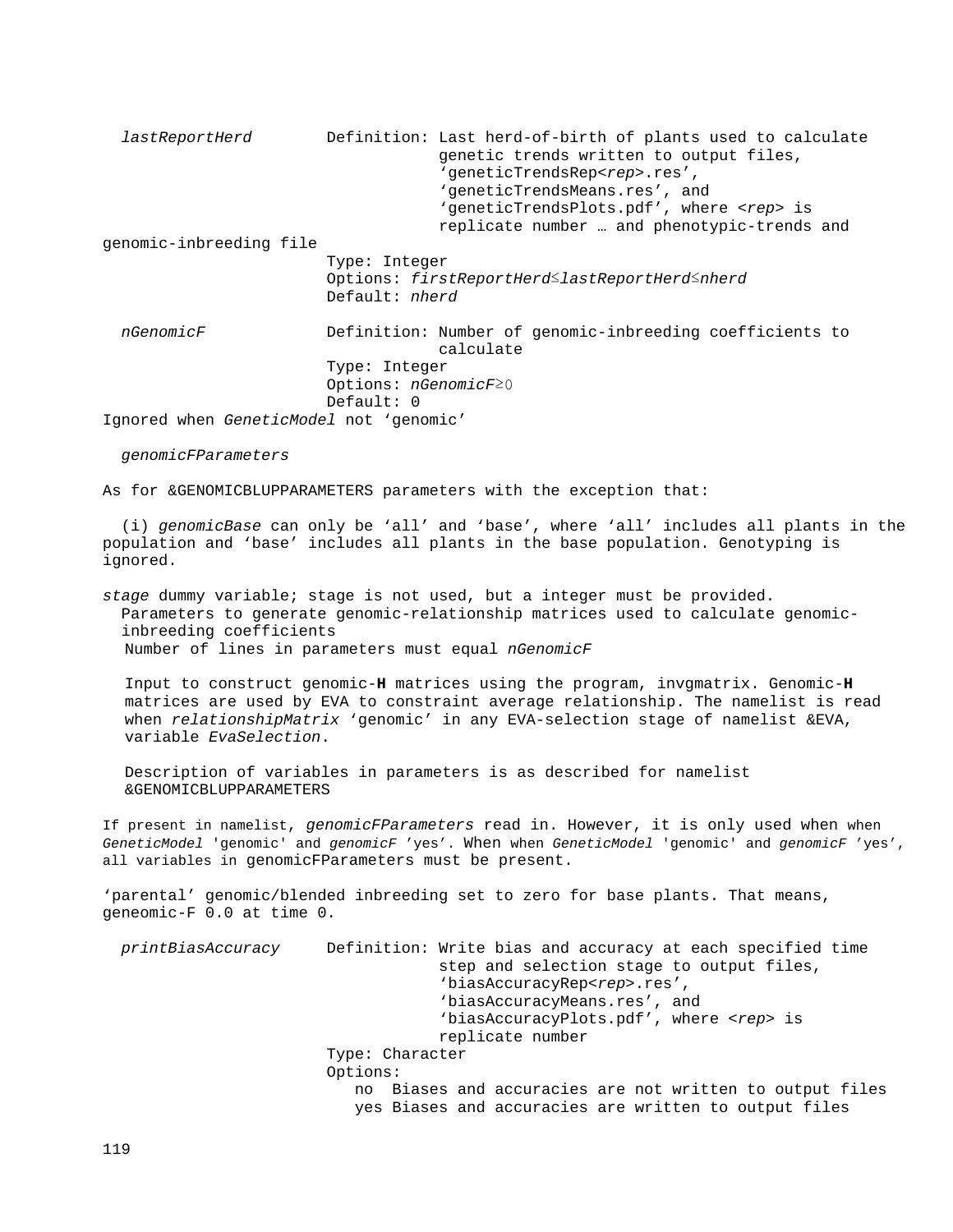Default: no<br>:printBreedingValues Definition Definition: Write true and estimated breeding values of each selection candidate at each specified time step and selection stage to output files, 'breedingValuesRep<*rep*>.res', where <*rep*> is replicate number. Files are compressed by the linux command, 'bzip2 –f breedingValuesRep*<rep>*.res'. Type: Character Options: no Breeding values are not written to output files yes Breeding values are written to output files Default: no *printEvaRelationships* Definition: Write genetic contributions, average relationships of selected plants, and summaries of relationship matrices for candidates and selected plants to output files 'averageRelationshipsReps.res' and averageRelationshipsMeans.res'; EVA-selection stages only, Type: Character Options: no Contributions, relationships, and summaries are not written to output files yes Contributions, relationships, and summaries are written

to output files

Default: no

printEvaRelationships can only be yes when EVA-selection is carried out; this is, there are selection stages with EVA-selection.

 *genomicRelationshipParameters*

As for &GENOMICBLUPPARAMETERS parameters with the exception that:

*stage* dummy variable; stage is not used, but a integer must be provided; parameters apply to all EVA-selection stages

This is optional input. It is used to construct genomic-relationship matrix after stages of EVA selection when *printEvaRelationships* 'yes', *GeneticModel* 'genomic', and *relationshipMatrix* in namelist &EVA, variable *EvaSelection* is not 'genomic'. When *relationshipMatrix* is 'genomic', the genomic-relationship matrix used to constrain rates of inbreeding with EVA-selection is used. These relationship matrices are used to calculate average relationships of selected plants and summaries of relationship matrices for candidates and selected plants. At times *firstReportTime*:*lastReportTime*. When all constraints are 'genomic' at times *firstReportTime*:*lastReportTime*, *genomicRelationshipParameters* is not required.

Plants need to be genotyped to have their genotypes included in genomic-relationship matrix. So, genotyping strategy is critical to *printEvaRelationships* when not using genomic information to constrain rates of inbreeding in EVA.

Genotyping is ignored when constructing 'ibs' and 'ibd' relationship matrices; as for matrices to constrain rates of inbreeding with EVA-selection.

Note: If *relationshipMatrix* is 'genomic' in EVA-selection, but 'pedigree' used because no plants are genotyped at times *firstReportTime*:*lastReportTime*, then output associated with genomic-relationship matrices in *genomicRelationshipParameters* is not generated.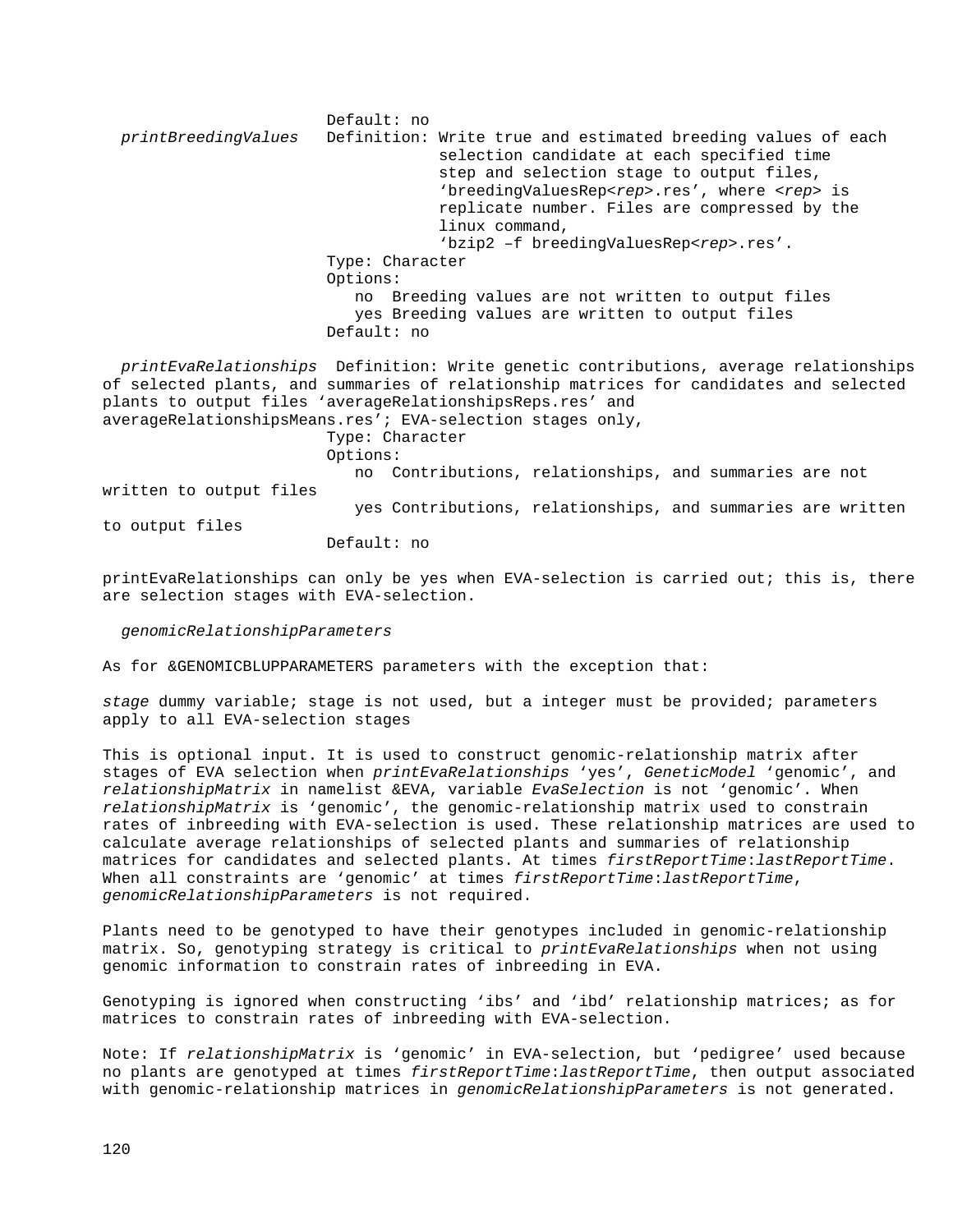It is assumed that if genomic-relationship matrix cannot be created during EVAselection, it cannot be created during report.

Input to construct genomic-**H** matrices using the program, invgmatrix.

All *genomicBase* options available; genotyping is considered.

When *relationshipMatrix* is not 'genomic' in EVA-selection, the genomic-relationship matrix generated with *printEvaRelationships* 'yes' is based on plants traced back from the candidates for EVA-selection:

```
 do i=1,nCandidates
   call tracePedigreeGRM(contributions(i)%id) 
 end do
```
Note: This option considers all stages of EVA-selection; selected plants may or may not be destined for reproduction. Number of matings allocated to selected plants is used to calculate genetic contributions; litter size is ignored. This is not a problem at this stage as litter size is constant within selection stages.

ibdRelationshipParameters Parameters used to construct IBD-relationship matrix after stages of EVA-selection when printEvaRelationships 'yes', GeneticModel 'genomic', and relationshipMatrix in namelist &EVA, variable EvaSelection is not 'ibd';

in the contract of the contract of the contract of the contract of the contract of the contract of the contract of the contract of the contract of the contract of the contract of the contract of the contract of the contrac

EVA-selection stages only

ibsRelationshipParameters Parameters used to construct IBS-relationship matrix after stages of EVA-selection when printEvaRelationships 'yes', GeneticModel 'genomic', and relationshipMatrix in namelist &EVA, variable EvaSelection is not 'ibs';

EVA-selection stages only; required when printEvaRelationships 'yes', GeneticModel 'genomic', EVA-selection in breeding scheme, and not all EVA-selection stages are 'ibd'/'ibs'. If all EVA-selection stages, for example, are 'ibd', then do not need to specify ibdRelationshipParameters, but will require ibsRelationshipParameters and *genomicRelationshipParameters.*

the contract of the contract of the contract of the contract of the contract of the contract of the contract o

ibdRelationshipParameters and ibsRelationshipParameters have same structure as **&**IBDBLUPPARAMETERS, variable parameters … [and the three other ibd and ibs namelists]

 *printGenomicHomozygosity* Definition: Write genomic homozygosity at QTL, marker, template-QTL, and template-marker loci to output files, 'averageRelationshipsReps.res' and

> 'averageRelationshipsMeans.res' Type: Character Options: no Genomic homozygosity is not written to output files yes Genomic homozygosity is written to output files Default: no

```
 ibdRelationshipParameters=stage firstChrom lastChrom loci
```

```
 ibsRelationshipParameters=stage firstChrom lastChrom loci
```
Both as for earlier ibd and ibs namelists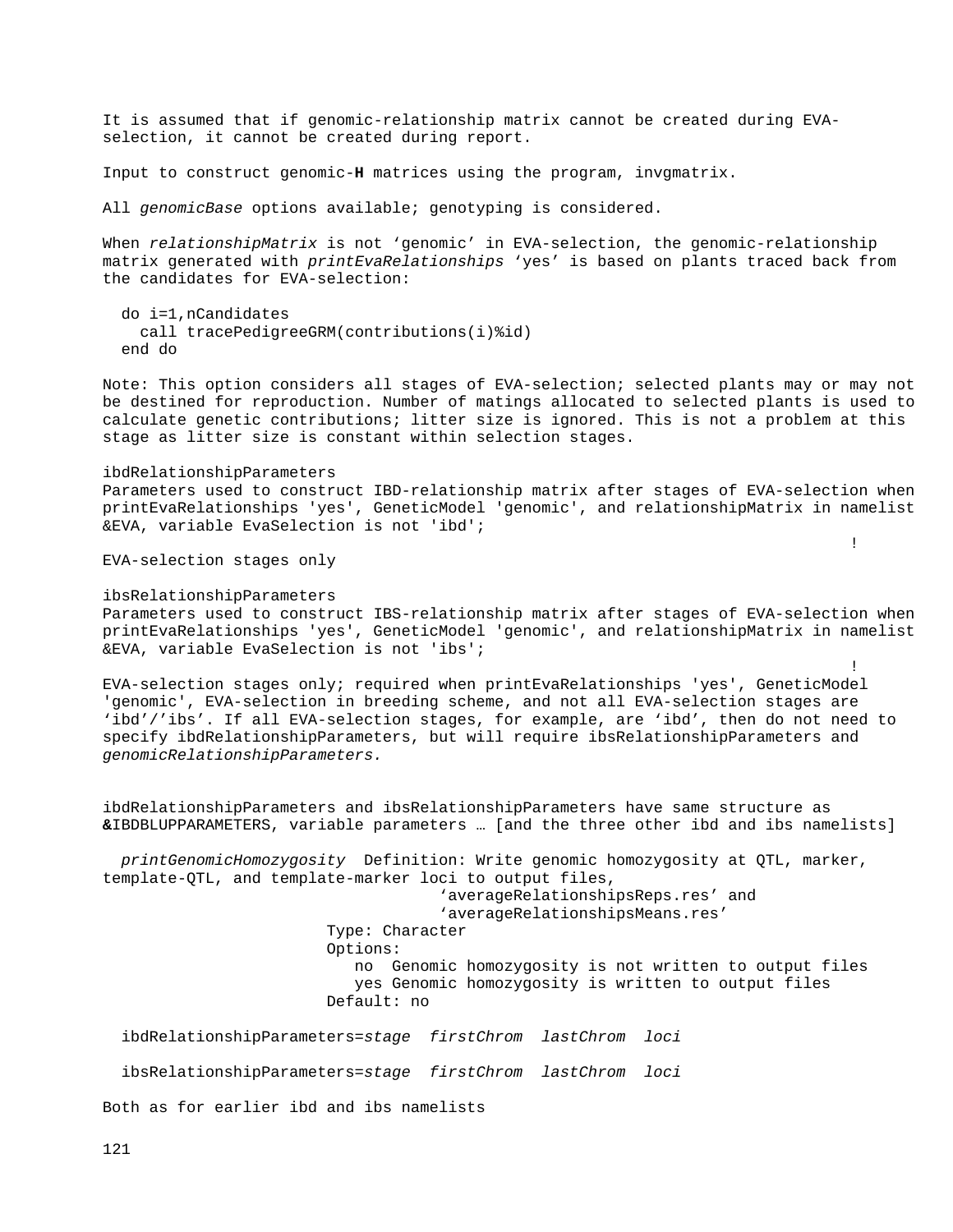*firstReportTime* Definition: First time step for which output is written to output files when *printBreedingValues* and/or *printBiasAccuracy* 'yes' Type: Integer Options: *firstReportTime*≥1 Default: 1 *lastReportTime* Definition: Last time step for which output is written to output files when *printBreedingValues* and/or *printBiasAccuracy* 'yes' Type: Integer Options: *firstReportTime*≤*lastReportTime*≤*ntime* Default: *ntime reportSelectionStages* Definition: List of selection stages for which output is written to output files when *printBreedingValues* and/or *printBiasAccuracy* 'yes' Type: Integer Dimension: 1≤*nStages*≤*selection\_groups,* where *nStages* is the number of selection stages for which output variables are to be written Options: 1≤*reportSelectionStagesi*≤*selection\_groups* (*i*=1,…,*nStages*), where *reportSelectionStagesi* is the *i*th integer of *reportSelectionStages* and *reportSelectionStagesi*≠*reportSelectionStagesj* (i≠j) Default: 1 … *selection\_groups printIbd* Definition: Write IBD output to output files Type: Character Options: no Output is not written to output files yes Output is written to output files Default: no *founderRepresentation* Definition: Specify if founder representation should be calculated. For each time step, the representation of each base plant in specific loci are given. These loci includes all QTL and a number of template loci specified in &FOUNDERPARAMETERS. Type: Integer Options: 1 Founder representation is not calculated 2 Founder representation is calculated Default: 1 *printIbdGenotypes* Definition: Controls whether the template genotype for each plants in each timestep is written to the output file 'template\_info<*timestep*>.res' Type: Integer Options: 1 Output is not written to file 2 Output is written to file Default: 1 *time\_steps\_year* Definition: Number of time steps per year; used to write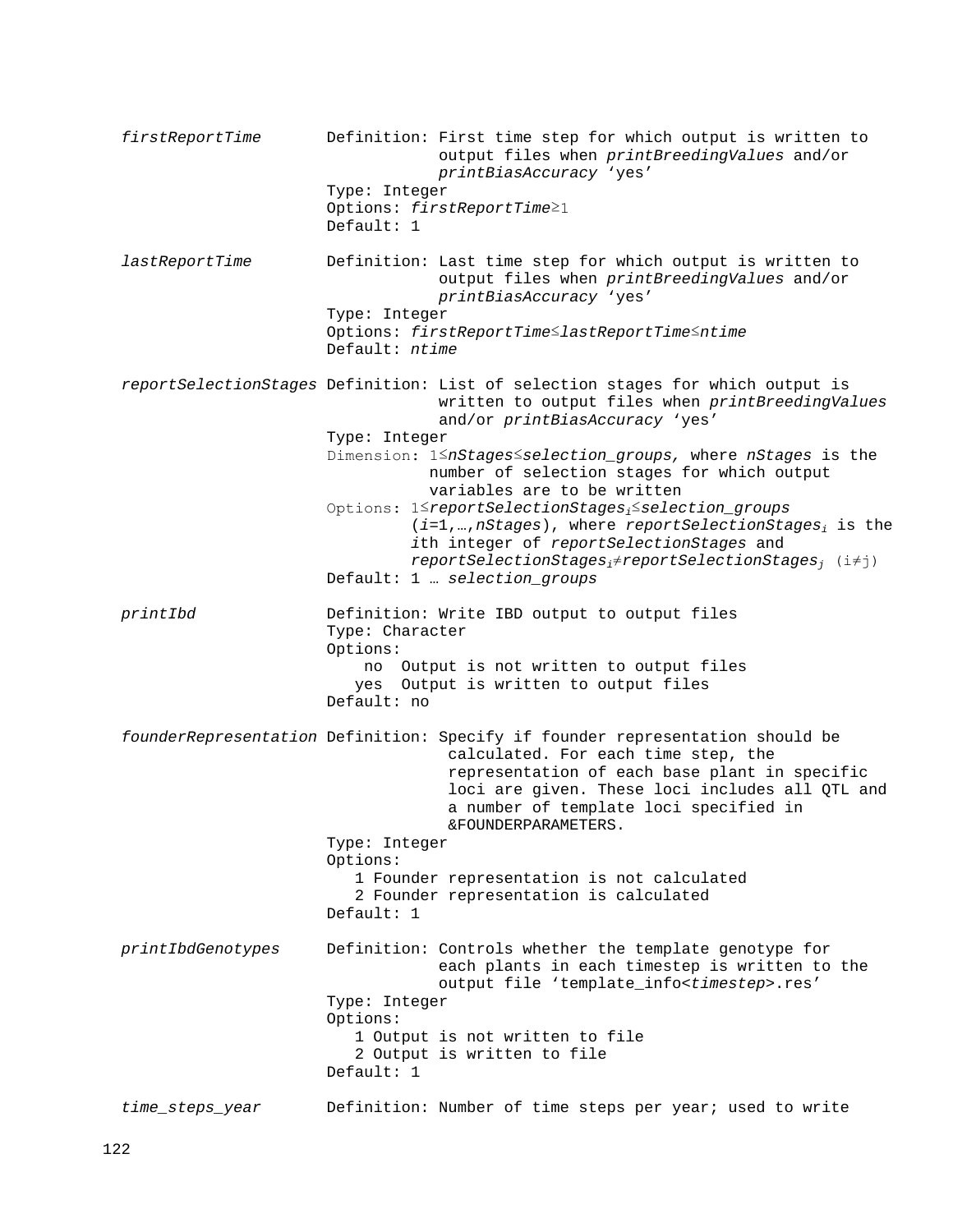(delete) results to output files Type: Integer Options: ≥1 Default: 1 *print\_replicate* Definition: Controls whether information on each individual is outputted in files Type: Integer Options: 0 Simulated datasets are not stored. 1 Simulated datasets are stored in several files. Default: 0 *printLdHayesFiles* Definition: Write output from analysis of linkage disequilibrium to output files, heterozygosity.dat, QTLdistribution.dat, markerDistribution.dat, LD\_bin.dat, ldPlots.pdf, ldSummaryOutputOverTime.dat, and ldVersusDistanceOverTime.dat Type: Character Options: no Output is not written to output files yes Output is written to output files Default: no *printLdMutations* Definition: Write sampled positions of mutations from analysis of linkage disequilibrium to output file, mutations.dat Type: Character Options: no Output is not written to output file yes Output is written to output file Default: no  *debugOutput* Definition: Working-data and script files are copied to the output directory. These files are listed in 'Output files'. They are copied after they have been created; newly-created files overwrite older files. They will be the last files created, should the program crash. Type: Character Options: no Files are not copied to output directory yes Files are copied to output directory Default: no \*\*Relation to subsequent namelists\*\* &FOUNDERPARAMETERS Namelist &FOUNDERPARAMETERS is required if *founderRepresentation* 2 \*\*Additional information\*\* 1) Namelist &REPORT must be provided, even if it does not contain input 2) Files with genetic trends, 'geneticTrendsRep<*rep*>.res', geneticTrendsMeans.res', and 'geneticTrendsPlots.pdf' are always written to the output directory Base population and calculating genetic merit at time 0?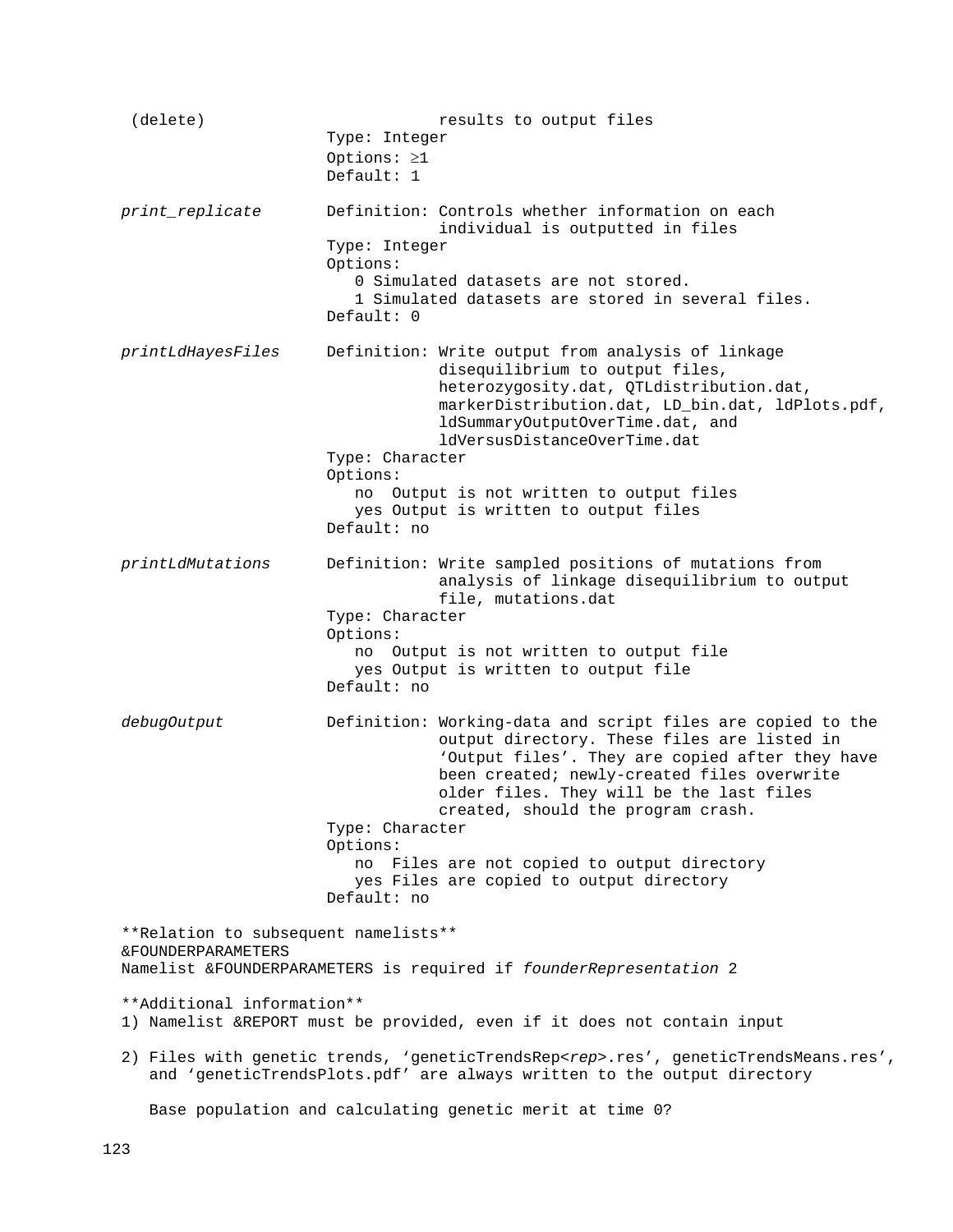- 3) (a) When *firstReportHerd* and *firstReportHerd* are not provided, all plants born at the current time step are used to calculate genetic trends
	- (b) *firstReportHerd* and *firstReportHerd* only apply to output files 'geneticTrendsRep<*rep*>.res', 'geneticTrendsMeans.res', and 'geneticTrendsPlots.pdf'
- 4) No genomic-inbreeding coefficients calculated when *nGenomicF* 0

If present in namelist, *genomicF* is read in. However, it is only used when *GeneticModel* 'genomic'.

If present in namelist, *genomicFParameters* read in. However, it is only used when when *GeneticModel* 'genomic' and *genomicF* 'yes'. When when *GeneticModel* 'genomic' and *genomicF* 'yes', all variables in genomicFParameters must be present.

- 5) Files breedingValuesRep<rep>.res' are compressed with the linux command, 'bzip2 –f breedingValuesRep*<rep>*.res'. bzip2 compresses files using the Burrows-Wheeler block-sorting text-compression algorithm and Huffman coding. They can be decompressed with the command, 'bunzip2 breedingValuesRep*<rep>*.res.bz2'.
- 5) *printGenomicHomozygosity can only be 'yes' when GenomicModel 'qtl' or 'genomic'*

 *firstReportHerd*, *lastReportHerd, firstReportTime*, and *lastReportTime* apply with printGenomicHomozygosity=='yes'

[Outline when *firstReportHerd*, *lastReportHerd*, *firstReportTime*, *lastReportTime*, and *reportSelectionStages* do and don't apply] Required when lowercase(printBiasAccuracy)=='yes' .or. lowercase(printBreedingValues)=='yes' .or. & lowercase(printEvaRelationships)=='yes' .or. lowercase(printGenomicHomozygosity)=='yes'

- 6) (a) *firstReportTime* and *lastReportTime* only apply when *printBreedingValues* and/or *printBiasAccuracy* 'yes'
	- (b) current\_time>0
- 7) (a) *reportSelectionStages* only applies when *printBreedingValues,*

 *printBiasAccuracy, printEvaRelationships, and/or printGenomicHomozygosity*  'yes'

 (b) Selection stages specified in *reportSelectionStages* will generate output result when *SelectionMethod*=='truncation' or 'eva'. When *SelectionMethod* 'truncation', *SelectionCriterion* can be 'tbv', 'phenoweight', 'polyblup', 'genomicblup', 'ibdblup', 'gas', or 'bayesp'. When *SelectionMethod* 'eva', *MaleSelCrit* can be 'tbv', 'polyblup', 'genomicblup', 'ibdblup', 'gas', or 'bayesp'. *FemaleSelCrit* can be 'tbv', 'polyblup', 'genomicblup', 'ibdblup', 'gas', or 'bayesp'. In all other cases, output is not written to the files.

- (c) Selection stages specified in *reportSelectionStages* need not be ordered by Selection stage
- (d) Selection stages specified in *reportSelectionStages* cannot be repeated

 *printIbd* can only be 'yes' when variable *templateDensity* in namelist& control\_genome is greater than 0.0.

*ibdParameters* is only used when *printIbd* 'yes'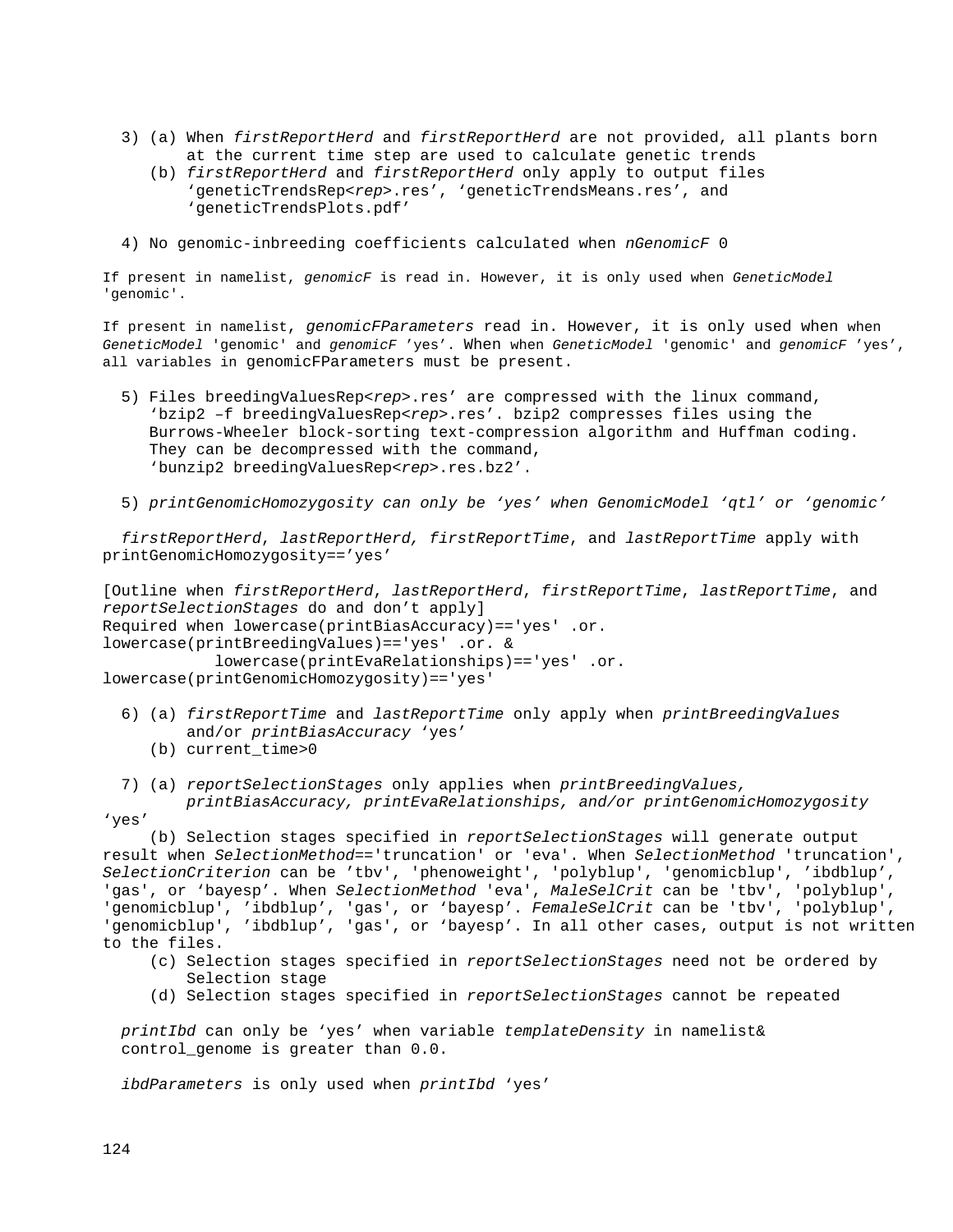8) When GeneticModel 'ldonly', *printLdHayesFiles* and *printLdMutations* are the only report parameters used; *debugOutput* is used when *printLdHayesFiles 'yes'.*

#### *&FOUNDERPARAMETERS*

 pos\_founderloci=*pos\_founderloci* n\_founderloci=*n\_founderloci* / \*\*Task\*\* Specifies for which loci founder representation should be determined \*\*Properties of names\*\*  *n\_founderloci* Definition: Number of template loci on each chromosome for which founder representation should be determined Type: Integer Dimension: *nchrom*\*1; a number required for each chromosome Options: ≥0 Default: -1 *pos\_founderloci* Definition: Positions of template loci in which founder representation should be determined Type: Real Dimension: Σ or sum(*n\_founderloci*)\*1; a number required for each locus position Options: ≥0.0 Default: -1.0 \*\*Relation to subsequent namelists\*\* Namelist &FOUNDERPARAMETERS is required if *printIbd* 'yes' and *founderRepresentation* 2 in namelist &REPORT, variable *ibdParameters*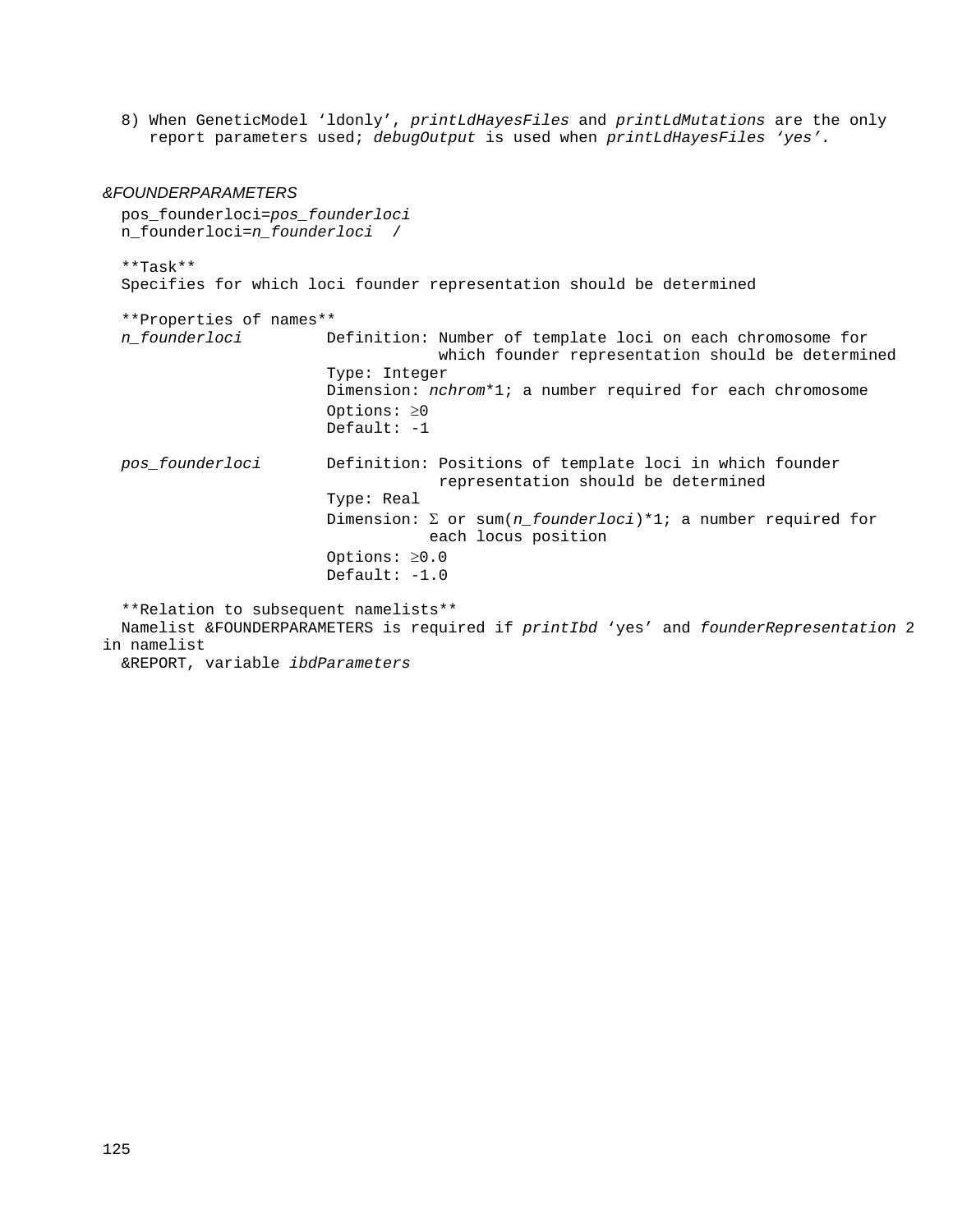# **15. Output files**

Output files that are generated and written to output directory specified in namelist &OUTPUTDIRECTORY, variable *OutDirectory*:

geneticTrendsMeans.res

```
geneticTrendsRep<rep>.res (rep=start_rep … start_rep+nrep-1)
```
geneticTrendsPlots.pdf

- input.log
- seeds.in
- error.txt

memory.log

adam\_log.txt

adamlog.log

biasAccuracyMeans.res

biasAccuracyRep<*rep*>.res

breedingValuesRep<*rep*>.res.bz2

dmuAdamRep<*rep*>Time<*time*>Stage<*stage*>.lst

plant#.res (optional)

```
marker#.res (optional)
```
mean\_timesteps.res

mean\_timesteps\_replicate.res

```
number_genotyped.res (optional)
```

```
obs#.res (optional)
```
qtl#.res (optional)

template#.res

template\_info#.res (optional)

mean\_template#.res (optional)

```
mean_founder#.res (optional)
```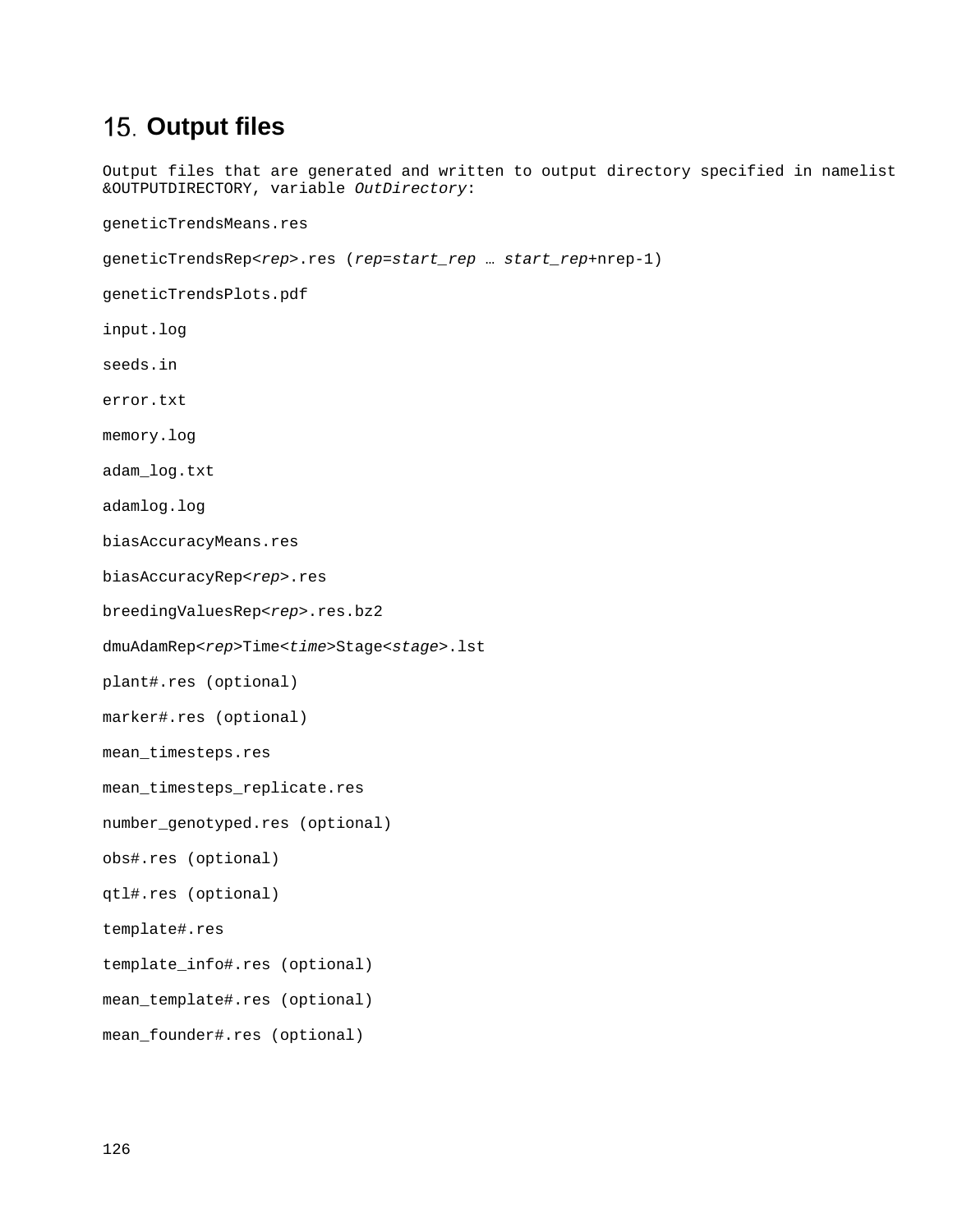### geneticTrendsMeans.res

Description: Means of genetic trends as a function of time across replicates

Column variables:

timeStep generation nReps BV sdBV polyBV sdPolyBV qtlBV sdQtlBV varBV sdVarBV varPolyBV sdVarPolyBV varQtlBV sdVarQtlBV varMend sdVarMend F sdF GI sdGI

When *ntbv*>1, variables specific to each trait are also presented:

timeStep generation nReps [necessary?] BV1 sdBV1 polyBV1 sdPolyBV1 qtlBV1 sdQtlBV1 varBV1 sdVarBV1 varPolyBV1 sdVarPolyBV1 varQtlBV1 sdVarQtlBV1 varMend1 sdVarMend1 … BV*ntbv* sdBV*ntbv* polyBV*ntbv* sdPolyBV*ntbv* qtlBV*ntbv* sdQtlBV*ntbv* varBV*ntbv* sdVarBV*ntbv* varPolyBV*ntbv* sdVarPolyBV*ntbv* varQtlBV*ntbv* sdVarQtlBV*ntbv* varMend*ntbv* sdVarMend*ntbv*

| timeStep    | Birth time (0  ntime)                                                                                                                                                      |
|-------------|----------------------------------------------------------------------------------------------------------------------------------------------------------------------------|
| generation  | Mean generation number across nrep replicates of plants born at time                                                                                                       |
|             | timeStep in herds FirstReportHerd <herd<lastreportherd. generation<="" td=""></herd<lastreportherd.>                                                                       |
|             | number of plant i is calculated as $\frac{1}{2}$ (gNSire <sub>i</sub> +gNDam <sub>i</sub> )+1.0, where gNSire <sub>i</sub>                                                 |
|             | and $gNDam_i$ are the generation numbers of the sire and dam of plant i.                                                                                                   |
|             | Generation numbers of base plants is 0.0.                                                                                                                                  |
| nReps       | Number of replicates (nrep)                                                                                                                                                |
| BV          | Mean aggregate-breeding value of plants born at time timeStep in herds                                                                                                     |
|             | FirstReportHerd <herd<lastreportherd. bv="" is="" mean="" nrep="" of="" replicate<="" td="" the=""></herd<lastreportherd.>                                                 |
|             | means.                                                                                                                                                                     |
| sdBV        | Standard deviation of BV (variation for replicate means)                                                                                                                   |
| polyBV      | Mean aggregate polygenic-breeding value across nrep replicates of                                                                                                          |
|             | plants born at time timeStep in herds                                                                                                                                      |
|             | FirstReportHerd≤herd≤LastReportHerd                                                                                                                                        |
| sdPolyBV    | Standard deviation of polyBV                                                                                                                                               |
| qtlBV       | Mean aggregate QTL-breeding value across nrep replicates of plants born                                                                                                    |
|             | at time timeStep in herds FirstReportHerd <herd<lastreportherd< td=""></herd<lastreportherd<>                                                                              |
| sdQtlBV     | Standard deviation of qtlBV                                                                                                                                                |
| varBV       | Mean variance of aggregate-breeding values across nrep replicates for                                                                                                      |
|             | plants born at time timeStep in herds                                                                                                                                      |
|             | FirstReportHerd <herd<lastreportherd< td=""></herd<lastreportherd<>                                                                                                        |
| sdVarBV     | Standard deviation of varBV                                                                                                                                                |
| varPolyBV   | Mean variance of aggregate polygenic-breeding values across nrep                                                                                                           |
|             | replicates for plants born at time timeStep in herds                                                                                                                       |
|             | FirstReportHerd <herd<lastreportherd< td=""></herd<lastreportherd<>                                                                                                        |
| sdVarPolyBV | Standard deviation of varPolyBV                                                                                                                                            |
| varQtlBV    | Mean variance of aggregate QTL-breeding values across nrep replicates                                                                                                      |
|             | for plants born at time timeStep in herds                                                                                                                                  |
|             | FirstReportHerd≤herd≤LastReportHerd                                                                                                                                        |
| sdVarQtlBV  | Standard deviation of varQtlBV                                                                                                                                             |
| varMend     | Mean variance of aggregate-Mendelian deviations across nrep replicates                                                                                                     |
|             | for plants born at time timeStep in herds                                                                                                                                  |
|             | FirstReportHerd≤herd≤LastReportHerd                                                                                                                                        |
| sdVarMend   | Standard deviation of varMend                                                                                                                                              |
| F           | Mean inbreeding coefficient based on pedigree across nrep replicates                                                                                                       |
|             | for plants born at time timeStep in herds                                                                                                                                  |
|             | FirstReportHerd <herd<lastreportherd< td=""></herd<lastreportherd<>                                                                                                        |
| sdF         | Standard deviation of F                                                                                                                                                    |
| GI          | Mean generation interval across nrep replicates for plants born at time<br>timeStep in herds FirstReportHerd <sup>≤</sup> herd <sup>≤</sup> LastReportHerd. GI for the ith |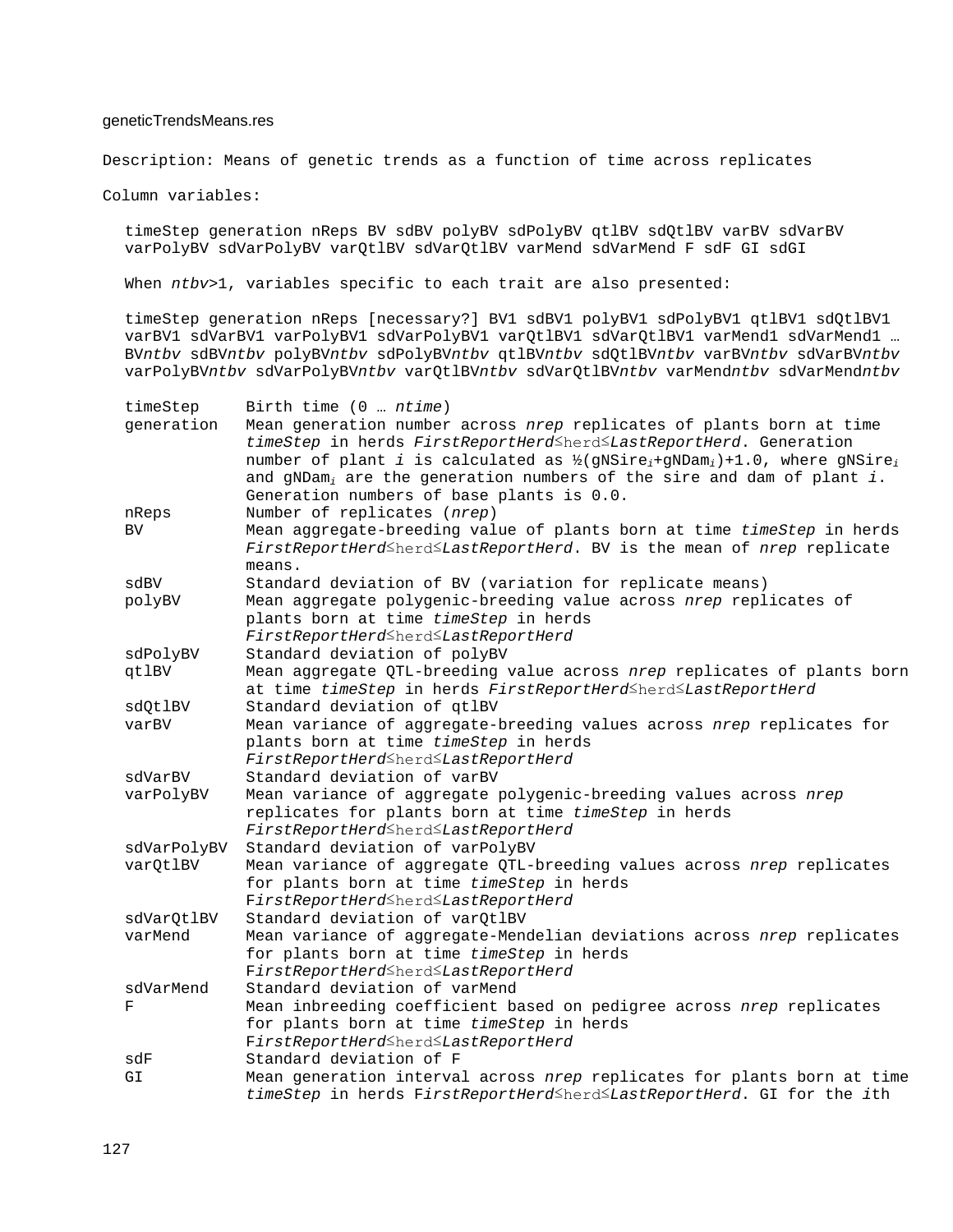|                                                                                | plant is calculated as $\frac{1}{2}$ (2*b <sub>i</sub> -s <sub>i</sub> -d <sub>i</sub> ), where b <sub>i</sub> is the birth time of the |
|--------------------------------------------------------------------------------|-----------------------------------------------------------------------------------------------------------------------------------------|
|                                                                                | ith plant born at time timeStep, and $s_i$ and $d_i$ are the birth times of                                                             |
|                                                                                | the sire and dam of plant $i$ .                                                                                                         |
| sdGI                                                                           | Standard deviation of GI                                                                                                                |
| BVi                                                                            | Mean breeding value for trait $j$ ( $j = 1$ ntbv) across nrep replicates                                                                |
|                                                                                | of plants born at time timeStep in herds                                                                                                |
|                                                                                | FirstReportHerd≤herd≤LastReportHerd                                                                                                     |
| sdBVj                                                                          | Standard deviation of BVj (variation for replicate means)                                                                               |
| Mean polygenic-breeding value for trait j across nrep replicates of<br>polyBVj |                                                                                                                                         |
|                                                                                | plants born at time timeStep in herds                                                                                                   |
|                                                                                | FirstReportHerd≤herd≤LastReportHerd                                                                                                     |
| sdPolyBVj                                                                      | Standard deviation of polyBVj                                                                                                           |
| qtlBVj                                                                         | Mean QTL-breeding value for trait j across nrep replicates of plants                                                                    |
|                                                                                | born at time timeStep in herds FirstReportHerdSherdSLastReportHerd                                                                      |
| sdOtlBVj                                                                       | Standard deviation of qtlBVj                                                                                                            |
| varBVj                                                                         | Mean variance of breeding values for trait j across nrep replicates for                                                                 |
|                                                                                | plants born at time timeStep in herds                                                                                                   |
|                                                                                | FirstReportHerd≤herd≤LastReportHerd                                                                                                     |
| sdVarBVj                                                                       | Standard deviation of varBVj                                                                                                            |
| varPolyBVj                                                                     | Mean variance of polygenic-breeding values for trait j across nrep                                                                      |
|                                                                                | replicates for plants born at time timeStep in herds                                                                                    |
|                                                                                | FirstReportHerd≤herd≤LastReportHerd                                                                                                     |
|                                                                                | sdVarPolyBVj Standard deviation of varPolyBVj                                                                                           |
| varQtlBVj                                                                      | Mean variance of QTL-breeding values for trait j across nrep replicates                                                                 |
|                                                                                | for plants born at time timeStep in herds                                                                                               |
|                                                                                | FirstReportHerd≤herd≤LastReportHerd                                                                                                     |
| sdVarQtlBVj                                                                    | Standard deviation of varQtlBVj                                                                                                         |
| varMendj                                                                       | Mean variance of aggregate-Mendelian deviations for trait j across nrep                                                                 |
|                                                                                | replicates for plants born at time timeStep in herds                                                                                    |
|                                                                                | FirstReportHerd≤herd≤LastReportHerd                                                                                                     |
| sdVarMendj                                                                     | Standard deviation of varMendj                                                                                                          |

Criteria for output: File always generated and written to *OutDirectory*

Additional information: Means are generated using the replicates run during the current simulation

#### geneticTrendsRep<rep>.res

#### *(***rep***=***start\_rep** *…* **start\_rep***+***nrep***-1)*

Description: Means of genetic trends as a function of time within replicates

Column variables:

timeStep generation nPlants BV polyBV qtlBV varBV varPolyBV varQtlBV varMend F GI

When *ntbv*>1, variables specific to each trait are also presented:

timeStep generation BV1 polyBV1 qtlBV1 varBV1 varPolyBV1 varQtlBV1 varMend1 ... polyBV*ntbv* qtlBV*ntbv* varBV*ntbv* varPolyBV*ntbv* varQtlBV*ntbv* varMend*ntbv*

timeStep Birth time (0 … *ntime*) Mean generation number of plants born at time *timeStep* in herds *FirstReportHerd*≤herd≤*LastReportHerd*. Generation number of plant *i* is calculated as ½(gNSire*i*+gNDam*i*)+1.0, where gNSire*<sup>i</sup>* and gNDam*<sup>i</sup>* are the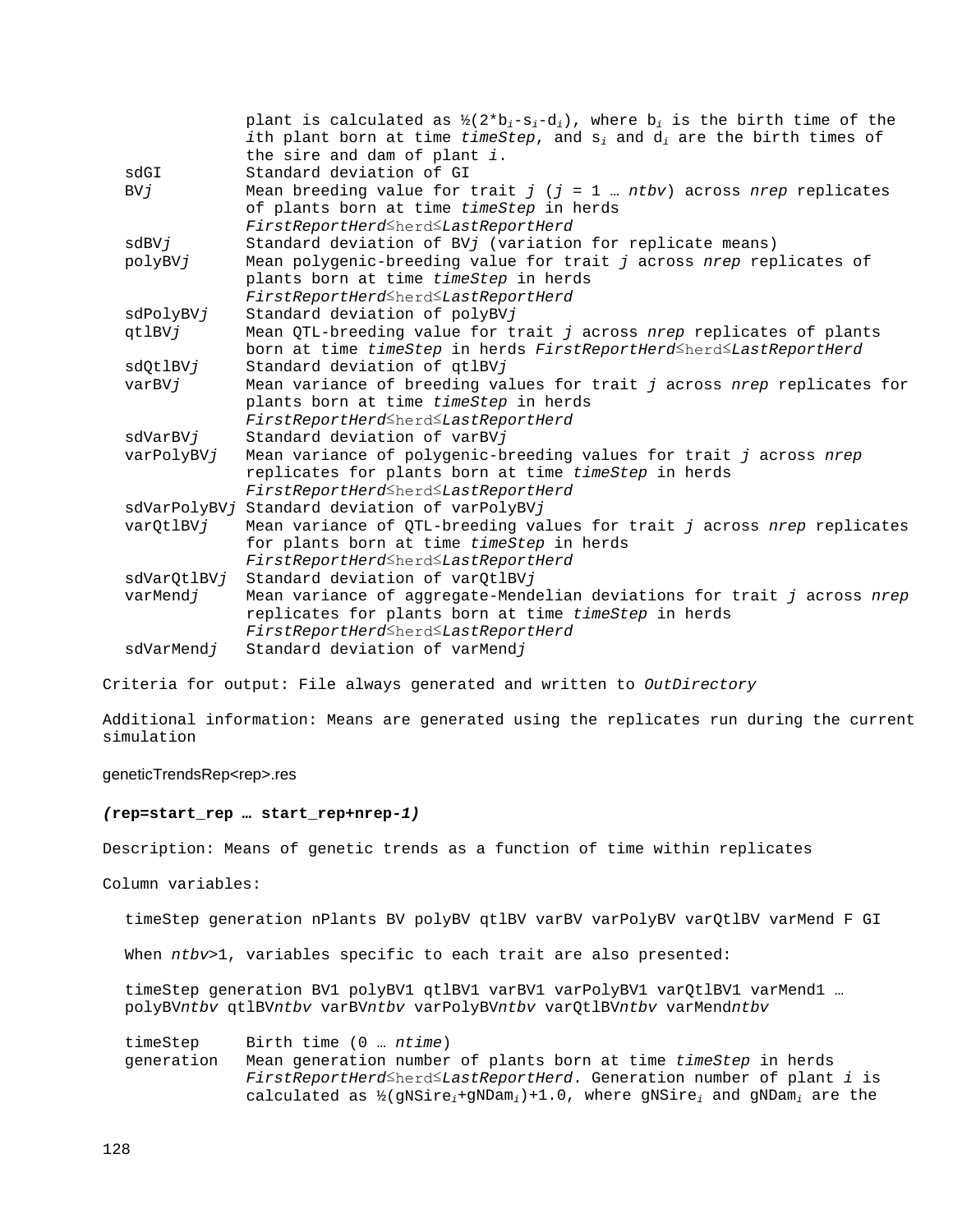generation numbers of the sire and dam of plant *i*. Generation numbers of base plants is 0.0.

| nPlants    | Number of plants born at time timeStep in herds                                                                                    |
|------------|------------------------------------------------------------------------------------------------------------------------------------|
|            | FirstReportHerd <herd<lastreportherd< td=""></herd<lastreportherd<>                                                                |
| BV.        | Mean aggregate-breeding value of plants born at time timeStep in herds                                                             |
|            | FirstReportHerd≤herd≤LastReportHerd                                                                                                |
| polyBV     | Mean aggregate polygenic-breeding value of plants born at time timeStep                                                            |
|            | in herds FirstReportHerd <sup>≤</sup> herd <sup>≤</sup> LastReportHerd                                                             |
| qtlBV      | Mean aggregate QTL-breeding value of plants born at time timeStep in                                                               |
|            | herds FirstReportHerdSherdSLastReportHerd                                                                                          |
| varBV      | Mean variance of aggregate-breeding values of plants born at time                                                                  |
|            | timeStep in herds FirstReportHerd <herd<lastreportherd< td=""></herd<lastreportherd<>                                              |
| varPolyBV  | Mean variance of aggregate polygenic-breeding values of plants born at                                                             |
|            | time timeStep in herds FirstReportHerd <herd<lastreportherd< td=""></herd<lastreportherd<>                                         |
| varQtlBV   | Mean variance of aggregate QTL-breeding values of plants born at time                                                              |
|            | timeStep in herds FirstReportHerd <herd<lastreportherd< td=""></herd<lastreportherd<>                                              |
| varMend    | Mean variance of aggregate-Mendelian deviations for plants born at time                                                            |
|            | timeStep in herds FirstReportHerd <herd<lastreportherd< td=""></herd<lastreportherd<>                                              |
| F          | Mean inbreeding coefficient based on pedigree for plants born at time                                                              |
|            | timeStep in herds FirstReportHerd <sup>≤</sup> herd <sup>≤</sup> LastReportHerd                                                    |
| GI         | Generation interval for plants born at time timeStep in herds                                                                      |
|            | FirstReportHerd <sup><math>\leq</math></sup> herd $\leq$ LastReportHerd. GI is calculated as $\frac{1}{2}$ (2*birth <sub>i</sub> - |
|            | $sireBirth_i-damBirth_i$ , where birth <sub>i</sub> is the birth time of the <i>i</i> th plant                                     |
|            | born at time timeStep, and sireBirth <sub>i</sub> and damBirth <sub>i</sub> are the birth times                                    |
|            | of the sire and dam of plant i.                                                                                                    |
| BVj        | Mean breeding value for trait $j$ ( $j = 1$ ntbv) of plants born at time                                                           |
|            | timeStep in herds FirstReportHerd <sup>≤</sup> herd <sup>≤</sup> LastReportHerd                                                    |
| polyBVj    | Mean polygenic-breeding value for trait j of plants born at time                                                                   |
|            | timeStep in herds FirstReportHerd <sup>≤</sup> herd <sup>≤</sup> LastReportHerd                                                    |
| qtlBVj     | Mean QTL-breeding value for trait j of plants born at time timeStep in                                                             |
|            | herds FirstReportHerd <herd<lastreportherd< td=""></herd<lastreportherd<>                                                          |
| varBVj     | Mean variance of breeding values for trait j for plants born at time                                                               |
|            | timeStep in herds FirstReportHerd <sup>≤</sup> herd <sup>≤</sup> LastReportHerd                                                    |
| varPolyBVj | Mean variance of polygenic-breeding values for trait j for plants born                                                             |
|            | at time timeStep in herds FirstReportHerd <sup>≤</sup> herd <sup>≤</sup> LastReportHerd                                            |
| varQtlBVj  | Mean variance of QTL-breeding values for trait j for plants born at                                                                |
|            | time timeStep in herds FirstReportHerd <sup>≤</sup> herd <sup>≤</sup> LastReportHerd                                               |
| varMendj   | Mean variance of Mendelian deviations for trait j for plants born at                                                               |
|            | time timeStep in herds FirstReportHerd <herd<lastreportherd< td=""></herd<lastreportherd<>                                         |

Criteria for output: Files are always generated and written to *OutDirectory*

Additional information: Means are generated using the replicates run during the current simulation

### geneticTrendsPlots.pdf

Description: Plots of genetic gain, inbreeding, variances, and generation interval as functions of time

Plots:

| Total genetic gain |  |
|--------------------|--|
|                    |  |

Mean aggregate-breeding value (± 95% confidence interval) as a function of time for plants born in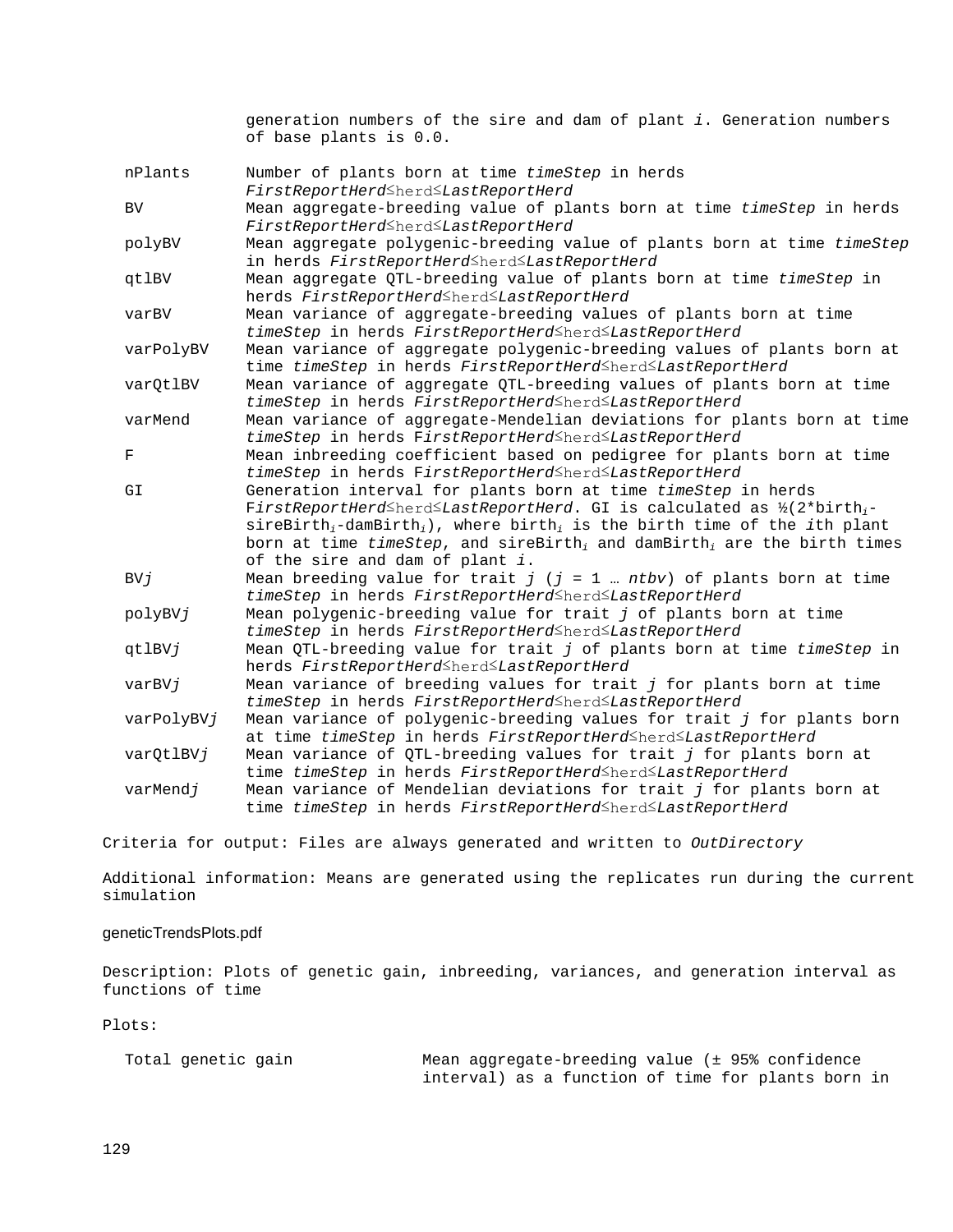|                        | herds FirstReportHerd <sup>≤</sup> herd <sup>≤</sup> LastReportHerd. BV is the<br>mean of <i>nrep</i> replicate means.                                                                                                                                                                                                                                                                                                                                                                                                                 |
|------------------------|----------------------------------------------------------------------------------------------------------------------------------------------------------------------------------------------------------------------------------------------------------------------------------------------------------------------------------------------------------------------------------------------------------------------------------------------------------------------------------------------------------------------------------------|
| Total polygenic gain   | Mean aggregate polygenic-breeding value (± 95%<br>confidence interval) as a function of time across                                                                                                                                                                                                                                                                                                                                                                                                                                    |
|                        | nrep replicates of plants born at time timeStep in<br>herds FirstReportHerd <herd<lastreportherd< td=""></herd<lastreportherd<>                                                                                                                                                                                                                                                                                                                                                                                                        |
| Total QTL gain         | Mean aggregate QTL-breeding value (± 95% confidence<br>interval) as a function of time across nrep                                                                                                                                                                                                                                                                                                                                                                                                                                     |
|                        | replicates of plants born at time timeStep in herds<br>FirstReportHerd <herd<lastreportherd< td=""></herd<lastreportherd<>                                                                                                                                                                                                                                                                                                                                                                                                             |
| Total genetic variance | Mean variance of aggregate-breeding values (± 95%<br>confidence interval) as a function of time across<br>nrep replicates for plants born at time timeStep in                                                                                                                                                                                                                                                                                                                                                                          |
| Polygenic variance     | herds FirstReportHerd <herd<lastreportherd<br>Mean variance of aggregate polygenic-breeding values<br/>(± 95% confidence interval) as a function of time<br/>across nrep replicates for plants born at time<br/>timeStep in herds</herd<lastreportherd<br>                                                                                                                                                                                                                                                                             |
| OTL variance           | FirstReportHerd≤herd≤LastReportHerd<br>Mean variance of aggregate QTL-breeding values (±<br>95% confidence interval) as a function of time<br>across nrep replicates for plants born at time<br>timeStep in herds                                                                                                                                                                                                                                                                                                                      |
| Mendelian variance     | FirstReportHerdSherdSLastReportHerd<br>Mean variance of aggregate-Mendelian deviations (±<br>95% confidence interval) as a function of time<br>across nrep replicates for plants born at time<br>timeStep in herds                                                                                                                                                                                                                                                                                                                     |
| Inbreeding coefficient | FirstReportHerd≤herd≤LastReportHerd<br>Mean inbreeding coefficient based on pedigree (± 95%<br>confidence interval) as a function of time across<br>nrep replicates for plants born at time timeStep in<br>herds FirstReportHerd <herd<lastreportherd< td=""></herd<lastreportherd<>                                                                                                                                                                                                                                                   |
| Generation interval    | Mean generation interval (± 95% confidence interval)<br>as a function of time across nrep replicates for<br>plants born at time timeStep in herds<br>FirstReportHerd <herd<lastreportherd. for="" gi="" ith<br="" the="">plant is calculated as <math>\frac{1}{2}</math> (2*b<sub>i</sub>-s<sub>i</sub>-d<sub>i</sub>), where b<sub>i</sub> is the<br/>birth time of the ith plant born at time timeStep,<br/>and <math>s_i</math> and <math>d_i</math> are the birth times of the sire and dam<br/>of plant i.</herd<lastreportherd.> |

When  $ntbv>1$ , the following plots are also generated:

| Genetic gain for trait j   | Mean breeding value for trait $j$ ( $j = 1$ ntbv) ( $\pm$<br>95% confidence interval) as a function of time<br>across nrep replicates of plants born at time<br>timeStep in herds<br>FirstReportHerd <herd<lastreportherd< th=""></herd<lastreportherd<> |
|----------------------------|----------------------------------------------------------------------------------------------------------------------------------------------------------------------------------------------------------------------------------------------------------|
| Polygenic gain for trait j | Mean polygenic-breeding value for trait $j$ ( $\pm$ 95%<br>confidence interval) as a function of time across<br>nrep replicates of plants born at time timeStep in<br>herds FirstReportHerd <herd<lastreportherd< td=""></herd<lastreportherd<>          |
| QTL gain for trait j       | Mean QTL-breeding value for trait $j$ ( $\pm$ 95%<br>confidence interval) as a function of time across<br>nrep replicates of plants born at time timeStep in<br>herds FirstReportHerd <sup>≤</sup> herd <sup>≤</sup> LastReportHerd                      |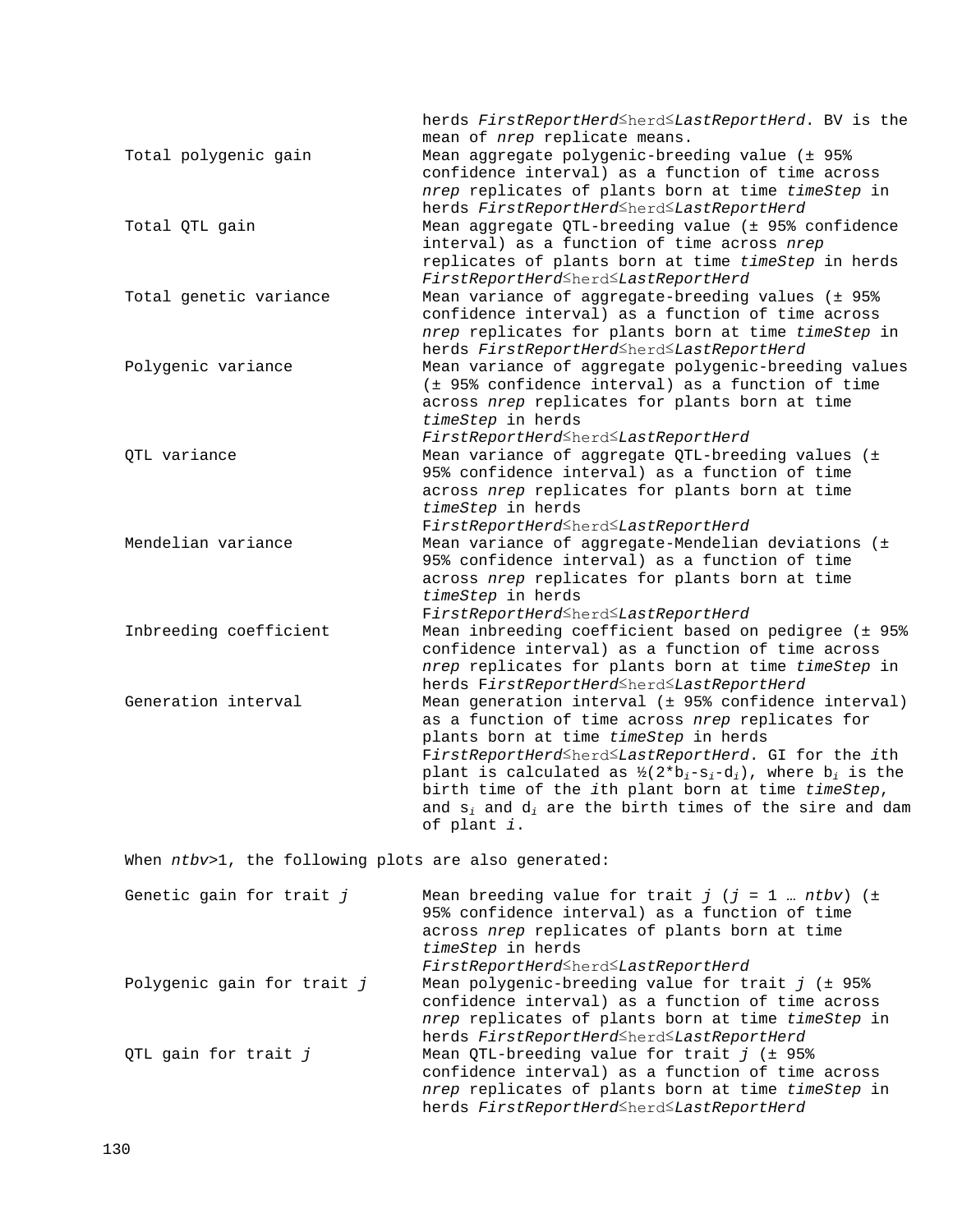| Genetic variance for trait j   | Mean variance of breeding values for trait $j$ ( $\pm$ 95%<br>confidence interval) as a function of time across<br>nrep replicates for plants born at time timeStep in<br>herds FirstReportHerd <sup>≤</sup> herd <sup>≤</sup> LastReportHerd                                  |
|--------------------------------|--------------------------------------------------------------------------------------------------------------------------------------------------------------------------------------------------------------------------------------------------------------------------------|
| Polygenic variance for trait j | Mean variance of polygenic-breeding values for trait<br>$\overline{1}$ ( $\pm$ 95% confidence interval) as a function of time<br>across nrep replicates for plants born at time<br>timeStep in herds<br>FirstReportHerd <sup>_</sup> herd_LastReportHerd                       |
| QTL variance for trait j       | Mean variance of QTL-breeding values for trait $j$ ( $\pm$<br>95% confidence interval) as a function of time<br>across nrep replicates for plants born at time<br>timeStep in herds<br>FirstReportHerd <sup>_</sup> herd_LastReportHerd                                        |
|                                | Mendelian varaiance for trait j Mean variance of Mendelian deviations for trait j (±<br>95% confidence interval) as a function of time<br>across nrep replicates for plants born at time<br>timeStep in herds<br>FirstReportHerd <sup>≤</sup> herd <sup>≤</sup> LastReportHerd |

# input.log

Description: Reconstruction of input file, input.prm

Criterion for output: Always generated

seeds.in

Description:

#### error.txt

Description: Error message

Criterion for output: Program stops because of an error in input file(s) or program code

# memory.log

Description: Memory usage

Criterion for output: Always generated

# adam\_log.txt

Description: Log file with a description of simulation at each time step of each replicate

Criterion for output: Always generated

# adamlog.log

Description: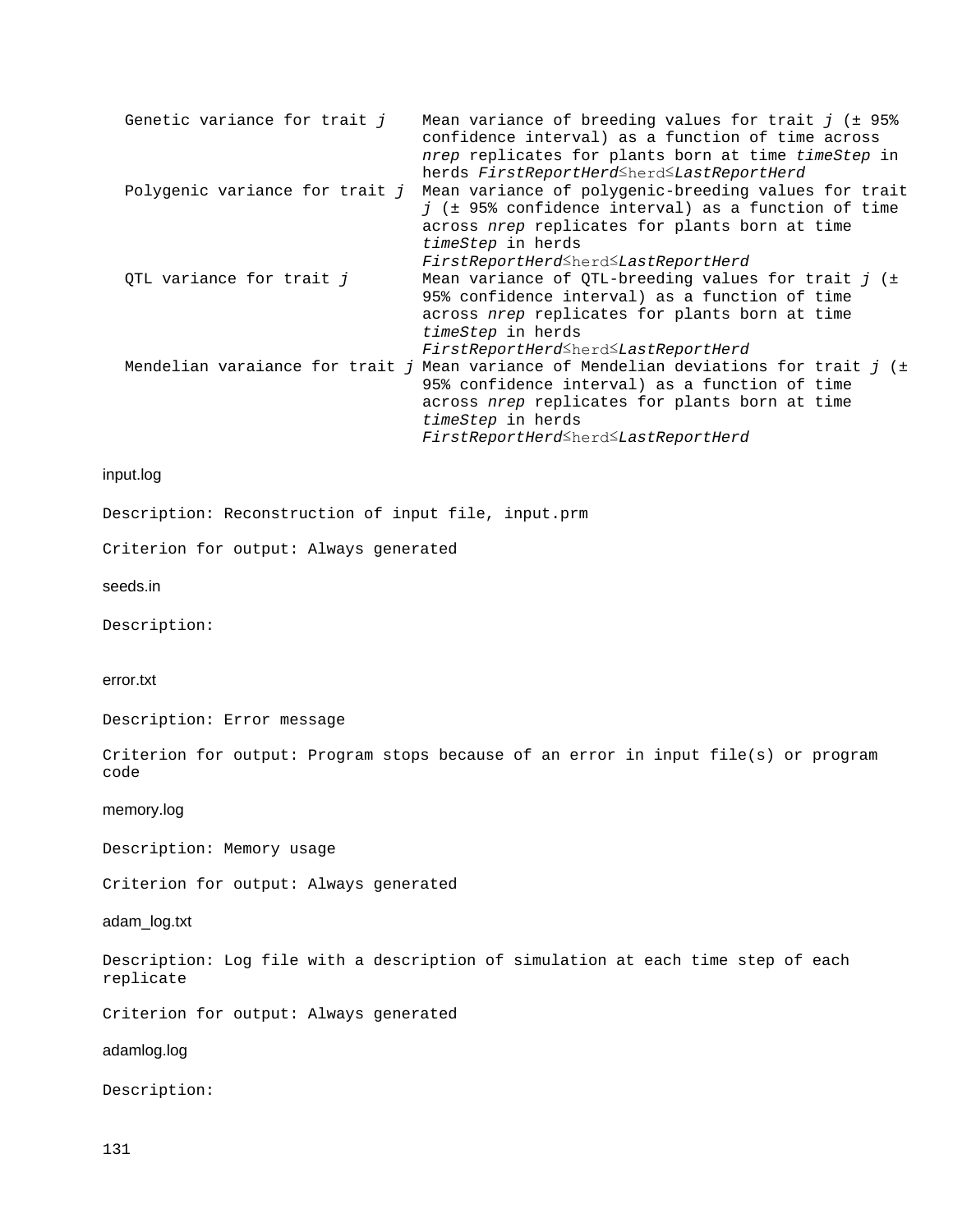#### biasAccuracyMeans.res

Description: Mean bias and accuracy for each sex of selection candidates at each time and selection stage

Column variables:

time stage trait sex nReps mnNPlants mnBias mnAccuracy sdNPlants sdBias sdAccuracy

| time       | Time stage (time=firstReportTime  lastReportTime)                      |
|------------|------------------------------------------------------------------------|
| stage      | Selection stage (stage=reportSelectionStages)                          |
| trait      | Trait number (trait=0  ntbv, where 0 is aggregate-breeding value and 1 |
|            | ntby is trait number)                                                  |
| sex        | Sex (sex=1 male, 2 female)                                             |
| nReps      | Number of replicates                                                   |
| mnNPlants  | Mean number of selection candidates across nrep replicates             |
| mnBias     | Mean bias for selection candidates across nrep replicates, where bias  |
|            | is the regression of true-breeding value on estimated breeding value   |
| mnAccuracy | Mean accuracy for selection candidates across nrep replicates, where   |
|            | accuracy is the correlation of true-breeding value and estimated       |
|            | breeding value                                                         |
| sdNPlants  | Standard deviation of mnNPlants                                        |
| sdBias     | Standard deviation of mnBias                                           |
| sdAccuracy | Standard deviation of mnAccuracy                                       |
|            |                                                                        |

Criteria for output: *printBiasAccuracy* 'yes' in namelist &REPORT

Additional information: No output written for times, stages, traits, and sex with no plants. No output is written at selection stages with no selection candidates or n<2. No output written when … (selection criterion) [CHECK]

(c) Selection scheme includes GAS breeding values

 TotalAccuracy: AllCand GenoCand NonGenoCand, correlation between estimated and true breeding values for all, genotyped, and non genotyped selection candidates PolygenicAccuracy: AllCand GenoCand NonGenoCand, correlation between estimated and true polygenic breeding values for all, genotyped, and non-genotyped selection candidates

Derived from rep-files. So, excludes missing rep means and rep means with n<2.

Truncation: 'tbv','phenoweight','polyblup','genomicblup','gas', 'bayesp' EVA: 'tbv','polyblup','genomicblup','gas', 'bayesp'

All combinations of time, stage, trait, sex presented?

biasAccuracyRep<rep>.res (rep=start\_rep … start\_rep+nrep-1)

Description: Mean bias and accuracy for each sex of selection candidates at each time and selection stage

Column variables:

time stage trait sex nReps mnNPlants mnBias mnAccuracy sdNPlants sdBias sdAccuracy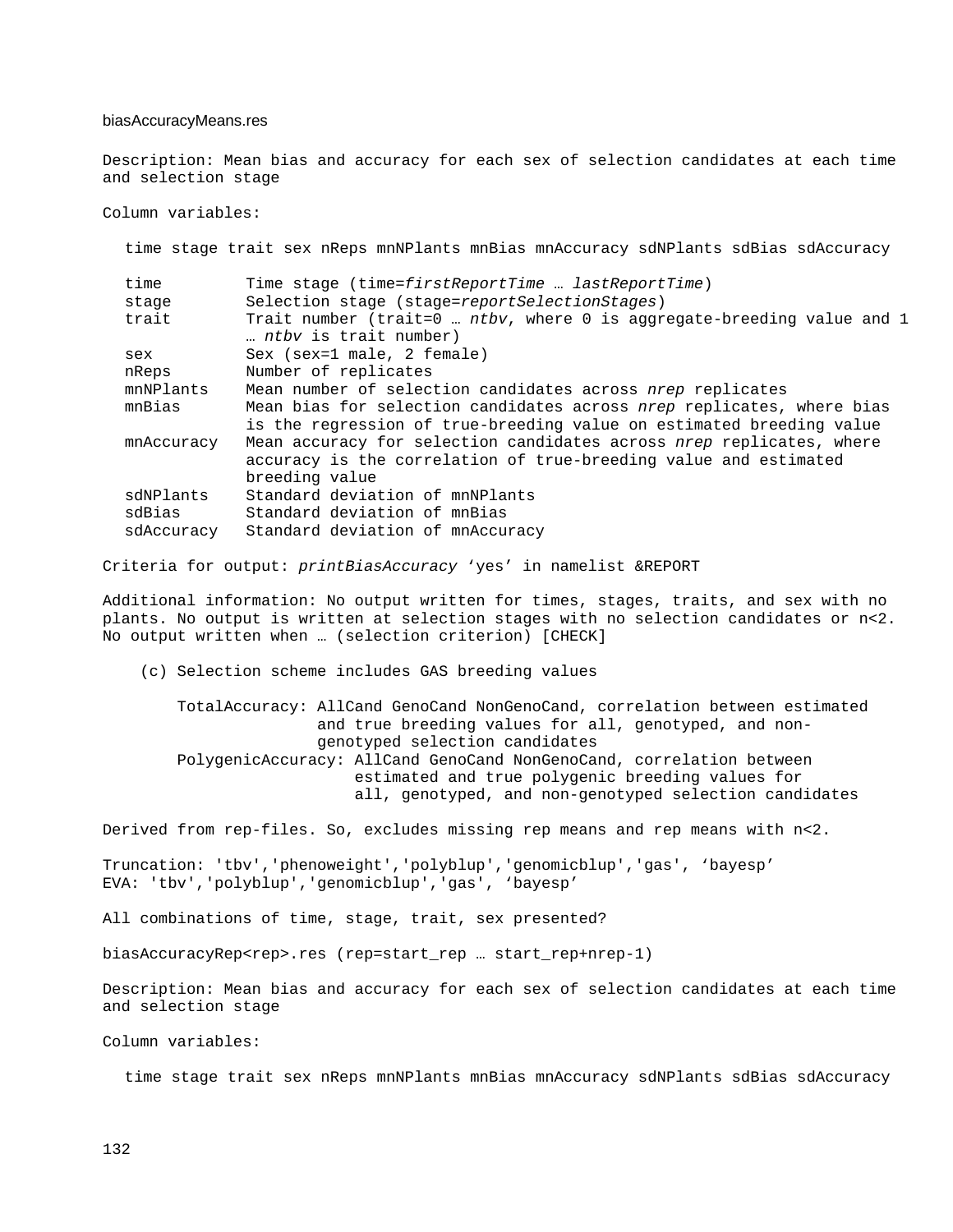| time     | Time stage (time=firstReportTime  lastReportTime)                                                                                                          |
|----------|------------------------------------------------------------------------------------------------------------------------------------------------------------|
| stage    | Selection stage (stage=reportSelectionStages)                                                                                                              |
| trait    | Trait number (trait=0  ntbv, where 0 is aggregate-breeding value and 1<br>ntby is trait number)                                                            |
| sex      | Sex (sex=1 male, 2 female)                                                                                                                                 |
| nPlants  | Mean number of selection candidates across nrep replicates                                                                                                 |
| bias     | Mean bias for selection candidates across nrep replicates, where bias<br>is the regression of true-breeding value on estimated breeding value              |
| accuracy | Mean accuracy for selection candidates across nrep replicates, where<br>accuracy is the correlation of true-breeding value and estimated<br>breeding value |
|          |                                                                                                                                                            |

Criteria for output: *printBiasAccuracy* 'yes' in namelist &REPORT

nPlants>1 for output line is written

Truncation: 'tbv','phenoweight','polyblup','genomicblup','gas', 'bayesp' EVA: 'tbv','polyblup','genomicblup','gas', 'bayesp'

breedingValuesRep<rep>.res.bz2 (rep=start\_rep … start\_rep+nrep-1)

Description: Estimated and true breeding values of selection candidates at each time, selection stage, sex

Column variables:

time stage id sire dam sex age herd trait genotyped phenotyped selected tbv ebv

| time      | Time step (time=firstReportTime  lastReportTime)                                                                                            |  |
|-----------|---------------------------------------------------------------------------------------------------------------------------------------------|--|
| stage     | Selection stage (stage=reportSelectionStages)                                                                                               |  |
| id        | Plant id                                                                                                                                    |  |
| sire      | Sire of plant                                                                                                                               |  |
| dam       | Dam of plant                                                                                                                                |  |
| sex       | Sex of plant (sex=1 male, 2 female)                                                                                                         |  |
| aqe       | Age of plant                                                                                                                                |  |
| herd      | Herd of plant                                                                                                                               |  |
| trait     | Trait number (trait=0  ntbv, where 0 is aggregate-breeding value and 1<br>ntby is trait number)                                             |  |
| qenotyped | Plant genotyped (genotyped=0 not genotyped, 1 genotyped)                                                                                    |  |
|           | phenotyped Plant phenotyped for specific trait (phenotyped=0 not phenotyped, 1<br>phenotyped, $-1$ trait is 0 and number of traits>1). When |  |
| selected  | Plant selected in time and stage (selected=0 not selected, 1 selected)                                                                      |  |
| tbv       | True-breeding value                                                                                                                         |  |
| ebv       | Estimated breeding value                                                                                                                    |  |

Criteria for output: *printBreedingValues* 'yes' in namelist &REPORT

Additional information: Files are compressed by the linux command, 'bzip2 –f breedingValuesRep<rep>.res'. They can be decompressed with the command, 'bunzip2 breedingValuesRep*<rep>*.res.bz2'.

 Breeding values are written to an output file at each selection stage with (i) truncation or EVA selection, and (ii) selection criterion weighted phenotypes, polygenic, genomic, or GAS breeding values

No output is written at selection stages with no selection candidates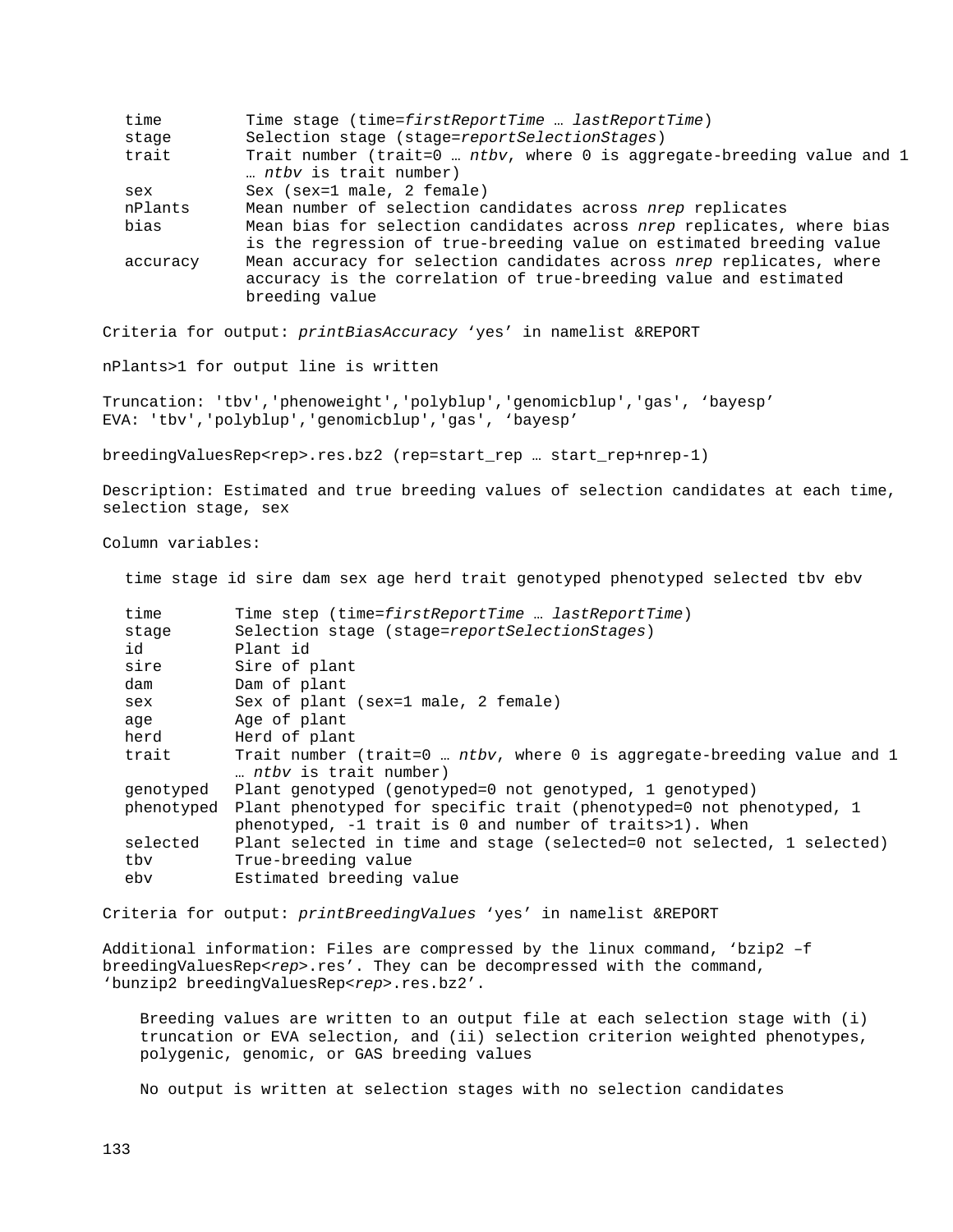**breedingValuesRep<***rep***>.res** (Optional)<br>Estimated and true breeding values of selection candidates at each selection stage

 Breeding values are written to an output file at each selection stage with (i) truncation or EVA selection, and (ii) selection criterion weighted phenotypes, polygenic, genomic, or GAS breeding values

No output is written at selection stages with no selection candidates

Only non-missing rows and values included. If specified and not included, it is because not valid step or n<2, where n is the number of candidates in the calculation of b and r.

#### dmuAdamRep<*rep*>Time<*time*>Stage<*stage*>.lst

#### *(***rep***=***start\_rep** *…* **start\_rep***+***nrep***-1,* **time***=1 …* **ntime***,* **stage***=1 …* **selection\_groups** *where breeding values predicted using DMU)*

Description: DMU-lst file generated by DMU when predicting breeding values

Criteria for output: *printDmuLstFiles* 'yes' in namelist &DMUPARAMETERS

Additional information: A unique file is created at each selection stage involving DMU calculations:

 <*rep*>, replicate number <*time*>, time step <*stage*>, selection stage

Files are written to directory dmuLstFiles, a subdirectory of the output directory *OutDirectory* (namelist &OUTPUTDIRECTORY, variable *OutDirectory*)

DMU-lst file is written to an output file at each selection stage with DMU Calculations. These selection stages have (i) truncation or EVA selection, and (ii) selection criterion polygenic, genomic, or GAS breeding values.

#### heterozygosity.dat

Description: LD-summary parameters as a function time; exponential distribution; summary of each replicate

Column variables:

igen ld irep npar (count seg-ngtl) ngtl count mut count cul nneg heterozygosity(igen,ld\_irep,:) MeanFitness total\_var genic\_var ld\_quant

```
igen generation number of founder population
ld_irep
npar<br>nmarkers
nmarkers mumber of segregating markers in generation igen<br>ngtl mumber of segregating QTL in generation igen
nqtl 11 mumber of segregating QTL in generation igen<br>count_mut 11 mumber of new mutations in generation igen
count_mut mumber of new mutations in generation igen<br>count cul mumber of culled offspring (not selected) i
                      number of culled offspring (not selected) in generation igen
nneg
heterozygosity(igen,ld_irep,:)
MeanFitness
```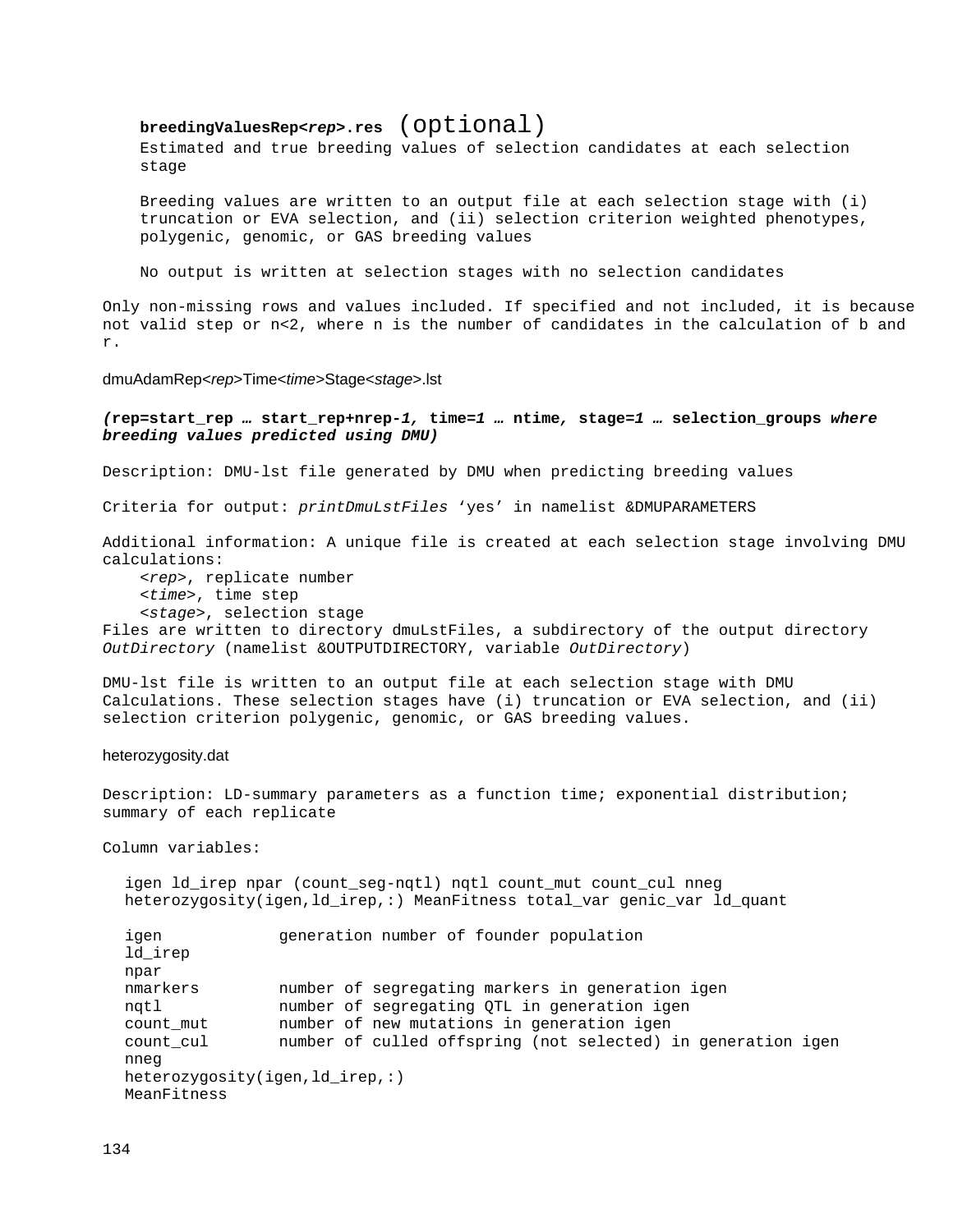total\_var genic\_var ld\_quant

Criteria for output: *printLdHayesFiles* 'yes' in namelist &REPORT

Additional information: ld\_irep is always 1 when *GeneticModel* 'genomic' in namelist &CONTROLPARAMETERS, *LD\_method* 'genomicld' in namelist &LD. It ranges from 1:*nrep* when *GeneticModel* 'ld\_Only'.

#### ldSummaryOutputOverTime.dat

Description: LD-summary parameters as a function time; exponential distribution; means of heterozygosity.dat across replicates

Column variables:

gen nReps nPar nMarkers nQTL nMutations nCulled nNegatives hetAll hetQtl meanFitness varA varG ld

gen nReps nPar nMarkers nQTL nMutations nCulled nNegatives hetAll hetOtl meanFitness varA varG ld

Criteria for output: *printLdHayesFiles* 'yes' in namelist &REPORT

LD bin.dat

Description: LD versus geneomic distrance markers as a function time; summary of each replicate

Column variables:

igen ld\_irep bin1 bin2 … bin40

| igen    | Final generation number of LD-analysis   |
|---------|------------------------------------------|
| ld irep | Replicate number                         |
| bin1    | r2 at specified distance between markers |
| bin2    |                                          |
| bin40   |                                          |

Criteria for output: *printLdHayesFiles* 'yes' in namelist &REPORT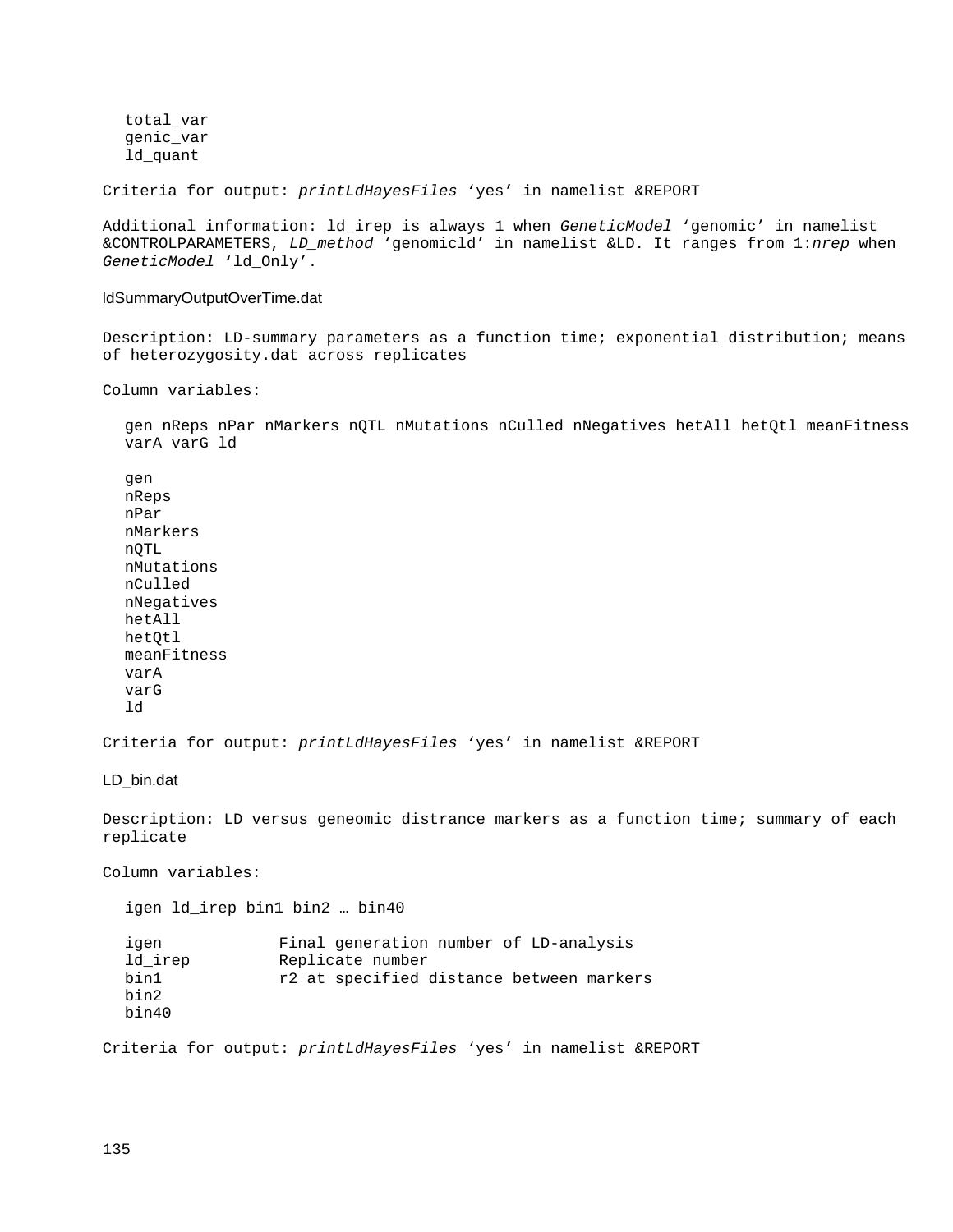Additional information: ld\_irep is always 1 when *GeneticModel* 'genomic' in namelist &CONTROLPARAMETERS, *LD\_method* 'genomicld' in namelist &LD. It ranges from 1:*nrep* when *GeneticModel* 'ld\_Only'.

#### ldVersusDistanceOverTime.dat

Description: LD versus genomic distance as a function time; exponential distribution; mean of LD\_bin.dat

Column variables:

gen nReps bin1 bin2 … bin40 gen Generation n umber of LD-analysis<br>
nReps Mumber of replicates Number of replicates bin1 bin2 bin40

Criteria for output: *printLdHayesFiles* 'yes' in namelist &REPORT

#### QTLdistribution.dat

Description: Allele frequency and effect for each QTL locus at the end of the LDanalysis; summary of each replicate

Column variables:

igen ld\_irep freqency effect

| igen      | Final generation number of LD-analysis |
|-----------|----------------------------------------|
| ld irep   | Replicate number                       |
| frequency | Allele frequency at a QTL locus        |
| effect    | OTL effect at a OTL locus              |
|           |                                        |

Criteria for output: *printLdHayesFiles* 'yes' in namelist &REPORT

Additional information: ld\_irep is always 1 when *GeneticModel* 'genomic' in namelist &CONTROLPARAMETERS, *LD\_method* 'genomicld' in namelist &LD. It ranges from 1:*nrep* when *GeneticModel* 'ld\_Only'.

### markerDistribution.dat

Description: Allele frequency for each marker locus at the end of the LD-analysis; summary of each replicate

Column variables:

igen ld\_irep frequency

| igen      | Final generation number of LD-analysis |
|-----------|----------------------------------------|
| ld irep   | Replicate number                       |
| frequency | Allele frequency at a marker locus     |

Criteria for output: *printLdHayesFiles* 'yes' in namelist &REPORT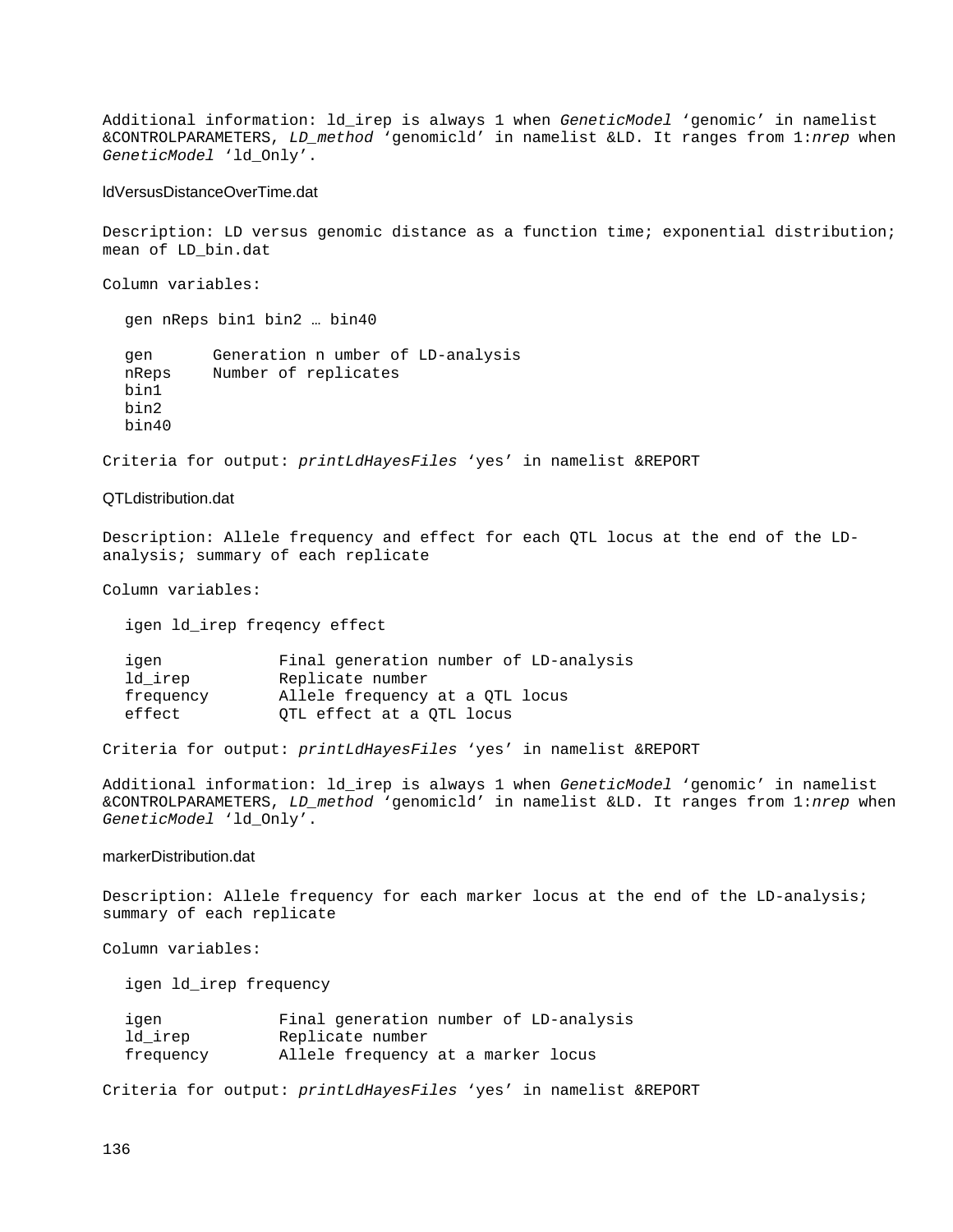Additional information: ld\_irep is always 1 when *GeneticModel* 'genomic' in namelist &CONTROLPARAMETERS, *LD\_method* 'genomicld' in namelist &LD. It ranges from 1:*nrep* when *GeneticModel* 'ld\_Only'.

#### ldPlots.pdf

Description: Plots genetic gain, inbreeding, variances, and generation interval as functions of time; plots of ldSummaryOutputOverTime.dat, ldVersusDistanceOverTime.dat, QTLdistribution.dat, and markerDistribution.dat

#### Plots:

| Number of segregating markers             | Number of segregating-marker loci as a function of |
|-------------------------------------------|----------------------------------------------------|
|                                           | founder generation                                 |
| Number of segregating OTL                 | Number of segregating-qtl loci as a function of    |
|                                           | founder generation                                 |
| Number of mutations                       | Number of new mutations as a function of founder   |
|                                           | qeneration                                         |
| Number of culled plants                   | Number of culled plants as a function of founder   |
|                                           | qeneration                                         |
| Average heterozygosity of markers and QTL |                                                    |
|                                           | Average heterozygosity of markers and QTL as a     |
|                                           | function of founder generation                     |
| Average heterozygosity of QTL             | Average heterozygosity of QTL as a function of     |
|                                           | founder generation                                 |

LD between segregating markers vs distance at generation *LD\_ngen*

LD between segregating markers *<0.125>* cM apart

Distribution of segregating−marker frequencies at generation *LD\_ngen* Only frequencies from replicate 1 presented. If *GeneticModel* 'ld\_Only' and *nrep*>1 in namelist &CONTROLPARAMETERS in namelist &LD, replicates 2:*nrep* not plotted.

Distribution of segregating−QTL frequencies at generation *LD\_ngen*

Distribution of segregating−QTL effects at generation *LD\_ngen*

Distribution of segregating−QTL variances at generation *LD\_ngen*

Effect versus frequency of segregating−QTL at generation *LD\_ngen*

#### baseHaplotypes.dat

Description: Sampled haplotypes generated by LD

Criteria for output: *GeneticModel* 'genomic' in namelist &CONTROLPARAMETERS, *LD\_method* 'genomicld' in namelist &LD, and *StoreHaplotypes* 'yes' in namelist &LD

#### geneticArchitecture.dat

Description: Sampled genetic architecture generated by LD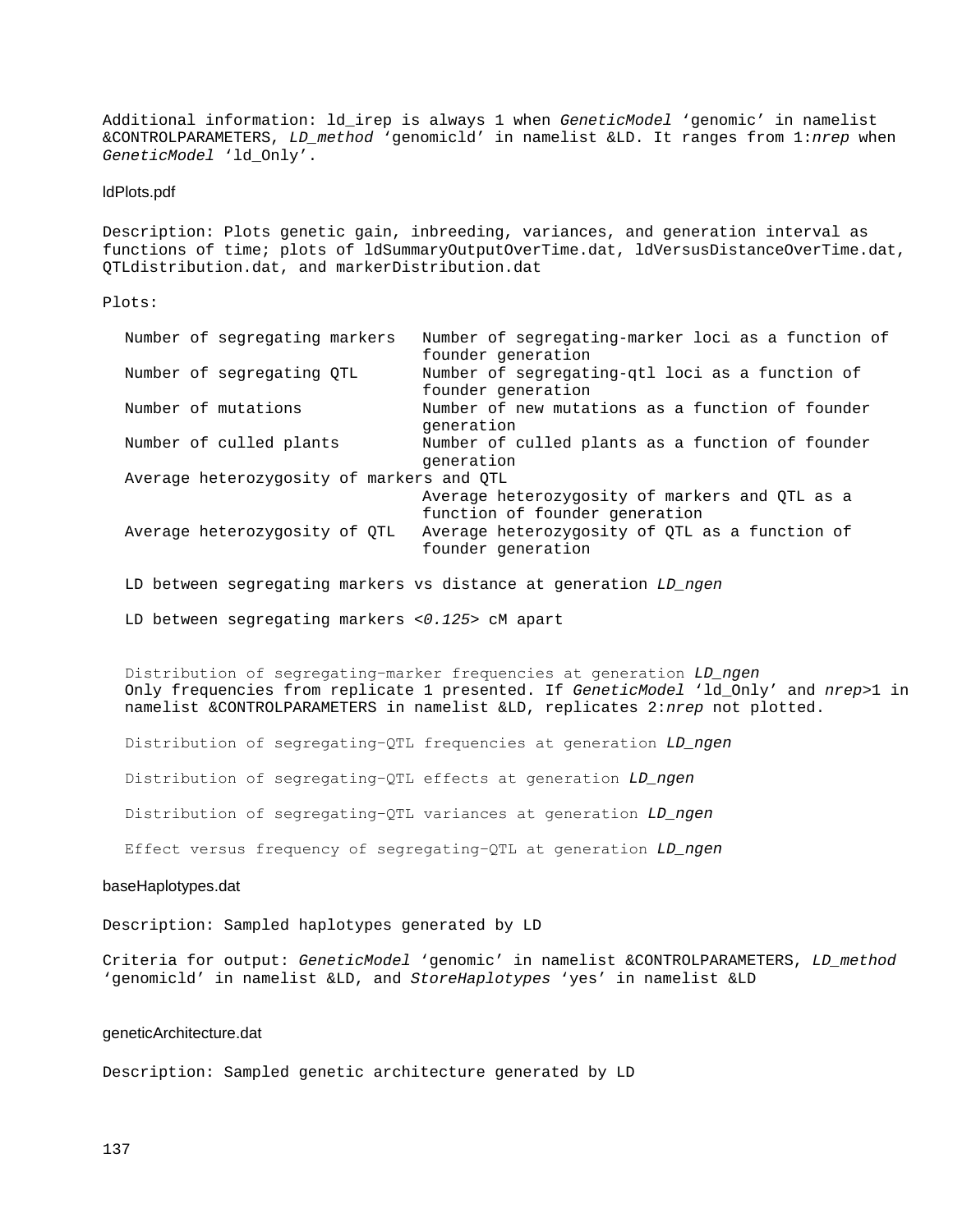Criteria for output: *GeneticModel* 'genomic' in namelist &CONTROLPARAMETERS, *LD\_method* 'genomicld' in namelist &LD, and *StoreHaplotypes* 'yes' in namelist &LD

#### *plant#.res*

 (Optional: Only printed if *print\_replicate* in namelist &CONTROLPARAMETERS has value yes)

 File includes information on each individual plant including sire, dam, sex, birth, death, herd, true and estimated breeding values etc.  **founder\_representation#.res**

 (Optional: Only printed if *founder\_representation*=2 in namelist TEMPLATE\_PARAMETERS)

 For all QTL and a specified number of template loci the representation of each founder (base plant) is given for each time step in replicate #. The representation is given as the number of each founder allele and the number of homozygotes for these alleles that the founder has contributed to the population in the given time step.

#### **marker#.res**

 (Optional: Only printed if *print\_replicate* in namelist &CONTROLPARAMETERS has value yes)

File includes marker genotypes for all individuals.

#### *mean\_obs#.res*

 *mean\_QTL#.res*

 *mean\_template#.res*

 *mean\_obs#.res*

 *mean\_QTL#.res*

#### *mean\_template#.res*

 -all of the above output files are to be replaced by the following two files: mean\_timesteps.res

#### *mean\_timesteps\_replicate.res*

#### *obs#.res*

 (Optional: Only printed if *print\_replicate* in namelist &REPORT has value yes)

 File includes realised phenotype, weight (ratio of residual variance to variance of phenotype given breeding value), time of recording and herd year-season class associated with the recording for each observation for each plant.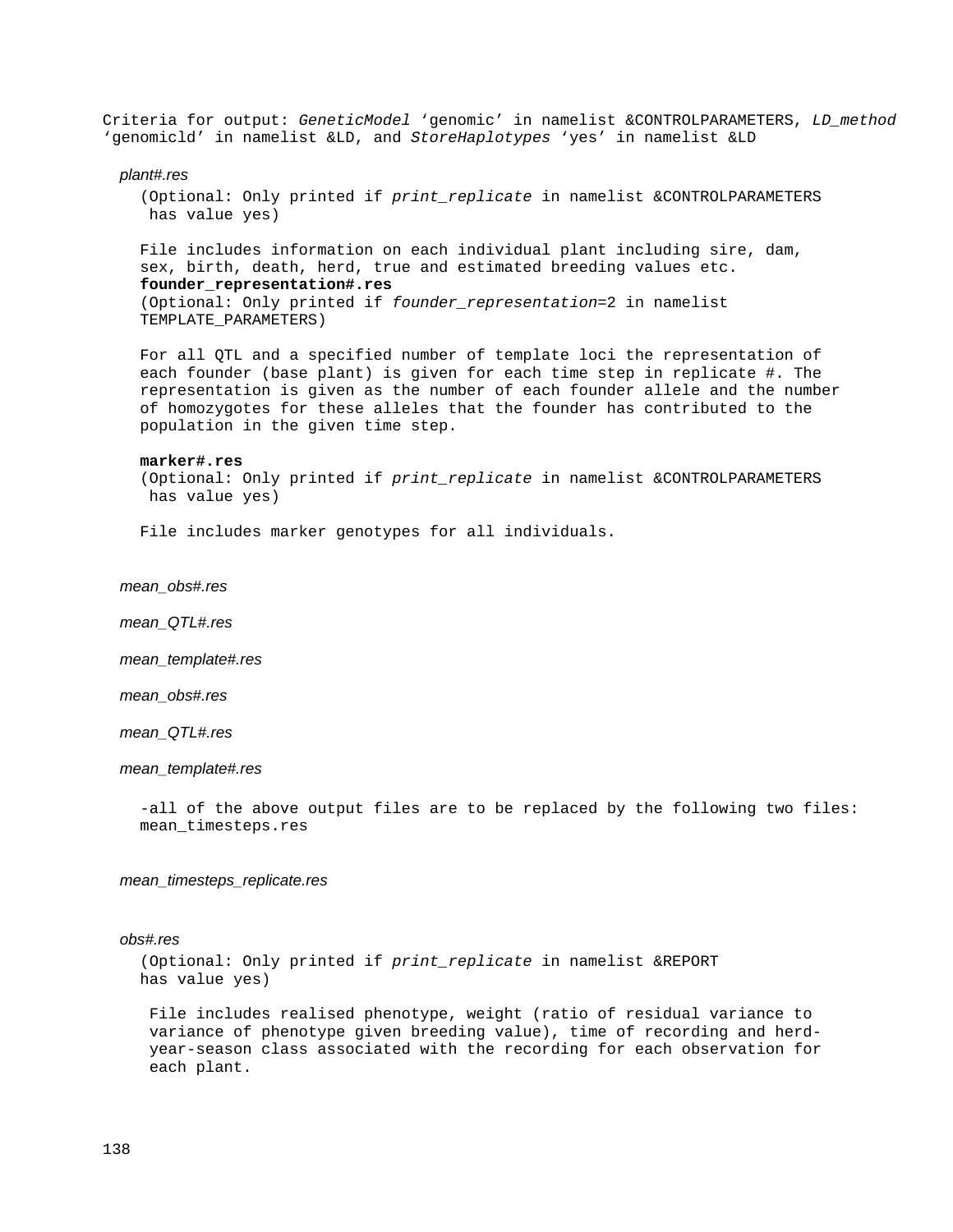#### *qtl#.res*

 (Optional: Only printed if *print\_replicate* in namelist &REPORT has value yes)

File includes QTL genotypes for all individuals.

#### *template#.res*

(Optional: Only printed if use\_marker\_template=2 in Namelist &CONTROL\_GENOME)

 File includes average number of plants that are IBD in each of the marker template loci for each time step in replicate #.

#### *template\_info#.res*

(Optional: Only printed if use\_marker\_template=2 in Namelist &CONTROL\_GENOME)

 File includes IBD information based on marker template for all individuals in each time step for replicate #. If print\_genotypes=1 in Namelist &TEMPLATE\_PARAMETERS marker template genotypes for all individuals are printed as well.

When *debugOuput* 'yes' in namelist &REPORT, the following output files are generated and written to output directory specified in namelist &OUTPUTDIRECTORY, variable *OutDirectory*. Many of these files are regenerated during simulations. New files replace older files.

[Initialise]

#### *dmu4.polyblup.script*

Description: Script used to execute DMU4 when predicting polygenic-breeding values

Criteria for output: (i) *selection\_criterion* 'polyblup' in any selection stage of namelist &SELECTION, variable *selection\_scheme*, or (ii) *MaleSelCrit* or *FemaleSelCrit* 'polyblup' in any EVA-selection stage of namelist &EVA, variable EvaSelection, and (iii)variable *dmuPolyBlup* 'dmu4' in namelist &DMUPARAMETERS

#### *dmu5.polyblup.script*

Description: Script used to execute DMU5 when predicting polygenic-breeding values

Criteria for output: (i) *selection\_criterion* 'polyblup' in any selection stage of namelist &SELECTION, variable *selection\_scheme*, or (ii) *MaleSelCrit* or *FemaleSelCrit* 'polyblup' in any EVA-selection stage of namelist &EVA, variable EvaSelection, and (iii)variable *dmuPolyBlup* 'dmu5' in namelist &DMUPARAMETERS

#### *dmu4.genomicblup.script*

Description: Script used to execute DMU4 when predicting genomic-breeding values

Criteria for output: (i) *selection\_criterion* 'genomicblup' in any selection stage of namelist &SELECTION, variable *selection\_scheme*, or (ii) *MaleSelCrit* or *FemaleSelCrit* 'genomicblup' in any EVA-selection stage of namelist &EVA, variable EvaSelection, and (iii)variable *dmuGenomicBlup* 'dmu4' in namelist &DMUPARAMETERS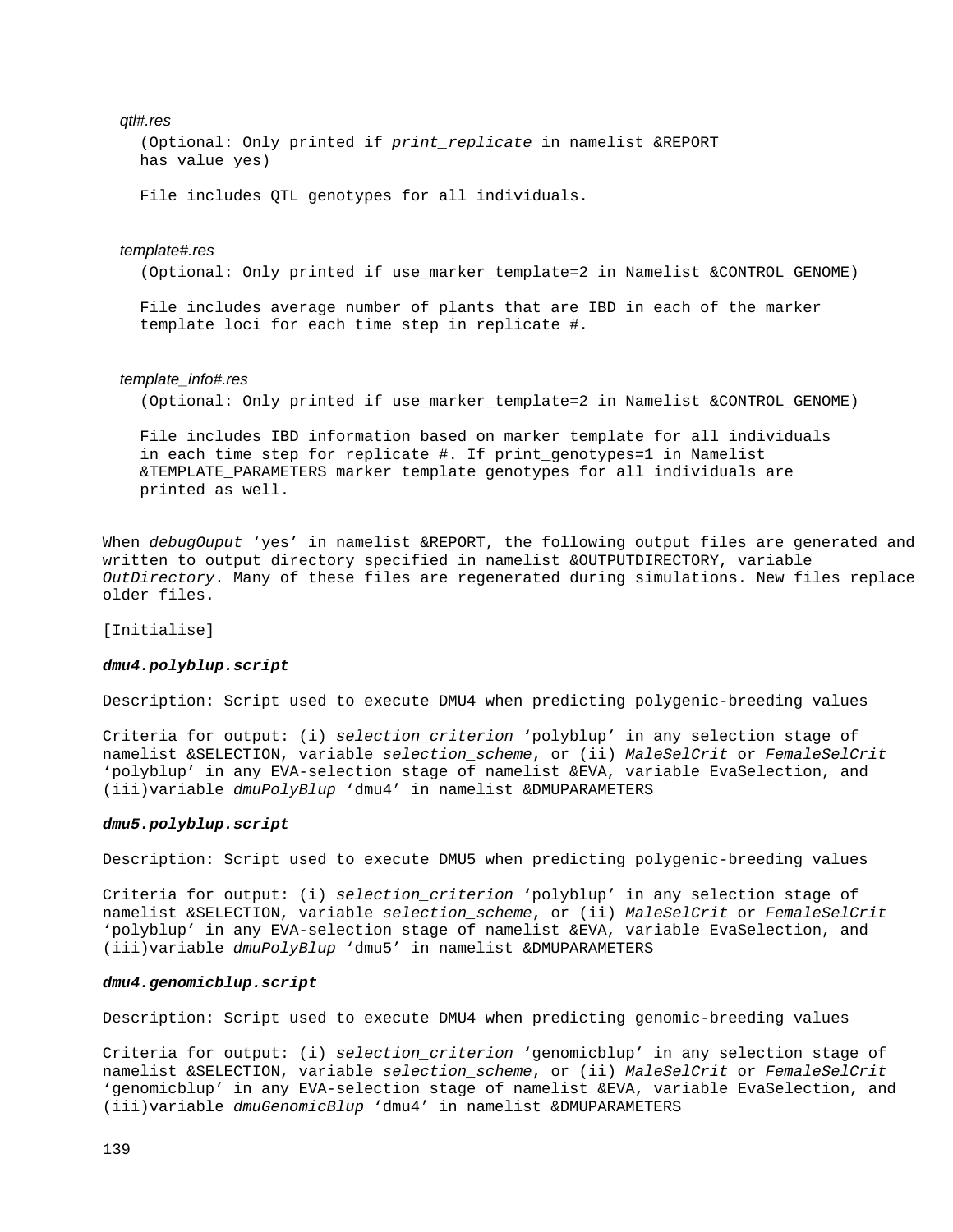#### *dmu5.genomicblup.script*

Description: Script used to execute DMU5 when predicting genomic-breeding values

Criteria for output: (i) *selection\_criterion* 'genomicblup' in any selection stage of namelist &SELECTION, variable *selection\_scheme*, or (ii) *MaleSelCrit* or *FemaleSelCrit* 'genomicblup' in any EVA-selection stage of namelist &EVA, variable EvaSelection, and (iii)variable *dmuGenomicBlup* 'dmu5' in namelist &DMUPARAMETERS

#### *dmu4.gas.script*

Description: Script used to execute DMU4 when predicting GAS-breeding values

Criteria for output: (i) *selection\_criterion* 'gas' in any selection stage of namelist &SELECTION, variable *selection\_scheme*, or (ii) *MaleSelCrit* or *FemaleSelCrit* 'gas' in any EVA-selection stage of namelist &EVA, variable EvaSelection, and (iii)variable *dmuGasBlup* 'dmu4' in namelist &DMUPARAMETERS

#### *dmu5.gas.script*

Description: Script used to execute DMU4 when predicting GAS-breeding values

Criteria for output: (i) *selection\_criterion* 'gas' in any selection stage of namelist &SELECTION, variable *selection\_scheme*, or (ii) *MaleSelCrit* or *FemaleSelCrit* 'gas' in any EVA-selection stage of namelist &EVA, variable EvaSelection, and (iii)variable *dmuGasBlup* 'dmu5' in namelist &DMUPARAMETERSS

[Selection]

#### *eva.dat*

Description: Input-data file used by EVA to carry out EVA-selection

Criteria for output: *sex\_code* 7 in namelist &SELECTION, variable selection\_scheme. New data files replace older files written to output directory.

#### *eva.prm*

Description: Parameter file used by EVA to carry out EVA-selection

Criteria for output: *sex\_code* 7 in namelist &SELECTION, variable selection\_scheme. New data files replace older files written to output directory.

#### *map.hmatrix*

Description: Input-data file with marker loci. The file is used as input for Guosheng's program, invgmatrix, to construct genomic-relationship matrix with markers and pedigree

Criteria for output: *sex\_code* 7 in namelist &SELECTION, variable selection\_scheme and *relationshipMatrix* 'genomic', *current\_time*≥*startGenRelTime*, and *startGenRelTime≠-9* in namelist &EVA, variable EvaSelection. New data files replace older files written to output directory.

#### *marker.hmatrix*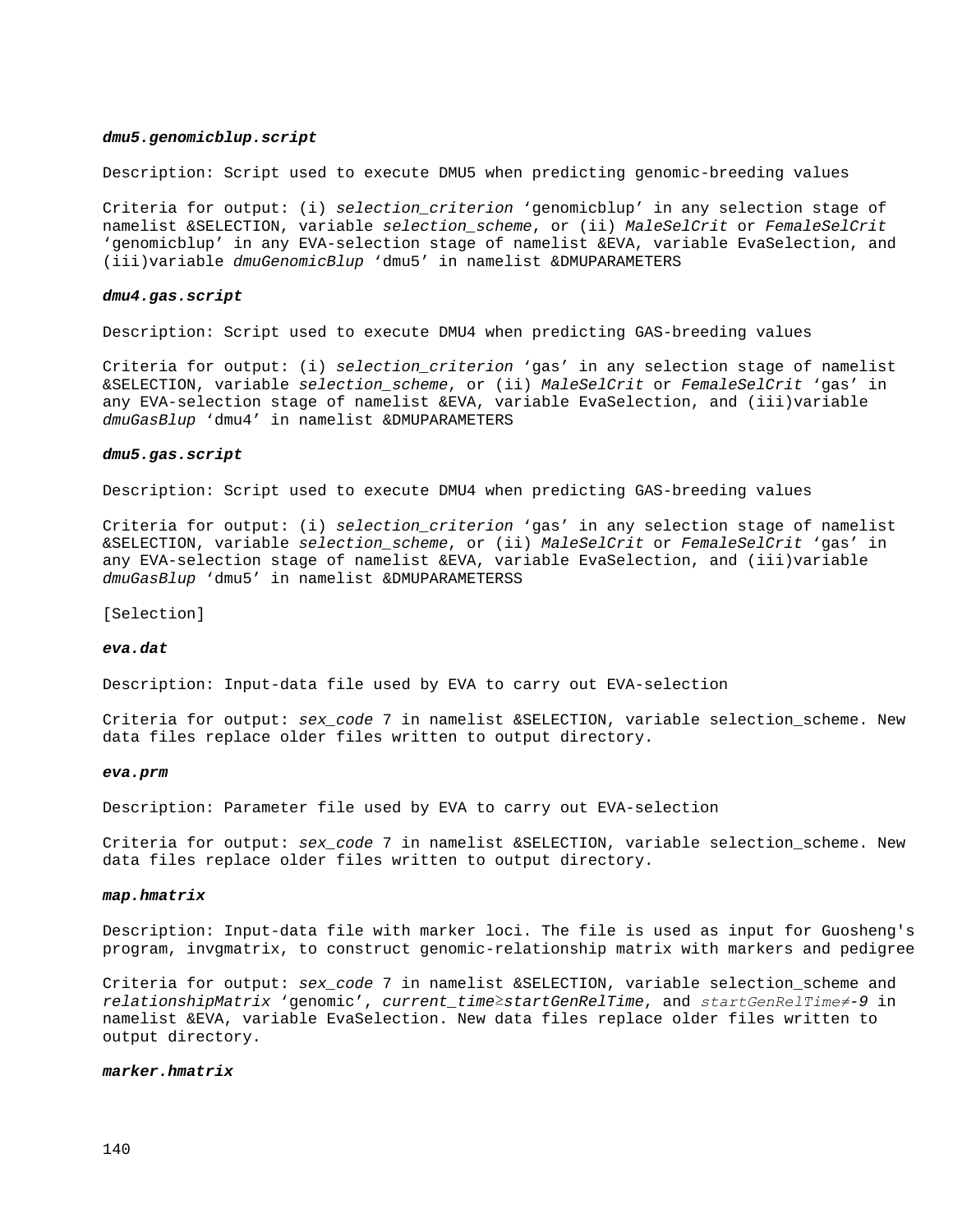Description: Input-data file with genotypes for each genotyped plant. The file is used as input to Guosheng's program, invgmatrix, to construct genomic-relationship matrix with markers and pedigree

Criteria for output: *sex\_code* 7 in namelist &SELECTION, variable selection\_scheme and *relationshipMatrix* 'genomic', current\_time≥*startGenRelTime*, and *startGenRelTime≠-9* in namelist &EVA, variable EvaSelection. New data files replace older files written to output directory.

#### *ped.hmatrix*

Description: Input-data file with pedigree of selection candidates. The file is used as input to Guosheng's program, invgmatrix, to construct genomic-relationship matrix with markers and pedigree

Criteria for output: *sex\_code* 7 in namelist &SELECTION, variable selection\_scheme and *relationshipMatrix* 'genomic', current\_time≥*startGenRelTime*, and *startGenRelTime≠-9* in namelist &EVA, variable EvaSelection. New data files replace older files written to output directory.

#### *par.hmatrix*

Description: Parameter file used by Guosheng's program, invgmatrix, to construct genomic-relationship matrix with markers and pedigree

Criteria for output: *sex\_code* 7 in namelist &SELECTION, variable selection\_scheme and *relationshipMatrix* 'genomic', current\_time≥*startGenRelTime*, and *startGenRelTime≠-9* in namelist &EVA, variable EvaSelection. New data files replace older files written to output directory.

#### *hMatrix.dat*

Description: H-matrix; genomic-relationship matrix contructed with markers and pedigree. The matrix is output from Guosheng's program, invgmatrix. It is used as input by DMU to generate genomic breeding values.

Criteria for output: Criteria for output: *sex\_code* 7 in namelist &SELECTION, variable selection\_scheme and *relationshipMatrix* 'genomic', current\_time≥*startGenRelTime*, and *startGenRelTime≠-9* in namelist &EVA, variable EvaSelection. New data files replace older files written to output directory.

#### *hMatrix.lst*

Description: Log-file from Guosheng's program, invgmatrix, when constructing genomicrelationship matrix with markers and pedigree.

Criteria for output: Criteria for output: *sex\_code* 7 in namelist &SELECTION, variable selection\_scheme and *relationshipMatrix* 'genomic', current\_time≥*startGenRelTime*, and *startGenRelTime≠-9* in namelist &EVA, variable EvaSelection. New data files replace older files written to output directory.

#### *eva.log*

Description: Log-file generated by EVA when carrying out EVA-selection

Criteria for output: *sex\_code* 7 in namelist &SELECTION, variable selection\_scheme. New data files replace older files written to output directory.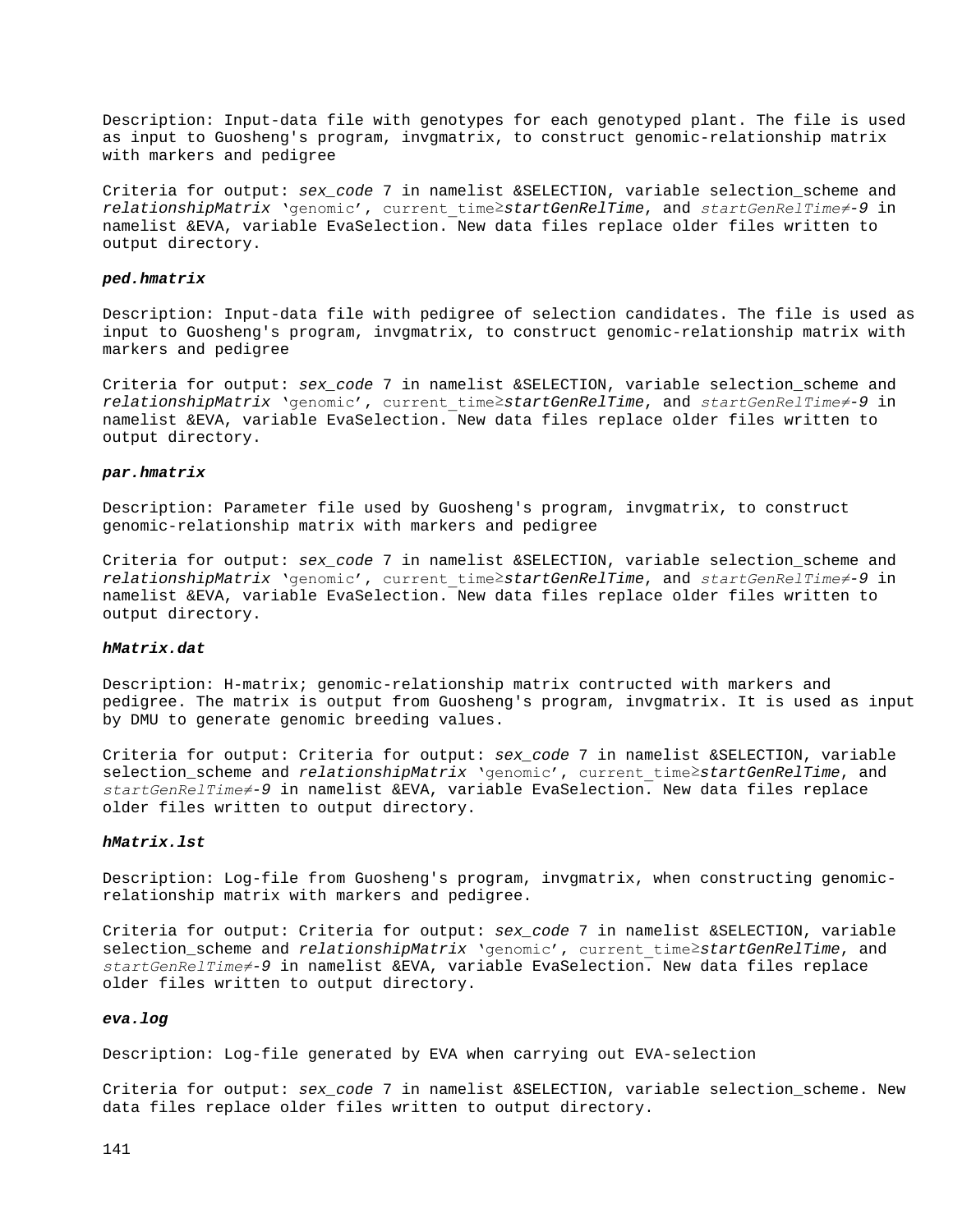#### *eva\_MatingList.txt*

Description: Solution file with list of matings allocated by EVA when carrying out EVAselection

Criteria for output: *sex code* 7 in namelist &SELECTION, variable selection scheme. New data files replace older files written to output directory.

[EBV]

#### *dmudat*

Description: Input-data file used by DMU to predict breeding values

Criteria for output: (i) *selection\_criterion* 'polyblup, 'genomicblup', or 'gas' and *RunBlup* 1 in namelist &SELECTION, variable *selection\_scheme*, or (ii) *MaleSelCrit* and/or *FemaleSelCrit* 'polyblup, 'genomicblup', or 'gas' and *MaleRunBlup* and/or *FemaleRunBlup* 1 in namelist &EVA, variable EvaSelection, and (iii) and phenotypes and/or genotypes realised since breeding values last predicted

#### *dmuped*

Description: Pedigree-file used by DMU to predict breeding values

Criteria for output: (i) *selection\_criterion* 'polyblup, 'genomicblup', or 'gas' and *RunBlup* 1 in namelist &SELECTION, variable *selection\_scheme*, or (ii) *MaleSelCrit* and/or *FemaleSelCrit* 'polyblup, 'genomicblup', or 'gas' and *MaleRunBlup* and/or *FemaleRunBlup* 1 in namelist &EVA, variable EvaSelection, and (iii) and phenotypes and/or genotypes realised since breeding values last predicted

#### *map.gmatrix*

Description: Input-data file with marker loci. The file is used as input for Guosheng's program, gmatrix, to generate genomic-relationship matrix.

Criteria for output: (i) *selection\_criterion* 'genomicblup' and *RunBlup* 1 in namelist &SELECTION, variable *selection\_scheme*, or (ii) *MaleSelCrit* or *FemaleSelCrit* 'genomicblup' and *MaleRunBlup* and/or *FemaleRunBlup* 1 in namelist &EVA, variable EvaSelection, and (iii) and phenotypes and/or genotypes realised since breeding values last predicted

#### *marker.gmatrix*

Description: Input-data file with genotypes for each genotyped plant. The file is used as input to Guosheng's program, gmatrix, to generate genomic-relationship matrix.

Criteria for output: (i) *selection\_criterion* 'genomicblup' and *RunBlup* 1 in namelist &SELECTION, variable *selection\_scheme*, or (ii) *MaleSelCrit* or *FemaleSelCrit* 'genomicblup' and *MaleRunBlup* and/or *FemaleRunBlup* 1 in namelist &EVA, variable EvaSelection, and (iii) and phenotypes and/or genotypes realised since breeding values last predicted

#### *par.gmatrix*

Description: Parameter file used by Guosheng's program, gmatrix, to generate genomicrelationship matrix.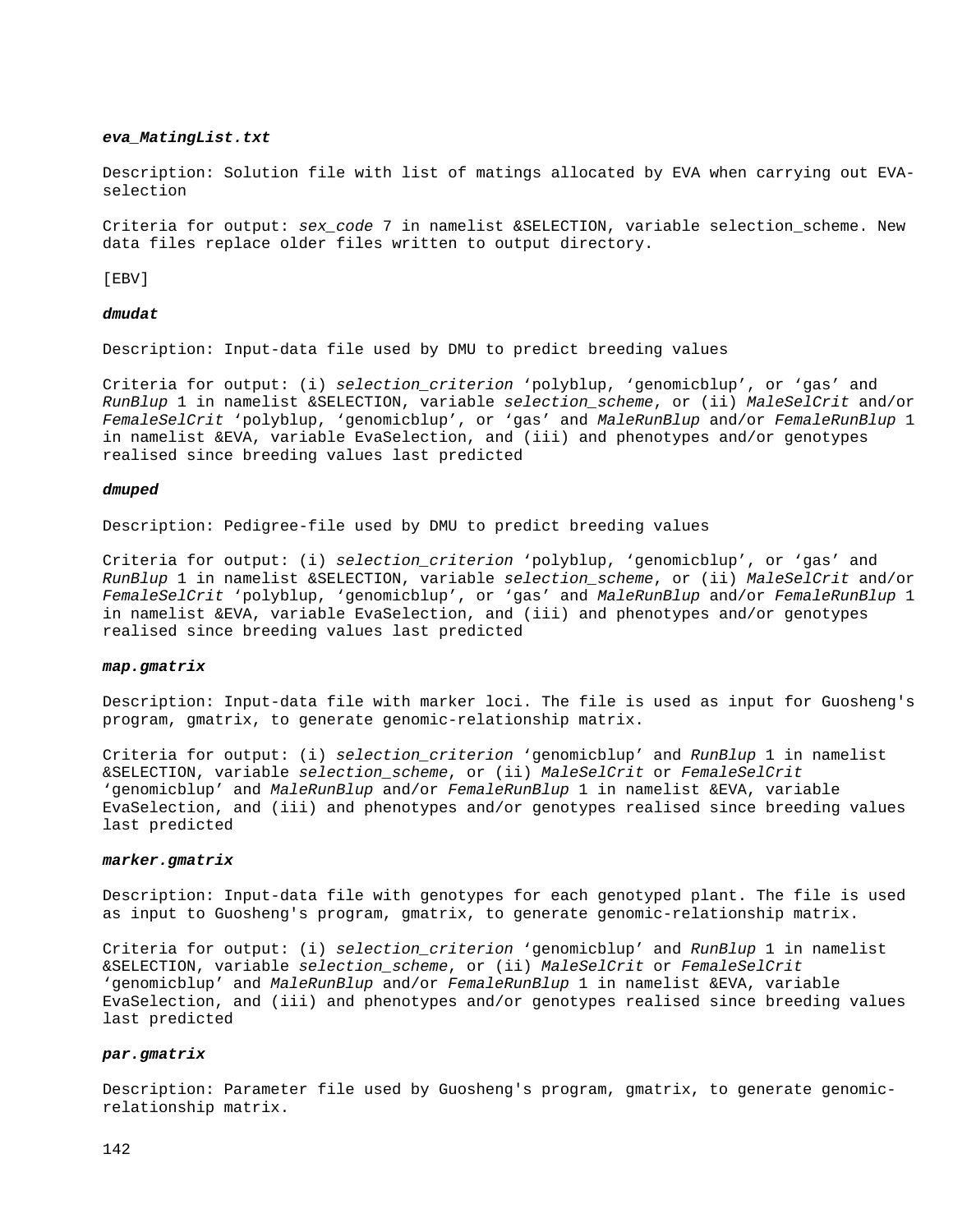Criteria for output: (i) *selection\_criterion* 'genomicblup' and *RunBlup* 1 in namelist &SELECTION, variable *selection\_scheme*, or (ii) *MaleSelCrit* or *FemaleSelCrit* 'genomicblup' and *MaleRunBlup* and/or *FemaleRunBlup* 1 in namelist &EVA, variable EvaSelection, and (iii) and phenotypes and/or genotypes realised since breeding values last predicted

#### *gMatrix.dat*

Description: Genomic-relationship matrix contructed by Guosheng's program, gmatrix. It is used as input by DMU to predict genomic-breeding values.

Criteria for output: (i) *selection\_criterion* 'genomicblup' and *RunBlup* 1 in namelist &SELECTION, variable *selection\_scheme*, or (ii) *MaleSelCrit* or *FemaleSelCrit* 'genomicblup' and *MaleRunBlup* and/or *FemaleRunBlup* 1 in namelist &EVA, variable EvaSelection, and (iii) and phenotypes and/or genotypes realised since breeding values last predicted

#### *gMatrix.lst*

Description: Log-file from Guosheng's program, gmatrix, when constructing genomicrelationship matrix

Criteria for output: (i) *selection\_criterion* 'genomicblup' and *RunBlup* 1 in namelist &SELECTION, variable *selection\_scheme*, or (ii) *MaleSelCrit* or *FemaleSelCrit* 'genomicblup' and *MaleRunBlup* and/or *FemaleRunBlup* 1 in namelist &EVA, variable EvaSelection, and (iii) and phenotypes and/or genotypes realised since breeding values last predicted

#### *genotyped.dat*

Description: Data file with list of genotyped plants. It is used as input by DMU to predict genomic-breeding values.

Criteria for output: (i) *selection\_criterion* 'genomicblup' and *RunBlup* 1 in namelist &SELECTION, variable *selection\_scheme*, or (ii) *MaleSelCrit* or *FemaleSelCrit* 'genomicblup' and *MaleRunBlup* and/or *FemaleRunBlup* 1 in namelist &EVA, variable EvaSelection, and (iii) and phenotypes and/or genotypes realised since breeding values last predicted

#### *dmu.lst*

Description: Log-file from DMU when predicting genomic-breeding values

Criteria for output: (i) *selection\_criterion* 'polyblup, 'genomicblup', or 'gas' and *RunBlup* 1 in namelist &SELECTION, variable *selection\_scheme*, or (ii) *MaleSelCrit* and/or *FemaleSelCrit* 'polyblup, 'genomicblup', or 'gas' and *MaleRunBlup* and/or *FemaleRunBlup* 1 in namelist &EVA, variable EvaSelection, and (iii) and phenotypes and/or genotypes realised since breeding values last predicted

[LD\_Hayes]

#### *ldSummary.r*

Description: R-script used to generate summary data and plots from LD-analysis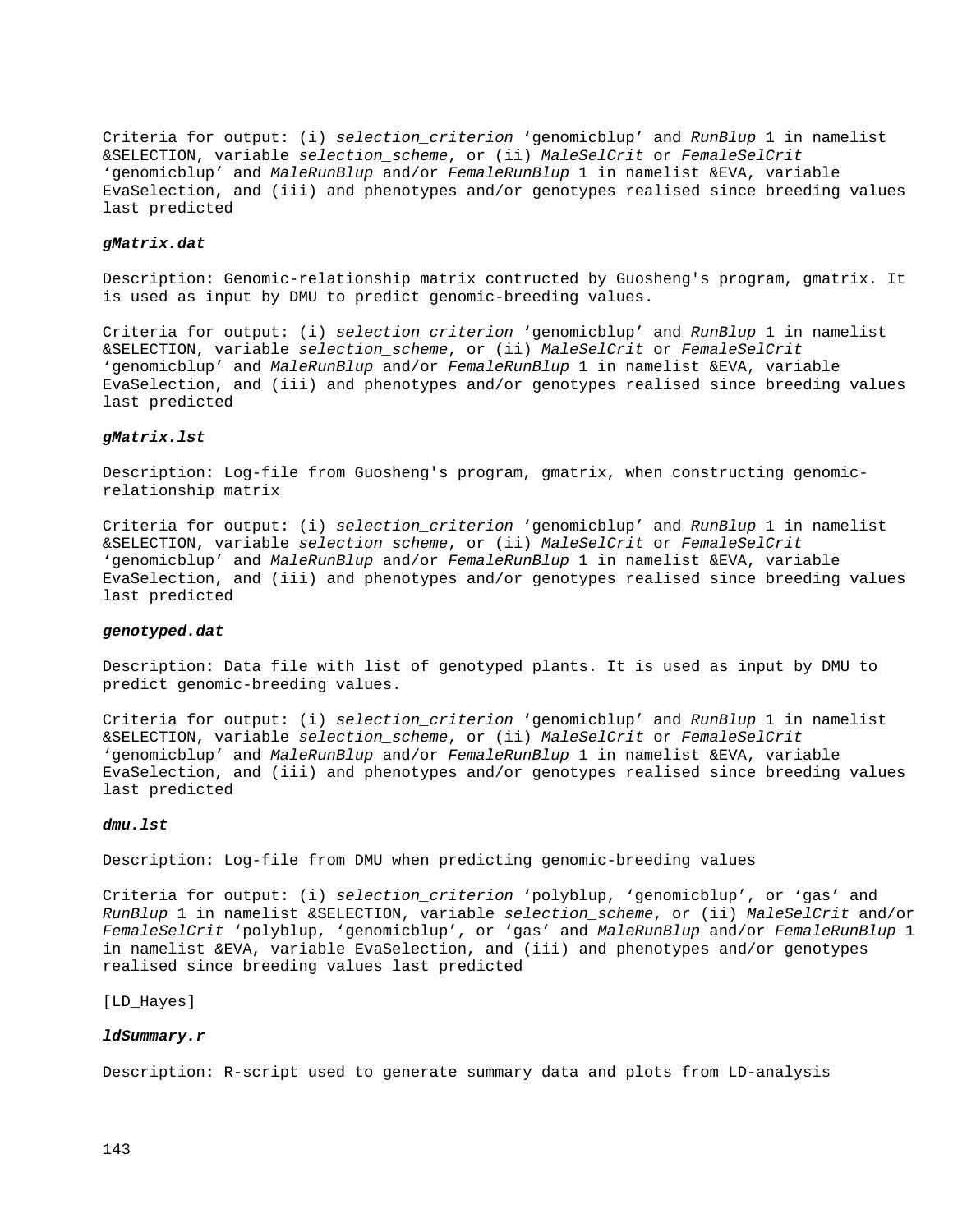Criteria for output: (i) *printLdHayesFiles* 'yes' in namelist &REPORT and (ii) *GeneticModel* 'genomic' in namelist &CONTROLPARAMETERS and *UseStoredHaplotypes* 'no' in namelist &LD or *GeneticModel* 'ld\_Only' in namelist &CONTROLPARAMETERS

#### *ldSummary.rLog*

Description: Log-file from execution of *ldSummary.r* by R

Criteria for output: (i) *printLdHayesFiles* 'yes' in namelist &REPORT and (ii) *GeneticModel* 'genomic' in namelist &CONTROLPARAMETERS and *UseStoredHaplotypes* 'no' in namelist &LD or *GeneticModel* 'ld\_Only' in namelist &CONTROLPARAMETERS

[Report]

#### *geneticTrendsPlots.r*

Description: R-script used to generate output file, *geneticTrends.pdf,* plots of genetic trends as functions of time

Criteria for output: R-script always generated

#### *geneticTrendsPlots.rLog*

Description: Log-file from execution of *geneticTrendsPlots.r* by R

Criteria for output: Log-file always generated

#### *biasAccuracyMeans.r*

Description: R-script used to generate output file, *biasAccuracyMeans.res,* mean biases and accuracies for each trait at each time step, selection stage, and sex

Criteria for output: *printBiasAccuracy* 'yes' in namelist &REPORT

#### *biasAccuracyMeans.rLog*

Description: Log-file from execution of *biasAccuracyMeans.r* by R

Criteria for output: *printBiasAccuracy* 'yes' in namelist &REPORT

#### *biasAccuracyPlots.r*

Description: R-script used to generate output file, *biasAccuracyPlots.pdf,* plots of biases and accuracies as functions of time

Criteria for output: *printBiasAccuracy* 'yes' in namelist &REPORT

#### *biasAccuracyPlots.rLog*

Description: Log-file from execution of *biasAccuracyPlots.r* by R

Criteria for output: *printBiasAccuracy* 'yes' in namelist &REPORT

[genomicInbreedingCoefficients]

*map.gimatrix*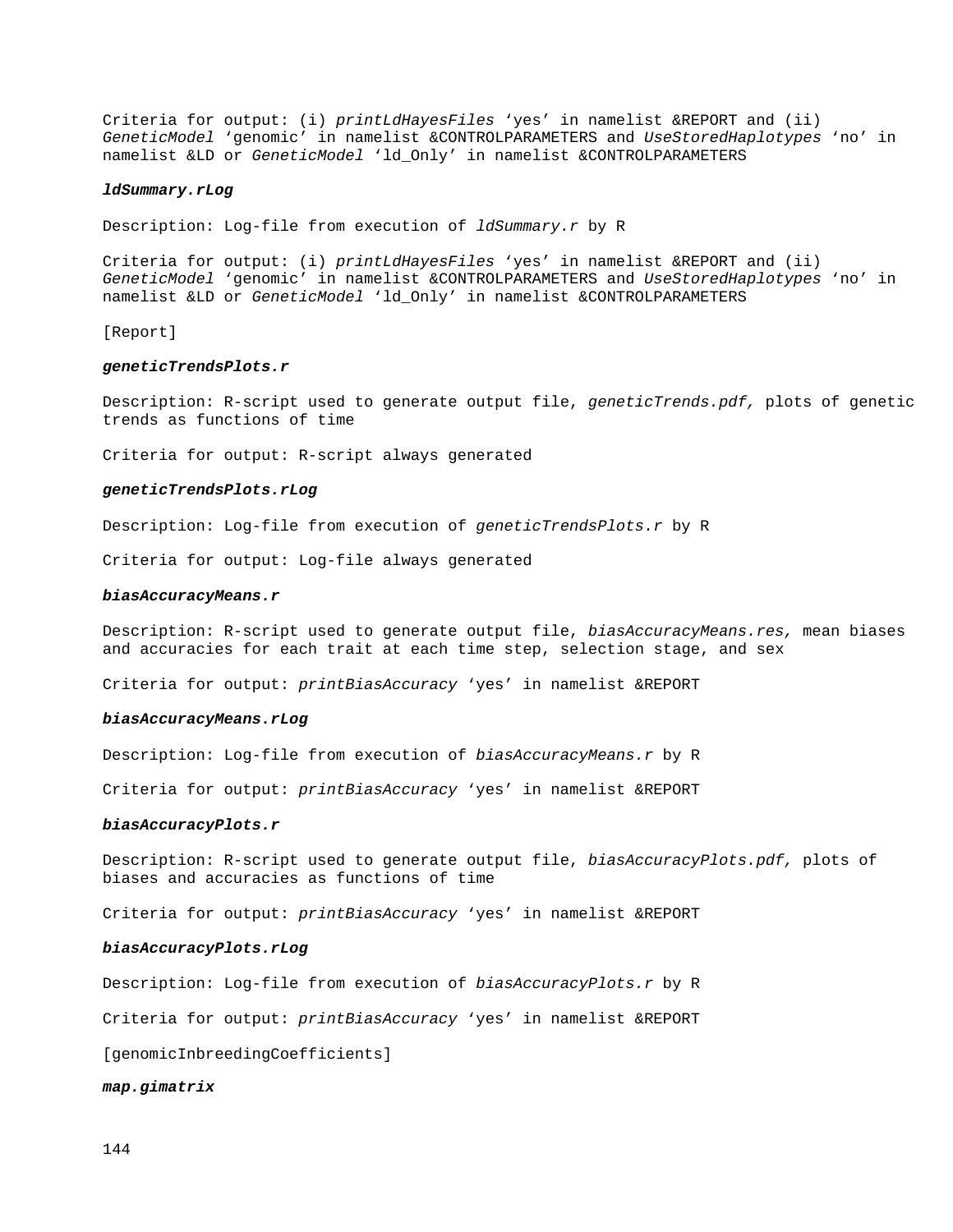Description: Input-data file with marker loci. The file is used as input for Guosheng's program, invgmatrix, to construct genomic-relationship matrix with markers

Criteria for output: *GeneticModel* 'genomic' in namelist &CONTROLPARAMETERS. New data files replace older files written to output directory.

#### *marker.gimatrix*

Description: Input-data file with genotypes of all plants. The file is used as input to Guosheng's program, invgmatrix, to construct genomic-relationship matrix with markers

Criteria for output: *GeneticModel* 'genomic' in namelist &CONTROLPARAMETERS. New data files replace older files written to output directory.

#### *par.gimatrix*

Description: Parameter file used by Guosheng's program, invgmatrix, to construct genomic-relationship matrix with markers

Criteria for output: *GeneticModel* 'genomic' in namelist &CONTROLPARAMETERS. New data files replace older files written to output directory.

## *giMatrix.dat*

Description: G-matrix; genomic-relationship matrix contructed with markers. The matrix is output from Guosheng's program, invgmatrix. It is used by ADAM to calculate breeding coefficients for all plants in the population.

Criteria for output: *GeneticModel* 'genomic' in namelist &CONTROLPARAMETERS. New data files replace older files written to output directory.

## *giMatrix.lst*

Description: Log-file from Guosheng's program, invgmatrix, when constructing genomicrelationship matrix with markers.

Criteria for output: *GeneticModel* 'genomic' in namelist &CONTROLPARAMETERS. New data files replace older files written to output directory.

giGMatrix.dat \*.lst par. giBlendedHMatrix.dat \*.lst par.